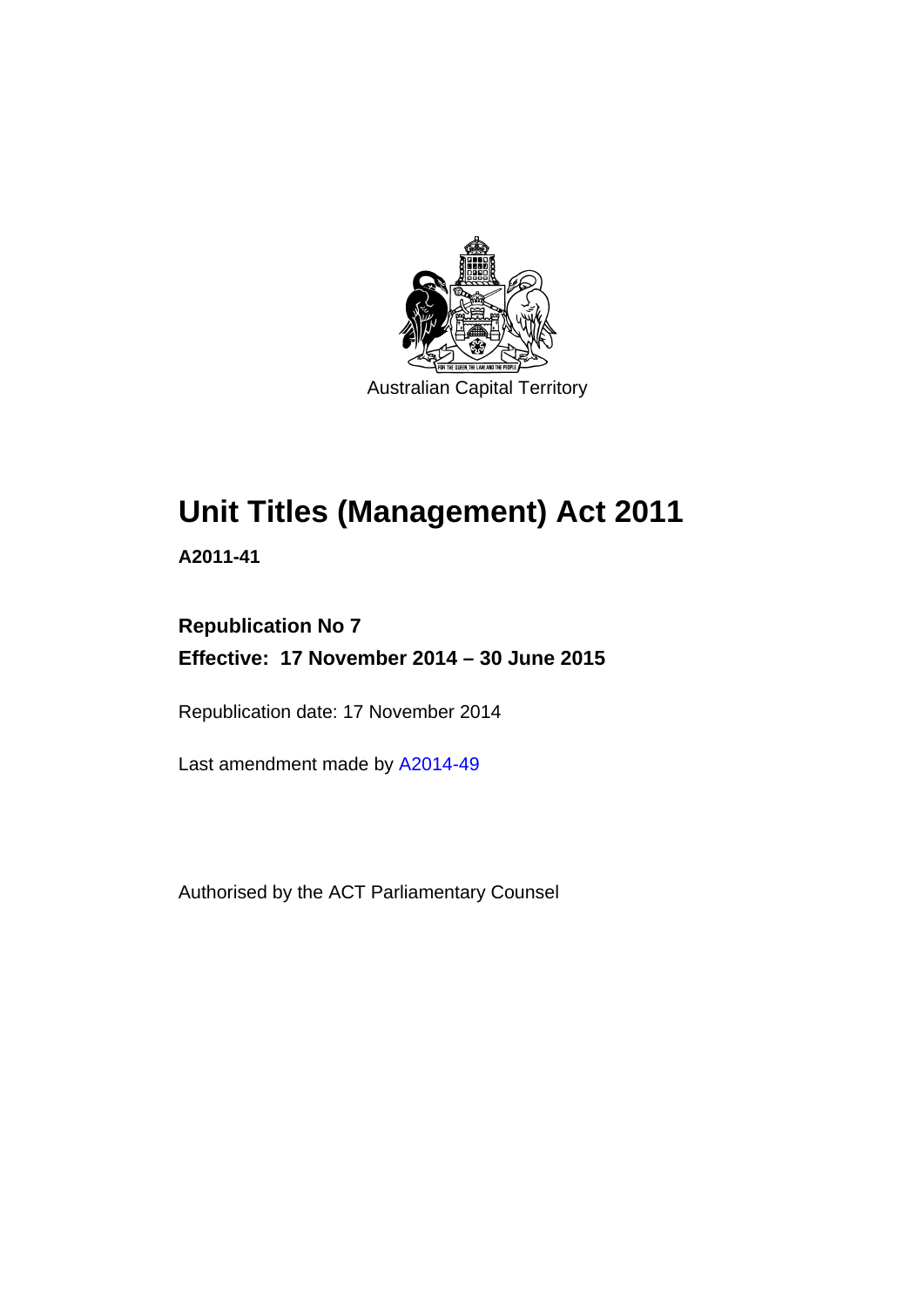#### **About this republication**

#### **The republished law**

This is a republication of the *Unit Titles (Management) Act 2011* (including any amendment made under the *[Legislation Act 2001](http://www.legislation.act.gov.au/a/2001-14)*, part 11.3 (Editorial changes)) as in force on 17 November 2014*.* It also includes any commencement, amendment, repeal or expiry affecting this republished law to 17 November 2014.

The legislation history and amendment history of the republished law are set out in endnotes 3 and 4.

#### **Kinds of republications**

The Parliamentary Counsel's Office prepares 2 kinds of republications of ACT laws (see the ACT legislation register at [www.legislation.act.gov.au](http://www.legislation.act.gov.au/)):

- authorised republications to which the *[Legislation Act 2001](http://www.legislation.act.gov.au/a/2001-14)* applies
- unauthorised republications.

The status of this republication appears on the bottom of each page.

#### **Editorial changes**

The *[Legislation Act 2001](http://www.legislation.act.gov.au/a/2001-14)*, part 11.3 authorises the Parliamentary Counsel to make editorial amendments and other changes of a formal nature when preparing a law for republication. Editorial changes do not change the effect of the law, but have effect as if they had been made by an Act commencing on the republication date (see *[Legislation Act 2001](http://www.legislation.act.gov.au/a/2001-14)*, s 115 and s 117). The changes are made if the Parliamentary Counsel considers they are desirable to bring the law into line, or more closely into line, with current legislative drafting practice.

This republication does not include amendments made under part 11.3 (see endnote 1).

#### **Uncommenced provisions and amendments**

If a provision of the republished law has not commenced, the symbol  $\mathbf{U}$  appears immediately before the provision heading. Any uncommenced amendments that affect this republished law are accessible on the ACT legislation register [\(www.legislation.act.gov.au\)](http://www.legislation.act.gov.au/). For more information, see the home page for this law on the register.

#### **Modifications**

If a provision of the republished law is affected by a current modification, the symbol  $\mathbf{M}$ appears immediately before the provision heading. The text of the modifying provision appears in the endnotes. For the legal status of modifications, see the *[Legislation Act 2001](http://www.legislation.act.gov.au/a/2001-14)*, section 95.

#### **Penalties**

At the republication date, the value of a penalty unit for an offence against this law is \$150 for an individual and \$750 for a corporation (see *[Legislation Act 2001](http://www.legislation.act.gov.au/a/2001-14)*, s 133).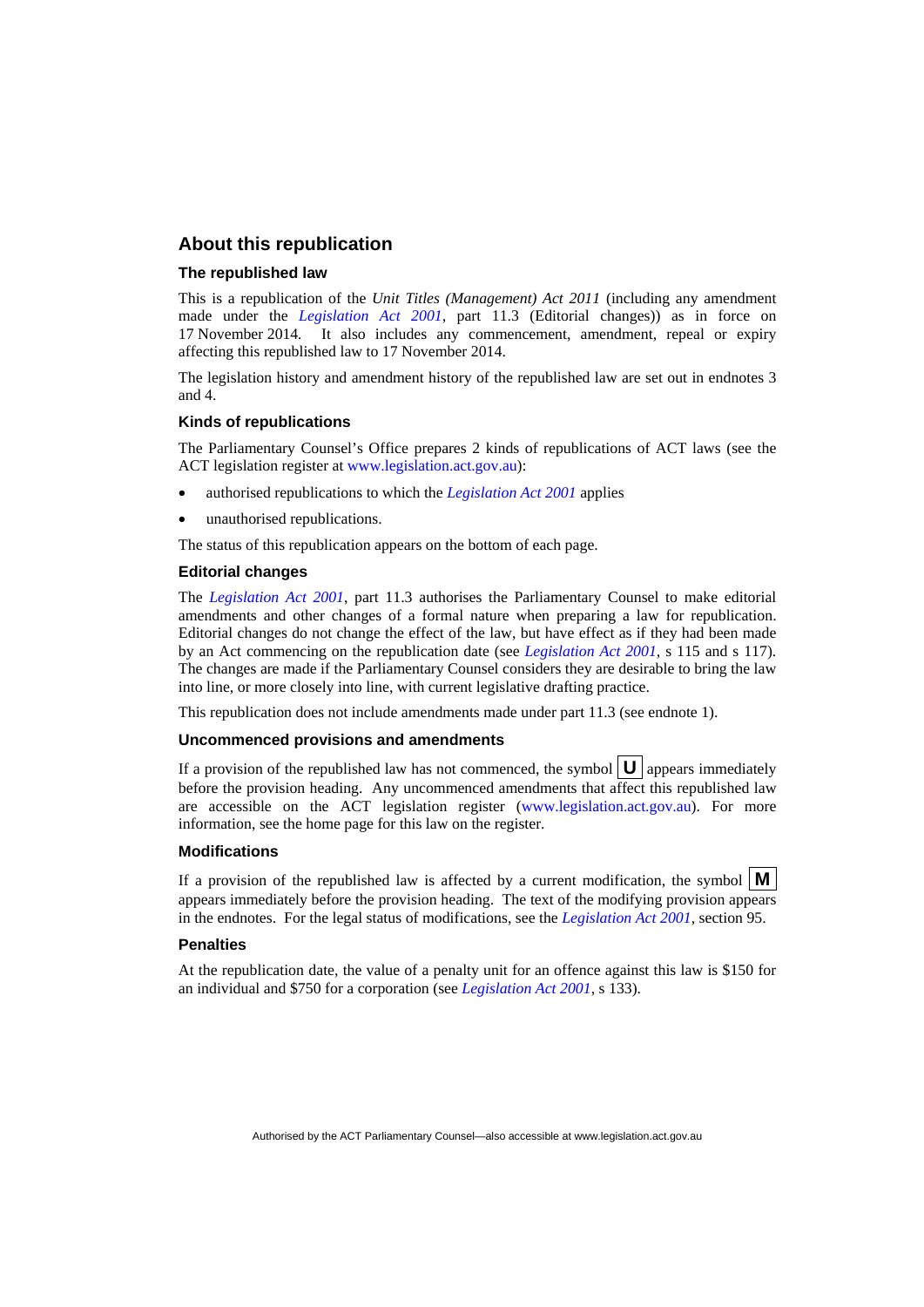

# **Unit Titles (Management) Act 2011**

### **Contents**

|                     |                                                       | Page          |
|---------------------|-------------------------------------------------------|---------------|
| Part 1              | <b>Preliminary</b>                                    |               |
| 1                   | Name of Act                                           | $\mathcal{P}$ |
| 3                   | Dictionary                                            | 2             |
| 4                   | <b>Notes</b>                                          | 2             |
| 5                   | Offences against Act—application of Criminal Code etc | 3             |
| 6                   | Objects of Act                                        | 3             |
| Part 2              | <b>Management of units plans</b>                      |               |
| Division 2.1        | Who manages a units plan?                             |               |
| 7                   | Owners corporation                                    | 4             |
| <b>Division 2.2</b> | <b>Owners corporation-general</b>                     |               |
| 8                   | Owners corporation—establishment                      | 4             |
| 9                   | Owners corporation-legal status                       | 4             |

| -R7      | Unit Titles (Management) Act 2011 | contents 1 |
|----------|-----------------------------------|------------|
| 17/11/14 | Effective: 17/11/14-30/06/15      |            |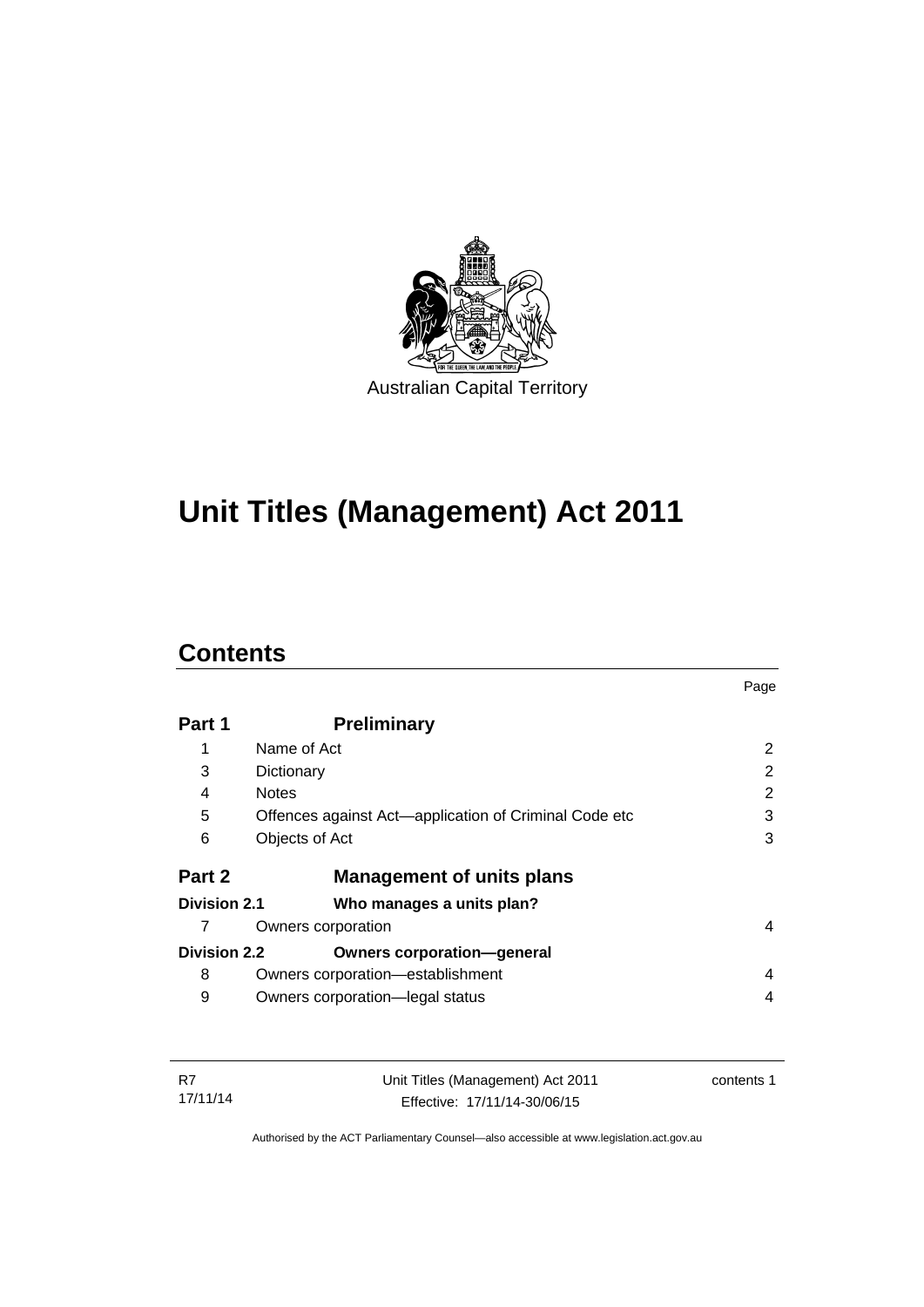#### **Contents**

|                     |                                                                                 | Page           |
|---------------------|---------------------------------------------------------------------------------|----------------|
| <b>Division 2.3</b> | Owners corporation-membership and representatives                               |                |
| 10                  | Members of owners corporation                                                   | 5              |
| 11                  | Part-owners of units-authorisation of representatives                           | 5              |
| 12                  | Part-owners of units-functions of representatives                               | 6              |
| 13                  | Company-owned units-authorisation of representatives                            | $\overline{7}$ |
| 14                  | Company-owned units-functions of representatives                                | 8              |
| 15                  | Evidence of representative status                                               | $\mathsf g$    |
| Part 3              | <b>Functions of owners corporations</b>                                         |                |
| <b>Division 3.1</b> | <b>Functions generally</b>                                                      |                |
| 16                  | Owners corporation-functions                                                    | 10             |
| 17                  | Owners corporation-general meetings                                             | 10             |
| 18                  | Exemptions for units plans with 4 or fewer units                                | 10             |
| <b>Division 3.2</b> | <b>Functions relating to property</b>                                           |                |
| 19                  | Common property                                                                 | 11             |
| 20                  | Dealings with common property                                                   | 11             |
| 21                  | Dealings in property generally                                                  | 12             |
| 22                  | Special privileges relating to common property                                  | 12             |
| 23                  | Installation of sustainability and utility infrastructure on common<br>property | 12             |
| <b>Division 3.3</b> | <b>Maintenance and other services</b>                                           |                |
| 24                  | Maintenance obligations                                                         | 14             |
| 25                  | Owners corporation may exempt itself from maintenance obligations               | 16             |
| 26                  | Other qualifications on owners corporation's maintenance obligations            | 16             |
| 27                  | Structural defects-owners corporation may represent members                     | 17             |
| 28                  | Owners corporation-entry to units                                               | 17             |
| 29                  | Work on behalf of particular unit owners or occupiers                           | 18             |
| 30                  | Recovery of costs-agreements under s 29                                         | 18             |
| 31                  | Recovery of expenditure resulting from member or unit occupier's fault          | 19             |
| <b>Division 3.4</b> | <b>Other matters</b>                                                            |                |
| 32                  | Animals-owners corporation's consent                                            | 20             |
| 33                  | Restriction on owners corporation during developer control period               | 21             |
|                     |                                                                                 |                |

R7 17/11/14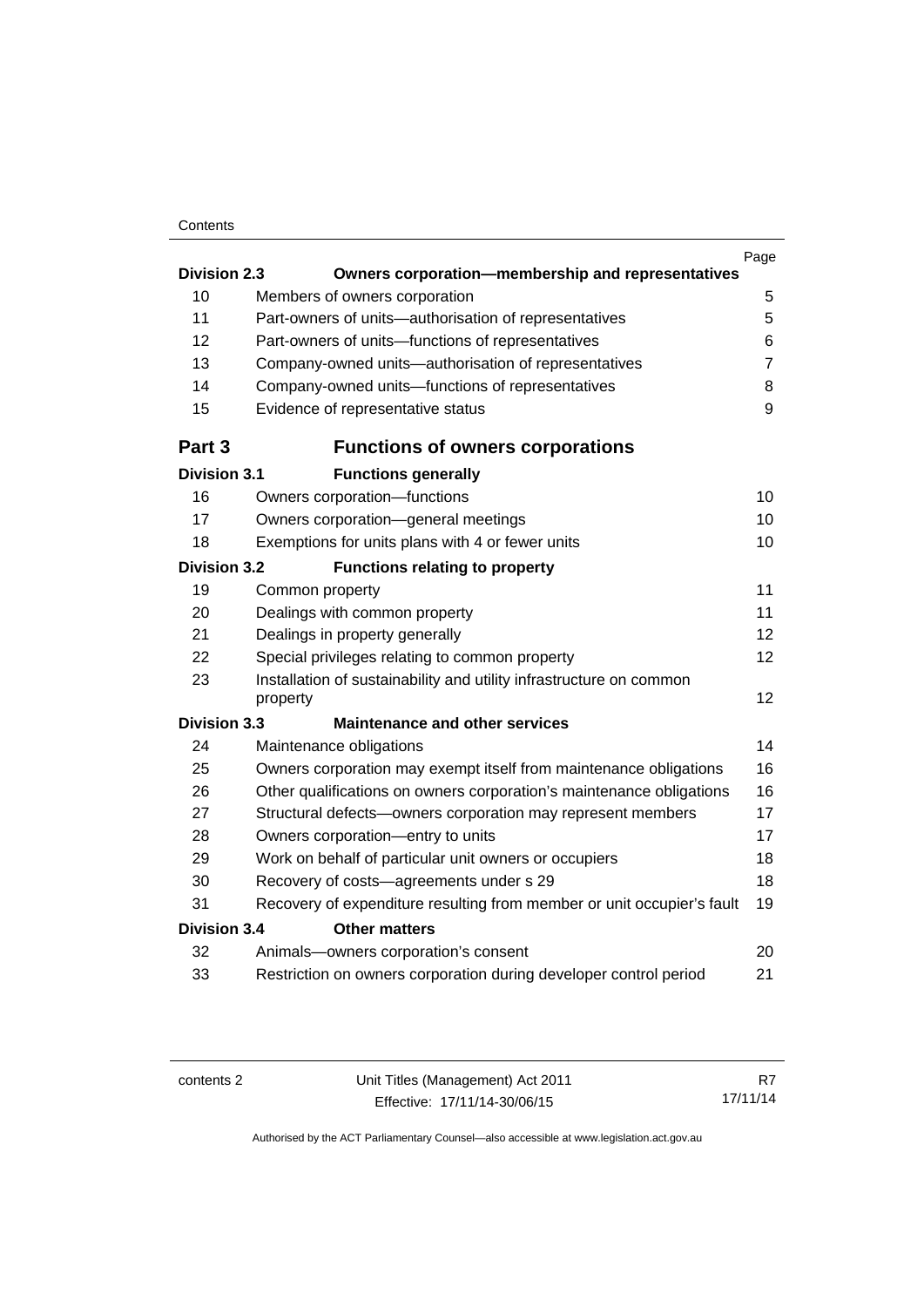**Contents** 

| Part 4              | People helping the owners corporation                             | Page       |
|---------------------|-------------------------------------------------------------------|------------|
|                     | exercise its functions                                            |            |
| <b>Division 4.1</b> | <b>Executive committees</b>                                       |            |
| 34                  | Executive committee—establishment                                 | 23         |
| 35                  | Executive committee-functions                                     | 23         |
| 36                  | Executive committee-what it must, may and cannot do               | 24         |
| 37                  | Executive committee-meetings                                      | 24         |
| 38                  | Executive committee-before the first annual general meeting       | 24         |
| 39                  | Executive committee—at and from the first annual general meeting  | 24         |
| 40                  | Executive committee-office-holders                                | 26         |
| 41                  | Executive committee-chairperson's functions                       | 26         |
| 42                  | Executive committee-secretary's functions                         | 26         |
| 43                  | Executive committee—treasurer's functions                         | 27         |
| 44                  | Executive committee-delegation                                    | 28         |
| 45                  | Executive committee-contractors and employees                     | 29         |
| 46                  | Executive members-code of conduct                                 | 29         |
| 47                  | Executive members-protection from liability                       | 29         |
| 48                  | Executive committee-validity of acts                              | 30         |
| <b>Division 4.2</b> | <b>Managers</b>                                                   |            |
| 49                  | Definitions-div 4.2                                               | 30         |
| 50                  | Manager-contract                                                  | 30         |
| 51                  | Manager not to be contracted for longer than 3 years              | 31         |
| 52                  | Manager-functions                                                 | 31         |
| 53                  | Manager-transfer                                                  | 31         |
| 54                  | Manager-ending contract                                           | 33         |
| 55                  | Manager-remedial breaches                                         | 34         |
| 56                  | Manager-code of conduct                                           | 35         |
| 57                  | Manager-public liability insurance                                | 35         |
| 58                  | Manager-delegated functions                                       | 36         |
| <b>Division 4.3</b> | <b>Service contractors</b>                                        |            |
| 59                  | Definitions-div 4.3                                               | 36         |
| 60                  | Service contractor-contract                                       | 37         |
| 61                  | Service contractor not to be contracted for longer than 25 years  | 37         |
| 62                  | Service contractor-functions                                      | 38         |
| R7<br>17/11/14      | Unit Titles (Management) Act 2011<br>Effective: 17/11/14-30/06/15 | contents 3 |

Effective: 17/11/14-30/06/15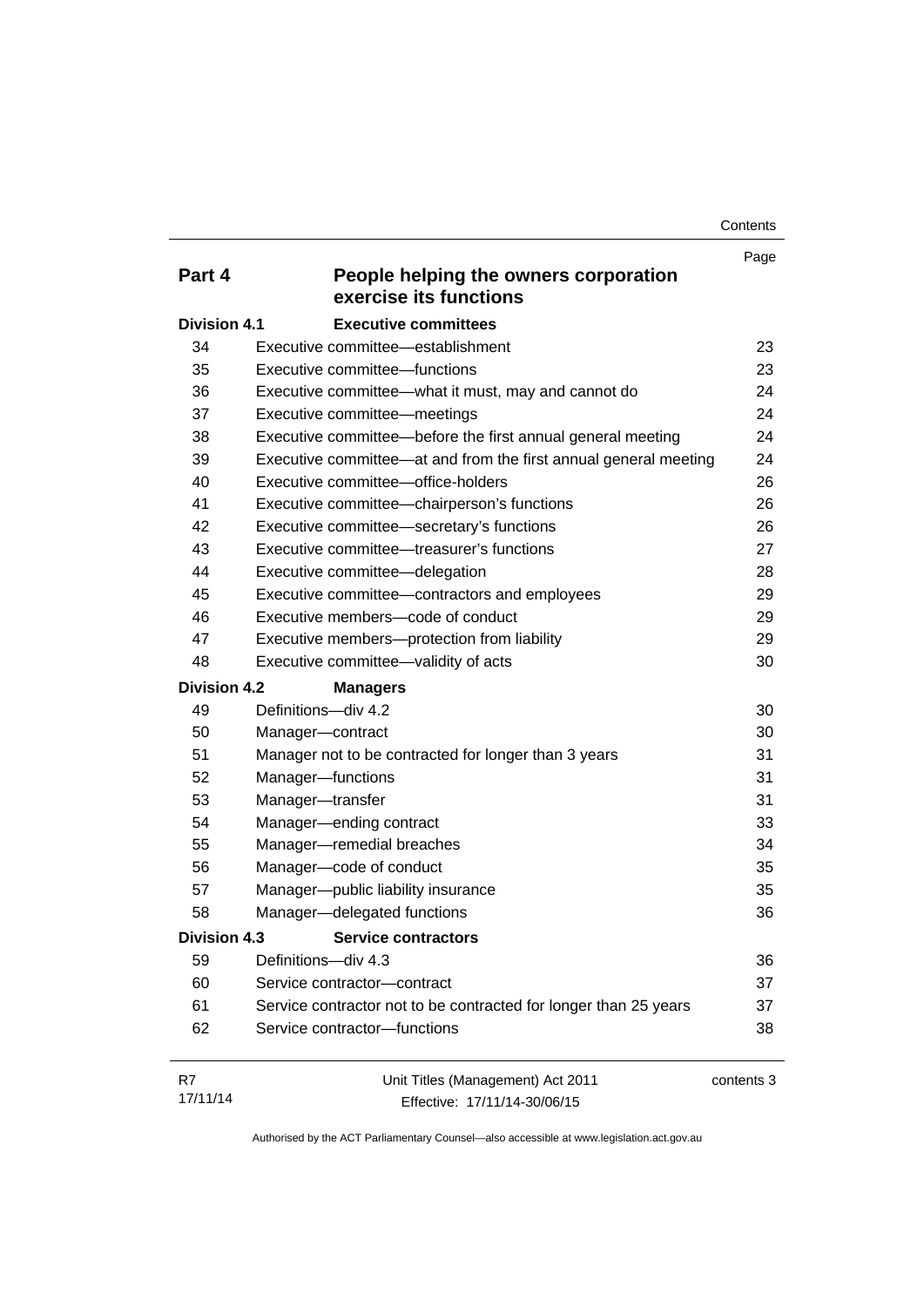| Contents |
|----------|
|----------|

| 63                  | Service contractor-transfer                                    | Page<br>38 |
|---------------------|----------------------------------------------------------------|------------|
| 64                  | Service contractor-ending contract                             | 39         |
| 65                  | Service contractor-remedial breaches                           | 41         |
|                     |                                                                |            |
| <b>Division 4.4</b> | <b>Communication officers</b>                                  |            |
| 66                  | Communications officer-appointment                             | 42         |
| 67                  | Communications officer-function                                | 42         |
| Part 5              | <b>Financial management</b>                                    |            |
| <b>Division 5.1</b> | <b>Financial functions generally</b>                           |            |
| 68                  | Owners corporation must have bank account                      | 44         |
| 69                  | Owners corporation may invest                                  | 44         |
| 70                  | Owners corporation may borrow                                  | 44         |
| 71                  | Owners corporation must not carry on business                  | 45         |
| <b>Division 5.2</b> | Administrative, special purpose and sinking funds              |            |
| 72                  | Definitions-div 5.2                                            | 45         |
| 73                  | Administrative fund                                            | 46         |
| 74                  | Special purpose fund                                           | 46         |
| 75                  | General fund-budget                                            | 46         |
| 76                  | General fund-what must be paid into the fund?                  | 47         |
| 77                  | General fund—what can fund be used for?                        | 48         |
| 78                  | General fund-contributions                                     | 48         |
| 79                  | General fund-notice of contributions                           | 49         |
| 80                  | General fund-when are contributions payable?                   | 49         |
| 81                  | Sinking fund                                                   | 49         |
| 82                  | Sinking fund plan                                              | 50         |
| 83                  | Sinking fund plan—meaning of expected sinking fund expenditure | 51         |
| 84                  | Sinking fund plan-when must it be approved?                    | 52         |
| 85                  | Sinking fund plan-review                                       | 53         |
| 86                  | Sinking fund plan-amendment                                    | 53         |
| 87                  | Sinking fund-what must be paid into the fund?                  | 53         |
| 88                  | Sinking fund-what can fund be used for?                        | 54         |
| 89                  | Sinking fund-contributions                                     | 54         |
| 90                  | Sinking fund-notice of contributions                           | 55         |
| 91                  | Sinking fund-when are contributions payable?                   | 56         |
| contents 4          | Unit Titles (Management) Act 2011                              | R7         |

Effective: 17/11/14-30/06/15

17/11/14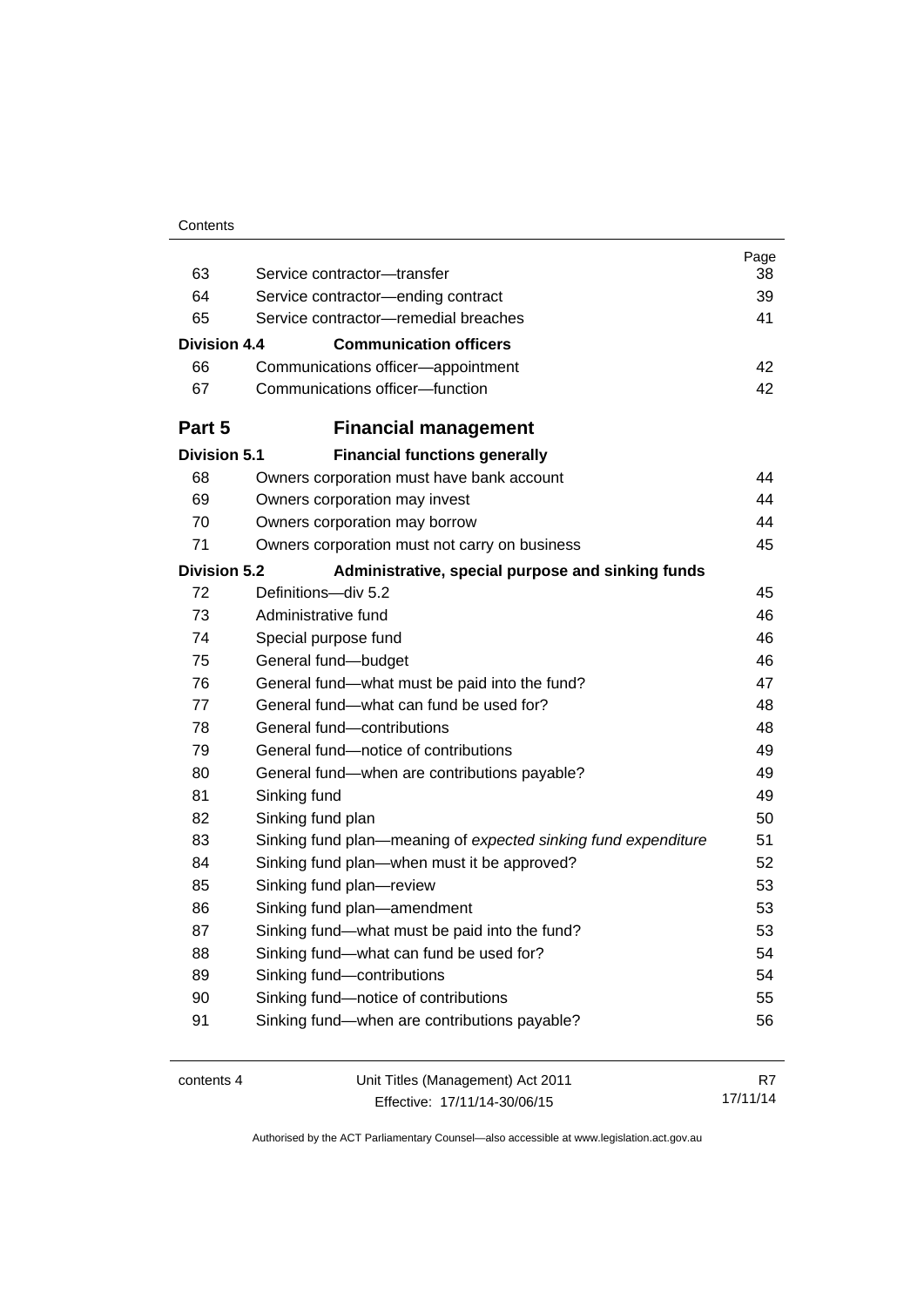| 92                  | General and sinking funds in staged developments                | Page<br>56 |
|---------------------|-----------------------------------------------------------------|------------|
| <b>Division 5.3</b> | Powers in relation to money owing to owners                     |            |
|                     | corporation                                                     |            |
| 93                  | Discounts-amounts owing                                         | 56         |
| 94                  | Interest-amounts owing                                          | 57         |
| 95                  | Recovery of amounts owing                                       | 57         |
| 96                  | Security for unpaid amounts-declaration of charge               | 58         |
| 97                  | Security for unpaid amounts-discharge                           | 58         |
| 98                  | Liability of part-owners                                        | 59         |
| <b>Division 5.4</b> | <b>Insurance</b>                                                |            |
| 99                  | Meaning of building and land-div 5.4                            | 59         |
| 100                 | Building insurance by owners corporation                        | 60         |
| 101                 | Exemption from building insurance requirements                  | 62         |
| 102                 | Public liability insurance by owners corporation                | 62         |
| 103                 | Application of insurance money by owners corporation            | 63         |
| 104                 | Additional insurance-owners corporation                         | 63         |
| 105                 | Additional insurance-unit owners                                | 63         |
| Part 6              | <b>Owners corporation rules</b>                                 |            |
| 106                 | What are the rules of an owners corporation?                    | 64         |
| 107                 | Effect of rules                                                 | 64         |
| 108                 | Owners corporation may amend rules                              | 64         |
| 109                 | Breach of rules-rule infringement notice                        | 65         |
| 110                 | Breach of rules-failure to comply with rule infringement notice | 67         |
| 111                 | Breach of rules-request for rule infringement notice            | 67         |
| 112                 | Application of Legislation Act                                  | 67         |
| Part 7              | <b>Owners corporation records</b>                               |            |
| 113                 | Corporate register-establishment                                | 69         |
| 114                 | Corporate register-information to be included                   | 69         |
| 115                 | Corporate register-provision of information                     | 70         |
| 116                 | Corporate register-access                                       | 71         |
| 117                 | Names and addresses of executive members                        | 73         |
| 118                 | Insurance information                                           | 73         |
| 119                 | Unit title certificate and access to owners corporation records | 73         |
| R7                  | Unit Titles (Management) Act 2011                               | contents 5 |
| 17/11/14            | Effective: 17/11/14-30/06/15                                    |            |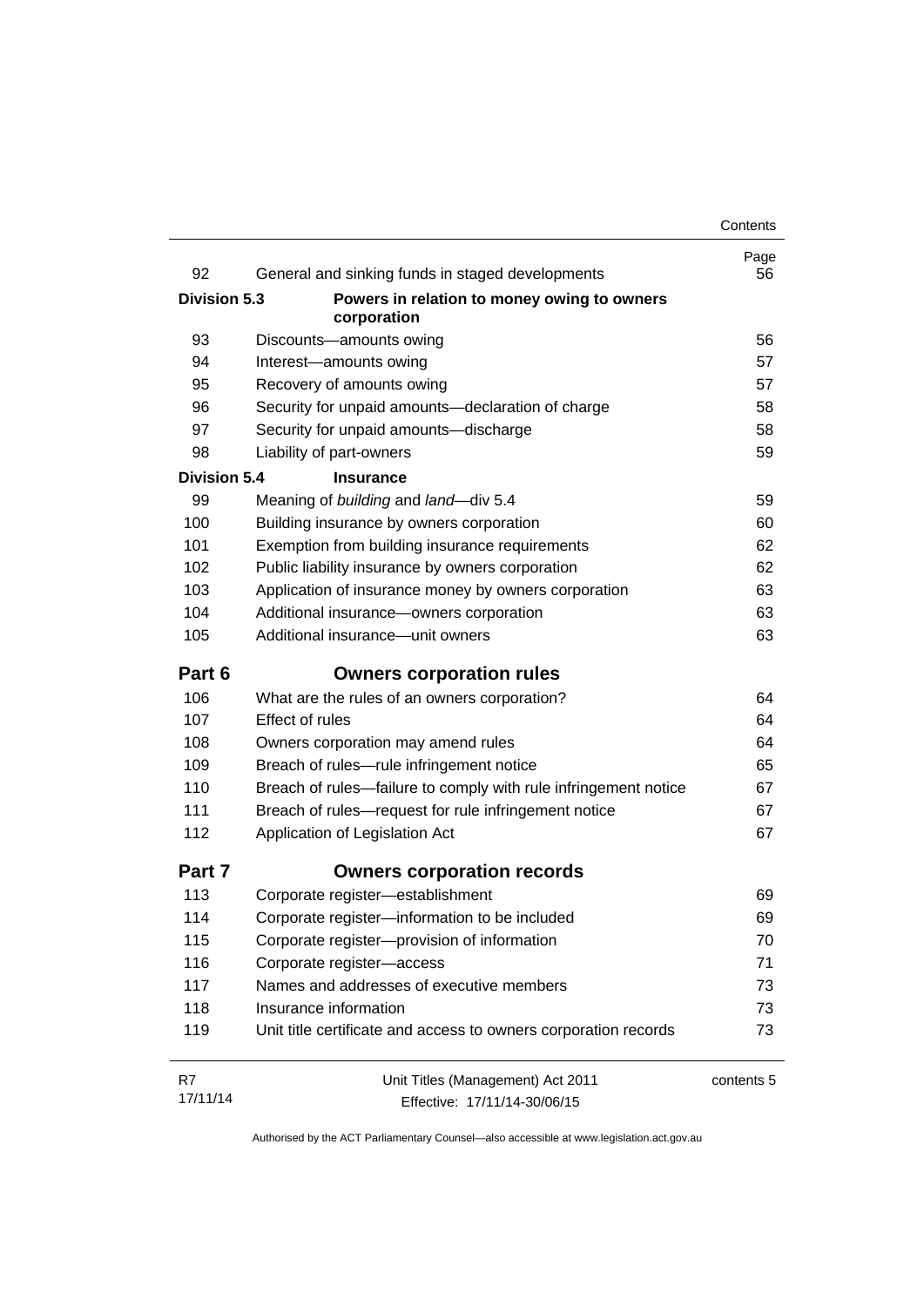|                      |                                                                                            | Page     |
|----------------------|--------------------------------------------------------------------------------------------|----------|
| 120                  | Acting on information in unit title certificate                                            | 74       |
| 121                  | Failure to provide information or certificate-offence                                      | 75       |
| 122                  | Owners corporation name, address and letterbox                                             | 75       |
| 123                  | Service of documents on owners corporation                                                 | 76       |
| 124                  | Service of documents on members, interested people and occupiers                           | 76       |
| Part 8               | <b>Dispute resolution</b>                                                                  |          |
| 125                  | Disputes involving the owners corporation-generally                                        | 78       |
| 126                  | Disputes involving the owners corporation-particular matters                               | 78       |
| 127                  | Disputes involving the executive committee                                                 | 79       |
| 128                  | Disputes between unit owners                                                               | 79       |
| 129                  | Kinds of ACAT orders                                                                       | 80       |
| Part 9               | <b>Protection of financiers for service contracts</b>                                      |          |
| 130                  | Meaning of financed service contract and financier-pt 9                                    | 82       |
| 131                  | Who is a <i>financier</i> for a service contract?                                          | 82       |
| 132                  | Financed service contract-notice of change                                                 | 83       |
| 133                  | Financed service contract-limitation on ending                                             | 83       |
| 134                  | Financed service contract-person authorised to act for financier                           | 84       |
| 135                  | Financed service contract—agreement between owners corporation<br>and financier prohibited | 85       |
| Part 10              | <b>Administrators</b>                                                                      |          |
| Division 10.1        | <b>Interested parties</b>                                                                  |          |
| 136                  | Who may apply for an administration order?                                                 | 86       |
| 137                  | ACAT appearances and service of applications                                               | 86       |
| <b>Division 10.2</b> | Appointment, removal and functions                                                         |          |
| 138                  | Appointment of administrator                                                               | 87       |
| 139                  | Removal or replacement of administrator                                                    | 87       |
| 140                  | Functions of administrator                                                                 | 88       |
| 141                  | Delegation by administrator                                                                | 88       |
| Part 11              | <b>Miscellaneous</b>                                                                       |          |
| <b>Division 11.1</b> | Mortgage insurance                                                                         |          |
| 142                  | Mortgage insurance of unit                                                                 | 89       |
| contents 6           | Unit Titles (Management) Act 2011                                                          | R7       |
|                      | Effective: 17/11/14-30/06/15                                                               | 17/11/14 |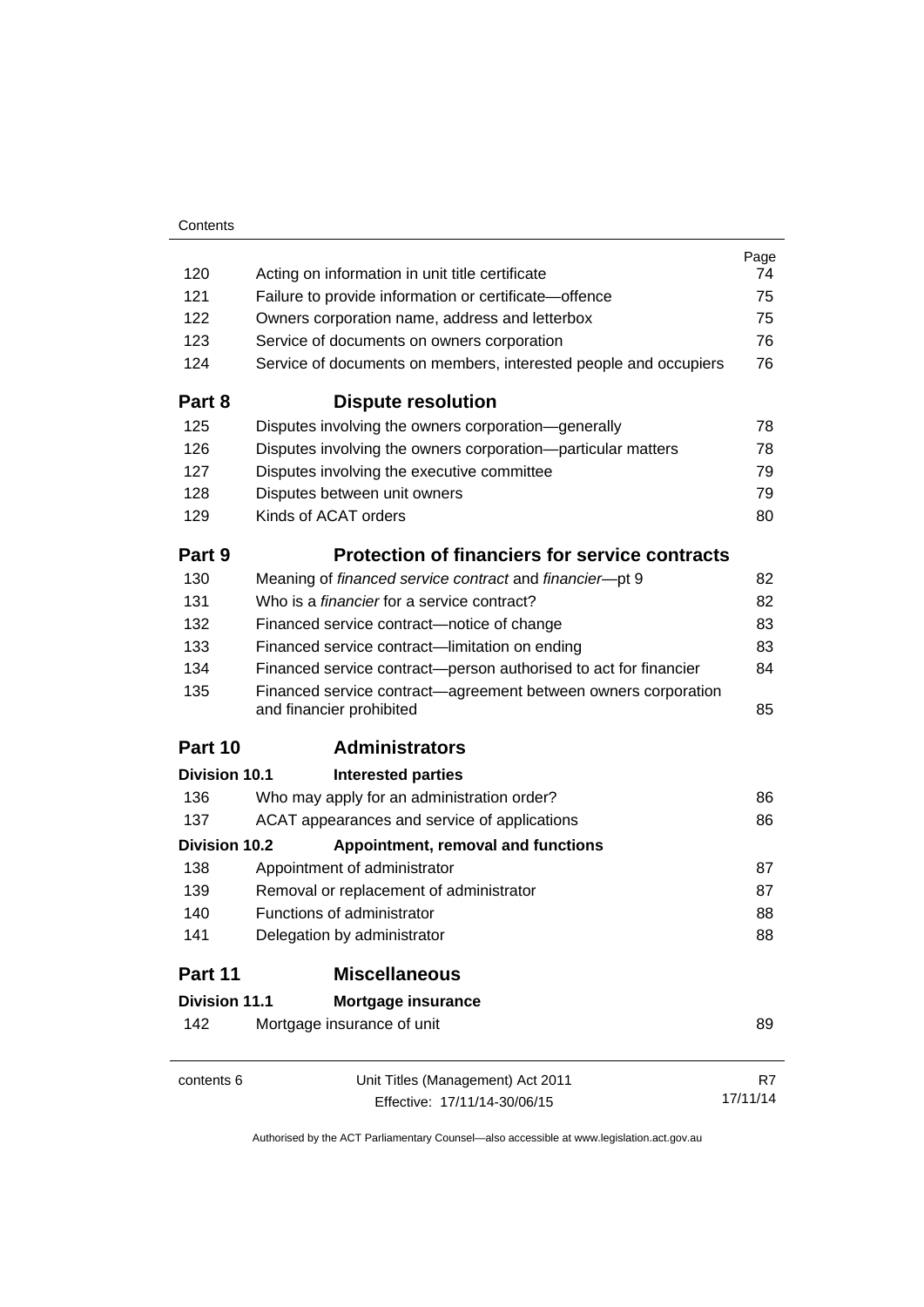|                      |                                                                   | Contents   |
|----------------------|-------------------------------------------------------------------|------------|
|                      |                                                                   | Page       |
| 143                  | Payment under mortgage insurance policies                         | 89         |
| 144                  | Transfer of mortgagee's interest to insurer                       | 89         |
| <b>Division 11.2</b> | <b>Miscellaneous</b>                                              |            |
| 145                  | Determination of fees                                             | 90         |
| 146                  | Approved forms                                                    | 90         |
| 147                  | Regulation-making power                                           | 90         |
| <b>Schedule 1</b>    | <b>Codes of conduct</b>                                           | 92         |
| <b>Part 1.1</b>      | <b>Executive committees-code of conduct</b>                       | 92         |
| 1                    | Understanding of Act and code                                     | 92         |
| 2                    | Honesty and fairness                                              | 92         |
| 3                    | Care and diligence                                                | 92         |
| 4                    | Acting in owners corporation's best interests                     | 92         |
| 5                    | Complying with Act and code                                       | 92         |
| 6                    | Nuisance                                                          | 93         |
| $\overline{7}$       | Unconscionable conduct                                            | 93         |
| 8                    | Conflict of interest                                              | 93         |
| <b>Part 1.2</b>      | <b>Managers-code of conduct</b>                                   | 94         |
| 1                    | Knowledge of Act and code                                         | 94         |
| $\overline{2}$       | Honesty, fairness and professionalism                             | 94         |
| 3                    | Skill, care and diligence                                         | 94         |
| 4                    | Acting in owners corporation's best interests                     | 94         |
| 5                    | Keeping owners corporation informed of developments               | 94         |
| 6                    | Ensuring employees comply with Act and code                       | 94         |
| $\overline{7}$       | Fraudulent or misleading conduct                                  | 95         |
| 8                    | Unconscionable conduct                                            | 95         |
| 9                    | Conflict of duty or interest                                      | 95         |
| 10                   | Goods and services to be supplied at competitive prices           | 95         |
| 11                   | Manager to demonstrate keeping of particular records              | 96         |
| <b>Schedule 2</b>    | <b>Executive committees</b>                                       | 97         |
| <b>Part 2.1</b>      | What the executive committee must, may and cannot<br>do           | 97         |
| R7<br>17/11/14       | Unit Titles (Management) Act 2011<br>Effective: 17/11/14-30/06/15 | contents 7 |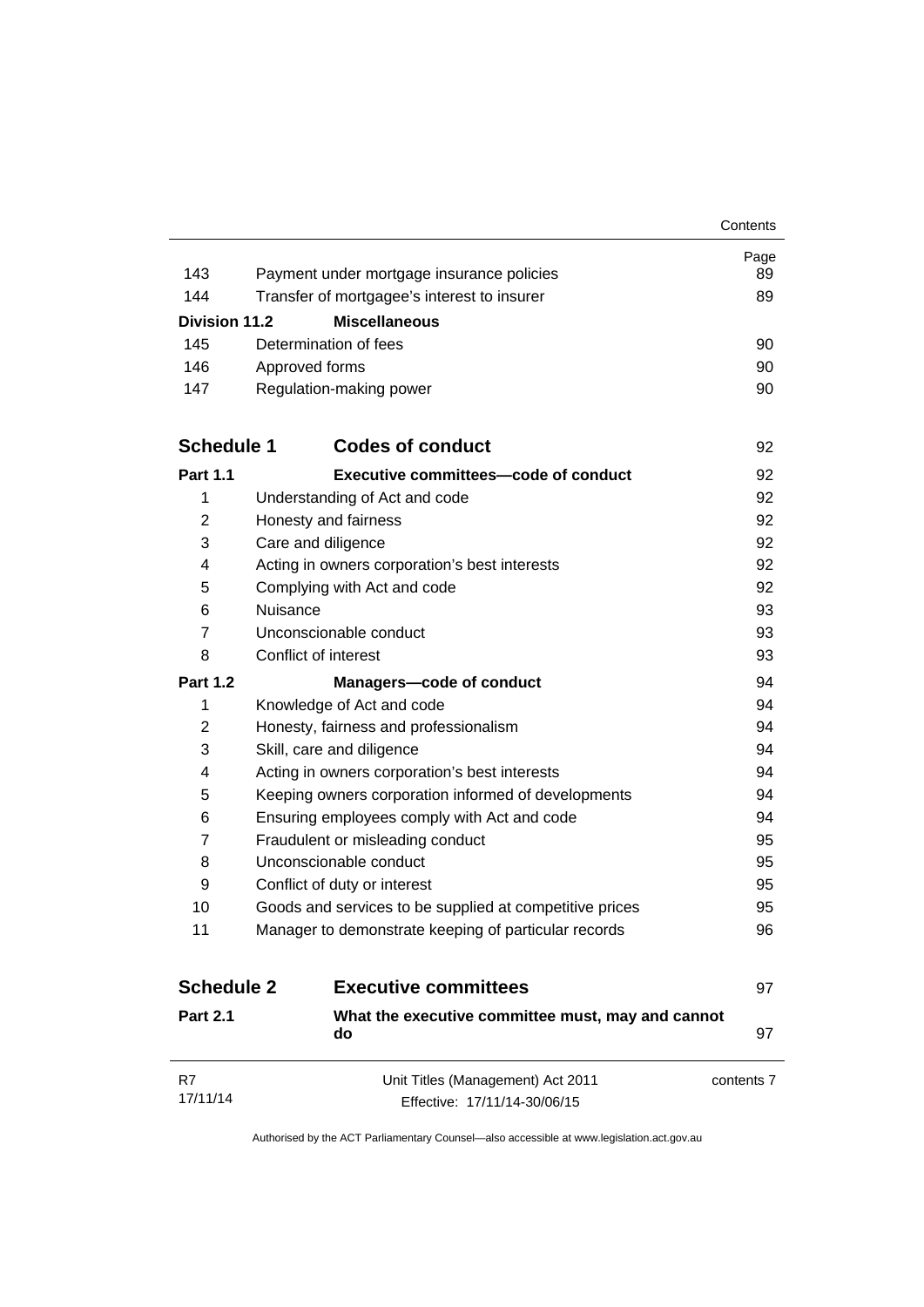| 2.1               | Executive committee must keep minutes, and records and accounts                 | Page<br>97 |
|-------------------|---------------------------------------------------------------------------------|------------|
| 2.2               | Executive committee must present financial statements at annual                 |            |
|                   | general meeting                                                                 | 99         |
| 2.3               | Executive committee must present insurance details at annual general<br>meeting | 100        |
| 2.4               | Approving use of common property                                                | 101        |
| 2.5               | Decisions about taking legal action                                             | 101        |
| 2.6               | Taking urgent legal action                                                      | 102        |
| 2.7               | Decisions about staged development                                              | 103        |
| <b>Part 2.2</b>   | <b>Executive committee-meetings and procedures</b>                              | 104        |
| 2.8               | Meetings of executive committee                                                 | 104        |
| 2.9               | Quorum of executive committee                                                   | 104        |
| 2.10              | Voting of executive committee                                                   | 104        |
| 2.11              | Chairperson-meetings                                                            | 105        |
| <b>Schedule 3</b> | <b>General meetings</b>                                                         | 106        |
| <b>Part 3.1</b>   | <b>General meetings</b>                                                         | 106        |
| 3.1               | Conduct of general meetings                                                     | 106        |
| 3.2               | Annual general meetings                                                         | 106        |
| 3.3               | First annual general meeting                                                    | 106        |
| 3.4               | First annual general meeting-developer to deliver records                       | 107        |
| 3.5               | General meetings other than annual general meetings                             | 108        |
| 3.6               | Notice of general meetings                                                      | 108        |
| 3.7               | Requirements for notice of general meetings                                     | 108        |
| 3.8               | Defective notice of meetings                                                    | 109        |
| 3.9               | Quorum at a general meeting-owners corporation with 3 or more<br>members        | 110        |
| 3.10              | Notice of reduced quorum decisions and adjournments                             | 112        |
| 3.11              | Reduced quorum decisions-effect                                                 | 112        |
| 3.12              | Quorum at a general meeting-owners corporation with 2 members                   | 113        |
| 3.13              | Chairperson at a general meeting                                                | 113        |
| <b>Part 3.2</b>   | <b>Resolutions at general meetings</b>                                          | 114        |
| 3.14              | Decision-making at general meetings                                             | 114        |
| 3.15              | Ordinary resolutions                                                            | 114        |
| contents 8        | Unit Titles (Management) Act 2011                                               | R7         |
|                   | Effective: 17/11/14-30/06/15                                                    | 17/11/14   |

Effective: 17/11/14-30/06/15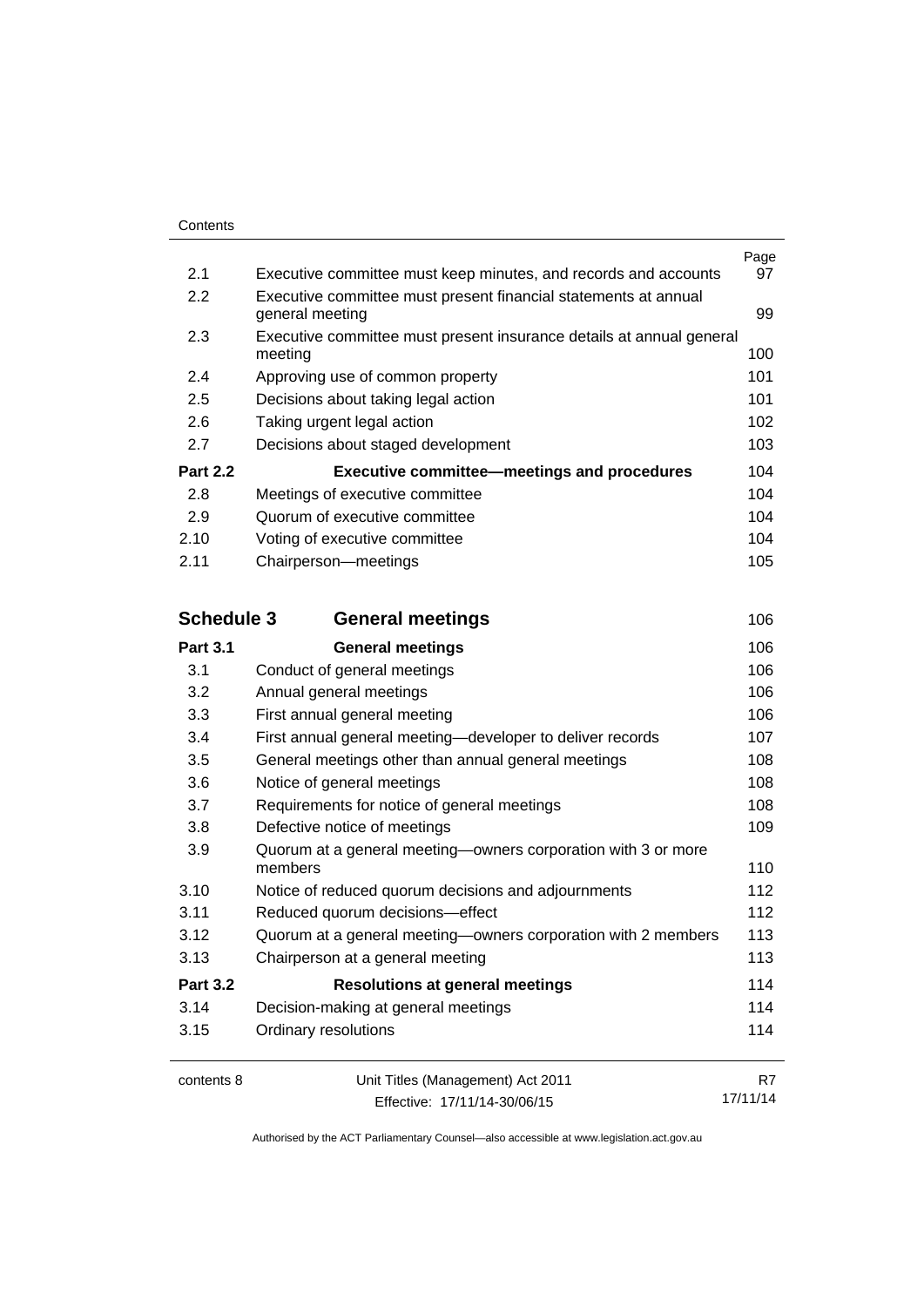| 3.16              | Special resolutions                                | Page<br>115 |
|-------------------|----------------------------------------------------|-------------|
| 3.17              | Unopposed resolutions                              | 116         |
| 3.18              | Unanimous resolutions                              | 116         |
| 3.19              | Evidence of resolutions of owners corporation      | 117         |
| <b>Part 3.3</b>   | Voting at general meetings                         | 118         |
| 3.20              | Who is entitled to vote?                           | 118         |
| 3.21              | General meeting-decisions about staged development | 118         |
| 3.22              | One vote-1 unit                                    | 119         |
| 3.23              | Voting by mortgagees                               | 119         |
| 3.24              | Mortgagee voting notice-amendment and revocation   | 120         |
| 3.25              | Evidence of mortgagee's entitlement to vote        | 120         |
| 3.26              | Proxy votes                                        | 121         |
| 3.27              | Proxy votes-limit on developer                     | 121         |
| 3.28              | Value of votes                                     | 122         |
| 3.29              | Polls                                              | 123         |
| 3.30              | Voting by chairperson                              | 123         |
| 3.31              | Absentee votes                                     | 123         |
| 3.32              | People under 18 or under other legal disabilities  | 124         |
| 3.33              | Declaration by chairperson of result of voting     | 124         |
| <b>Schedule 4</b> | <b>Default rules</b>                               | 125         |
| 1                 | Definitions-default rules                          | 125         |
| $\overline{2}$    | Payment of rates and taxes by unit owners          | 125         |
| 3                 | Repairs and maintenance                            | 125         |
| 4                 | Erections and alterations                          | 125         |
| 5                 | Use of common property                             | 126         |
| 6                 | Hazardous use of unit                              | 126         |
| 7                 | Use of unit-nuisance or annoyance                  | 126         |
| 8                 | <b>Noise</b>                                       | 126         |
| 9                 | Illegal use of unit                                | 127         |
| 10                | What may an executive committee representative do? | 127         |
| 11                | Seal of owners corporation                         | 128         |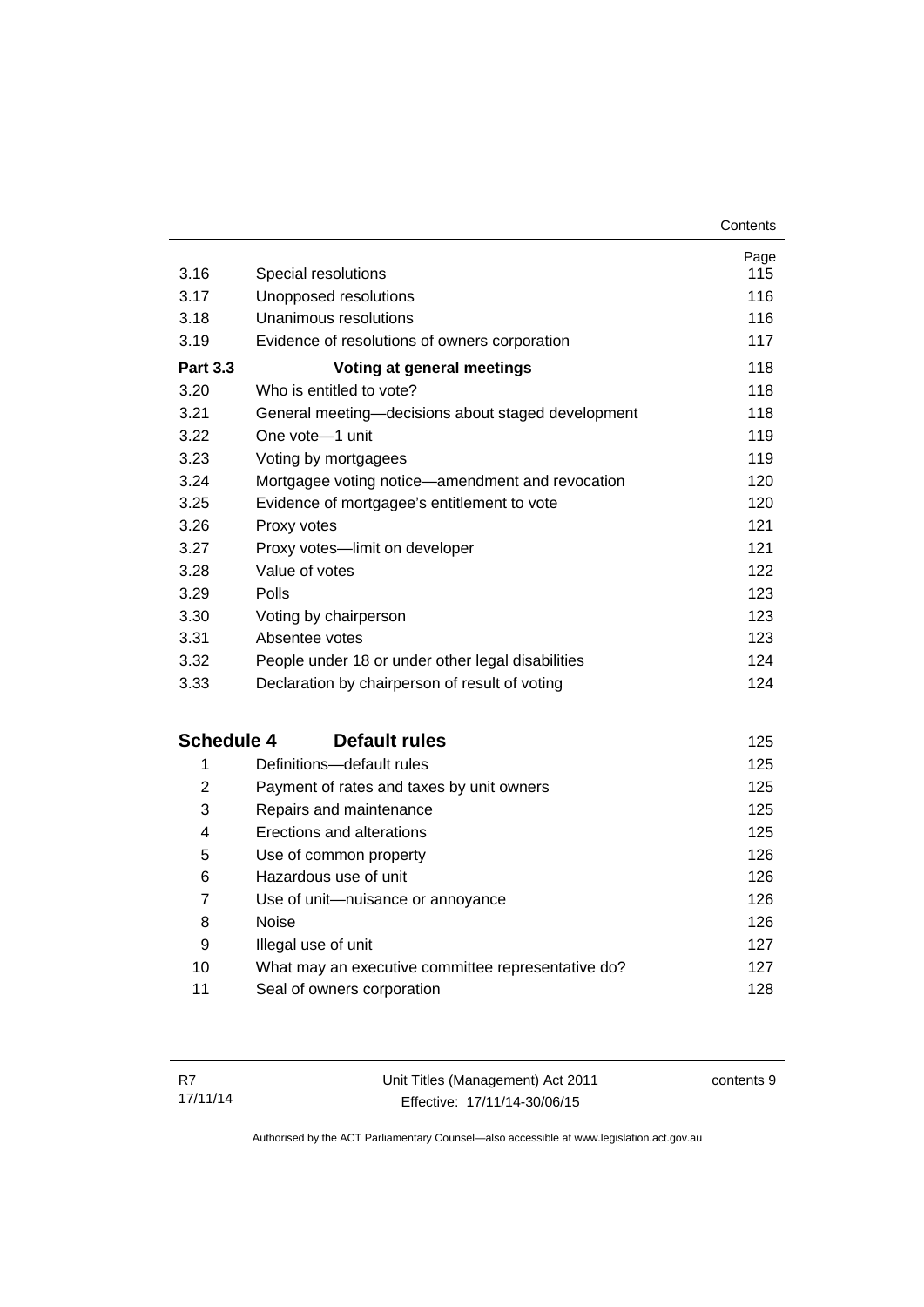#### **Contents**

### **Dictionary** [129](#page-140-0)

#### **[Endnotes](#page-148-0)**

|   | About the endnotes                            | 137 |
|---|-----------------------------------------------|-----|
| 2 | Abbreviation key                              | 137 |
| 3 | Legislation history                           | 138 |
| 4 | Amendment history                             | 139 |
| 5 | Earlier republications                        | 151 |
| 6 | Expired transitional or validating provisions | 151 |

contents 10 Unit Titles (Management) Act 2011 Effective: 17/11/14-30/06/15

R7 17/11/14

Page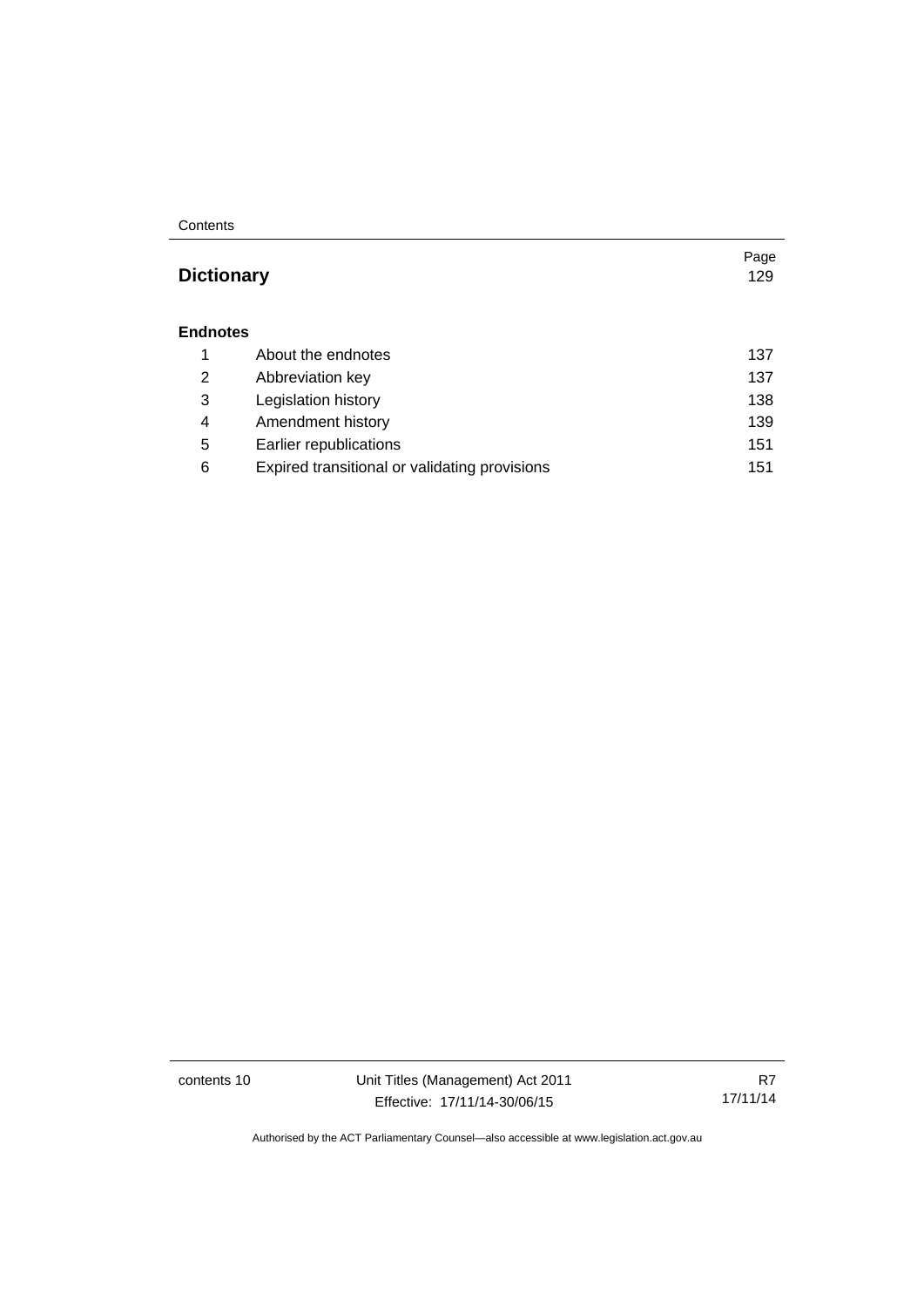

# **Unit Titles (Management) Act 2011**

An Act to provide for the management of units plans, and for other purposes

R7 17/11/14

Ī

page 1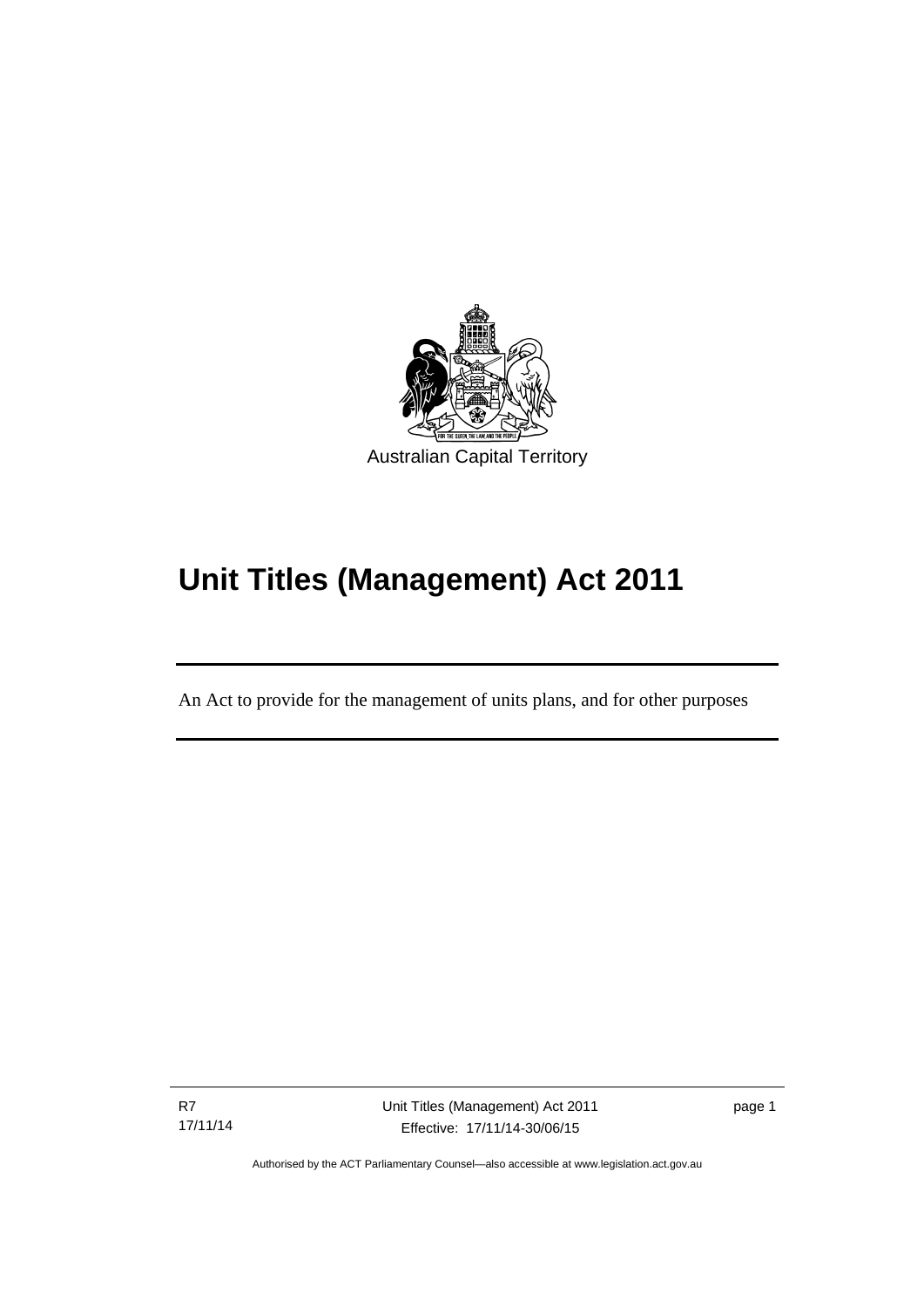#### Part 1 **Preliminary**

Section 1

### <span id="page-13-0"></span>**Part 1** Preliminary

#### <span id="page-13-1"></span>**1 Name of Act**

This Act is the *Unit Titles (Management) Act 2011*.

#### <span id="page-13-2"></span>**3 Dictionary**

The dictionary at the end of this Act is part of this Act.

*Note 1* The dictionary at the end of this Act defines certain terms used in this Act, and includes references (*signpost definitions*) to other terms defined elsewhere.

> For example, the signpost definition '*class A unit*—see the *[Unit Titles](http://www.legislation.act.gov.au/a/2001-16)  [Act 2001](http://www.legislation.act.gov.au/a/2001-16)*, section 10.' means that the term 'class A unit' is defined in that Act, section 10 and the definition applies to this Act.

*Note 2* A definition in the dictionary (including a signpost definition) applies to the entire Act unless the definition, or another provision of the Act, provides otherwise or the contrary intention otherwise appears (see [Legislation Act,](http://www.legislation.act.gov.au/a/2001-14) s 155 and s 156 (1)).

#### <span id="page-13-3"></span>**4 Notes**

A note included in this Act is explanatory and is not part of this Act.

*Note* See the [Legislation Act,](http://www.legislation.act.gov.au/a/2001-14) s 127 (1), (4) and (5) for the legal status of notes.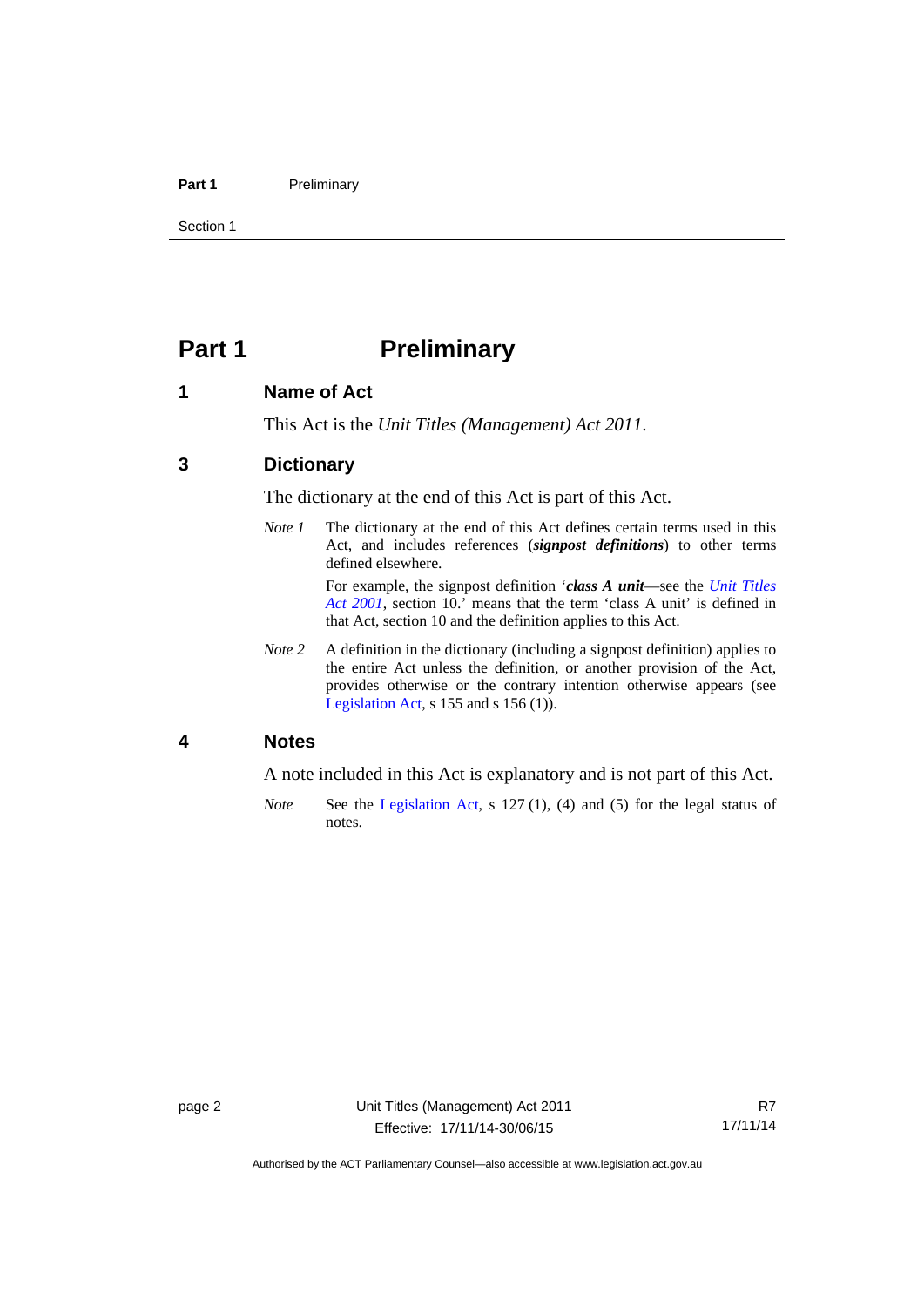#### <span id="page-14-0"></span>**5 Offences against Act—application of Criminal Code etc**

Other legislation applies in relation to offences against this Act.

*Note 1 Criminal Code* The [Criminal Code](http://www.legislation.act.gov.au/a/2002-51), ch 2 applies to all offences against this Act (see Code, pt 2.1). The chapter sets out the general principles of criminal responsibility

(including burdens of proof and general defences), and defines terms used for offences to which the Code applies (eg *conduct*, *intention*, *recklessness* and *strict liability*).

*Note 2 Penalty units* 

The [Legislation Act](http://www.legislation.act.gov.au/a/2001-14), s 133 deals with the meaning of offence penalties that are expressed in penalty units.

#### <span id="page-14-1"></span>**6 Objects of Act**

The objects of this Act are to—

- (a) make it clear who is responsible for managing units plans; and
- (b) help people who manage, or help in the management of units plans, understand and exercise their functions; and
- (c) assist in the resolution of disputes in relation to the management of units plans; and
- (d) make the law about the management of units plans easier to use generally.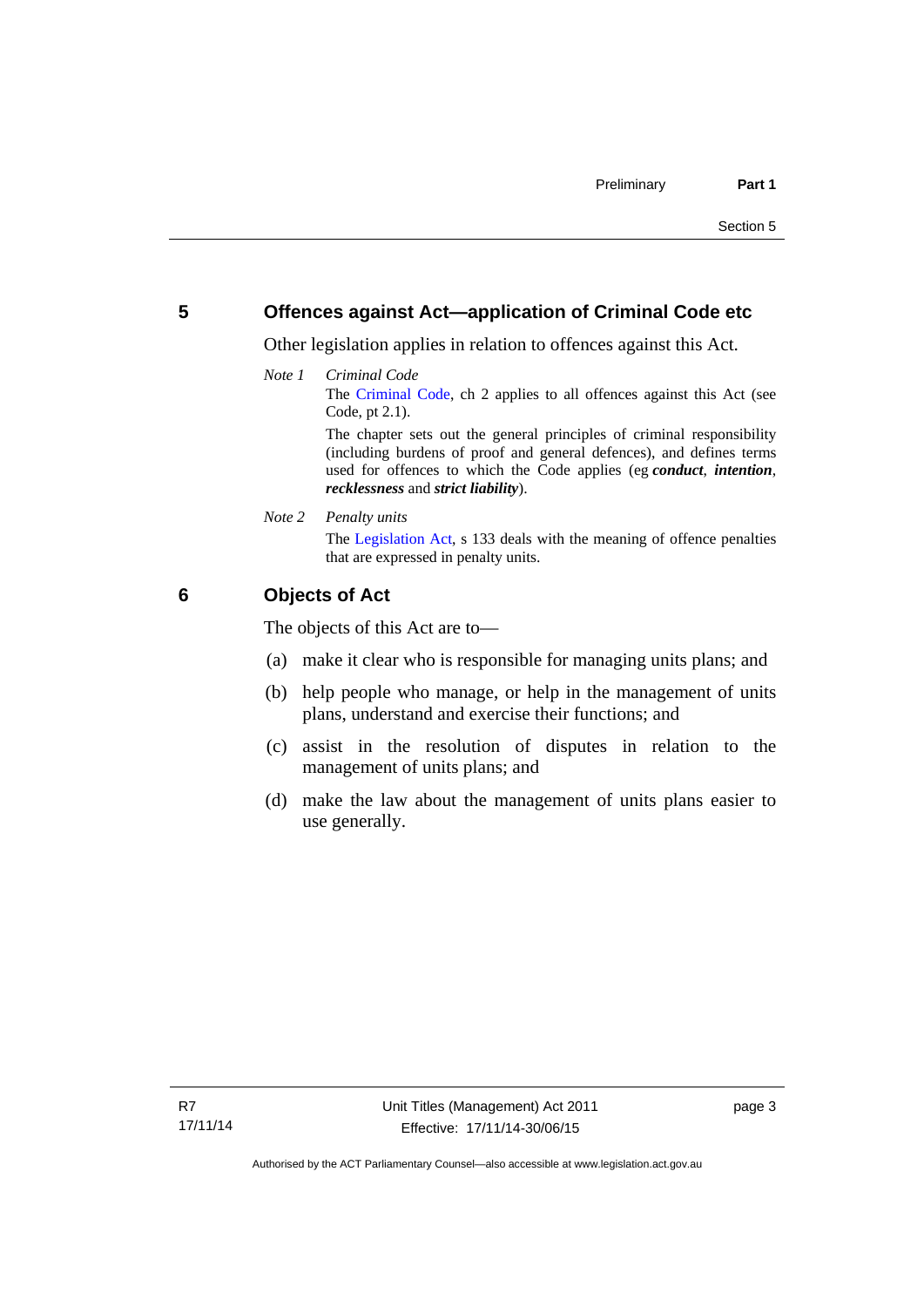**Part 2** Management of units plans<br>**Division 2.1** Who manages a units plan? Who manages a units plan? Section 7

### <span id="page-15-0"></span>**Part 2 Management of units plans**

#### <span id="page-15-1"></span>**Division 2.1 Who manages a units plan?**

#### <span id="page-15-2"></span>**7 Owners corporation**

The owners corporation for a units plan is responsible for managing the units plan.

*Note* An owners corporation may be helped by 1 or more of the following:

- (a) the executive committee of the owners corporation;
- (b) a manager engaged under s 50;
- (c) a service contractor engaged under s 60.

### <span id="page-15-3"></span>**Division 2.2 Owners corporation—general**

#### <span id="page-15-4"></span>**8 Owners corporation—establishment**

- (1) On the registration of a units plan, an owners corporation for the units plan is established under the name 'The Owners—Units Plan  $No X'.$
- (2) In this section:

*X* means the number given to the units plan by the registrar-general on its registration.

#### <span id="page-15-5"></span>**9 Owners corporation—legal status**

- (1) An owners corporation is a corporation.
- (2) An owners corporation—
	- (a) has perpetual succession; and
	- (b) must have a common seal; and
	- (c) may sue and be sued in its corporate name.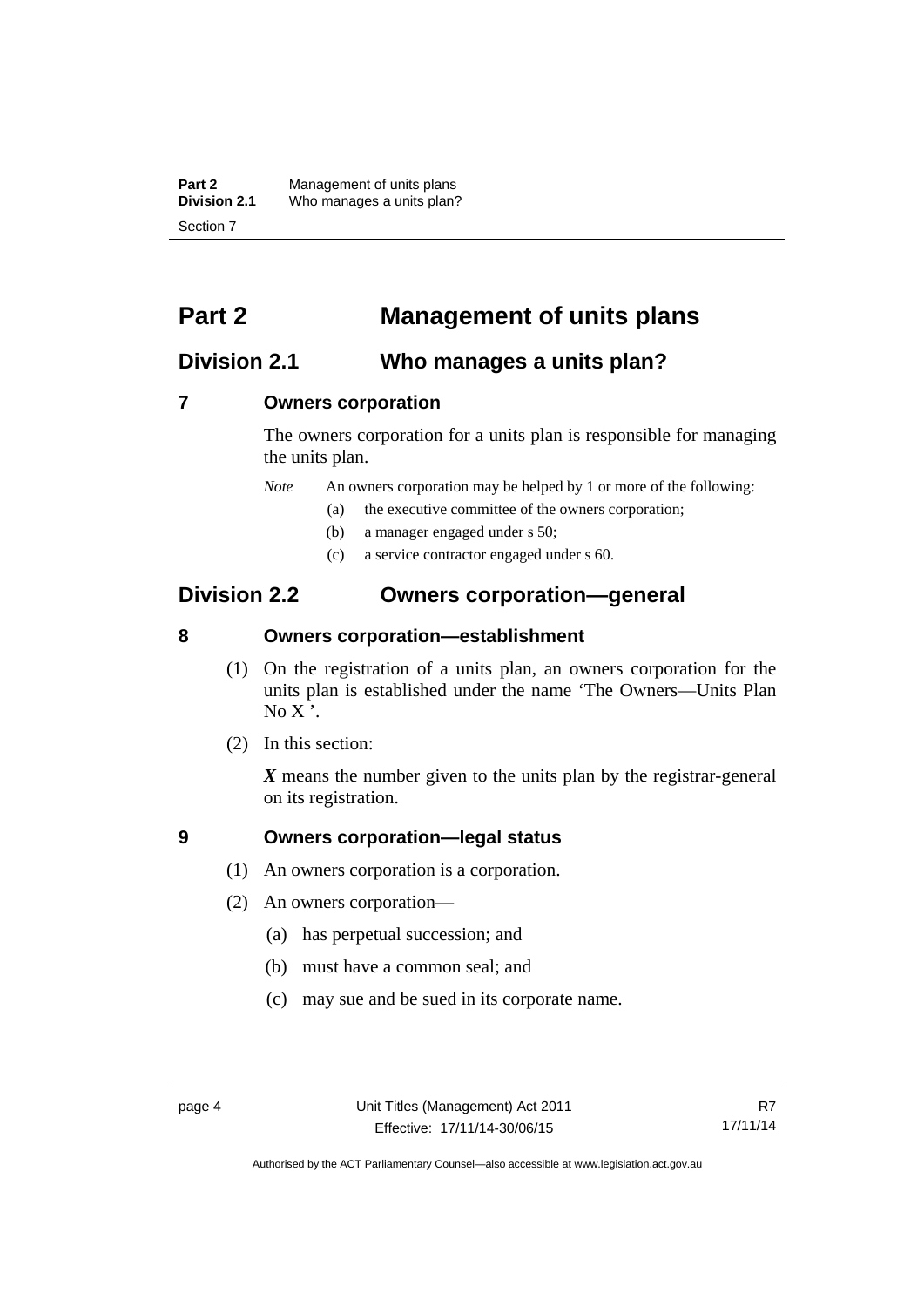### <span id="page-16-0"></span>**Division 2.3 Owners corporation—membership and representatives**

#### <span id="page-16-1"></span>**10 Members of owners corporation**

- (1) The members of an owners corporation for a units plan are the owners of the units.
- (2) If a unit is owned by 2 or more part-owners, each part-owner is a member of the owners corporation.

#### <span id="page-16-2"></span>**11 Part-owners of units—authorisation of representatives**

- (1) This section applies if a unit is owned by 2 or more part-owners.
- (2) The part-owners of the unit must, by written notice to the owners corporation, authorise an individual to represent them as their agent (the part-owners' *representative*) for this Act.
- (3) The part-owners' representative must be one of the owners.
	- *Note* If a company is a part-owner of the unit, the company's own representative may also be authorised as the part-owners' representative (see s 14 (Company-owned units—functions of representatives)).
- (4) The notice of authorisation must—
	- (a) be given to the owners corporation within 14 days after the lodgment for registration of the instrument under which the unit first becomes owned by the part-owners; and
	- (b) include the full name and an address for correspondence of the representative; and
	- (c) be signed by each part-owner of the unit.
- (5) The part-owners of the unit may change their representative by written notice to the owners corporation.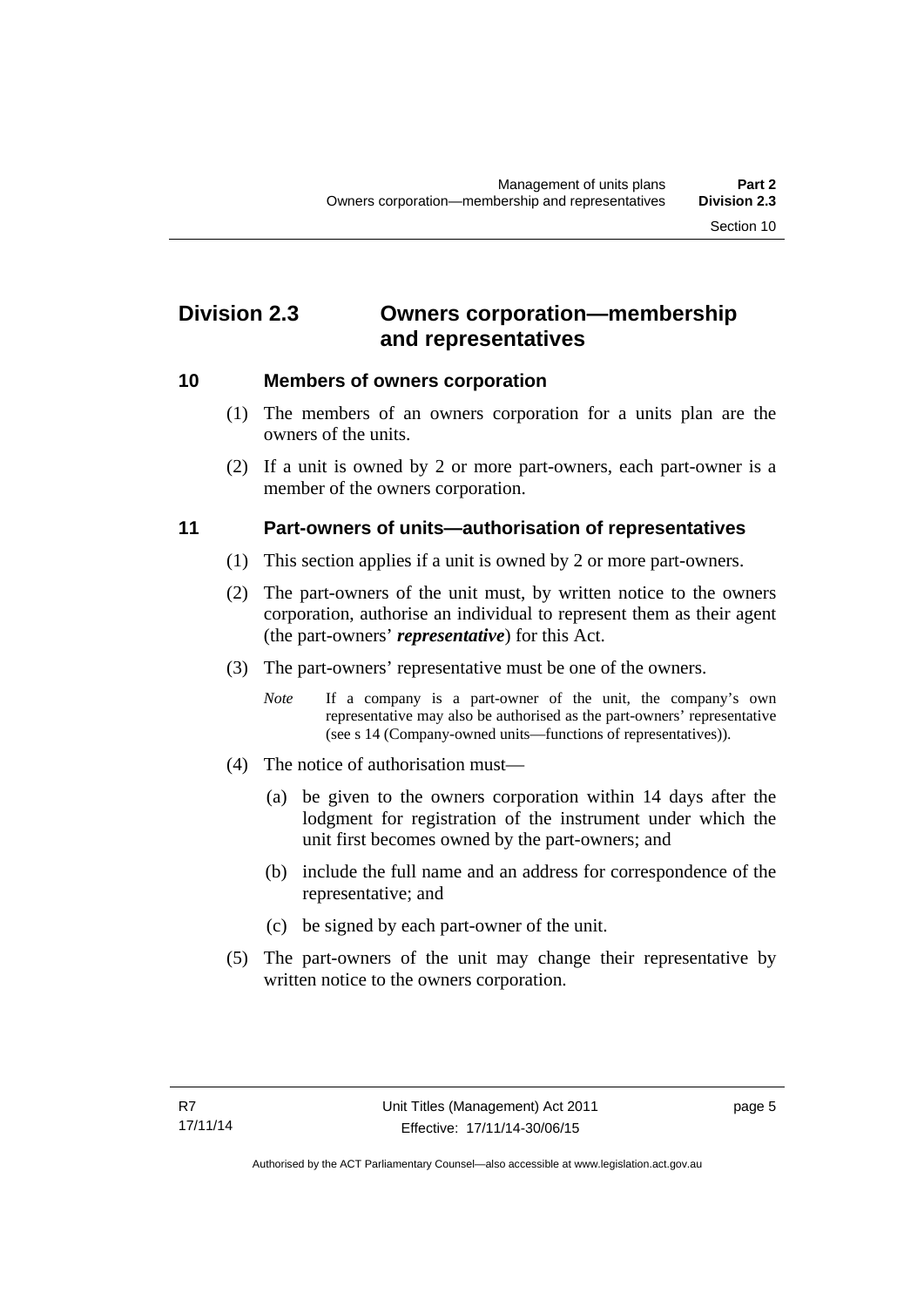- (6) The notice of change of authorisation must—
	- (a) include the full name and an address for correspondence of the new representative; and
	- (b) be signed by each part-owner of the unit.
- (7) The part-owners' representative may change the address for correspondence of the representative by written notice to the owners corporation.
- (8) The notice of change of address must be signed by the representative.
- (9) This section may be enforced in the same way as a rule of the owners corporation (see section 107 (Effect of rules)).

#### <span id="page-17-0"></span>**12 Part-owners of units—functions of representatives**

- (1) This section applies if a unit is owned by 2 or more part-owners.
- (2) Anything that an owner of the unit may do, or is required to do, under this Act may be done by the part-owners' representative acting as the agent for the part-owners.
- (3) Any document, including a notice, that this Act requires the owners corporation or someone else to give to the part-owners may be given to the representative alone on their behalf under section 124 (Service of documents on members, interested people and occupiers).
	- *Note* The owners corporation must give notice of a general meeting to the part-owners' representative on behalf of the part-owners to comply with sch 3, s 3.6 (1) (a) (which requires notices to be given to each member of the owners corporation).
- (4) If a document is given to the part-owners by being given to the representative on their behalf, the representative must tell the other part-owners that the document has been given to the representative and (if asked) give them a copy of the document.

Authorised by the ACT Parliamentary Counsel—also accessible at www.legislation.act.gov.au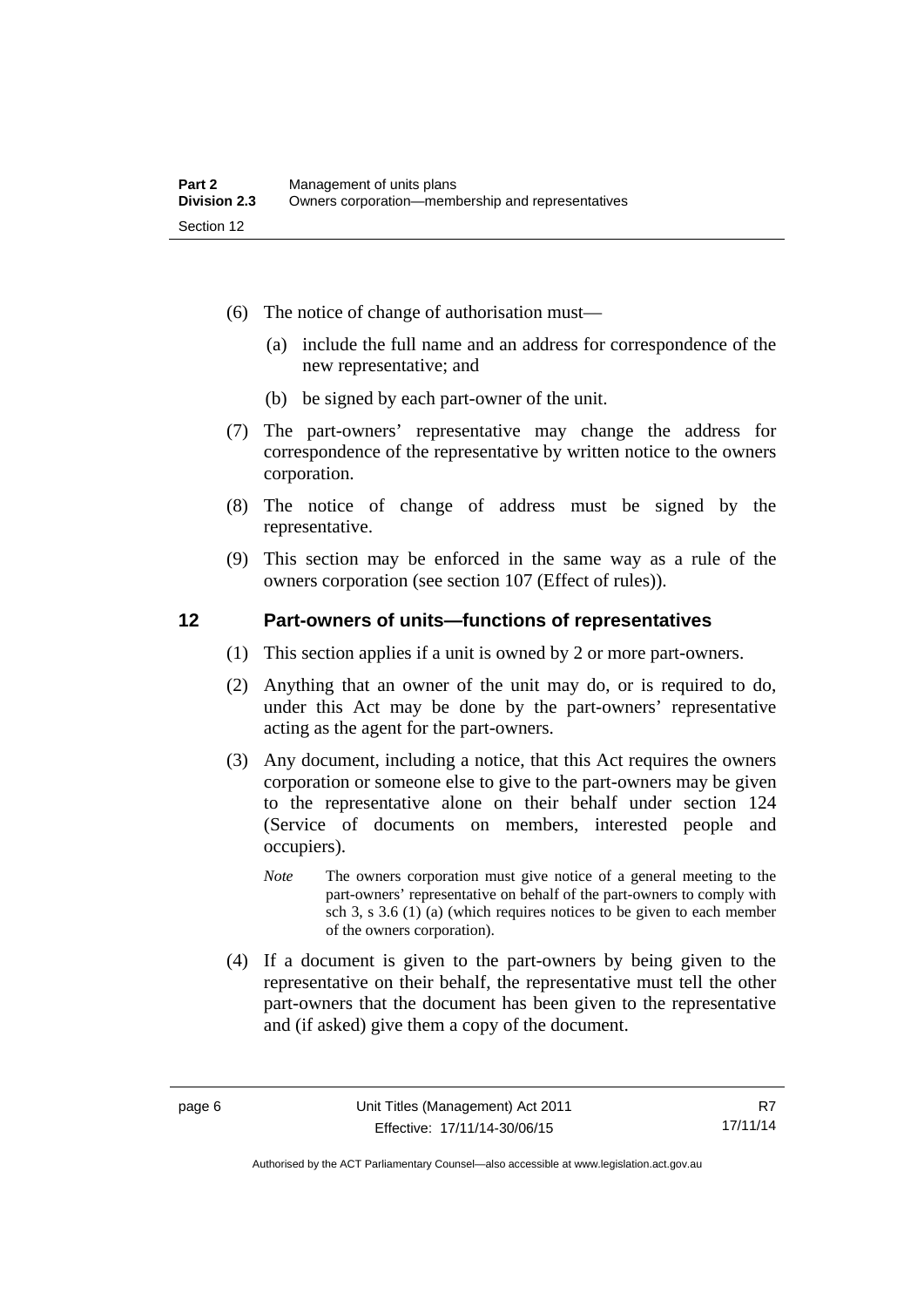(5) Subsection (4) may be enforced in the same way as a rule of the owners corporation (see section 107 (Effect of rules)).

#### **Example—s (4) and s (5)**

In breach of s (4), a part-owners' representative for a unit does not tell a part-owner of the unit about a notice of a determination of general fund contribution (under s 78 (1)) given to the representative on the unit owners' behalf.

The part-owner may rely on s (5) to enforce s (4) against the representative for the unit. The relevant enforcement action is the same as for a breach of the owners corporation rules—a civil action for breach of an agreement under seal (see s 107).

*Note* An example is part of the Act, is not exhaustive and may extend, but does not limit, the meaning of the provision in which it appears (see [Legislation Act,](http://www.legislation.act.gov.au/a/2001-14) s 126 and s 132).

#### <span id="page-18-0"></span>**13 Company-owned units—authorisation of representatives**

(1) This section applies if a company is the owner of a unit.

*Note Owner* includes a part-owner (see dict).

- (2) The company must, by written notice to the owners corporation, authorise an individual to represent it as its agent (the company's *representative*) for this Act.
- (3) The company's representative must be an officer or employee of the company.
- (4) The notice of authorisation must—
	- (a) be given to the owners corporation within 14 days after the lodgment for registration of the instrument under which the company becomes an owner of the unit; and
	- (b) include the full name and an address for correspondence of the representative; and
	- (c) be signed on behalf of the company.
- (5) The company may change its representative by written notice to the owners corporation.

page 7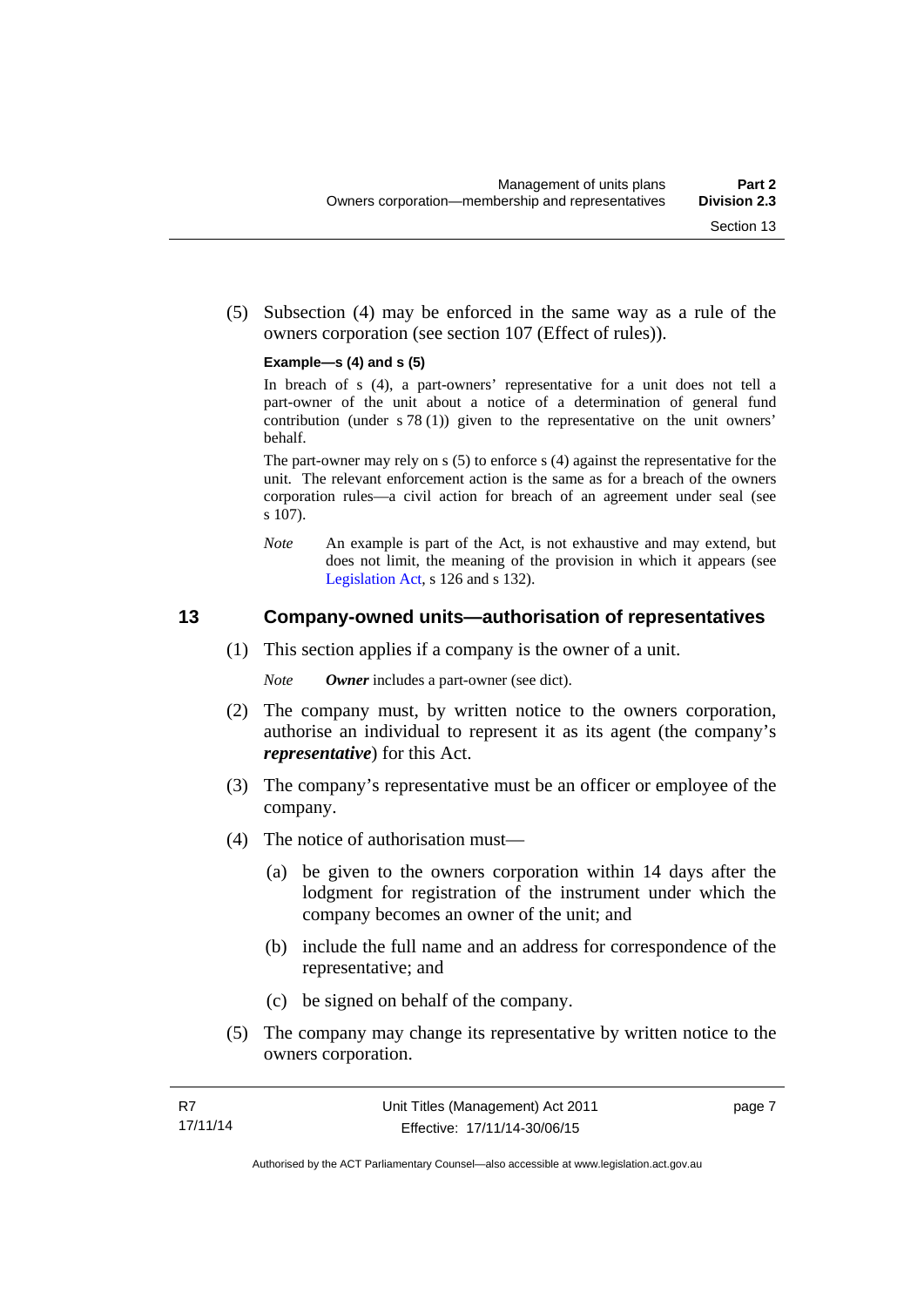- (6) The notice of change of authorisation must—
	- (a) include the full name and an address for correspondence of the new representative; and
	- (b) be signed on behalf of the company.
- (7) The company's representative may change the address for correspondence of the representative by written notice to the owners corporation.
- (8) The notice of change of address must be signed by the representative.
- (9) This section may be enforced in the same way as a rule of the owners corporation (see section 107 (Effect of rules)).

#### <span id="page-19-0"></span>**14 Company-owned units—functions of representatives**

- (1) This section applies if a company is the owner of a unit.
- (2) Anything that the company may do, or is required to do, under this Act may be done by the company's representative acting as the agent for the company.
- (3) Any document, including a notice, that this Act requires the owners corporation or someone else to give to the company may be given to the representative on its behalf under section 124 (Service of documents on members, interested people and occupiers).
	- *Note* The owners corporation must give notice of a general meeting to the company's representative on behalf of the company to comply with sch 3, s 3.6 (1) (a) (which requires notices to be given to each member of the owners corporation).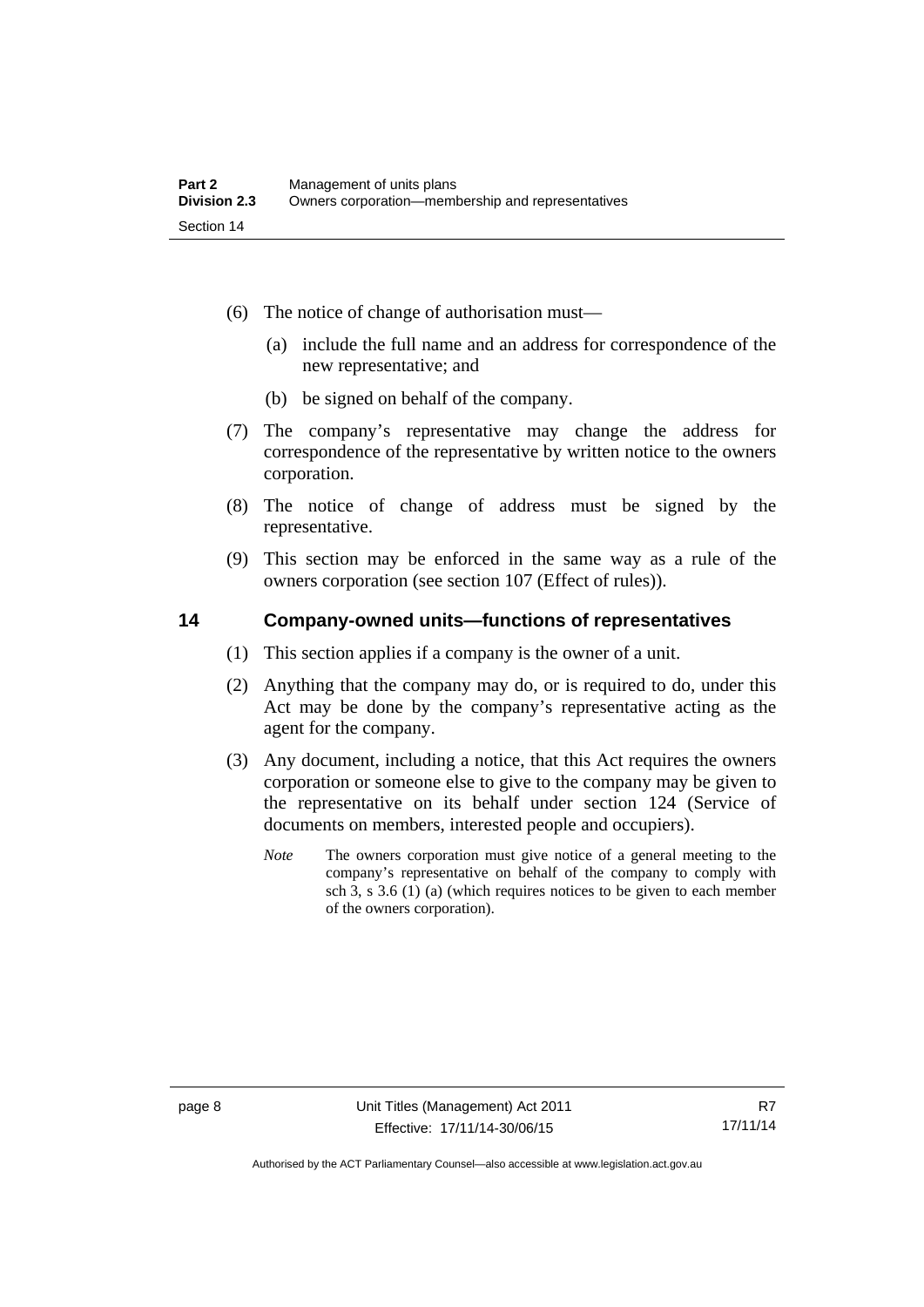#### <span id="page-20-0"></span>**15 Evidence of representative status**

Evidence of any of the following facts about a part-owners' representative or a company's representative may be given by a certificate sealed with the owners corporation's seal:

- (a) the fact that the authorisation of a named representative was in force on a stated date;
- (b) the fact that a stated address for correspondence for a representative was the latest address for correspondence for the representative notified to the corporation on a stated date.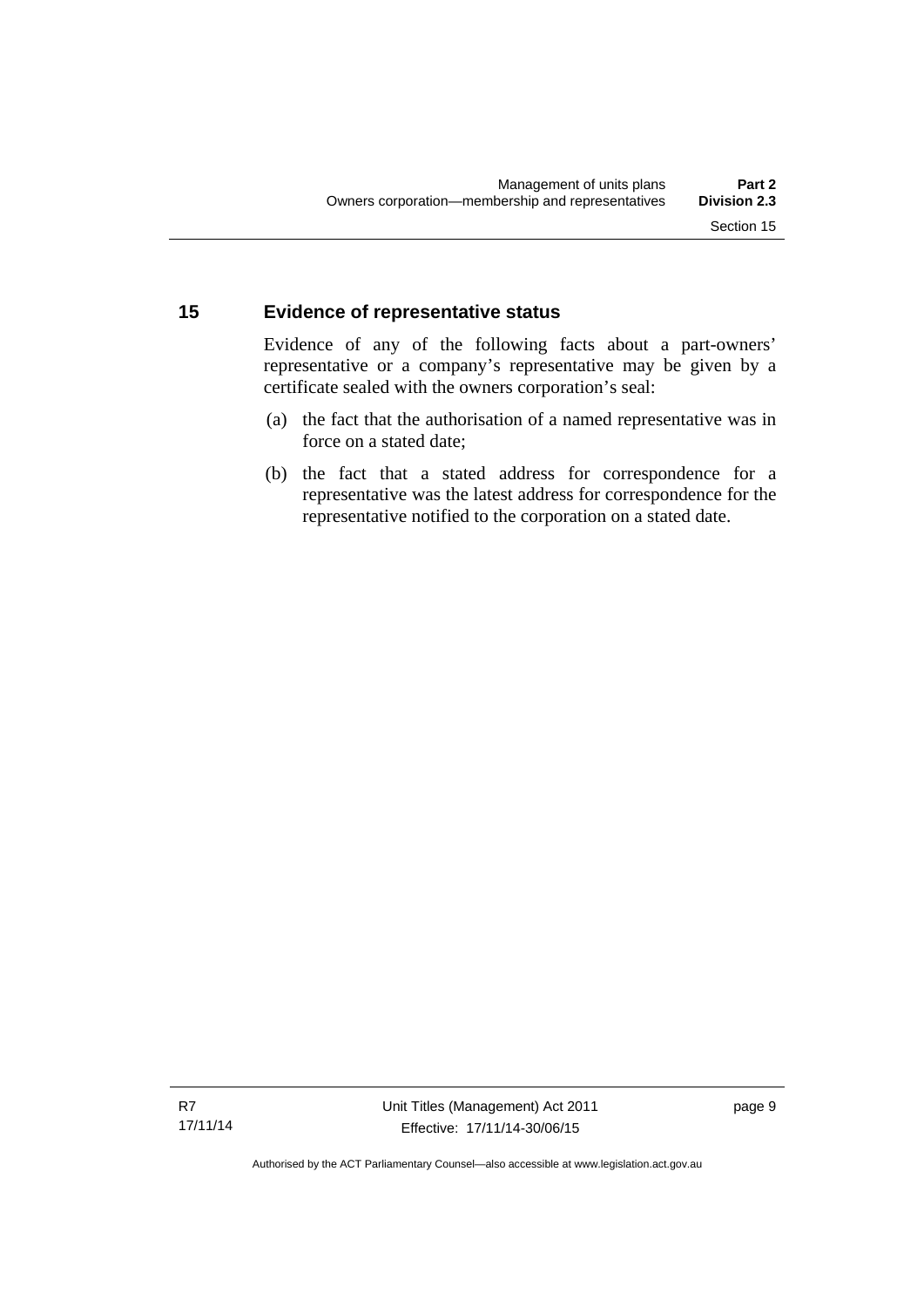## <span id="page-21-0"></span>**Part 3 Functions of owners corporations**

### <span id="page-21-1"></span>**Division 3.1 Functions generally**

#### <span id="page-21-2"></span>**16 Owners corporation—functions**

- (1) An owners corporation for a units plan has the following functions:
	- (a) the enforcement of its rules;
	- (b) the control, management and administration of the common property;
	- (c) any other function given to the corporation under this Act or another territory law.
	- *Note 1* The executive committee of an owners corporation exercises the functions of the corporation (see s  $35$  (1)). The executive committee must exercise its functions in accordance with any decision made by the owners corporation at a general meeting (see s 35 (3)).
	- *Note 2* A provision of a law that gives an entity (including a person) a function also gives the entity powers necessary and convenient to exercise the function (see [Legislation Act](http://www.legislation.act.gov.au/a/2001-14), s 196 and dict, pt 1, def *entity*).
- (2) The owners corporation must comply with all applicable laws in force in the Territory.

#### <span id="page-21-3"></span>**17 Owners corporation—general meetings**

Schedule 3 applies to general meetings of an owners corporation for a units plan.

#### <span id="page-21-4"></span>**18 Exemptions for units plans with 4 or fewer units**

- (1) An owners corporation for a units plan with 4 or fewer units may, by special resolution, exempt itself from the requirements of this Act as prescribed by regulation.
- (2) An exemption may be revoked by special resolution.

Authorised by the ACT Parliamentary Counsel—also accessible at www.legislation.act.gov.au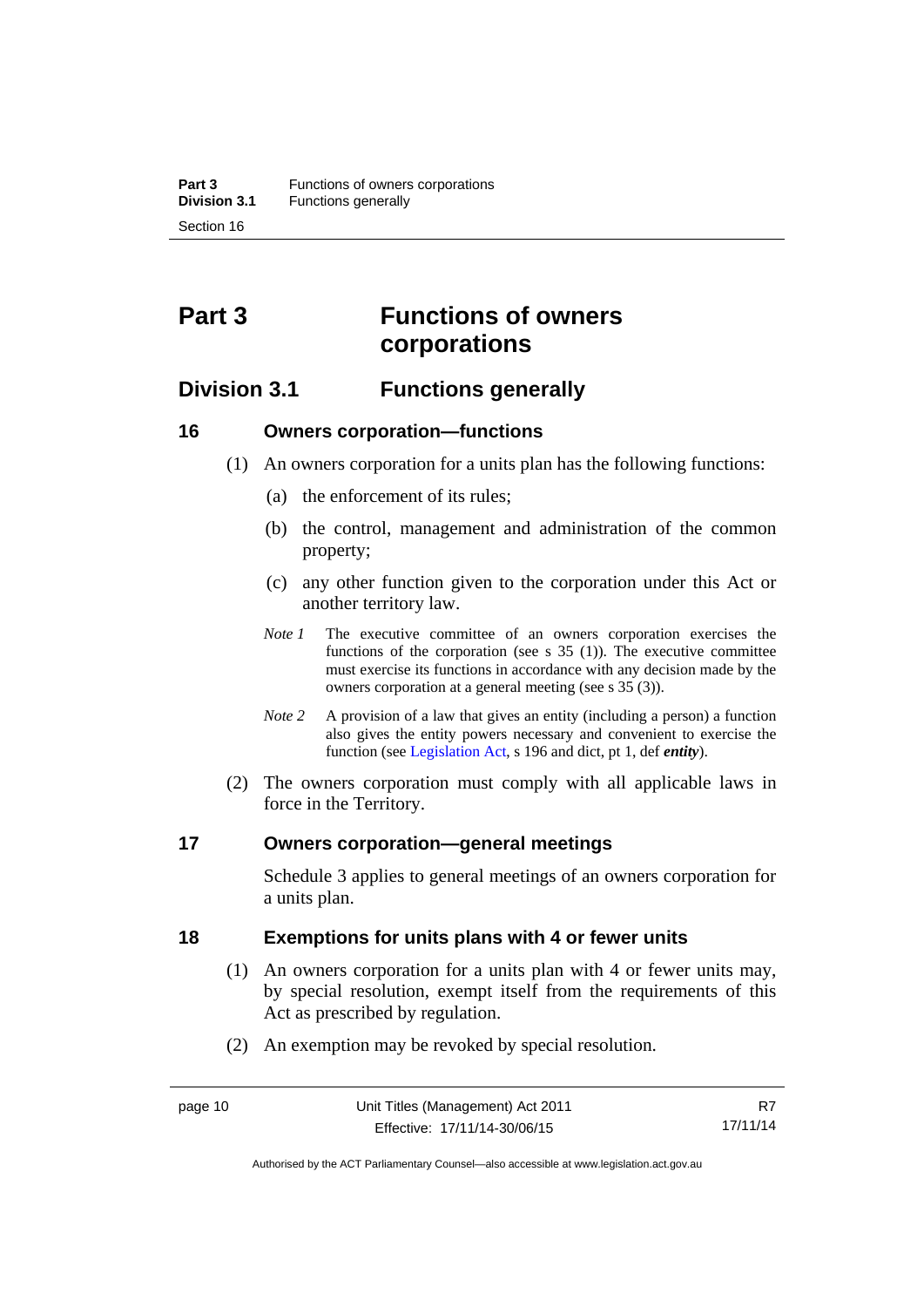### <span id="page-22-0"></span>**Division 3.2 Functions relating to property**

#### <span id="page-22-1"></span>**19 Common property**

- (1) An owners corporation for a units plan holds the common property as agent for—
	- (a) if all the units are owned by the same person—the owner; or
	- (b) in any other case—the unit owners as tenants in common in shares proportional to their unit entitlement.
	- *Note* The owners corporation may, by ordinary resolution, decide to hold sustainability infrastructure installed on common property as trustee for the unit owners (see s 23 (3)).
- (2) The owners corporation must give all members of the corporation opportunity for the reasonable use and enjoyment of the common property.

#### <span id="page-22-2"></span>**20 Dealings with common property**

- (1) An owners corporation for a units plan may, if authorised by a special resolution, on conditions and for purposes stated in the resolution—
	- (a) grant or vary an easement over any part of the common property; or
	- (b) take or vary an easement granted for the benefit of the common property; or
	- (c) release an easement granted for the benefit of the common property.
	- *Note* The owners corporation may, by ordinary resolution, grant an easement or any other right over the common property for the purpose of the installation, operation or maintenance of sustainability or utility infrastructure (see s 23 (1) (c)).
- (2) The owners corporation may not transfer, sublet or mortgage, at law or in equity, its interest in the common property.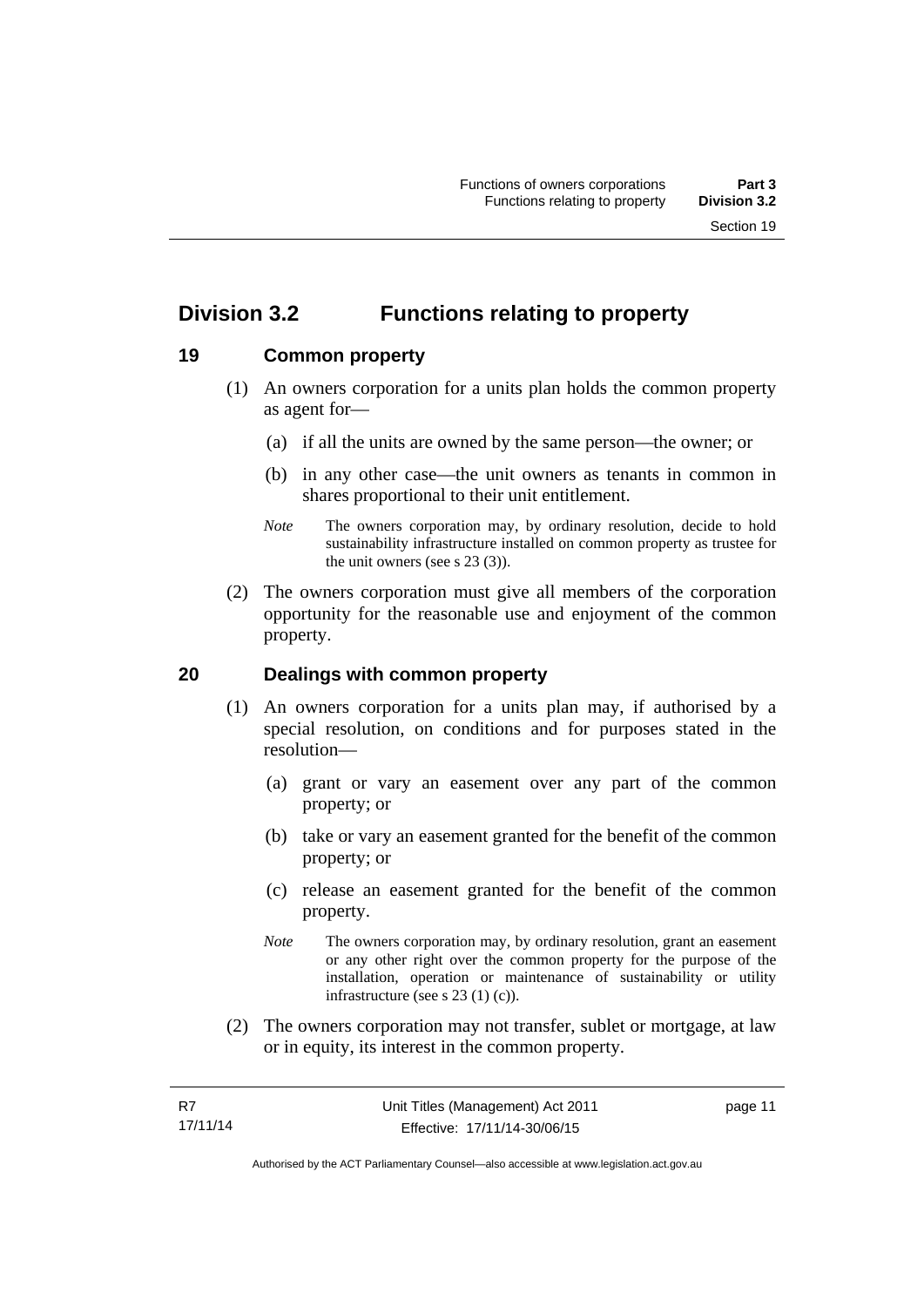#### <span id="page-23-0"></span>**21 Dealings in property generally**

- (1) An owners corporation for a units plan may, if authorised by an ordinary resolution—
	- (a) hold property for a use in accordance with its functions; or
	- (b) dispose of that property.
- (2) However, the only interests in land that an owners corporation may hold, at law or in equity, are as follows:
	- (a) the lease of the common property;
	- (b) an easement granted for the benefit of the common property;
	- (c) a registered charge under section 96 securing an amount payable to the corporation;
	- (d) an interest in the common property of a community title scheme that includes the land subdivided by the units plan.

#### <span id="page-23-1"></span>**22 Special privileges relating to common property**

- (1) An owners corporation for a units plan may, if authorised by an unopposed resolution, grant a special privilege, other than a sublease, for the enjoyment of the common property, or any part of the common property, to—
	- (a) a unit owner; or
	- (b) someone else with an interest in a unit.
- (2) A grant under subsection (1) may be terminated, in accordance with a special resolution, by written notice given by the owners corporation to the person to whom the grant was made.

#### <span id="page-23-2"></span>**23 Installation of sustainability and utility infrastructure on common property**

 (1) An owners corporation for a units plan may, if authorised by an ordinary resolution—

Authorised by the ACT Parliamentary Counsel—also accessible at www.legislation.act.gov.au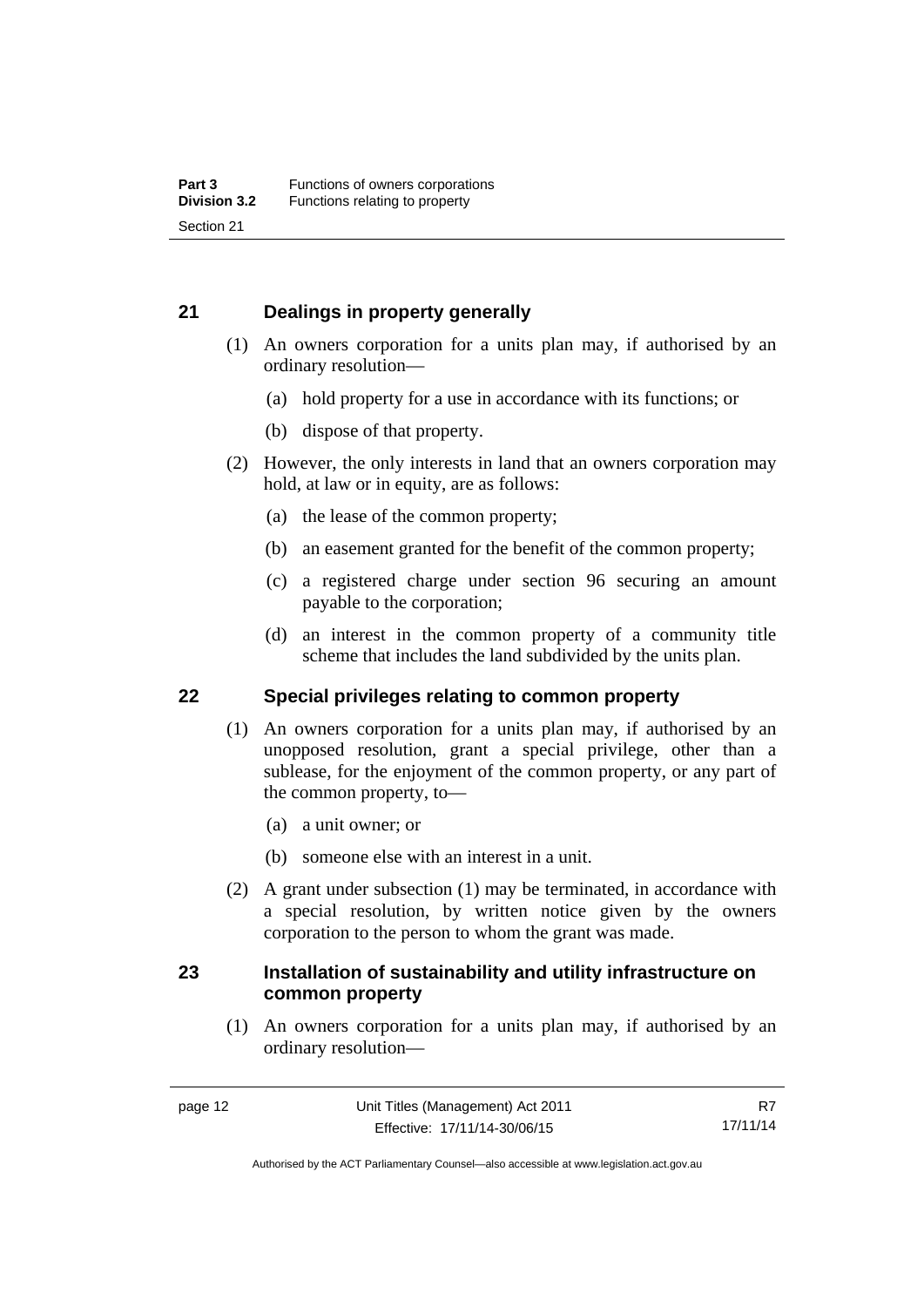- (a) approve the installation of sustainability or utility infrastructure on the common property; and
- (b) approve the financing of the installation of the sustainability or utility infrastructure; and
- (c) grant an easement or any other right over any part of the common property for the purpose of the installation, operation or maintenance of the sustainability or utility infrastructure.
- (2) The owners corporation may only approve the installation, and financing, of sustainability or utility infrastructure under this section if satisfied, after considering the following, the long-term benefit of the proposed infrastructure is greater than the cost of installing and maintaining the infrastructure:
	- (a) a site plan of the proposed infrastructure;
	- (b) a maintenance plan for the proposed infrastructure;
	- (c) if the proposed infrastructure is to be financed by a third party—the terms of the financing arrangements;
	- (d) the direct and indirect costs of the proposed infrastructure;
	- (e) the long-term environmental sustainability benefits of the proposed infrastructure;
	- (f) any other matter prescribed by regulation.
- (3) The owners corporation may, by ordinary resolution, decide to hold sustainability infrastructure (including existing sustainability infrastructure) installed on common property and any income earned from the operation of the infrastructure as trustee for—
	- (a) if all the units are owned by the same person—the owner; or
	- (b) in any other case—the unit owners as tenants in common in shares proportional to their unit entitlement.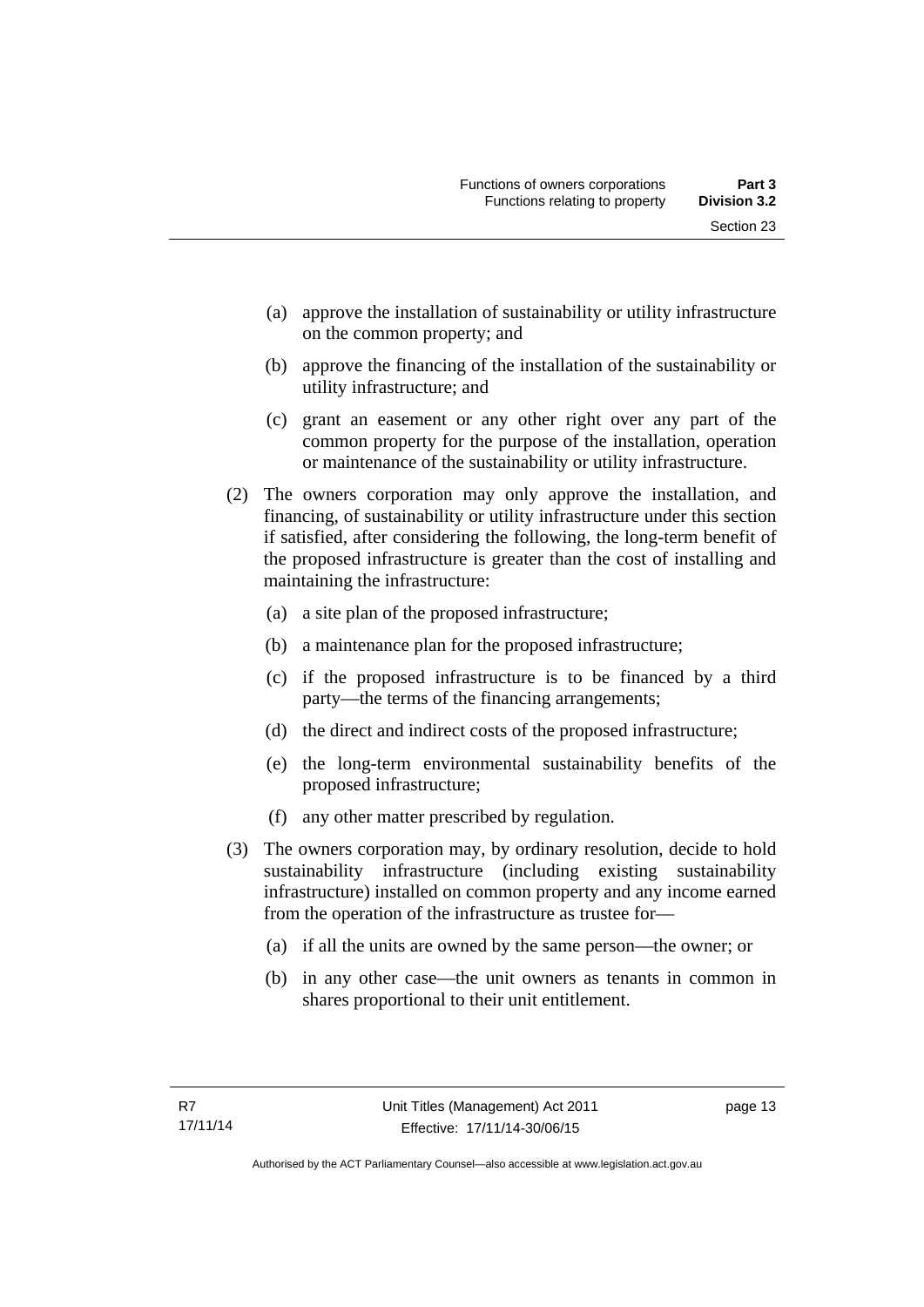#### **Example—income**

income from an electricity feed-in tariff scheme

- *Note 1* If the owners corporation does not decide to hold sustainability infrastructure as trustee for the unit owners, it holds the infrastructure as agent for the owners (see s 20 (1)).
- *Note 2* An example is part of the Act, is not exhaustive and may extend, but does not limit, the meaning of the provision in which it appears (see [Legislation Act,](http://www.legislation.act.gov.au/a/2001-14) s 126 and s 132).
- (4) For section 71, an owners corporation is not carrying on a business if it receives income from the operation of the sustainability infrastructure and the income is used only to pay—
	- (a) costs, including financing costs, in relation to the installation and maintenance of the infrastructure; or
	- (b) costs of utilities used by, or provided to, the owners corporation.

#### <span id="page-25-0"></span>**Division 3.3 Maintenance and other services**

#### <span id="page-25-1"></span>**24 Maintenance obligations**

- (1) An owners corporation for a units plan must maintain the following:
	- (a) for a staged development—the common property included in a completed stage of the development;
	- (b) for a development that is not a staged development—the common property;
	- (c) other property that it holds;
	- (d) the defined parts of any building containing class A units (whether or not the defined parts are common property);
		- *Note* This does not include painting, unless the painting is required because of other maintenance (see s 26 (1)).
	- (e) if a utility service mentioned in the *[Unit Titles Act 2001](http://www.legislation.act.gov.au/a/2001-16)*, section 35 (Easements given by this Act) is provided for the

R7 17/11/14

Authorised by the ACT Parliamentary Counsel—also accessible at www.legislation.act.gov.au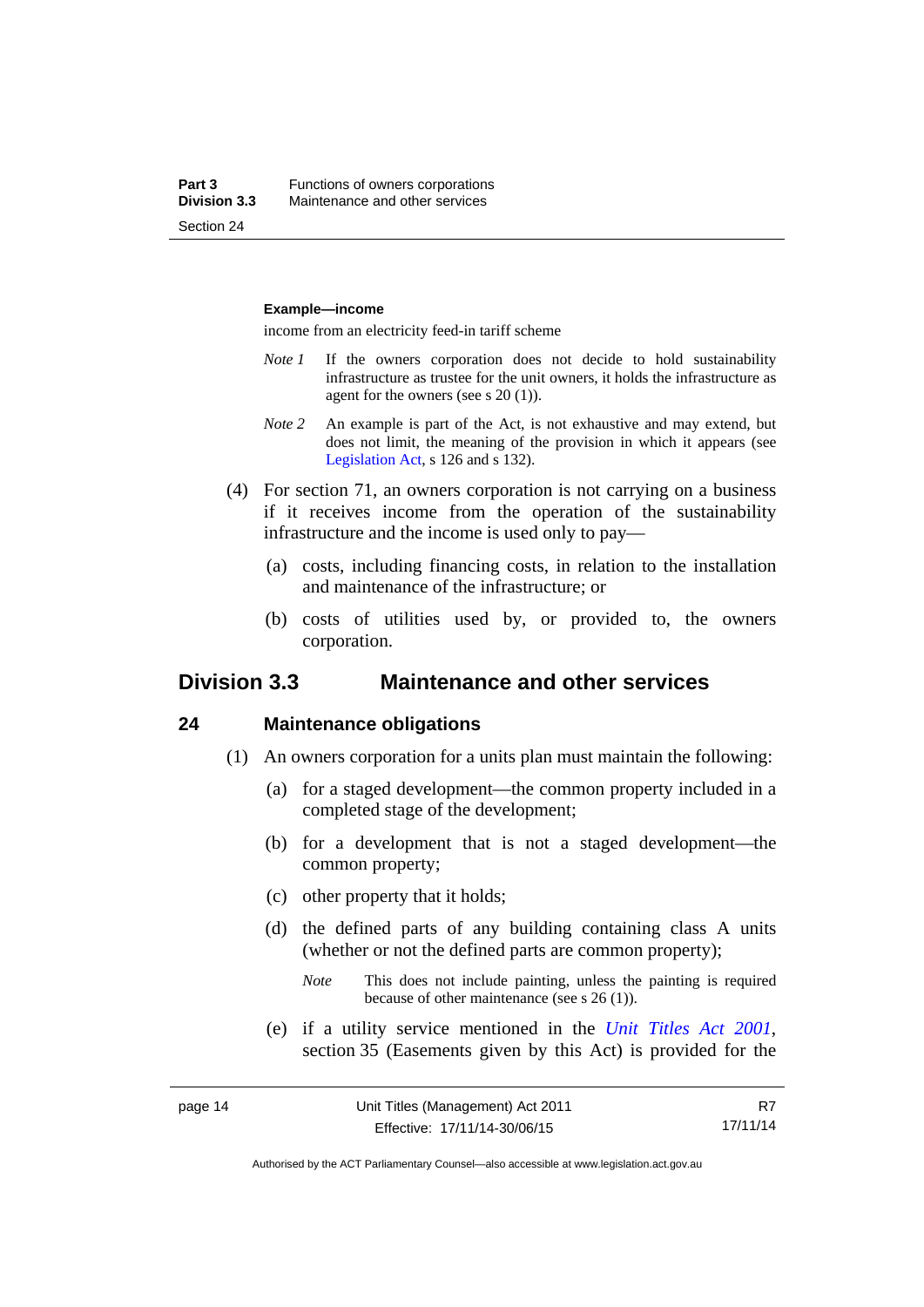potential benefit of all units—facilities associated with the provision of the utility services including utility conduits;

- (f) any building on the common property that encroaches on a unit if the building is the subject of an easement declared under the *[Unit Titles Act 2001](http://www.legislation.act.gov.au/a/2001-16)*, section 36 (Easements declared by owners corporations);
- (g) as authorised by a special resolution (if any)—all buildings on all class B units on the units plan.

#### **Example—par (g)**

a special resolution authorising the owners corporation to paint all buildings on the class B units and to carry out roofing and structural repairs to all class B units, but excluding responsibility for internal painting and minor repairs of class B units

- *Note* An example is part of the Act, is not exhaustive and may extend, but does not limit, the meaning of the provision in which it appears (see [Legislation Act,](http://www.legislation.act.gov.au/a/2001-14) s 126 and s 132).
- (2) In this section:

*defined parts*, of a building containing class A units, means—

- (a) the following structures in the building, if load-bearing:
	- (i) walls;
	- (ii) columns;
	- (iii) footings:
	- (iv) slabs;
	- (v) beams; or
- (b) any part of a balcony on the building.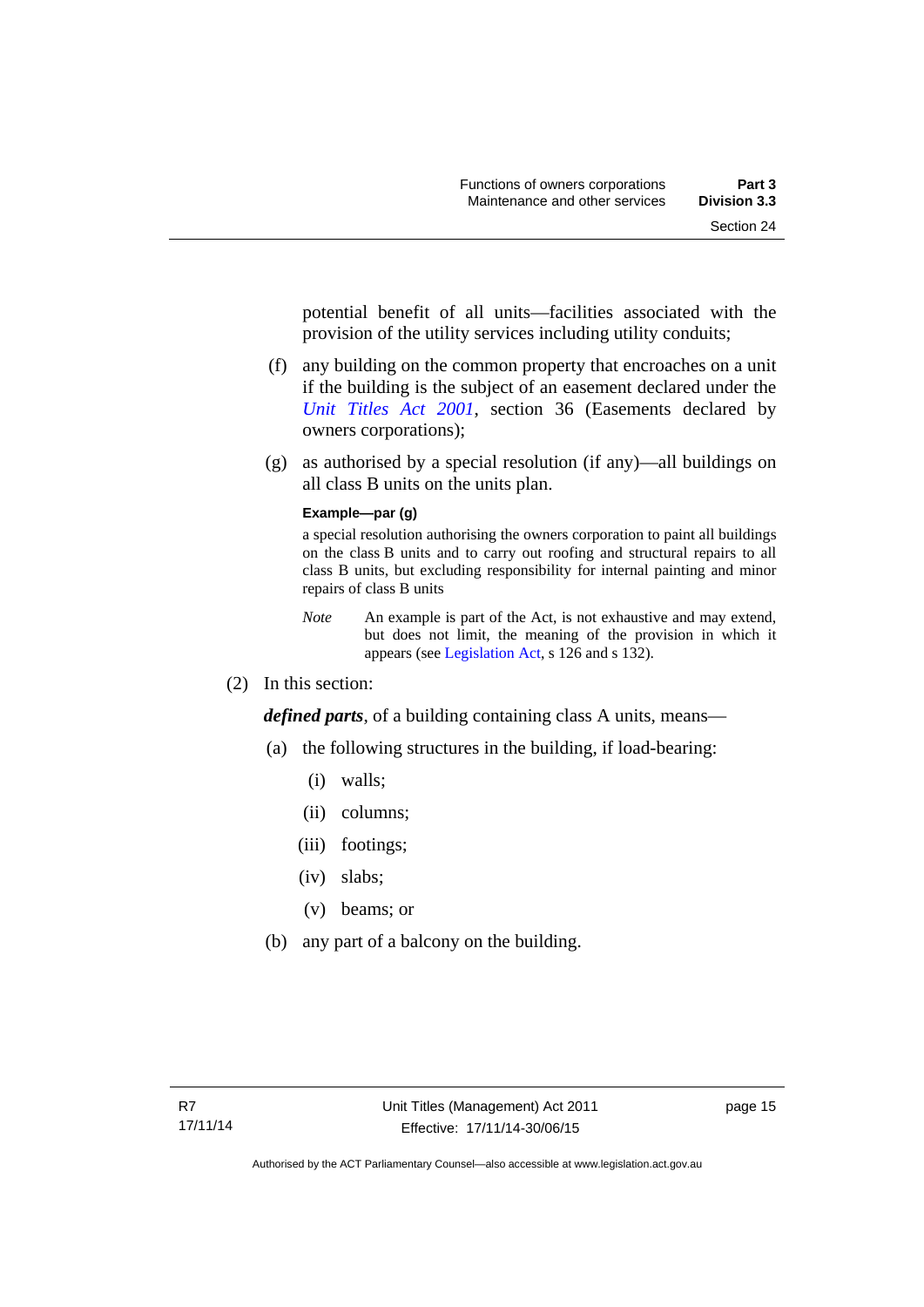#### <span id="page-27-0"></span>**25 Owners corporation may exempt itself from maintenance obligations**

An owners corporation for a units plan may, by special resolution, exempt itself from 1 or more maintenance obligations under section 24 (1) if the exemption is not reasonably likely to have a significant adverse effect on—

- (a) the appearance of the common property; or
- (b) the safety of occupiers of the units or of the public.

#### <span id="page-27-1"></span>**26 Other qualifications on owners corporation's maintenance obligations**

- (1) An owners corporation's obligation under section 24 (1) (d) to maintain the defined parts of a building containing class A units does not require the corporation to carry out any painting of a unit unless the painting is necessary because of other maintenance being carried out by the owners corporation.
- (2) If the lease of a unit or the common property is subject to a building and development provision, section 24 (1) does not apply to the owners corporation until the planning and land authority issues a certificate under the *[Planning and Development Act 2007](http://www.legislation.act.gov.au/a/2007-24)*, section 296 (Certificates of compliance)—
	- (a) for the building and development provision; and
	- (b) for any building and development provision to which any of the other leases are subject.

*Note Building and development provision*—see the *[Planning and](http://www.legislation.act.gov.au/a/2007-24)  [Development Act 2007](http://www.legislation.act.gov.au/a/2007-24)*, s 234.

(3) In this section:

*defined parts*, of a building containing class A units—see section 24 (2).

Authorised by the ACT Parliamentary Counsel—also accessible at www.legislation.act.gov.au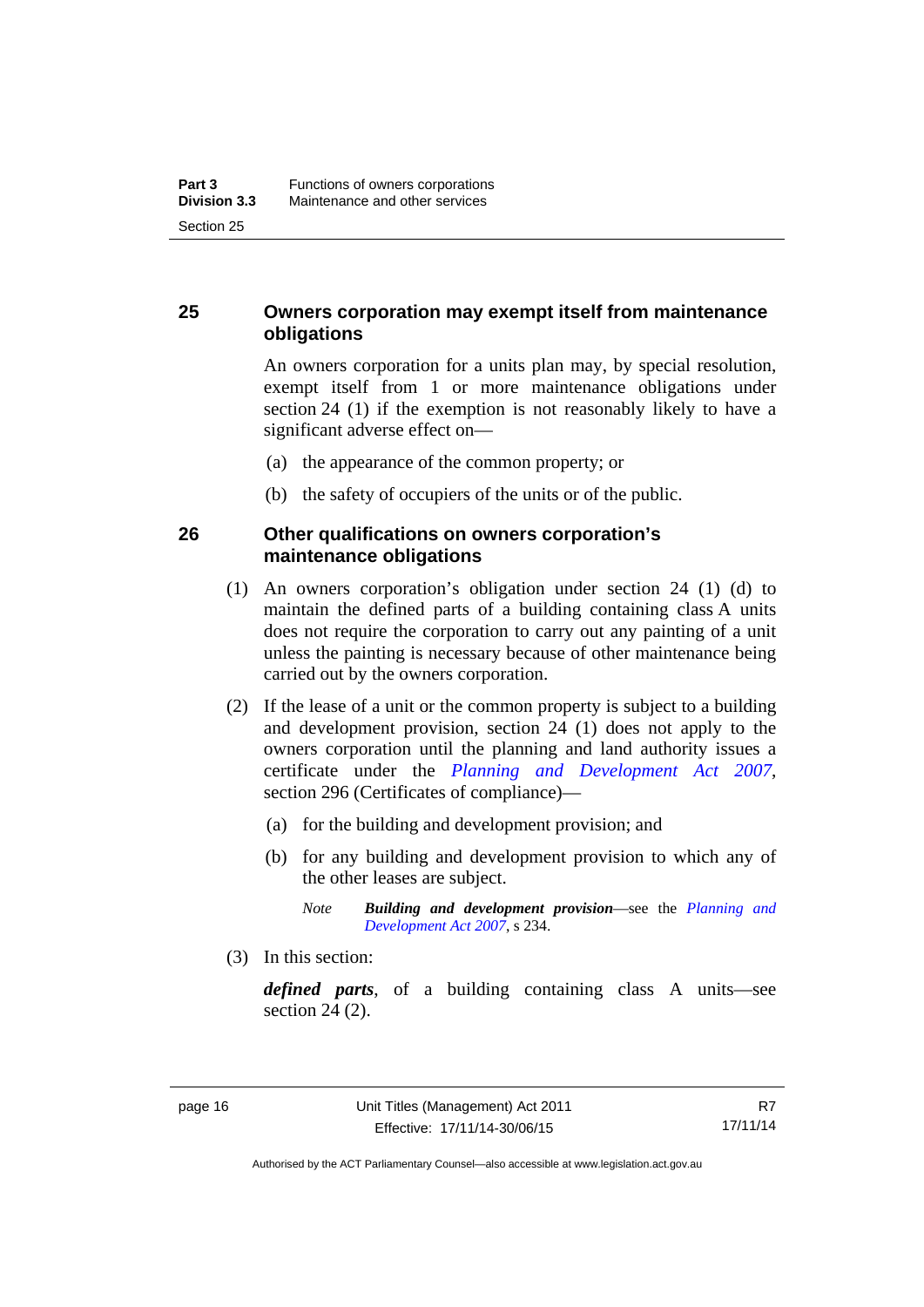#### <span id="page-28-0"></span>**27 Structural defects—owners corporation may represent members**

- (1) This section applies if a building, or the site of a building, that is part of the units or common property of a units plan, has a structural defect that affects, or is likely to affect, the support or shelter provided by that part of the building or site to another part of the building or site.
- (2) The owners corporation for the units plan may, by ordinary resolution, take legal action for the rectification of the structural defects if—
	- (a) the legal action could be taken by a member of the corporation; and
	- (b) the member does not take the legal action within a reasonable time after the defect becomes known.
- (3) If the owners corporation takes legal action under this section—
	- (a) the corporation and not the member who could have taken the action is liable for the costs incurred by the corporation in taking the legal action; and
	- (b) the corporation and not the member may take the benefit of any order for costs in the corporation's favour in the legal action.
- (4) For this section, the owners corporation *takes legal action* if the corporation—
	- (a) begins a proceeding; or
	- (b) continues a proceeding.

#### <span id="page-28-1"></span>**28 Owners corporation—entry to units**

(1) An owners corporation for a units plan does not have a right to enter a unit in the units plan without the consent of the owner or occupier, except in accordance with this section.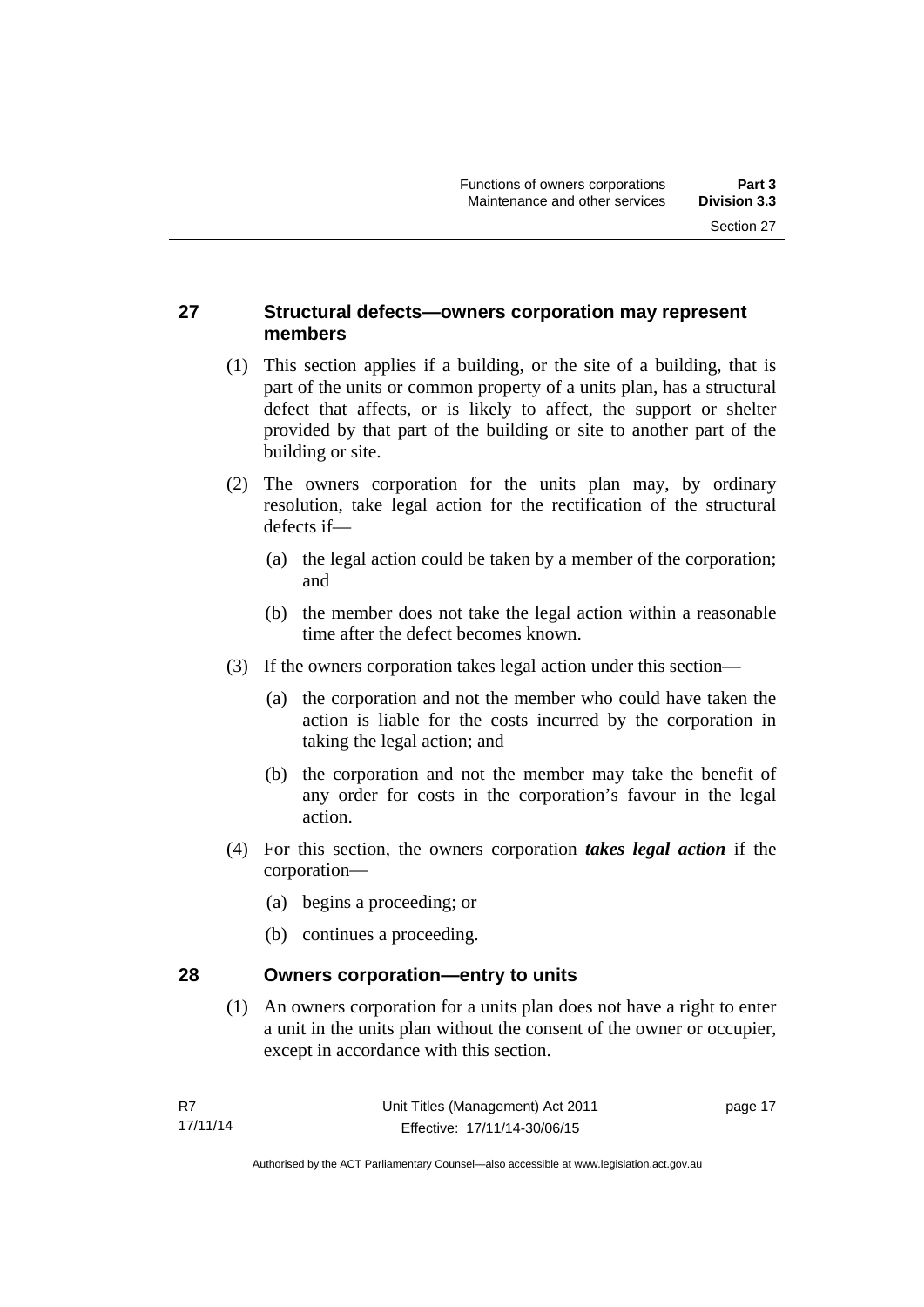(2) The owners corporation may enter the unit without notice to the owner or occupier of the unit if the access is required in an emergency.

#### **Examples—emergencies**

- 1 water is flowing from 1 unit into another unit and is causing damage
- 2 an external glass window in the unit is dislodged and is likely to fall
- *Note* An example is part of the Act, is not exhaustive and may extend, but does not limit, the meaning of the provision in which it appears (see [Legislation Act,](http://www.legislation.act.gov.au/a/2001-14) s 126 and s 132).
- (3) If entry to the unit is required to inspect or maintain the common property of the units plan, a person may enter the unit on behalf of the owners corporation if—
	- (a) the executive committee authorises the entry, and the person to enter, by resolution; and
	- (b) the executive committee gives the owner or occupier written notice that the entry must be allowed on a stated day.
- (4) A notice under subsection (3) (b) must be given to the owner or occupier not less than 7 days before the entry it relates to.

#### <span id="page-29-0"></span>**29 Work on behalf of particular unit owners or occupiers**

An owners corporation for a units plan may, if authorised by an ordinary resolution, enter into and carry out an agreement with an owner or occupier of a unit for—

- (a) the maintenance of the unit; or
- (b) the provision of facilities or services for the unit (or its owner or occupier).

#### <span id="page-29-1"></span>**30 Recovery of costs—agreements under s 29**

(1) This section applies to an agreement for the maintenance of a unit, or the provision of facilities or services for a unit (or its owner or occupier), if—

Authorised by the ACT Parliamentary Counsel—also accessible at www.legislation.act.gov.au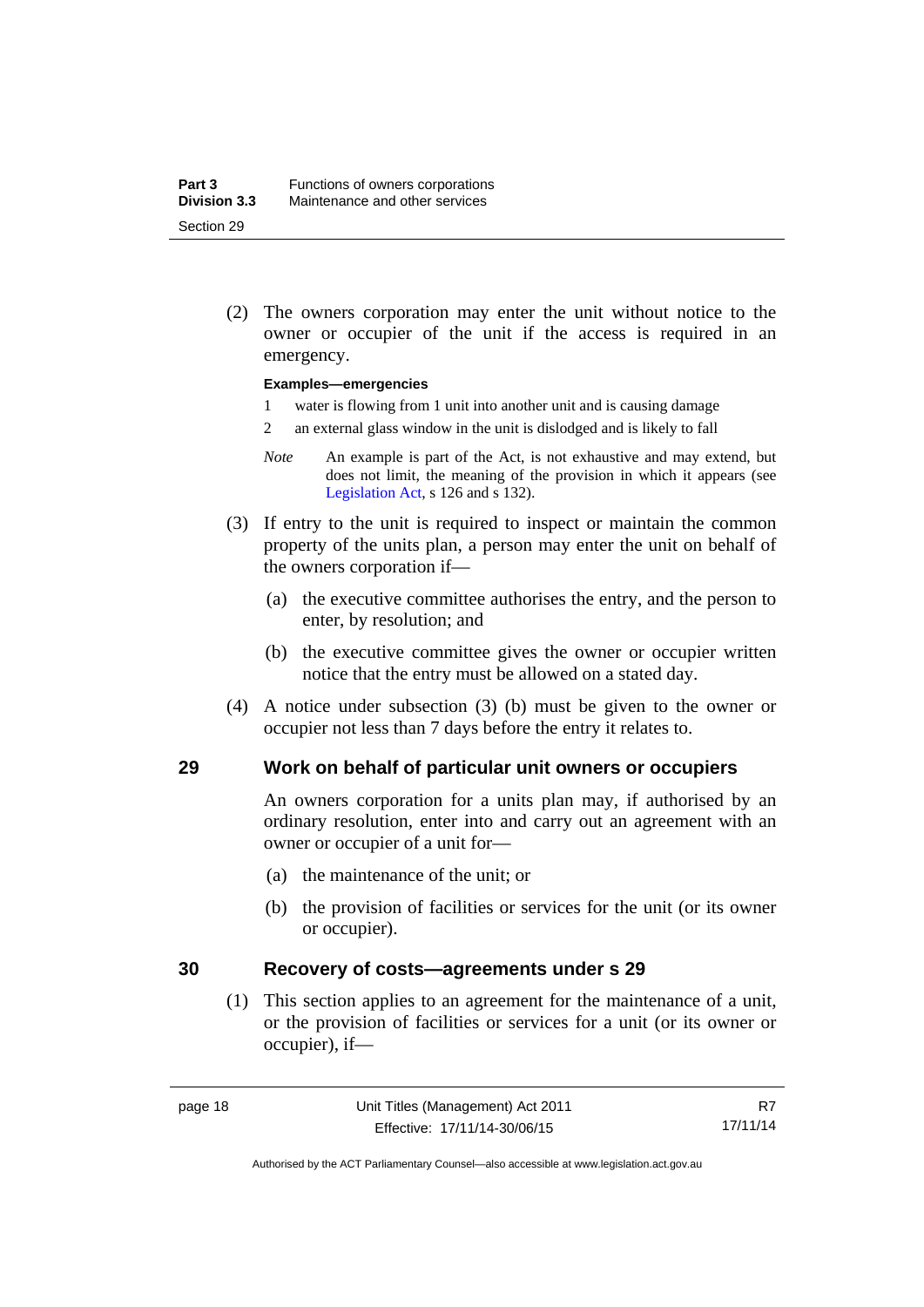- (a) the agreement is authorised under section 29; and
- (b) the owners corporation is not responsible for the maintenance, facilities or services under section 29.
- (2) The owners corporation may recover the cost of carrying out the agreement as a debt from the person with whom the agreement was entered.
- (3) If the agreement applies to a number of units, the amount recoverable for each unit is (unless the people with whom the agreement was entered agree in writing otherwise) as follows:

total unit entitlement of relevant units unit entitlement of the unit amount recoverable = total cost  $\times$ -

(4) In subsection (3):

*total cost* means the total cost of carrying out the agreement.

*total unit entitlement of relevant units* means the total unit entitlement of all units that the agreement applies to.

*Note Unit entitlement*—see the *[Unit Titles Act 2001](http://www.legislation.act.gov.au/a/2001-16)*, s 8.

<span id="page-30-0"></span>**31 Recovery of expenditure resulting from member or unit occupier's fault** 

- (1) This section applies if an owners corporation for a units plan has in carrying out its functions incurred an expense, or carried out work, that is necessary because of—
	- (a) a wilful or negligent act or omission of a member of the corporation, or an occupier of the member's unit; or
	- (b) a breach of its rules by a member of the corporation, or an occupier of the member's unit.
- (2) The amount spent or the cost of the work is recoverable by the owners corporation from the member as a debt.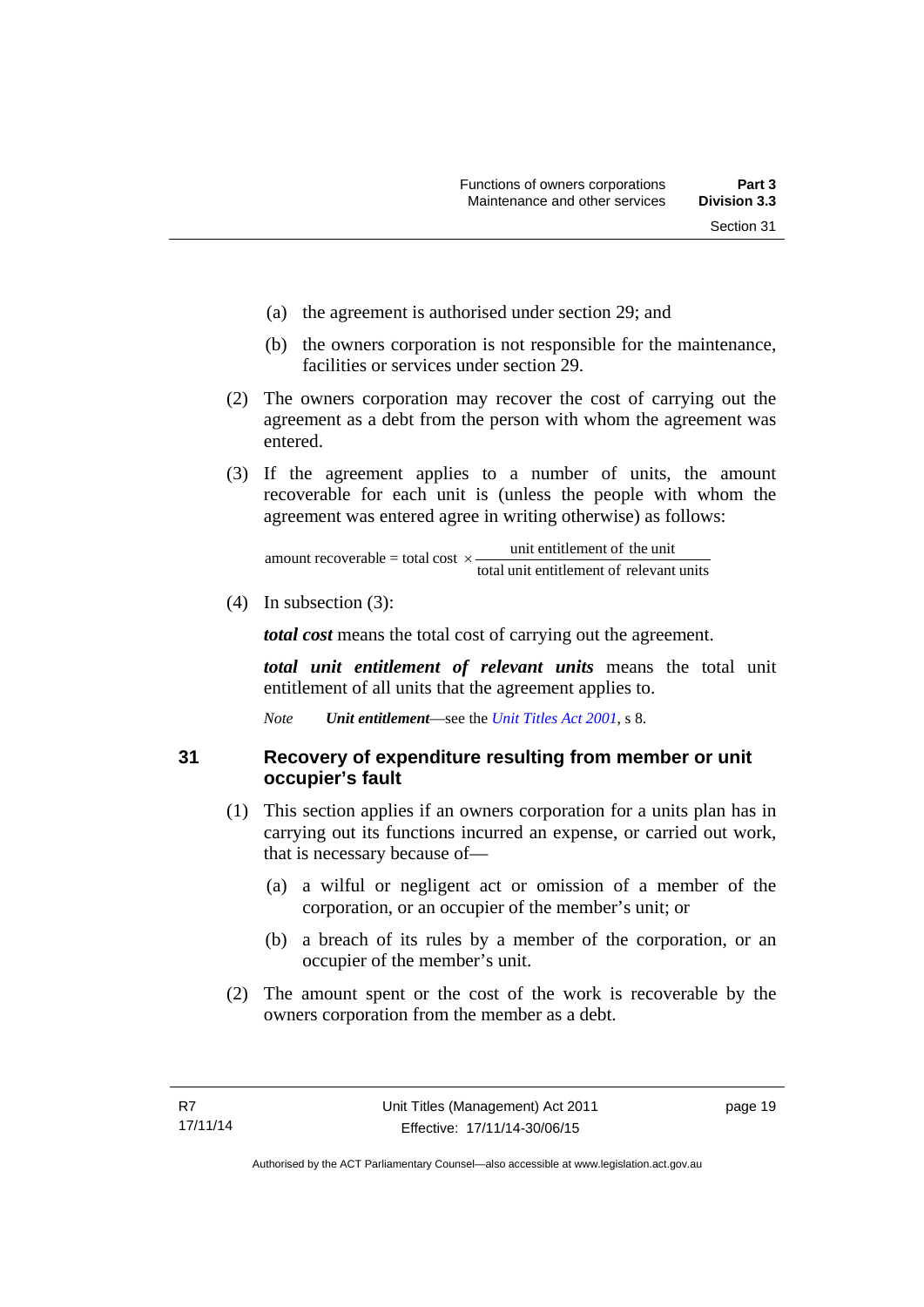- (3) If the owners corporation recovers an amount under subsection (2) from a member for an act, omission or breach of an occupier of the member's unit, the member may recover the amount from the occupier as a debt.
- (4) In this section:

*work*, carried out by an owners corporation, means maintenance or anything else the corporation is authorised under this Act to do.

### <span id="page-31-0"></span>**Division 3.4 Other matters**

#### <span id="page-31-1"></span>**32 Animals—owners corporation's consent**

- (1) A unit owner may keep an animal, or allow an animal to be kept, within the unit or the common property only with the consent of the owners corporation.
- (2) The owners corporation may give consent under this section with or without conditions.
- (3) However, the owners corporation's consent must not be unreasonably withheld.
	- *Note* An owner or occupier of a unit may apply to the ACAT to resolve a dispute with the owners corporation about keeping an animal, or allowing an animal to be kept (see s 126).
- (4) In this section:

*animal* includes—

- (a) an amphibian; and
- (b) a bird; and
- (c) a fish; and
- (d) a mammal (other than a human being); and
- (e) a reptile.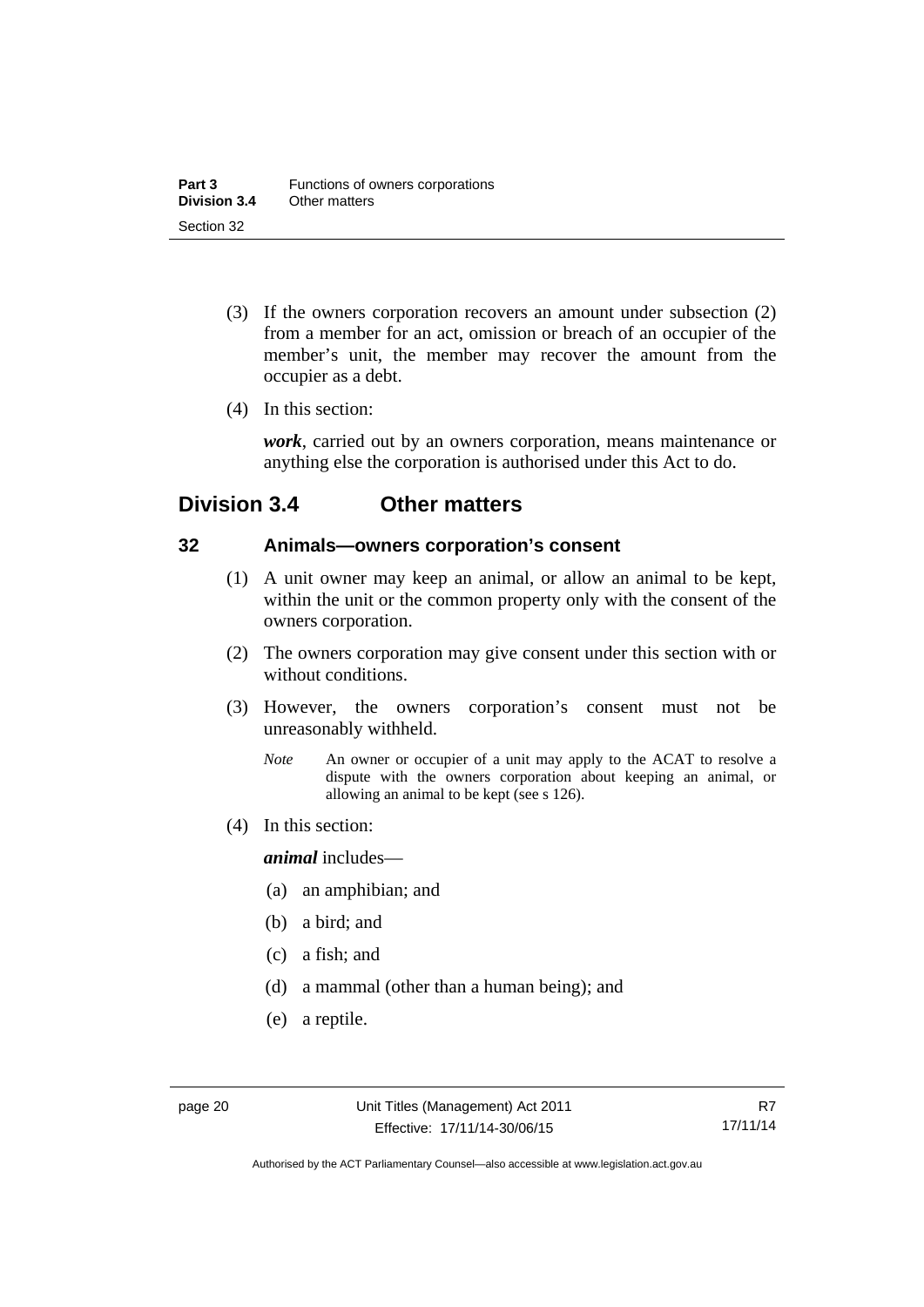#### <span id="page-32-0"></span>**33 Restriction on owners corporation during developer control period**

- (1) An owners corporation for a units plan must not, during the developer control period, do any of the following:
	- (a) enter into a contract unless—
		- (i) the contract is disclosed in each contract to sell a unit in the units plan; and
		- (ii) either—
			- (A) the contract is for a period not longer than 2 years; or
			- (B) the ACAT authorises the corporation entering into the contract in accordance with subsection (3);
		- *Note* This section also applies to the engagement of a manager or service contractor under div 4.2 or div 4.3.
	- (b) change the rules of the corporation;
	- (c) approve the keeping of an animal in a unit unless the right to keep an animal was reserved in each contract to sell a unit in the units plan.
- (2) A developer or, if an owners corporation is established for the units plan, the owners corporation may apply to the ACAT for the authority to enter a contract during the developer control period.
- (3) The ACAT may authorise the owners corporation entering into the contract if satisfied that the terms of the contract are reasonable in all the circumstances.
- (4) In making a decision under subsection (3), the ACAT—
	- (a) must take into account any matter prescribed by regulation; and
	- (b) may take into account any other thing it considers relevant.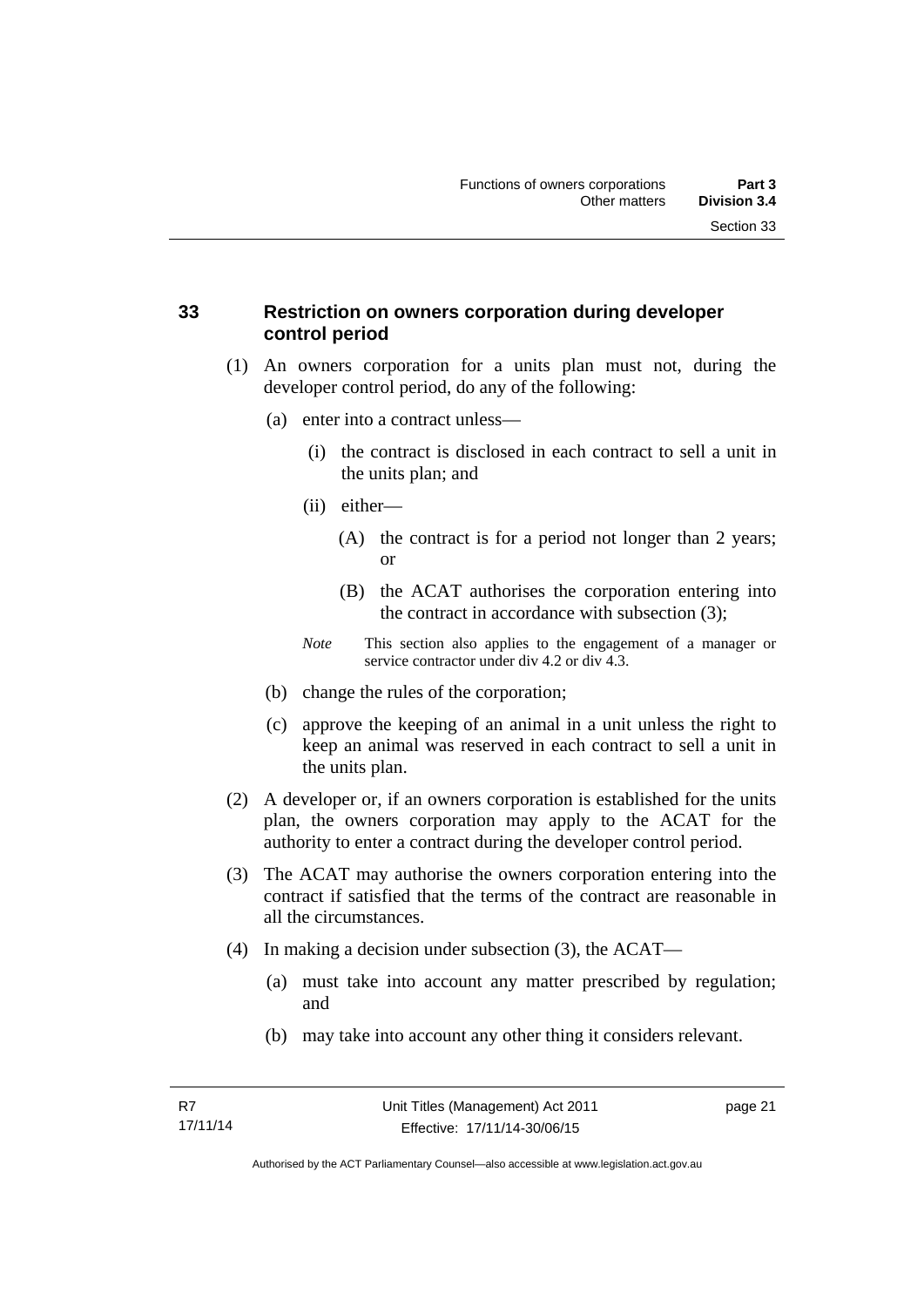#### **Examples—other things that may be relevant**

- 1 short and long-term economic benefits and disadvantages of the contract
- 2 the existence of a financing agreement related to the contract
- 3 environmental sustainability measures provided for by the contract
- *Note* An example is part of the Act, is not exhaustive and may extend, but does not limit, the meaning of the provision in which it appears (see [Legislation Act,](http://www.legislation.act.gov.au/a/2001-14) s 126 and s 132).

page 22 Unit Titles (Management) Act 2011 Effective: 17/11/14-30/06/15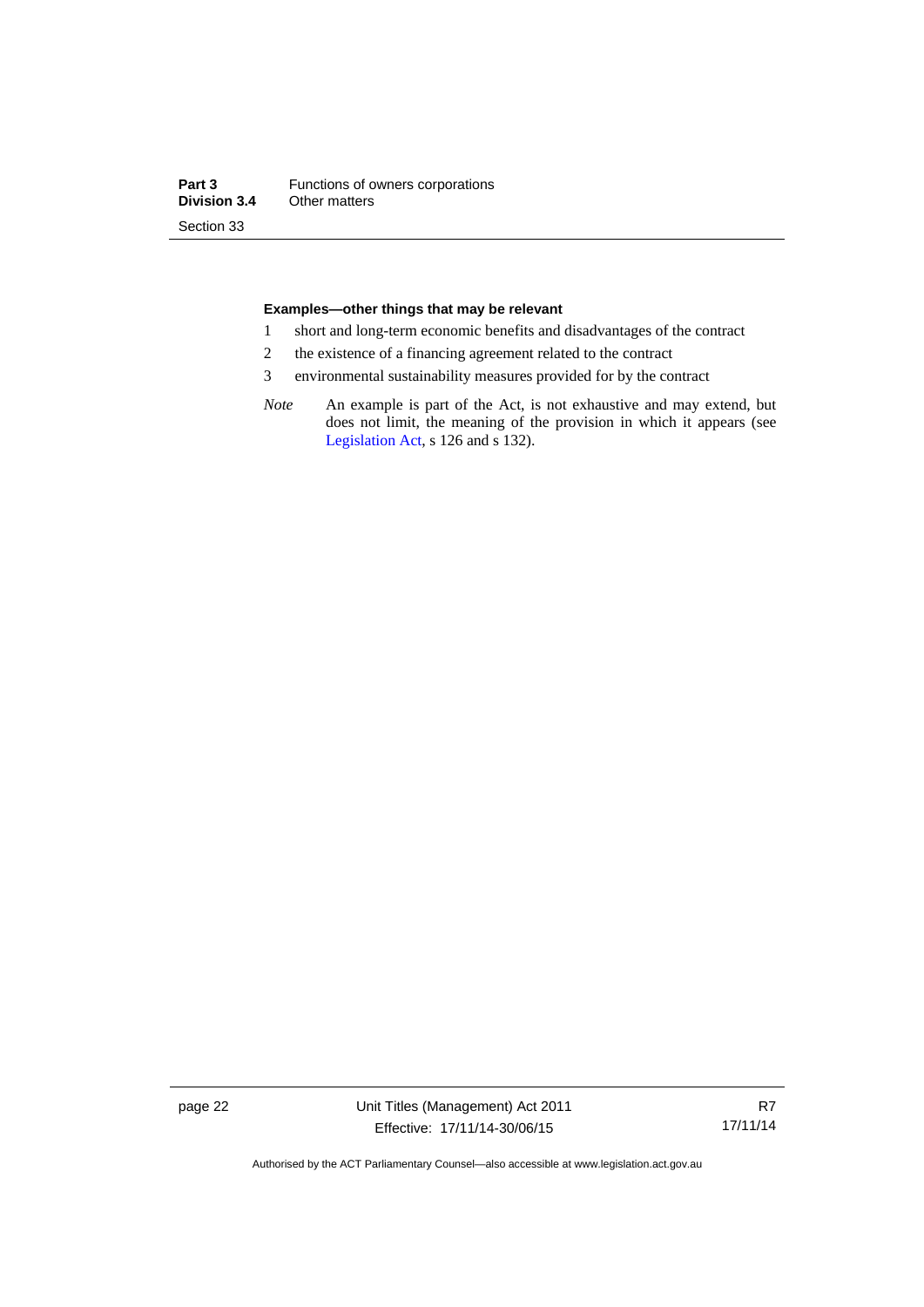### <span id="page-34-0"></span>**Part 4** People helping the owners **corporation exercise its functions**

#### <span id="page-34-1"></span>**Division 4.1 Executive committees**

#### <span id="page-34-2"></span>**34 Executive committee—establishment**

On the establishment of an owners corporation, the executive committee of the corporation is established.

#### <span id="page-34-3"></span>**35 Executive committee—functions**

- (1) The executive committee of an owners corporation exercises the functions of the corporation.
- (2) Without limiting subsection (1), the executive committee's functions include the following:
	- (a) developing matters in relation to—
		- (i) the common property; and
		- (ii) the strategic affairs of the owners corporation;
	- (b) submitting matters developed under paragraph (a) to the owners corporation for consideration;
	- (c) monitoring the owners corporation's financial performance;
	- (d) approving the annual financial statements and budget for presentation to the owners corporation at the corporation's annual general meeting;
	- (e) supervising the treasurer, secretary, manager (if any) and communications officer (if any);
	- (f) carrying out the decisions of the owners corporation made at general meetings.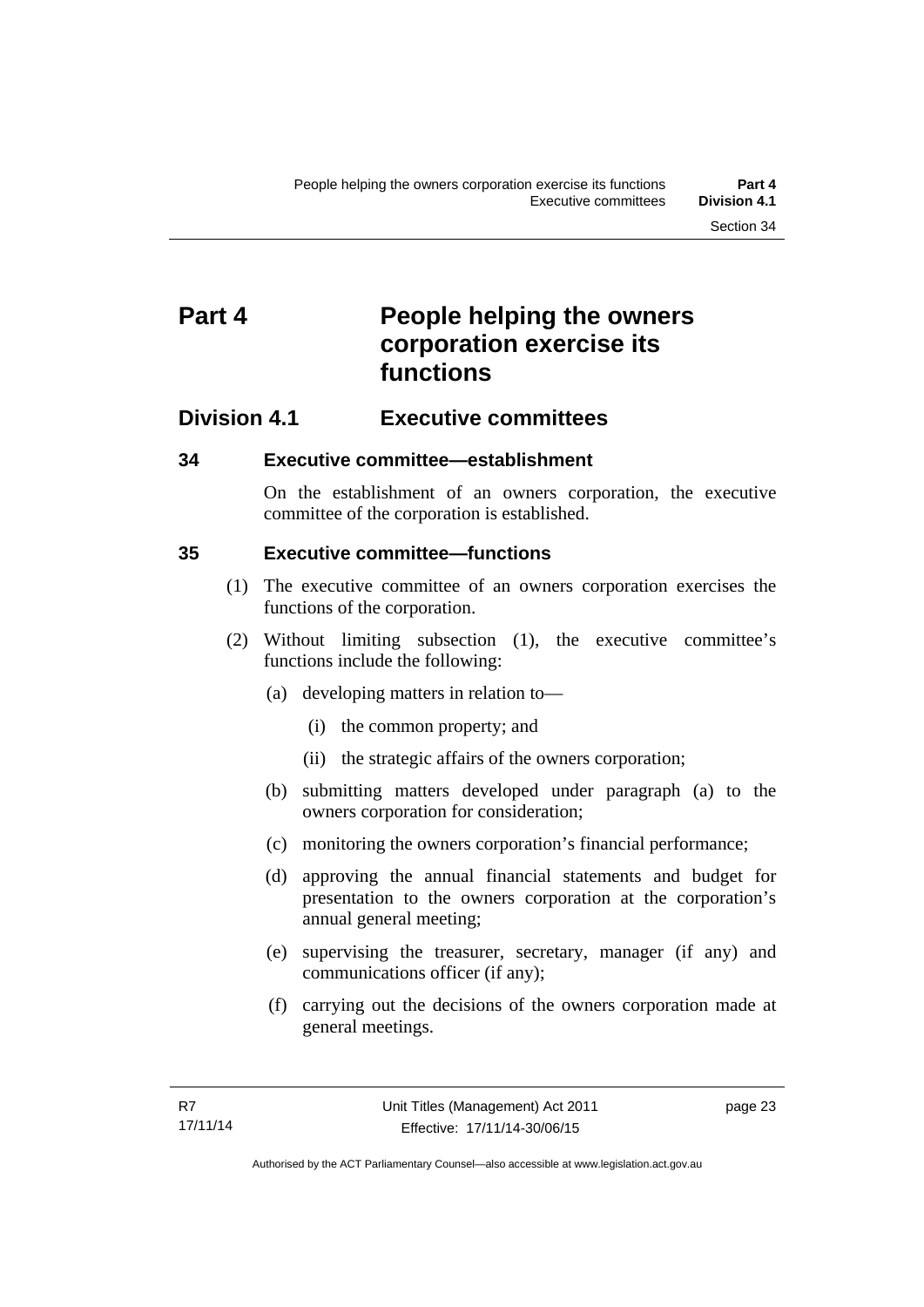- (3) The executive committee must exercise its functions—
	- (a) as the corporation directs by resolution at a general meeting; or
	- (b) in the absence of a resolution—as the committee considers appropriate.
	- *Note* The resolution required under s (3) (a) is an ordinary resolution, unless the Act provides that the resolution should be a special, unopposed or unanimous resolution—see sch 3, s 3.14 (Decision-making at general meetings).

#### <span id="page-35-0"></span>**36 Executive committee—what it must, may and cannot do**

The executive committee must act in accordance with schedule 2, part 2.1.

#### <span id="page-35-1"></span>**37 Executive committee—meetings**

Schedule 2, part 2.2 applies to executive committee meetings.

#### <span id="page-35-2"></span>**38 Executive committee—before the first annual general meeting**

- (1) Until the first annual general meeting of an owners corporation, the members of the executive committee are all the members of the corporation.
- (2) Until the first annual general meeting, the executive committee may exercise a function of the owners corporation only if authorised to do so by a special resolution.

#### <span id="page-35-3"></span>**39 Executive committee—at and from the first annual general meeting**

(1) This section applies to the executive committee of an owners corporation beginning at the corporation's first annual general meeting.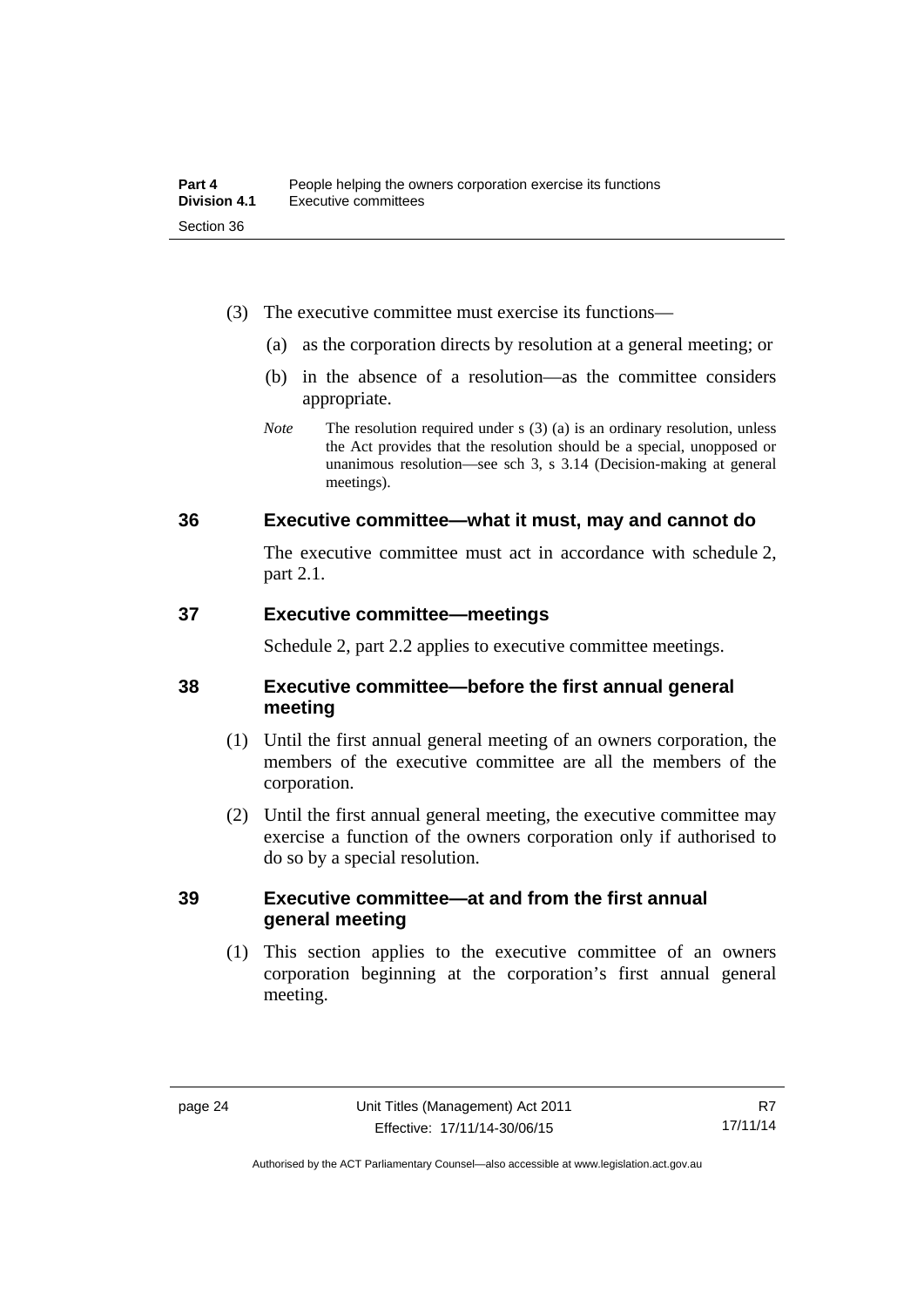- (2) The number of members of the executive committee (the *executive members*) is decided as follows:
	- (a) if there are only 1, 2 or 3 members of the owners corporation each member of the owners corporation is an executive member;
	- (b) if there are 4 or more members of the owners corporation—the members of the corporation must, at a general meeting, decide—
		- (i) by ordinary resolution to have 3 to 7 executive members; or
		- (ii) by special resolution to have 8 or more executive members.
- (3) If the number of members of the owners corporation is equal to or falls below the number of executive members as decided by the corporation, all the members of the corporation are executive members (even if not nominated or elected).
- (4) The executive members—
	- (a) are elected (if necessary) by ordinary resolution at each annual general meeting; and
	- (b) hold office until the earlier of—
		- (i) the next annual general meeting; and
		- (ii) the executive member ceasing to be a member of the owners corporation.
- (5) An executive member (the *removed member*) of an owners corporation may be removed by the ordinary resolution that elects another member of the corporation to replace the removed member until the next annual general meeting.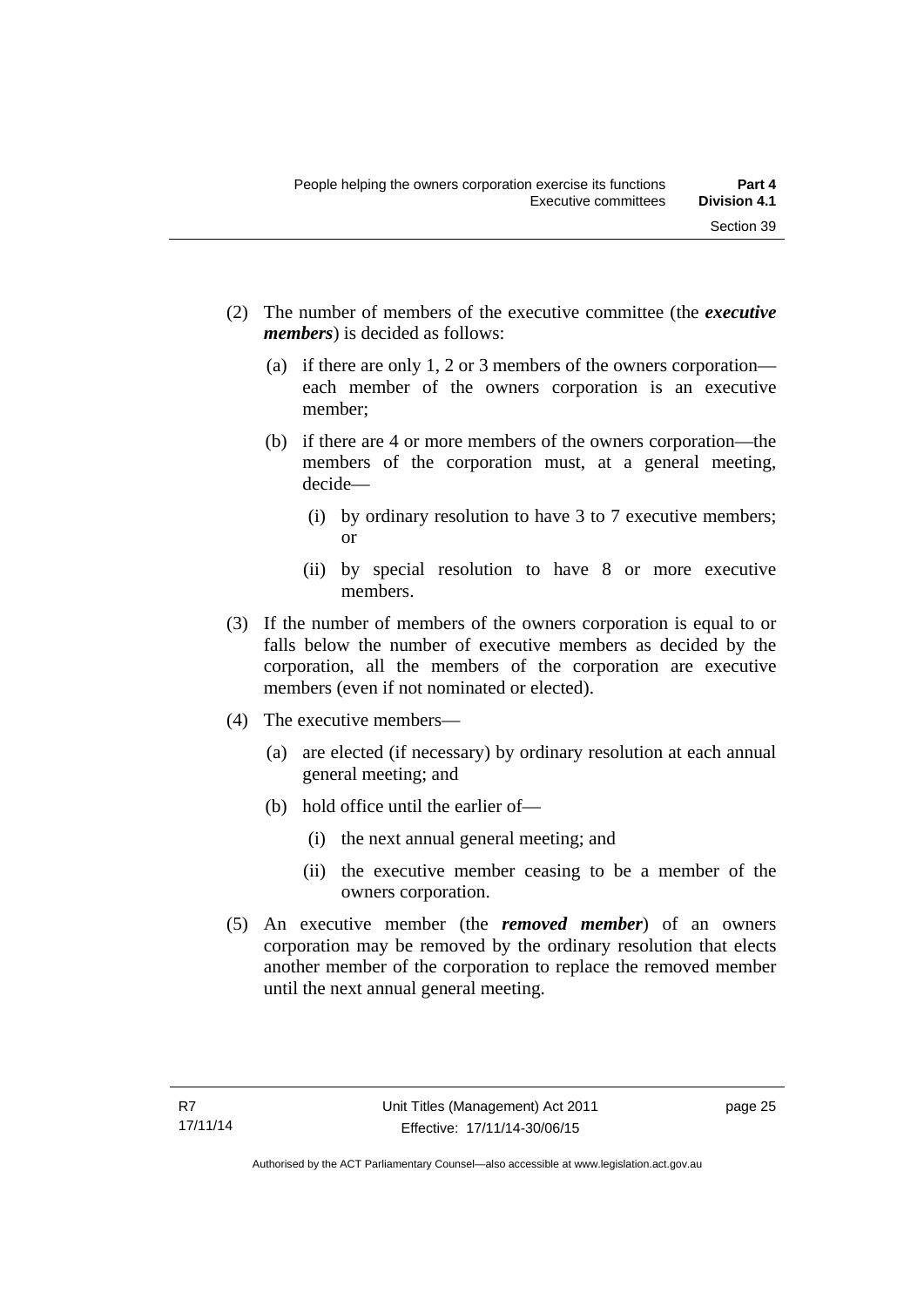(6) The executive committee of an owners corporation may appoint a member of the corporation to fill a casual vacancy on the committee until the next annual general meeting.

#### **40 Executive committee—office-holders**

- (1) The executive committee must elect—
	- (a) a chairperson; and
	- (b) a secretary; and
	- (c) a treasurer.
- (2) The committee may elect a person to 2 or more positions.

#### **41 Executive committee—chairperson's functions**

The functions of the chairperson are—

- (a) to chair general meetings of the owners corporation and meetings of the executive committee; and
- (b) to set the agenda for general meetings and executive meetings, in consultation with the secretary and owners corporation manager (if any); and
- (c) to talk to the secretary, treasurer and manager (if any) about the exercise of their functions.

#### **42 Executive committee—secretary's functions**

The functions of the secretary are—

- (a) on behalf of the executive committee—
	- (i) to give notice of meetings of the executive committee and general meetings; and
	- (ii) to prepare and send out to executive members minutes of executive meetings; and

Authorised by the ACT Parliamentary Counsel—also accessible at www.legislation.act.gov.au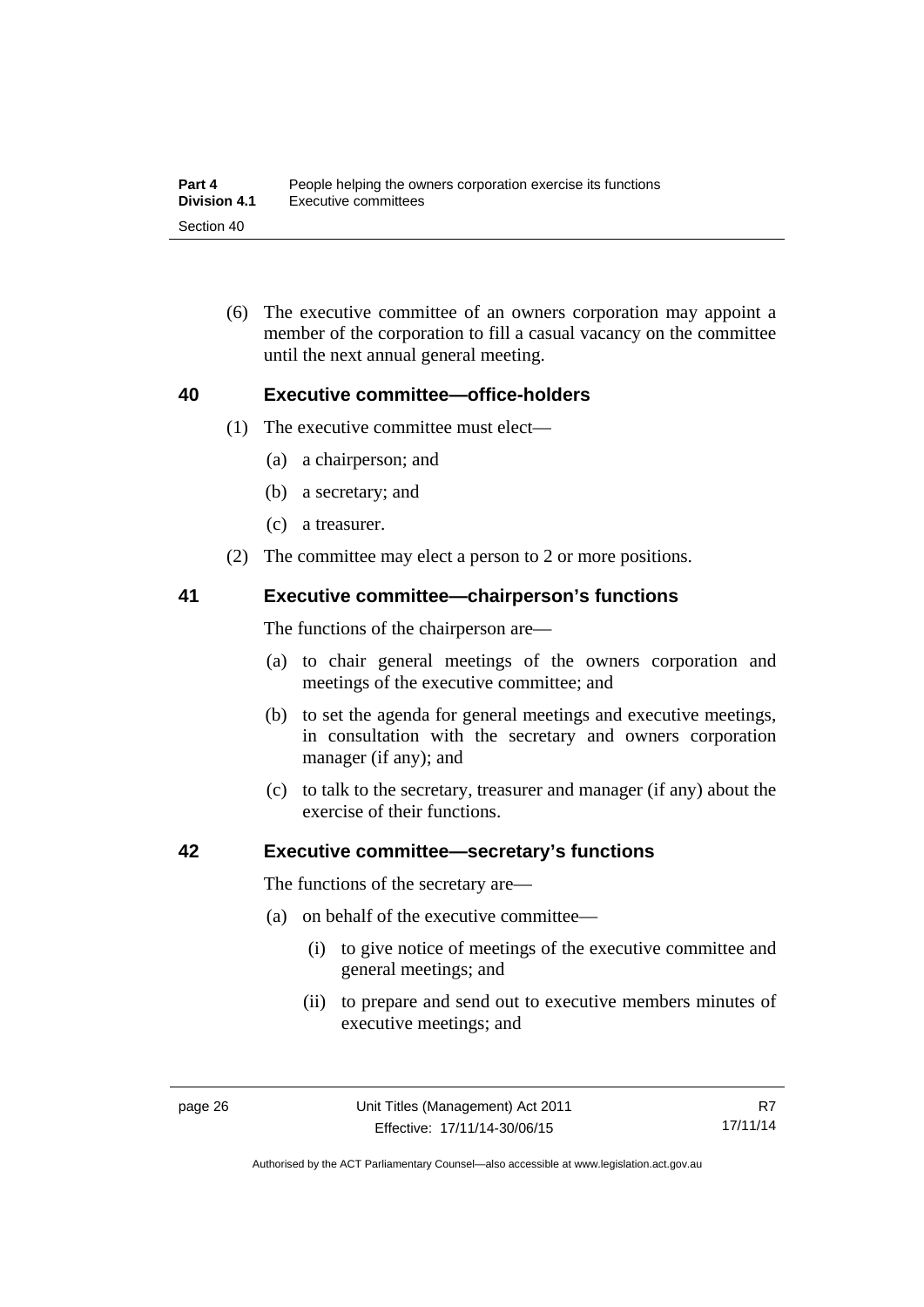- (iii) to prepare and send out to members of the owners corporation minutes of general meetings; and
- (iv) to keep the records of the owners corporation, other than the records mentioned in schedule 2, section 2.1 (1) (f) (which are financial records); and
- (b) on behalf of the executive committee, and the owners corporation, to give notices under the Act; and
- (c) on behalf of the owners corporation—
	- (i) to give certificates required under the Act; and
	- (ii) to prepare and answer correspondence; and
- (d) to give any other administrative support to the executive committee or owners corporation.

## **43 Executive committee—treasurer's functions**

The functions of the treasurer are—

- (a) on behalf of the owners corporation, to give to each unit owner notice of—
	- (i) a determination of general fund contributions under section 78 (1); and
	- (ii) a determination of sinking fund contributions under section 89 (1); and
- (b) on behalf of the owners corporation—
	- (i) to pay all amounts the corporation receives into the corporation's account in accordance with section 68 (1) (b); or
	- (ii) if the owners corporation is exempt from section  $68$  (1) to receive, acknowledge receipt of, and account for amounts paid to the corporation; and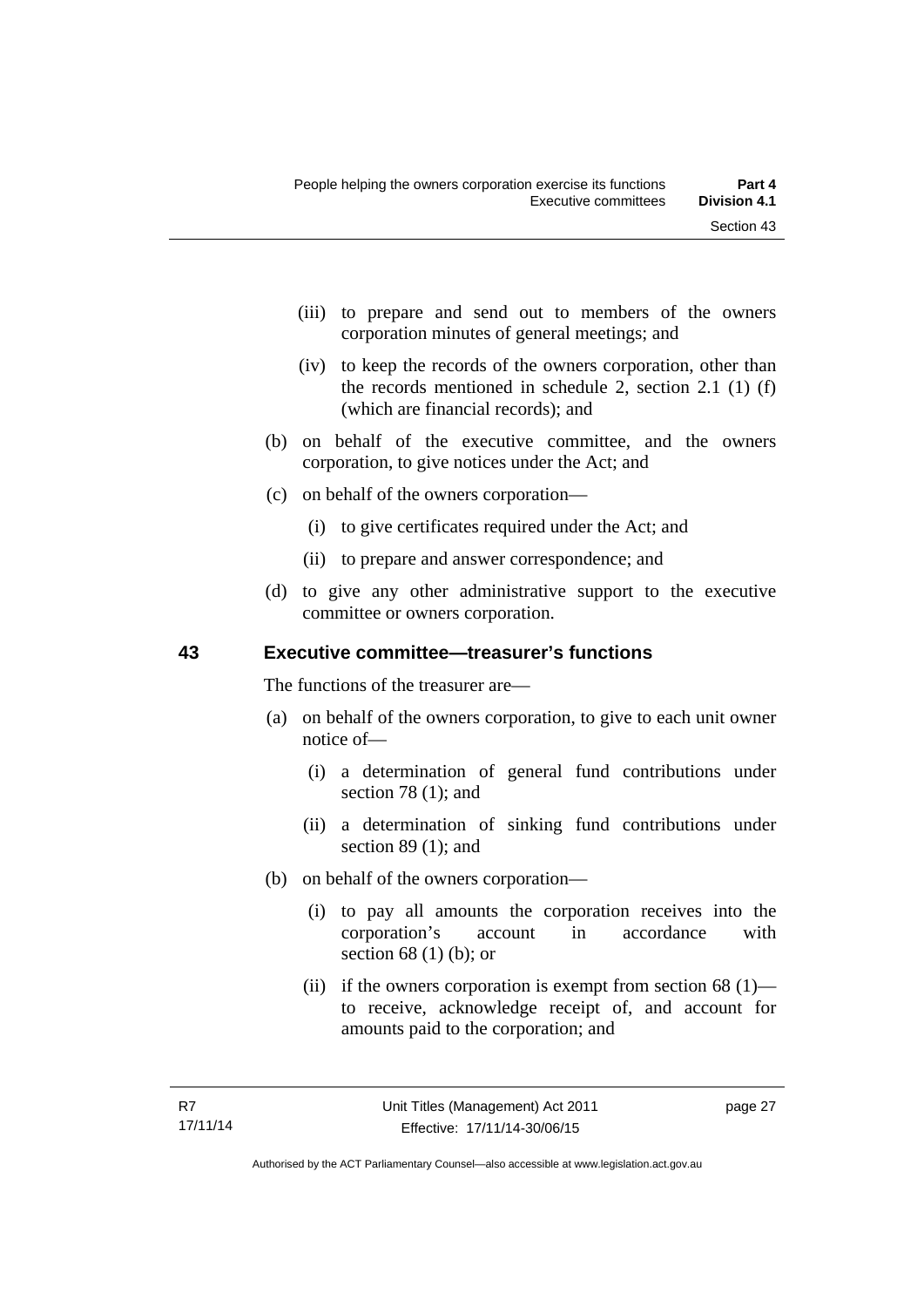- *Note* An owners corporation for a units plan with only 2 or 3 units may, by unopposed resolution, exempt itself from s 68 (1) (see s 68 (2)).
- (c) on behalf of the owners corporation, to pay amounts the corporation spends out of the corporation's account, in accordance with section 68 (1) (c), as authorised by the executive committee; and
- (d) on behalf of the executive committee, to keep the records (the *records*) mentioned in schedule 2, section 2.1 (1) (f); and
- (e) if the owners corporation requires the records to be audited—to arrange for the records to be audited by a qualified auditor; and
- (f) to give financial reports to meetings of the executive committee to allow the committee to monitor the financial performance of the owners corporation; and
- (g) to prepare and certify the annual financial statements mentioned in schedule 2, section 2.2 (1).

#### **44 Executive committee—delegation**

- (1) An executive committee may delegate its functions to 1 or more executive members.
	- *Note* A function that has been delegated by the executive committee may, despite the delegation, be exercised by the committee (see [Legislation](http://www.legislation.act.gov.au/a/2001-14)  [Act](http://www.legislation.act.gov.au/a/2001-14), s 240). For the making of delegations and the exercise of delegated functions generally, see the [Legislation Act,](http://www.legislation.act.gov.au/a/2001-14) pt 19.4.
- (2) An owners corporation may, by ordinary resolution, impose conditions or restrictions on its executive committee's powers of delegation.

Authorised by the ACT Parliamentary Counsel—also accessible at www.legislation.act.gov.au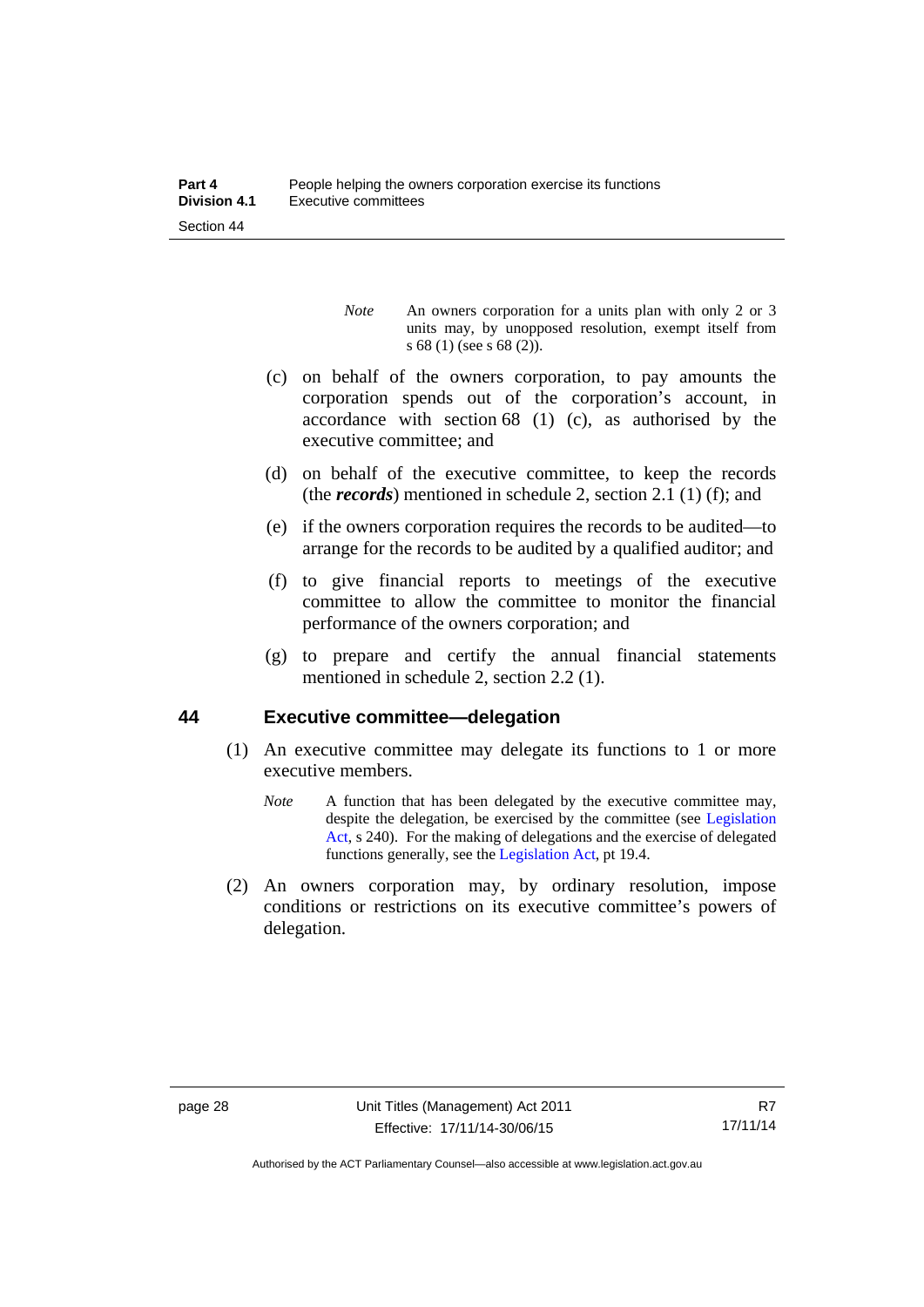#### **45 Executive committee—contractors and employees**

- (1) An executive committee of an owners corporation may engage or employ people on the terms it considers appropriate to help in the exercise of the corporation's functions.
	- *Note* An owners corporation may engage a manager (see div 4.2) and service contractors (see div 4.3).
- (2) However, the executive committee may only engage a person under this section—
	- (a) on a short-term basis; or
	- (b) for functions other than those for which a manager or service contractor would usually be engaged to undertake.
- (3) An owners corporation may, by ordinary resolution, impose conditions or limitations on its executive committee's power to engage or employ people.

#### **46 Executive members—code of conduct**

An executive member must comply with the code of conduct set out in schedule 1, part 1.1.

## **47 Executive members—protection from liability**

- (1) An executive member is not civilly liable for conduct engaged in honestly and without recklessness—
	- (a) in the exercise of a function under this Act; or
	- (b) in the reasonable belief that the conduct was in the exercise of a function under this Act.
- (2) Any civil liability that would, apart from this section, attach to the executive committee attaches instead to the owners corporation.
- (3) In this section:

*conduct* means an act or omission to do an act.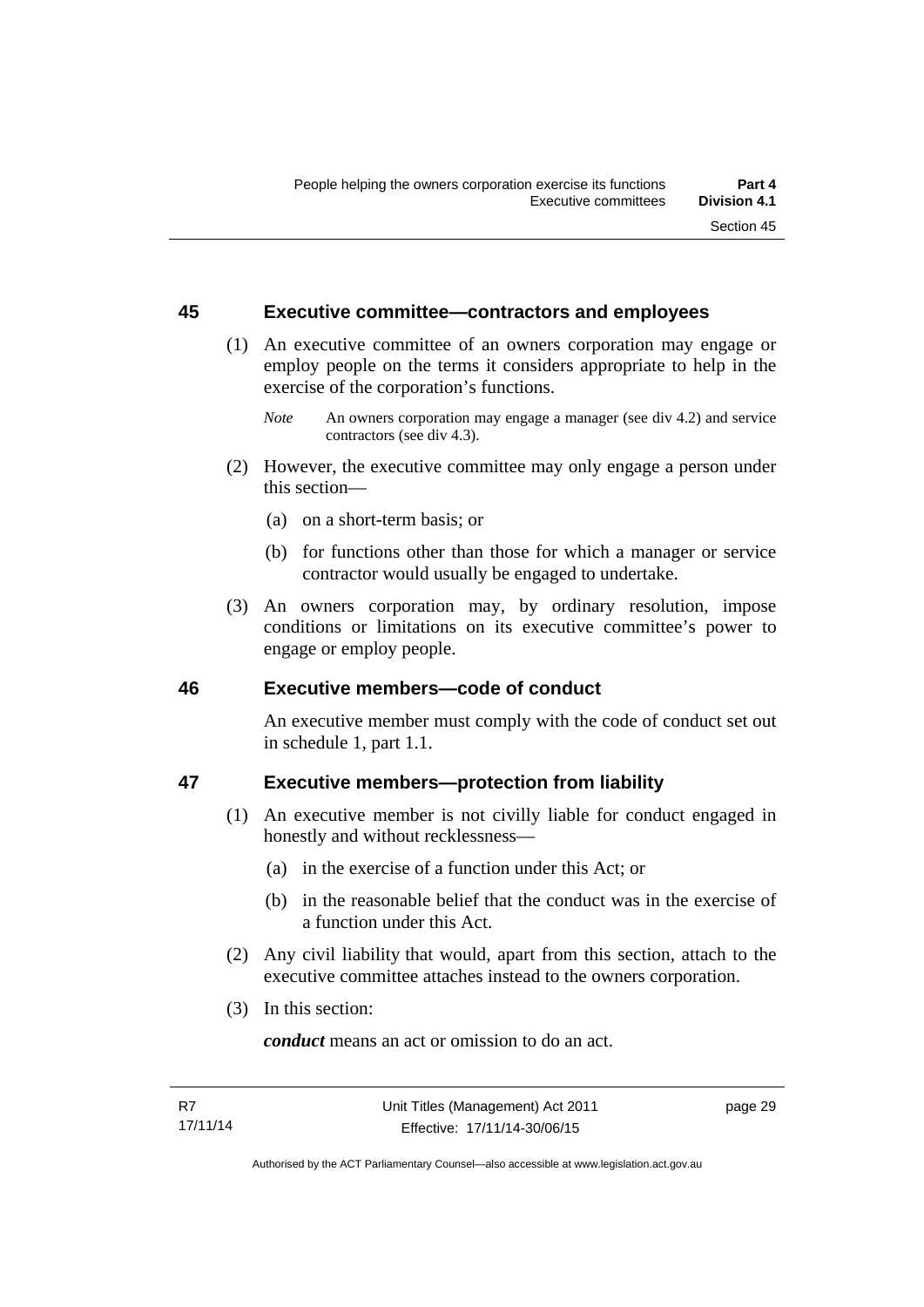## **48 Executive committee—validity of acts**

An act done honestly by an executive committee is not invalid only because there was a defect or irregularity in or in relation to the member's election or appointment.

## **Division 4.2 Managers**

## **49 Definitions—div 4.2**

In this division:

*management contract* means a contract to provide management services to an owners corporation.

*management services* means services provided by a manager in exercising the manager's functions.

*manager* means a person—

- (a) contracted under section 50; or
- (b) with whom an owners corporation has a management contract.

#### **50 Manager—contract**

- (1) An owners corporation for a units plan may, by ordinary resolution, enter into a management contract with any of the following:
	- (a) a person holding a licence as a real estate agent under the *[Agents Act 2003](http://www.legislation.act.gov.au/a/2003-20)*;
		- *Note* The commissioner for fair trading may issue a conditional real estate licence to a person who acts, or intends to act, only as the manager of an owners corporation (see *[Agents Act 2003](http://www.legislation.act.gov.au/a/2003-20)*, s 34).
	- (b) a member of the corporation;
	- (c) someone else who is not a manager of another owners corporation, and whose income as manager of the corporation will not be the person's primary source of income.

Authorised by the ACT Parliamentary Counsel—also accessible at www.legislation.act.gov.au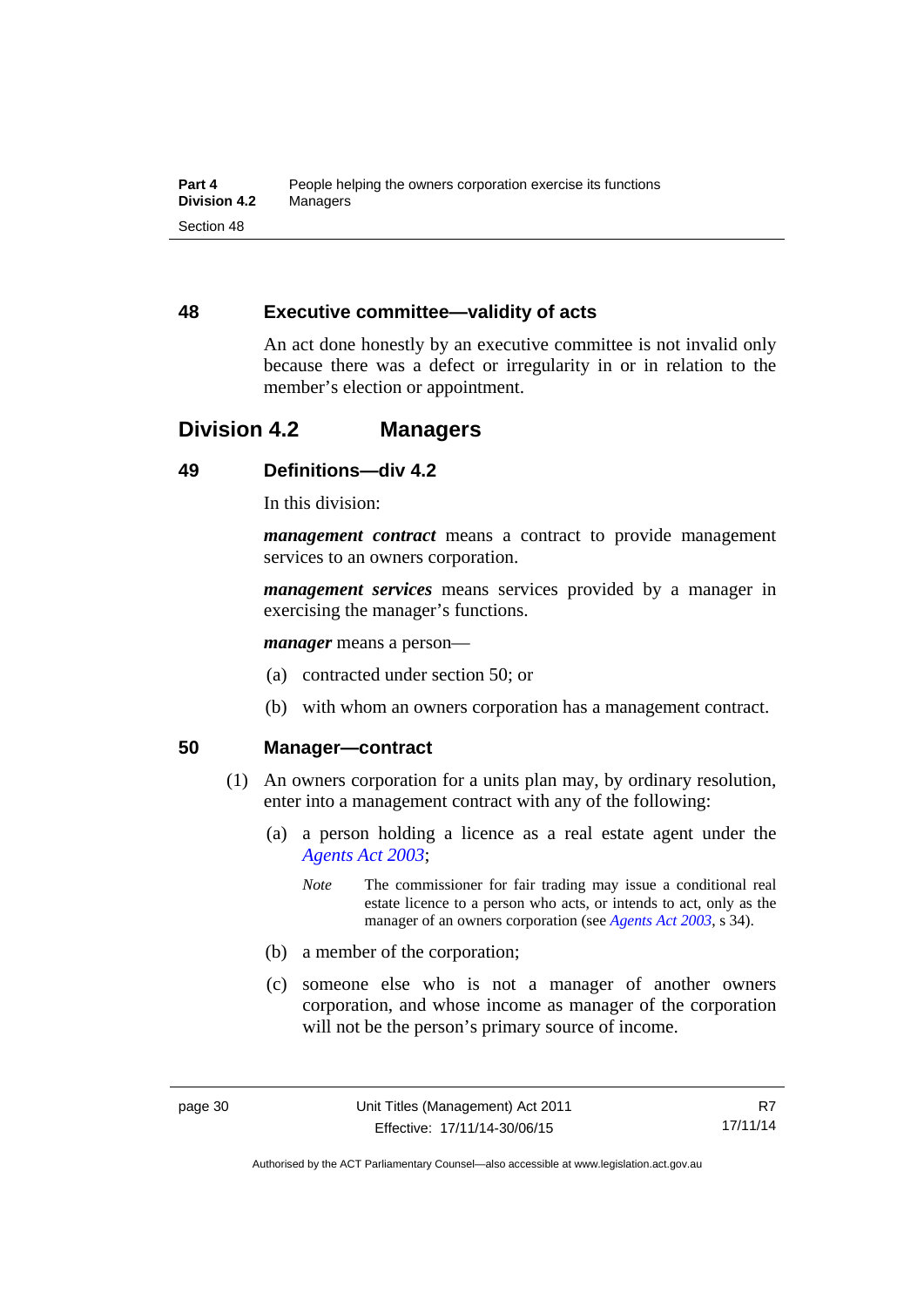- (2) The management contract—
	- (a) must state—
		- (i) the remuneration of the manager; and
		- (ii) the functions of the owners corporation that the manager is to exercise; and
	- (b) may include other conditions agreed between the owners corporation and the manager.
- (3) Without limiting subsection (1), an owners corporation enters into a management contract if the corporation engages a person to carry out management services.

## **51 Manager not to be contracted for longer than 3 years**

- (1) An owners corporation must not enter into a management contract with a manager for longer than 3 years (including any period for which the contract may be renewed or extended).
- (2) If an owners corporation enters into a management contract for longer than 3 years, the contract is taken, for all purposes, to be a contract for 3 years.

#### **52 Manager—functions**

A manager has—

- (a) the functions stated in the manager's contract; and
- (b) any other function delegated to the manager under section 58.

## **53 Manager—transfer**

(1) A manager's rights under a management contract may be transferred only if the transfer is approved by the owners corporation by ordinary resolution.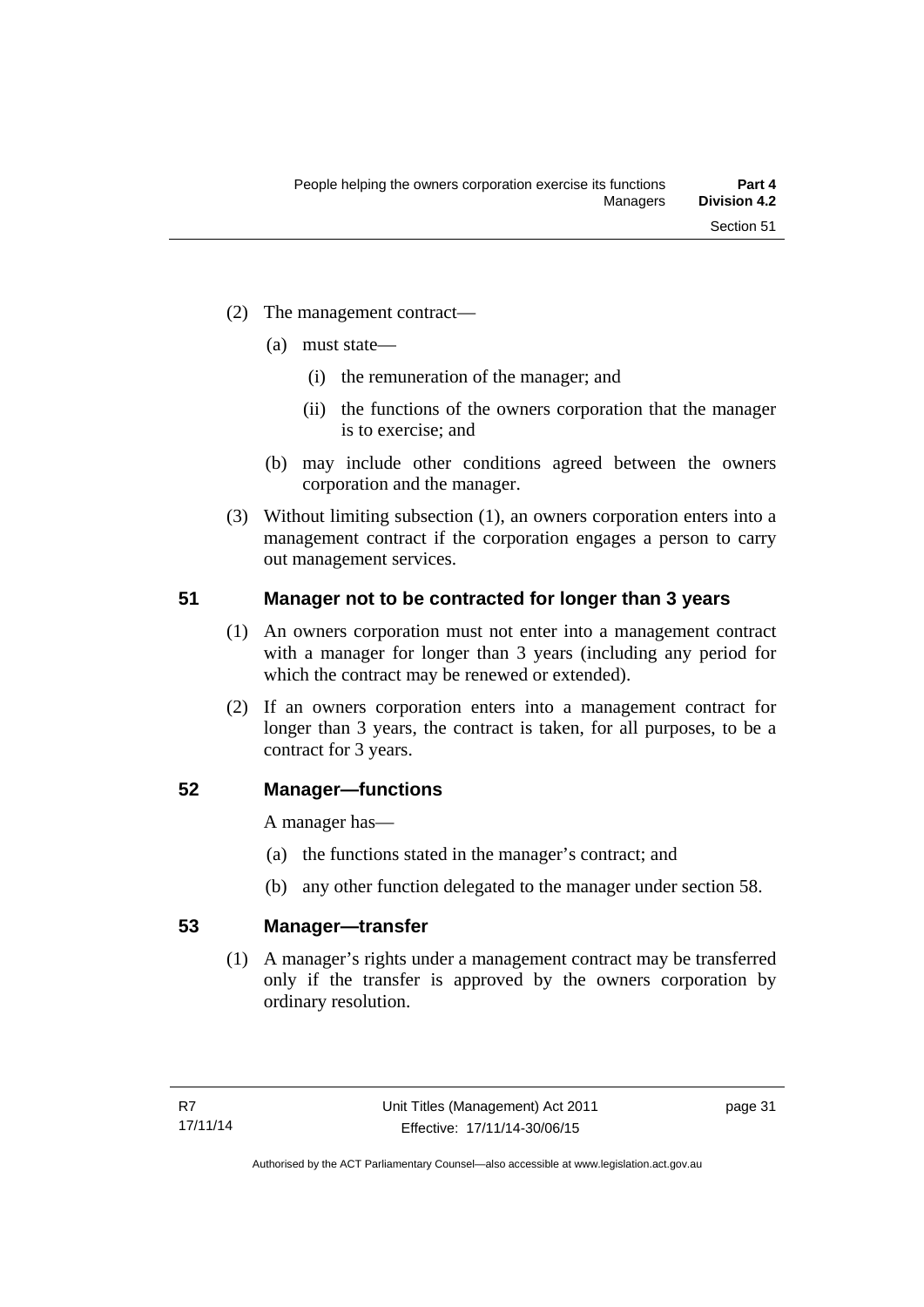- (2) In deciding whether to approve the proposed transfer, the owners corporation may consider the following:
	- (a) the character of the proposed transferee and associates of the proposed transferee;
	- (b) the proposed transferee's financial standing;
	- (c) the terms of the proposed transfer;
	- (d) the competence, qualifications and experience of the proposed transferee and associates of the proposed transferee;
	- (e) whether the proposed transferee or associates of the proposed transferee have received, or are likely to receive, training in relation to the manager's functions;
	- (f) anything else relevant to the management contract.
- (3) The owners corporation must decide whether to approve a proposed transfer not later than 30 days after the day the corporation is asked in writing to approve the transfer.
- (4) However, the owners corporation must not—
	- (a) unreasonably withhold the approval to transfer; or
	- (b) require or receive a fee or other consideration for approving the transfer, other than reimbursement of legal or administrative expenses reasonably incurred by the corporation for the approval.
- (5) If the owners corporation has not decided whether to approve a proposed transfer within the period mentioned in subsection (3), the corporation is taken to have approved the transfer.
- (6) In this section:

#### *associates of the proposed transferee means*—

 (a) if the proposed transferee is a corporation—the corporation's directors, substantial shareholders and principal staff; or

Authorised by the ACT Parliamentary Counsel—also accessible at www.legislation.act.gov.au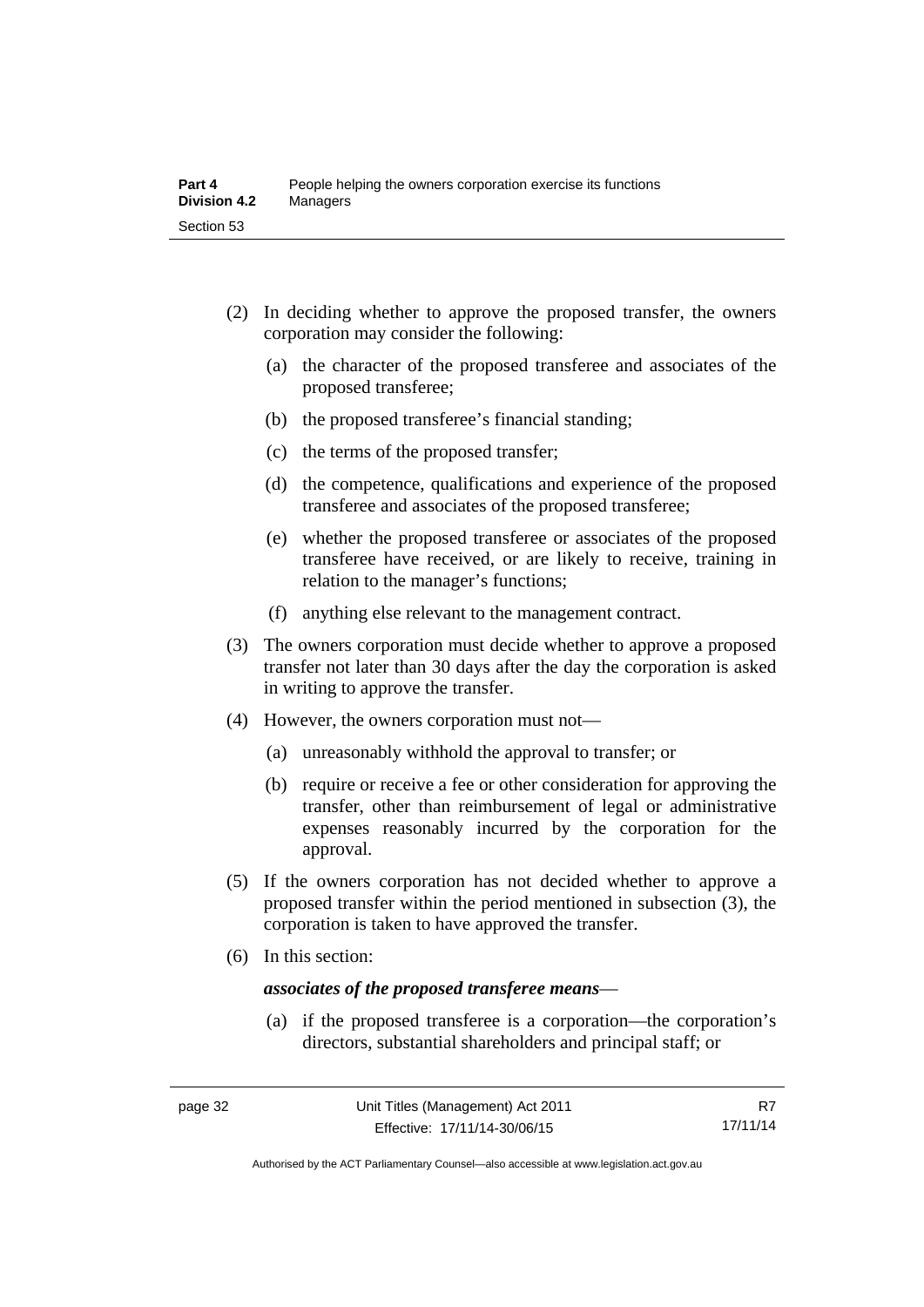(b) if the proposed transferee is a partnership or is in partnership the partners and principal staff of the partnership.

## **54 Manager—ending contract**

- (1) The owners corporation may end a management contract—
	- (a) for a remedial breach if notice has been given under section 55; or
	- (b) for misbehaviour; or
	- (c) if the manager is an individual—if the individual—
		- (i) becomes bankrupt or personally insolvent; or
		- (ii) is convicted in the ACT of an offence punishable by imprisonment for at least 1 year; or
		- (iii) is convicted outside the ACT, in Australia or elsewhere, of an offence that, if it had been committed in the ACT, would be punishable by imprisonment for at least 1 year; or
	- (d) if the manager is a corporation—if the corporation becomes insolvent.
- (2) However, before ending a management contract under subsection  $(1)$   $(c)$   $(ii)$  or  $(iii)$ , the owners corporation must be satisfied that the conviction affects the manager's suitability to exercise the manager's functions.
- (3) The owners corporation must end a management contract—
	- (a) if the manager is absent, other than on approved leave, for 14 consecutive days or for 28 days in any 12-month period; or
	- (b) for physical or mental incapacity, if the incapacity substantially affects the exercise of the manager's functions.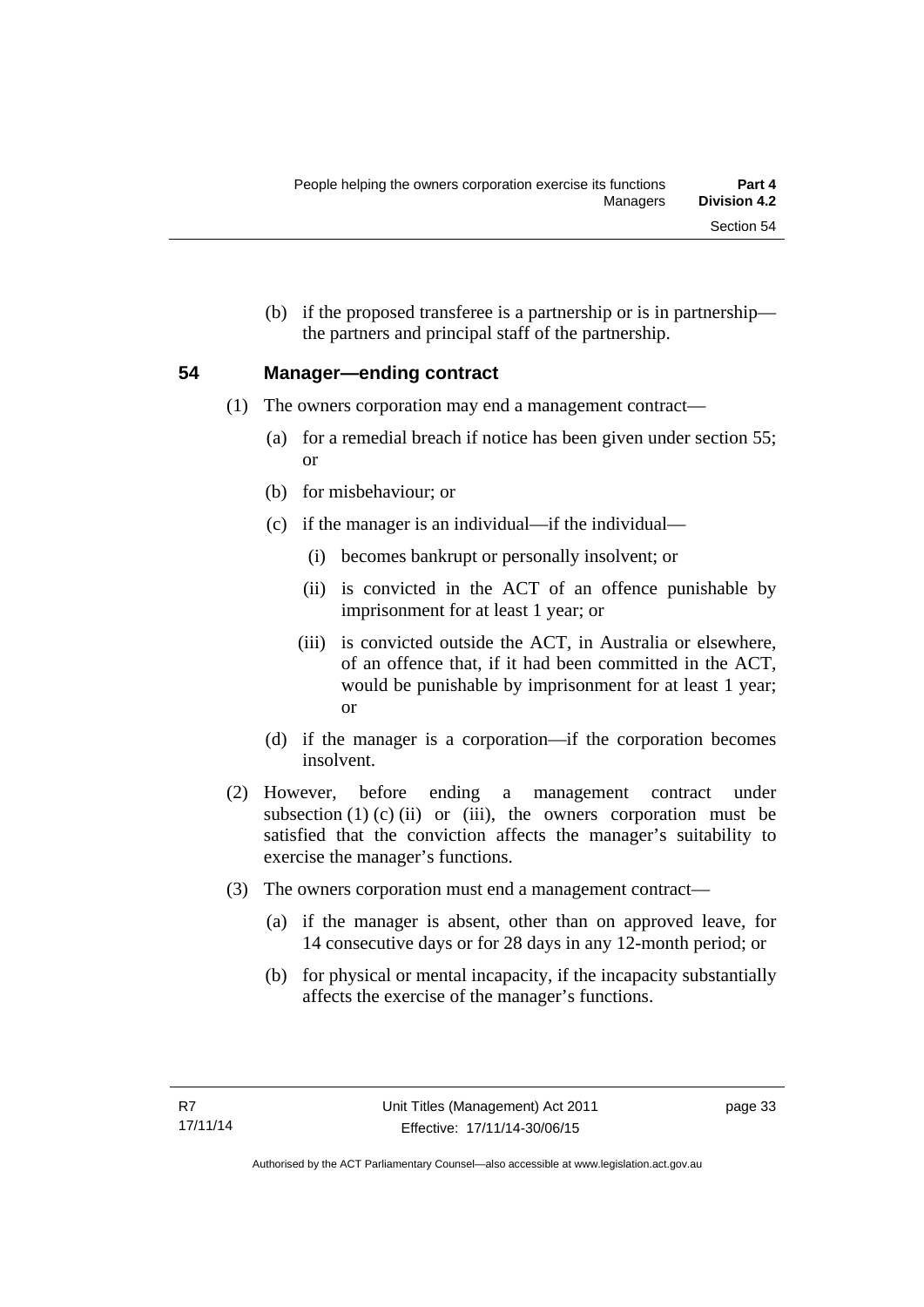(4) In this section:

*insolvent—*a corporation is taken to be *insolvent* if the corporation—

- (a) is being wound up; or
- (b) has had a receiver or other controller appointed; or
- (c) has entered into a deed of company arrangement with its creditors; or
- (d) is otherwise under external administration under the [Corporations Act,](http://www.comlaw.gov.au/Series/C2004A00818) chapter 5.

*remedial breach* means a remedial breach under section 55.

#### **55 Manager—remedial breaches**

- (1) A manager commits a remedial breach if the manager—
	- (a) fails to exercise the manager's functions; or
	- (b) contravenes the manager's code of conduct; or

*Note* See sch 1, pt 1.2 for manager's code of conduct.

- (c) while exercising the manager's functions, is grossly negligent or engages in misconduct.
- (2) If the owner's corporation believes on reasonable grounds that a manager has committed a remedial breach, the corporation may give the manager written notice stating—
	- (a) that the corporation believes the manager has committed a remedial breach; and
	- (b) details of the remedial breach committed, sufficient to allow the manager to identify—
		- (i) the function the manager failed to exercise; or

Authorised by the ACT Parliamentary Counsel—also accessible at www.legislation.act.gov.au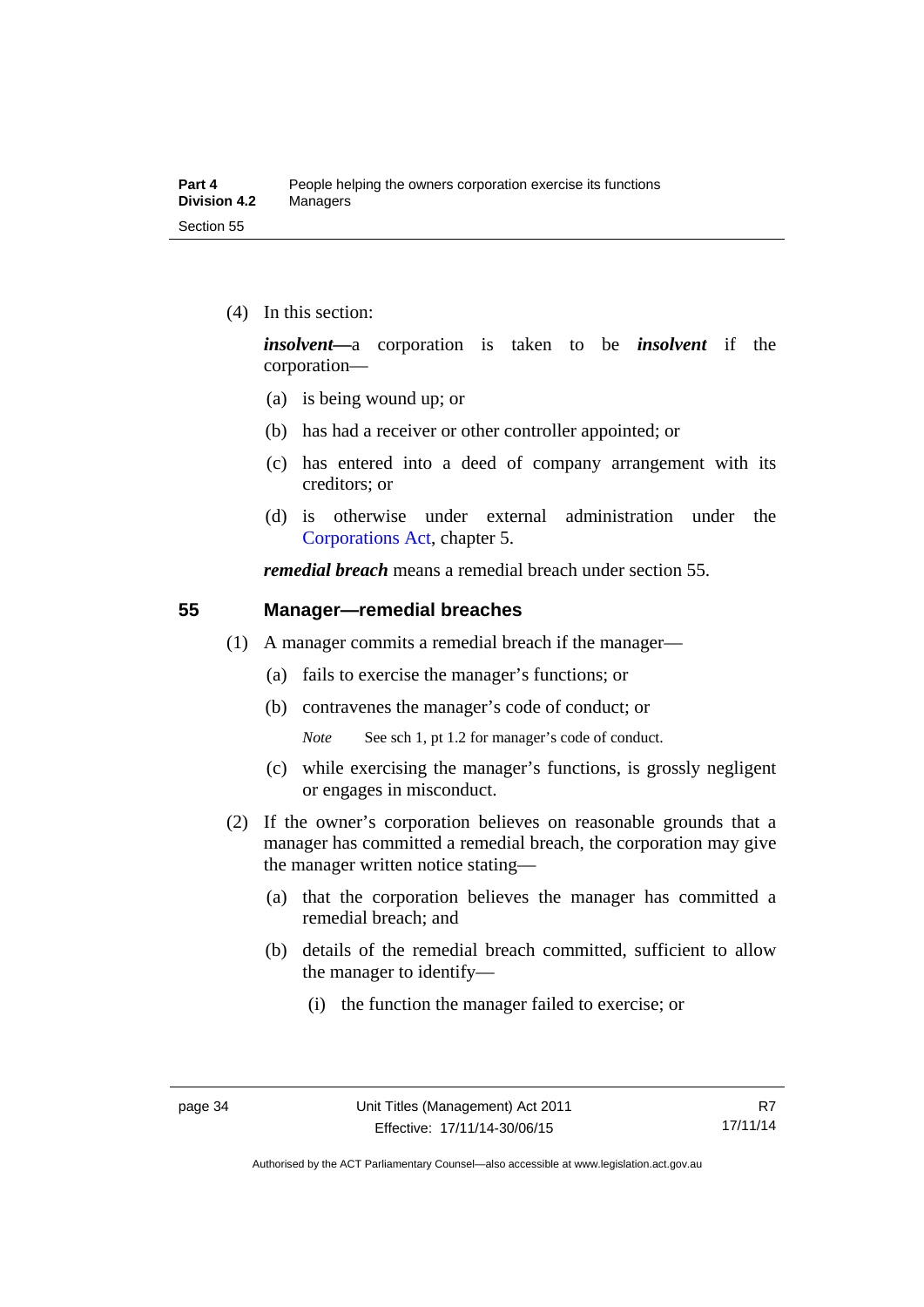- (ii) the provision of the manager's code of conduct the corporation reasonably believes the manager contravened; or
- (iii) the gross negligence or misconduct; and
- (c) that the manager must, within 14 days after the day the notice is given to the manager—
	- (i) give the corporation a written representation explaining why the manager's actions do not amount to a remedial breach; or
	- (ii) remedy the breach; and
- (d) that the owners corporation may end the manager's contract if—
	- (i) the manager does not comply with the notice; or
	- (ii) if the manager gives a written representation explaining why the manager's actions do not amount to a remedial breach—the corporation does not accept the manager's representation.

#### **56 Manager—code of conduct**

A manager must comply with the code of conduct set out in schedule 1, part 1.2.

#### **57 Manager—public liability insurance**

- (1) A manager must take out and maintain public liability insurance in relation to all of the following events happening because of any act or omission in the management of the owners corporation by the manager:
	- (a) death, bodily injury or illness to anyone;
	- (b) loss of, or damage to, the property of anyone.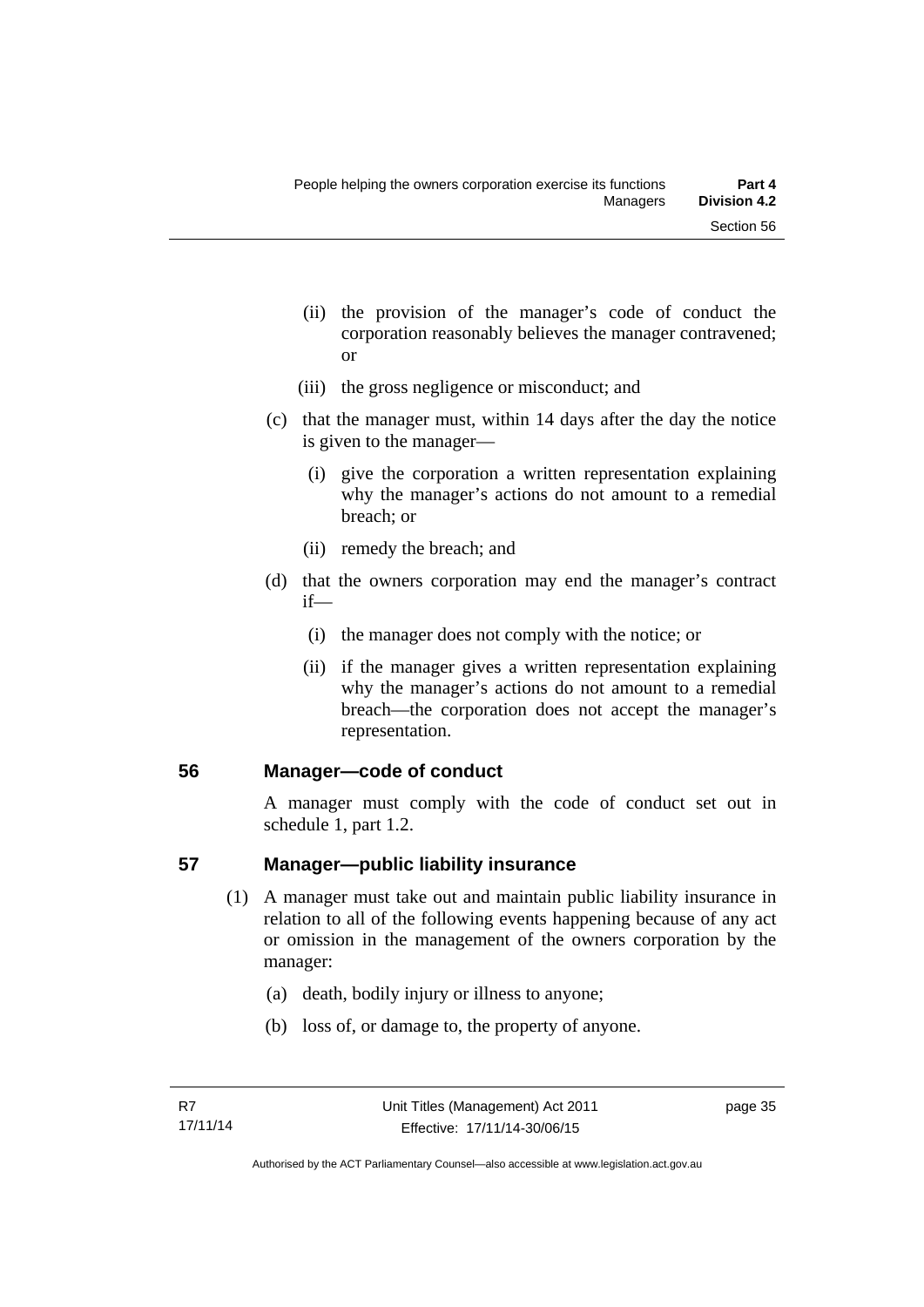- (2) Public liability insurance under this section must be for a total amount of liability of at least the amount prescribed by regulation.
- (3) A manager engaged to manage 2 or more owners corporations may take out and maintain a single insurance policy for this section only if—
	- (a) the manager's insurer has been told that the manager manages 2 or more owners corporations; and
	- (b) the insurance policy covers the risk in relation to each owners corporation managed by the manager.

#### **58 Manager—delegated functions**

- (1) The owners corporation may, in writing given to the manager, delegate to the manager any of its functions under this Act or another territory law.
- (2) The executive committee may, in writing given to the manager, delegate to the manager any of its functions under this Act or another territory law.
	- *Note* A function that has been delegated by the owners corporation or executive committee (a *delegator*) may, despite the delegation, be exercised by the delegator (see [Legislation Act,](http://www.legislation.act.gov.au/a/2001-14) s 240). For the making of delegations and the exercise of delegated functions generally, see the [Legislation Act,](http://www.legislation.act.gov.au/a/2001-14) pt 19.4.

## **Division 4.3 Service contractors**

#### **59 Definitions—div 4.3**

In this division:

*service contract* means a contract to provide service contractor services to an owners corporation.

*service contractor* means a person—

(a) contracted under section 60; or

Authorised by the ACT Parliamentary Counsel—also accessible at www.legislation.act.gov.au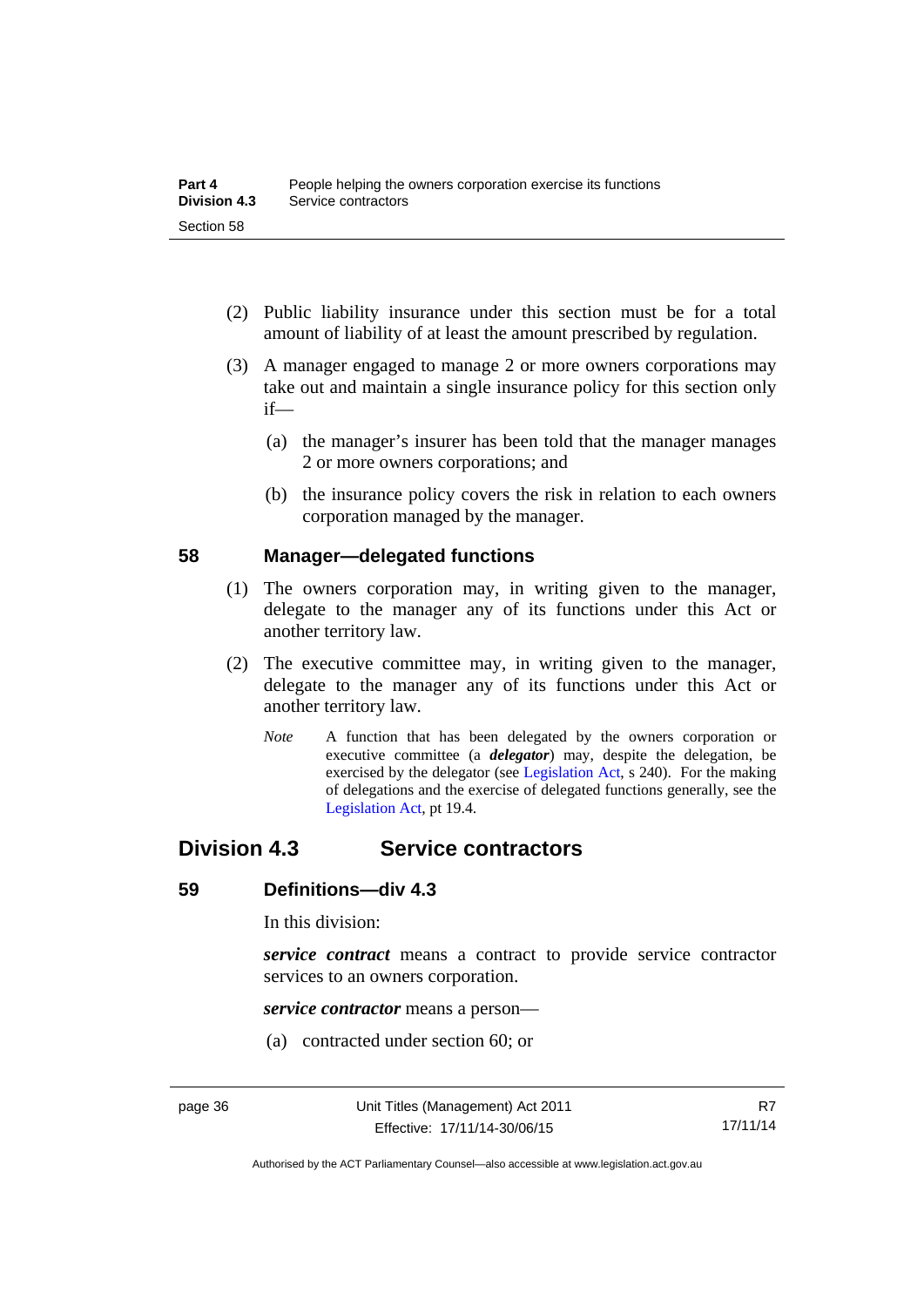(b) with whom an owners corporation has a service contract.

*service contractor services* means services provided by a service contractor in exercising the contractor's functions.

#### **60 Service contractor—contract**

(1) An owners corporation for a units plan may, by ordinary resolution, enter into a service contract with a person.

*Note* Pt 9 provides for the protection of financiers of service contracts.

- (2) Without limiting subsection (1), an owners corporation enters into a service contract if the corporation engages a person to carry out service contractor services.
- (3) However, the owners corporation must not enter into a service contract for a period longer than 3 years (including any period for which the contract may be renewed or extended) unless the contract is authorised by special resolution and made after the end of the developer control period for the units plan.
- (4) A service contract entered into in breach of subsection (3) is void.
- (5) In this section:

*units plan* includes part of a units plan.

#### **61 Service contractor not to be contracted for longer than 25 years**

- (1) An owners corporation must not enter into a service contract with a service contractor for longer than 25 years.
- (2) If an owners corporation enters into a service contract with a service contractor for longer than 25 years, the contract is taken, for all purposes, to be a contract for 25 years.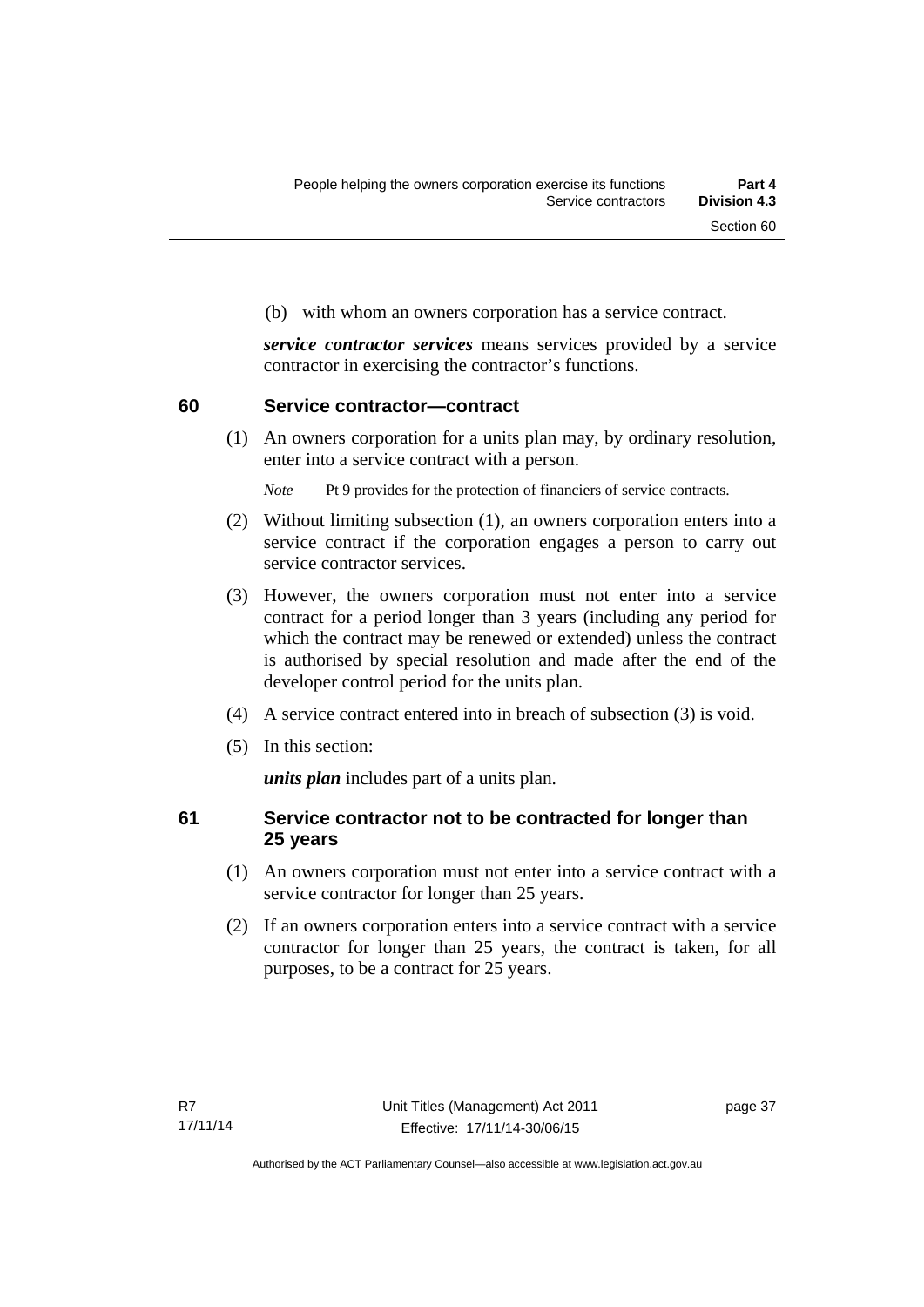#### **62 Service contractor—functions**

- (1) A service contractor for an owners corporation helps the corporation to exercise 1 or more of the following functions in relation to the common property of the units plan:
	- (a) managing the common property;
	- (b) supervising use of the common property;
	- (c) maintaining and repairing the common property.
- (2) In this section:

*common property* includes part of the common property.

#### **63 Service contractor—transfer**

- (1) A service contractor's rights under a service contract may be transferred only if the transfer is approved by the owners corporation by ordinary resolution.
- (2) In deciding whether to approve the proposed transfer, the owners corporation may consider the following:
	- (a) the character of the proposed transferee and associates of the proposed transferee;
	- (b) the proposed transferee's financial standing;
	- (c) the terms of the proposed transfer;
	- (d) the competence, qualifications and experience of the proposed transferee and associates of the proposed transferee;
	- (e) whether the proposed transferee or associates of the proposed transferee have received, or are likely to receive, training in relation to the service contractor's functions;
	- (f) anything else relevant to the service contract.

Authorised by the ACT Parliamentary Counsel—also accessible at www.legislation.act.gov.au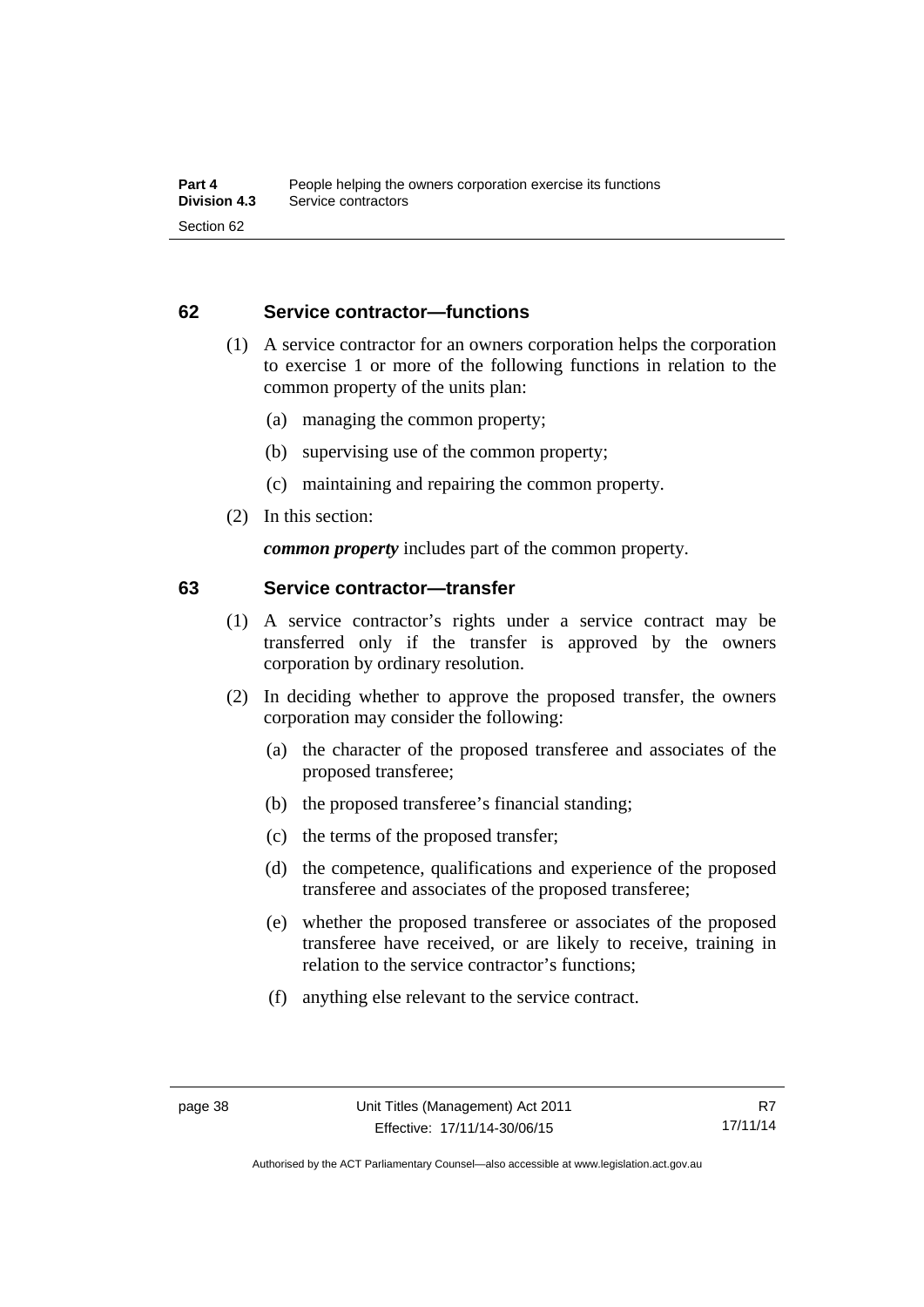- (3) The owners corporation must decide whether to approve a proposed transfer not later than 30 days after the day the corporation is asked in writing to approve the transfer.
- (4) However, the owners corporation must not—
	- (a) unreasonably withhold the approval to transfer; or
	- (b) require or receive a fee or other consideration for approving the transfer, other than reimbursement of legal or administrative expenses reasonably incurred by the corporation for the approval.
- (5) If the owners corporation has not decided whether to approve a proposed transfer within the period mentioned in subsection (3), the corporation is taken to have approved the transfer.
- (6) In this section:

#### *associates of the proposed transferee* means—

- (a) if the proposed transferee is a corporation—the corporation's directors, substantial shareholders and principal staff; or
- (b) if the proposed transferee is a partnership or is in partnership the partners and principal staff of the partnership.

#### **64 Service contractor—ending contract**

- (1) The owners corporation may end a service contract—
	- (a) for a remedial breach if notice has been given under section 65; or
	- (b) for misbehaviour; or
	- (c) if the service contractor is an individual—if the individual—
		- (i) becomes bankrupt or personally insolvent; or
		- (ii) is convicted in the ACT of an offence punishable by imprisonment for at least 1 year; or

page 39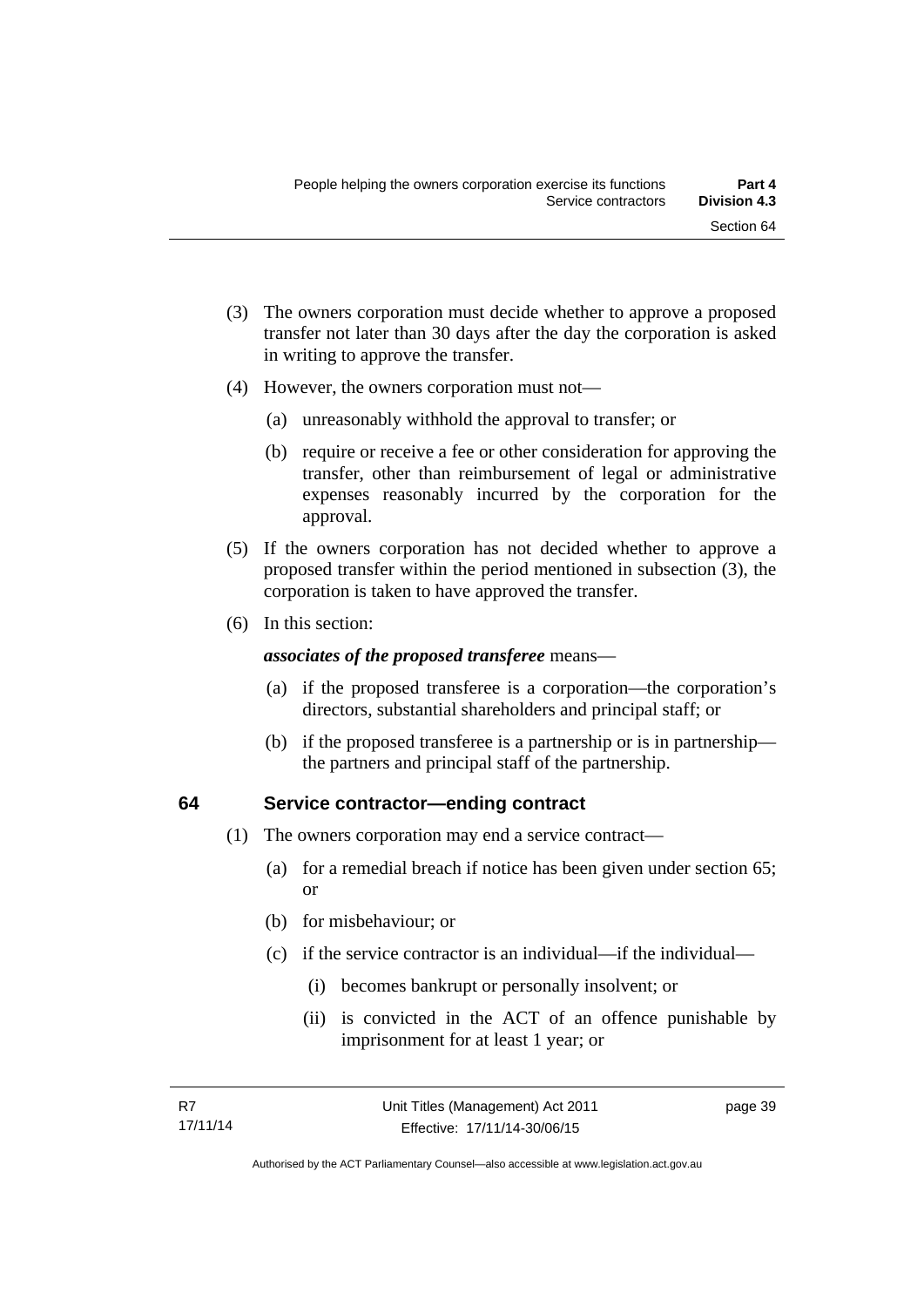- (iii) is convicted outside the ACT, in Australia or elsewhere, of an offence that, if it had been committed in the ACT, would be punishable by imprisonment for at least 1 year; or
- (d) if the service contractor is a corporation—if the corporation becomes insolvent.
- (2) However, before ending a service contract under subsection  $(1)$   $(c)$   $(ii)$  or  $(iii)$ , the owners corporation must be satisfied that the conviction affects the service contractor's suitability to exercise the contractor's functions.
- (3) The owners corporation must end a service contract—
	- (a) if the service contractor is absent, other than on approved leave, for 14 consecutive days or for 28 days in any 12-month period; or
	- (b) for physical or mental incapacity, if the incapacity substantially affects the exercise of the service contractor's functions.
- (4) In this section:

*insolvent—*a corporation is taken to be *insolvent* if the corporation—

- (a) is being wound up; or
- (b) has had a receiver or other controller appointed; or
- (c) has entered into a deed of company arrangement with its creditors; or
- (d) is otherwise under external administration under the [Corporations Act,](http://www.comlaw.gov.au/Series/C2004A00818) chapter 5.

*remedial breach* means a remedial breach under section 65.

Authorised by the ACT Parliamentary Counsel—also accessible at www.legislation.act.gov.au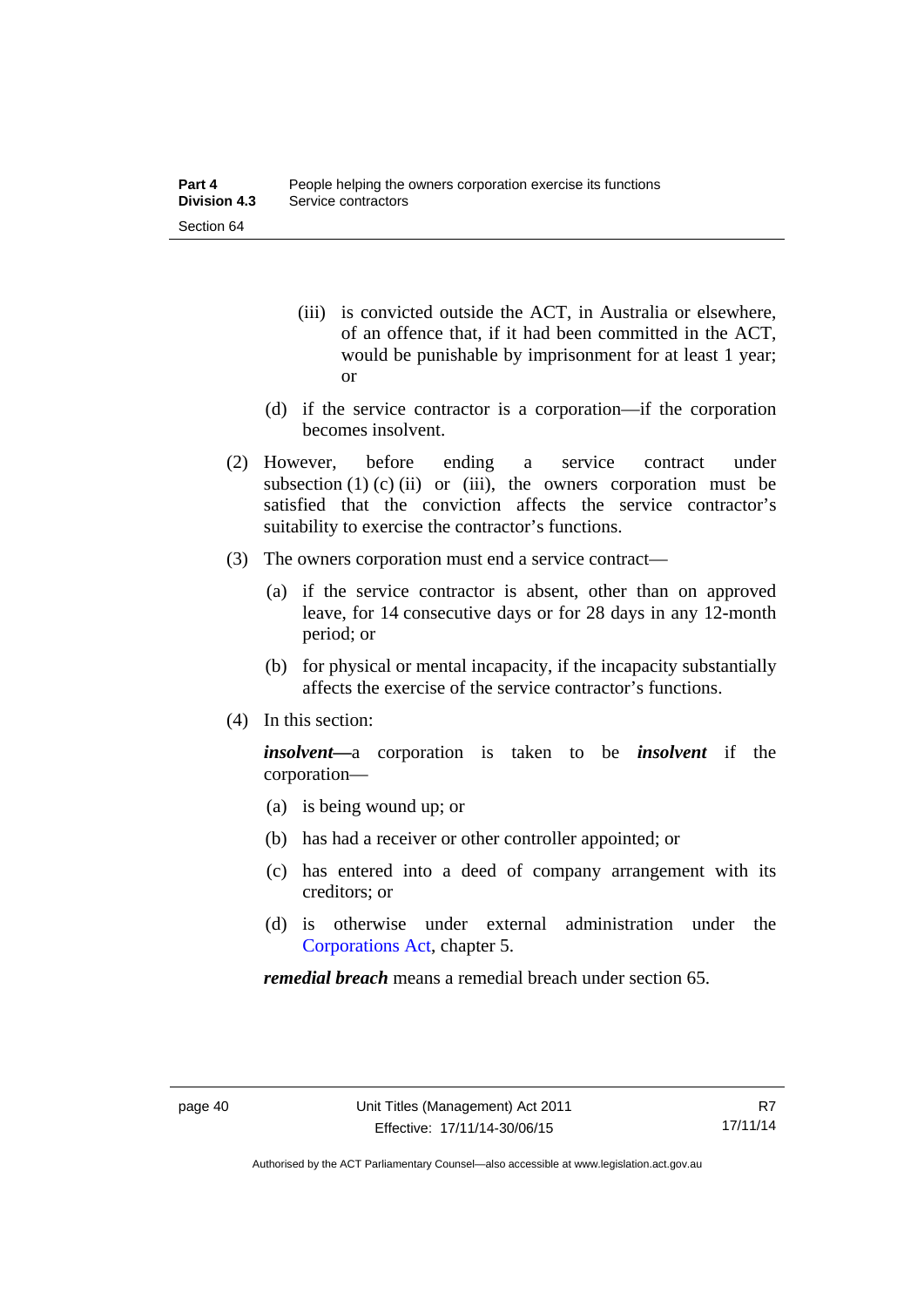#### **65 Service contractor—remedial breaches**

- (1) A service contractor commits a remedial breach if the service contractor—
	- (a) fails to exercise the service contractor's functions; or
	- (b) while exercising the service contractor's functions, is grossly negligent or engages in misconduct.
- (2) If the owner's corporation believes on reasonable grounds that a service contractor has committed a remedial breach, the corporation may give the service contractor written notice stating—
	- (a) that the corporation believes the service contractor has committed a remedial breach; and
	- (b) details of the remedial breach committed, sufficient to allow the service contractor to identify—
		- (i) the function the service contractor failed to exercise; or
		- (ii) the gross negligence or misconduct; and
	- (c) that the service contractor must, within 14 days after the day the notice is given to the service contractor —
		- (i) give the corporation a written representation explaining why the service contractor's actions do not amount to a remedial breach; or
		- (ii) remedy the breach; and
	- (d) that the owners corporation may end the service contract if—
		- (i) the service contractor does not comply with the notice; or
		- (ii) if the service contractor gives a written representation explaining why the service contractor's actions do not amount to a remedial breach—the corporation does not accept the service contractor's representation.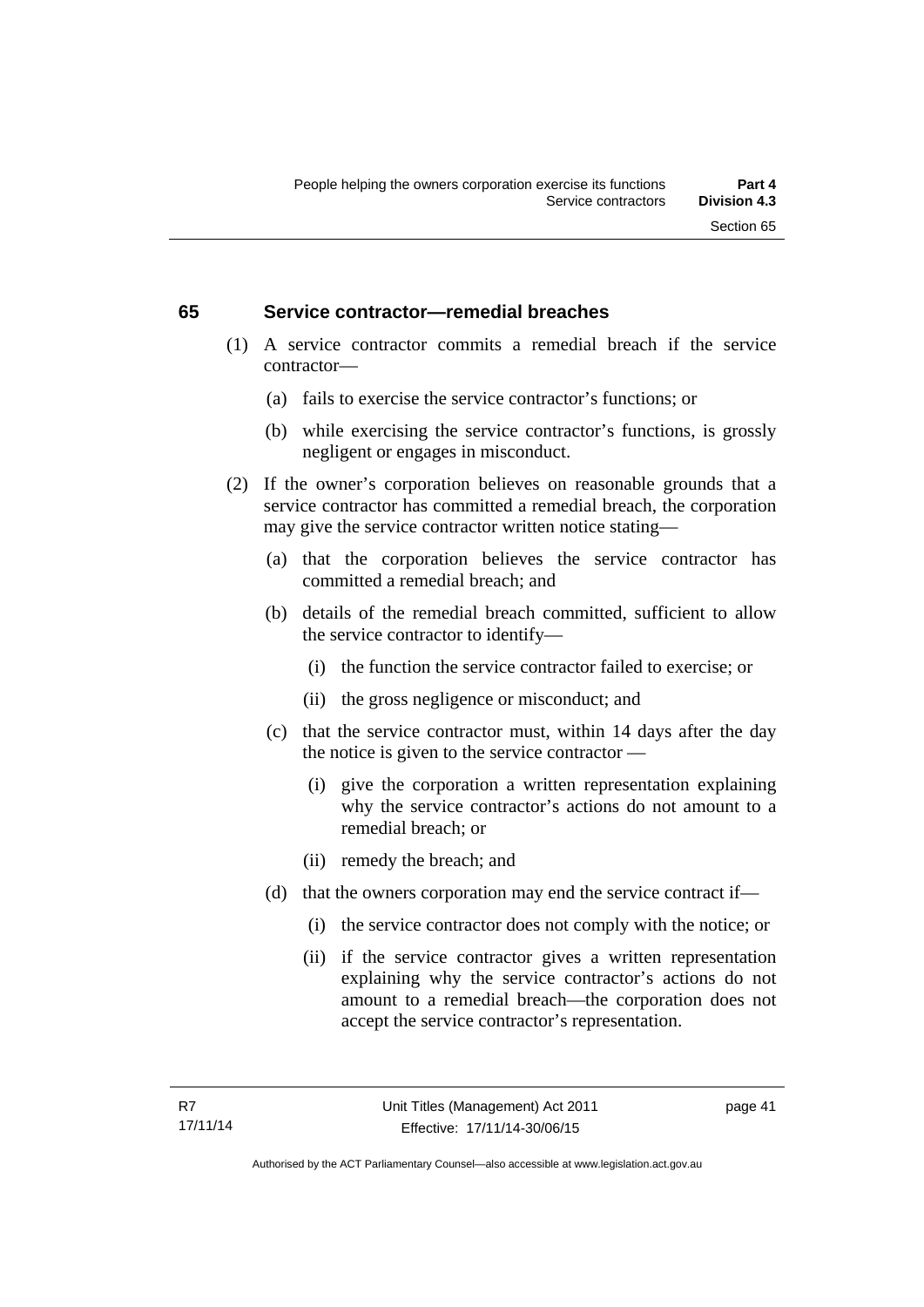# **Division 4.4 Communication officers**

#### **66 Communications officer—appointment**

- (1) This section applies to an owners corporation for a units plan if the units plan has 7 or more units.
- (2) The owners corporation may, by ordinary resolution, appoint an owners corporation communications officer.
	- *Note* For the making of appointments (including acting appointments), see the [Legislation Act,](http://www.legislation.act.gov.au/a/2001-14) pt 19.3.
- (3) Without limiting subsection (2)—
	- (a) a person may be appointed as a communications officer whether or not the person is a member of the owners corporation; and
	- (b) the corporation may appoint the officer as a volunteer or may pay the officer.

#### **67 Communications officer—function**

- (1) A communications officer helps the owners corporation by improving communication so that conflict within the units plan is avoided, minimised or resolved.
- (2) To improve communication, the communications officer may do 1 or more of the following:
	- (a) monitor communication techniques and procedures adopted by the owners corporation for internal communication between the corporation, the executive committee, unit owners and residents;
	- (b) identify for the executive committee ways in which internal communication can be improved;
	- (c) alert the executive committee, or committee members, if the officer becomes aware of potential conflict;

Authorised by the ACT Parliamentary Counsel—also accessible at www.legislation.act.gov.au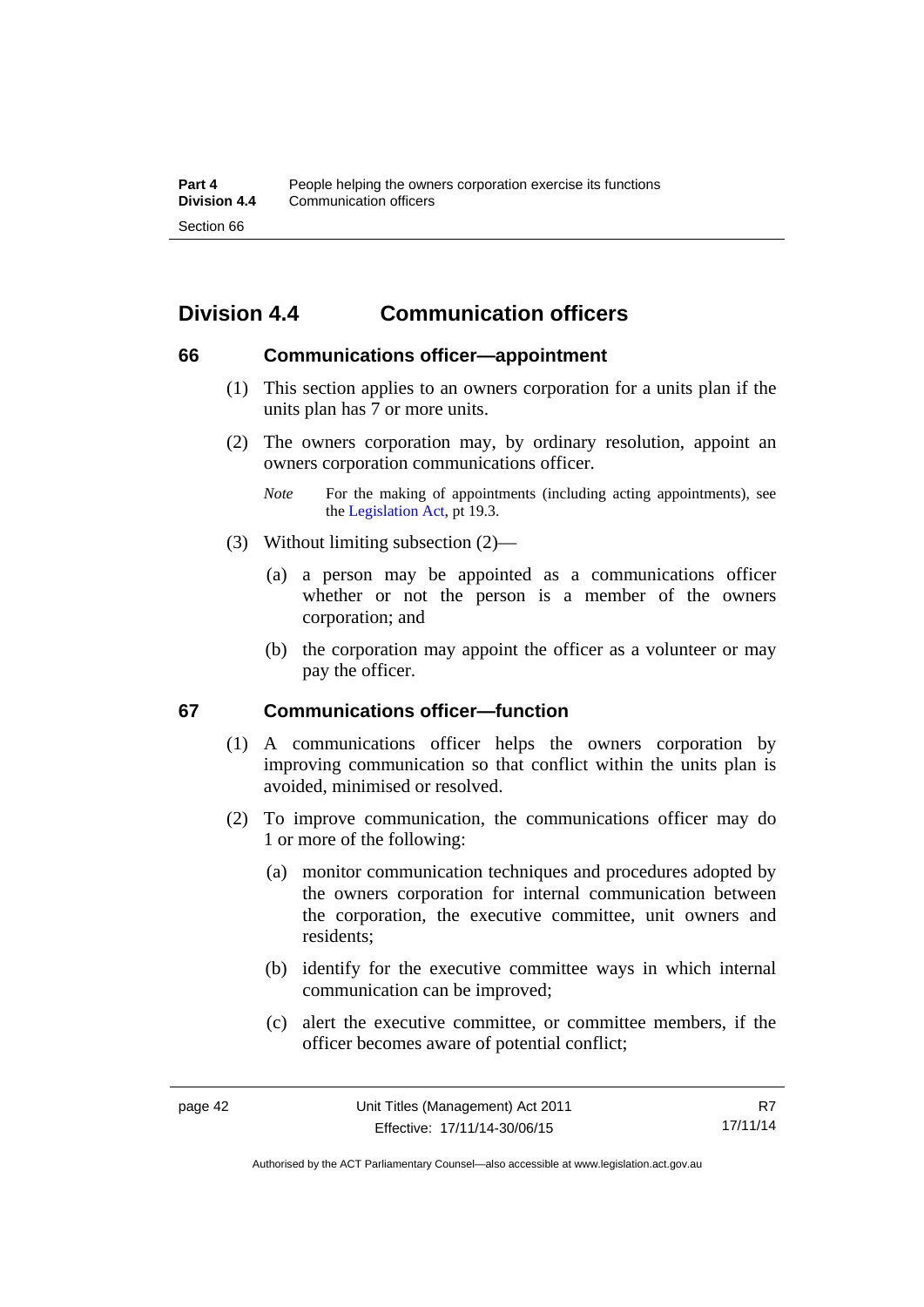- (d) advise the executive committee about ways in which the risk of conflict in the units plan can be minimised;
- (e) be available to the executive committee, or committee members, to be consulted about any internal communication matter.
- (3) However, the communications officer must not try to mediate or directly resolve a dispute.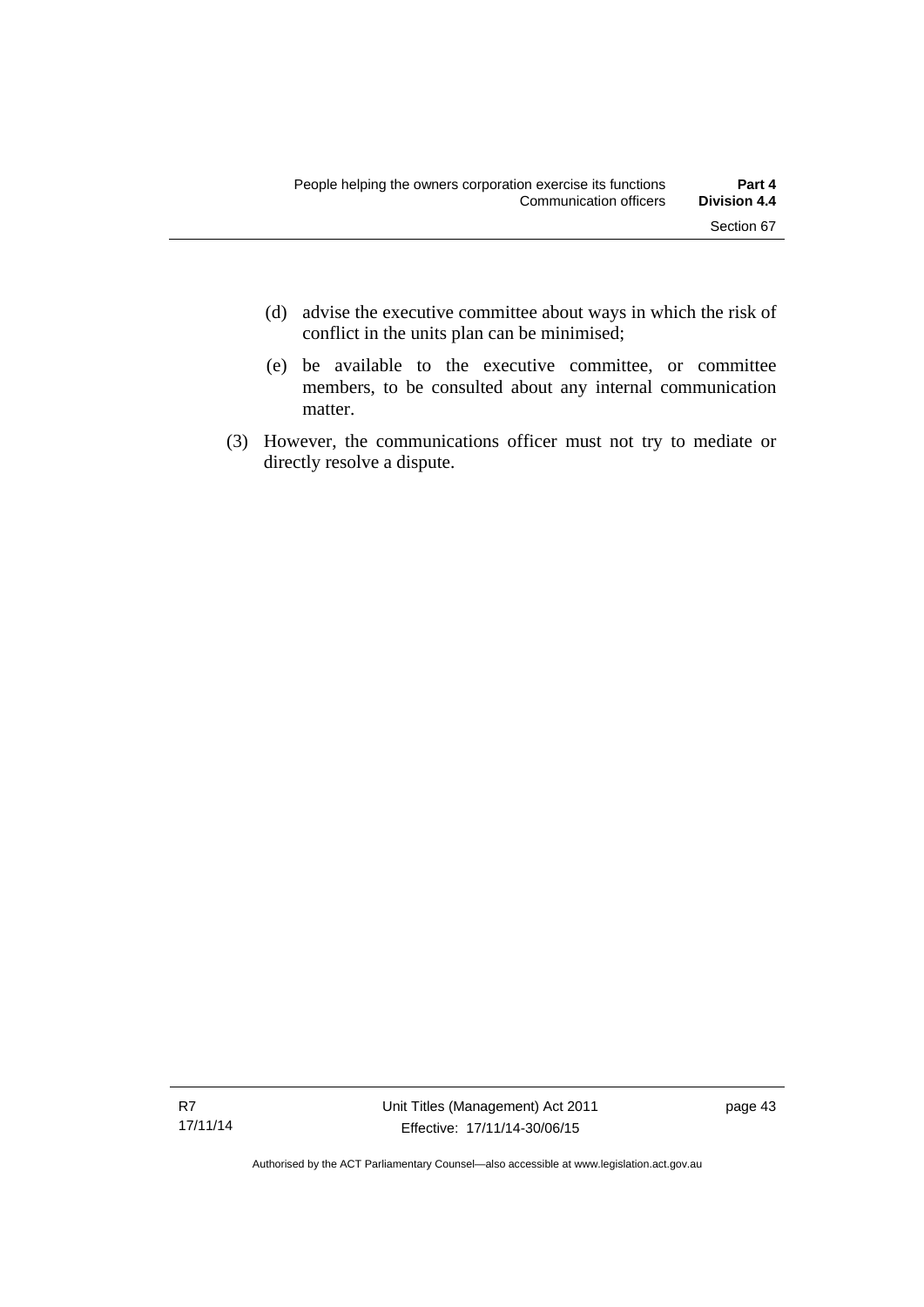# **Part 5 Financial management**

## **Division 5.1 Financial functions generally**

#### **68 Owners corporation must have bank account**

- (1) An owners corporation for a units plan must—
	- (a) open and maintain an account with 1 or more authorised deposit-taking institutions; and
	- (b) pay all amounts it receives into the account; and
	- (c) pay all amounts it spends out of the account.
	- *Note* An *authorised deposit-taking institution* is an institution (eg a bank, credit union or building society) that is authorised under the *[Banking](http://www.comlaw.gov.au/Details/C2012C00911)  [Act 1959](http://www.comlaw.gov.au/Details/C2012C00911)* (Cwlth), s 9 (3) (see [Legislation Act,](http://www.legislation.act.gov.au/a/2001-14) dict, pt 1).
- (2) An owners corporation for a units plan with only 2 or 3 units may, by unopposed resolution, exempt itself from subsection (1).

#### **69 Owners corporation may invest**

- (1) An owners corporation may invest its money as it considers appropriate, subject to any direction by special resolution.
- (2) However, an owners corporation must not invest in a mortgage of land.

#### **70 Owners corporation may borrow**

An owners corporation may, if authorised by a special resolution, do 1 or more of the following:

- (a) borrow amounts required for the exercise of its functions;
- (b) secure the repayment of amounts borrowed by it and the payment of interest on amounts borrowed by it.
- *Note* Section 20 (2) prevents the owners corporation from taking out a mortgage over the lease in the common property to secure repayment.

R7 17/11/14

Authorised by the ACT Parliamentary Counsel—also accessible at www.legislation.act.gov.au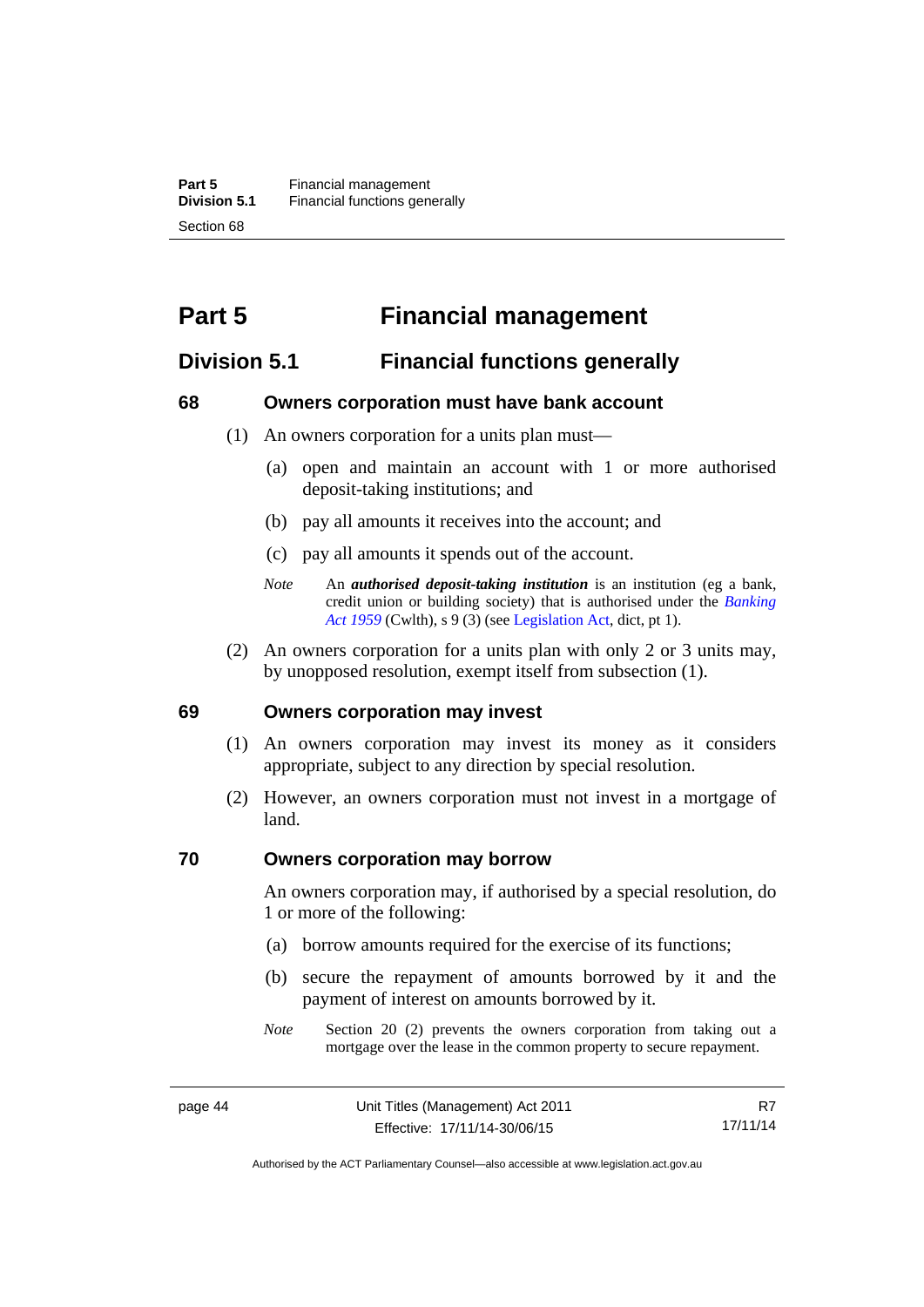#### **71 Owners corporation must not carry on business**

- (1) An owners corporation must not carry on business except in the exercise of its functions.
	- *Note* The earning of income from the operation of sustainability infrastructure by an owners corporation does not amount to carrying on business if the income is used to pay certain costs (see s 23 (4)).
- (2) If an owners corporation contravenes subsection (1), each executive member of the corporation at the time of the breach commits an offence.

Maximum penalty: 50 penalty units.

- (3) It is a defence to a prosecution for an offence against subsection (2) if the defendant proves that—
	- (a) the defendant took reasonable steps to ensure that the contravention did not happen; or
	- (b) the contravention happened without the defendant's knowledge.

## **Division 5.2 Administrative, special purpose and sinking funds**

#### **72 Definitions—div 5.2**

In this division:

*administrative fund*—see section 73.

*expected sinking fund expenditure*—see section 83.

*general fund*, of an owners corporation, means the corporation's administrative fund or a special purpose fund.

*general fund budget*—see section 75 (1).

*general fund contribution*—see section 78 (1).

*sinking fund*—see section 81 (2).

page 45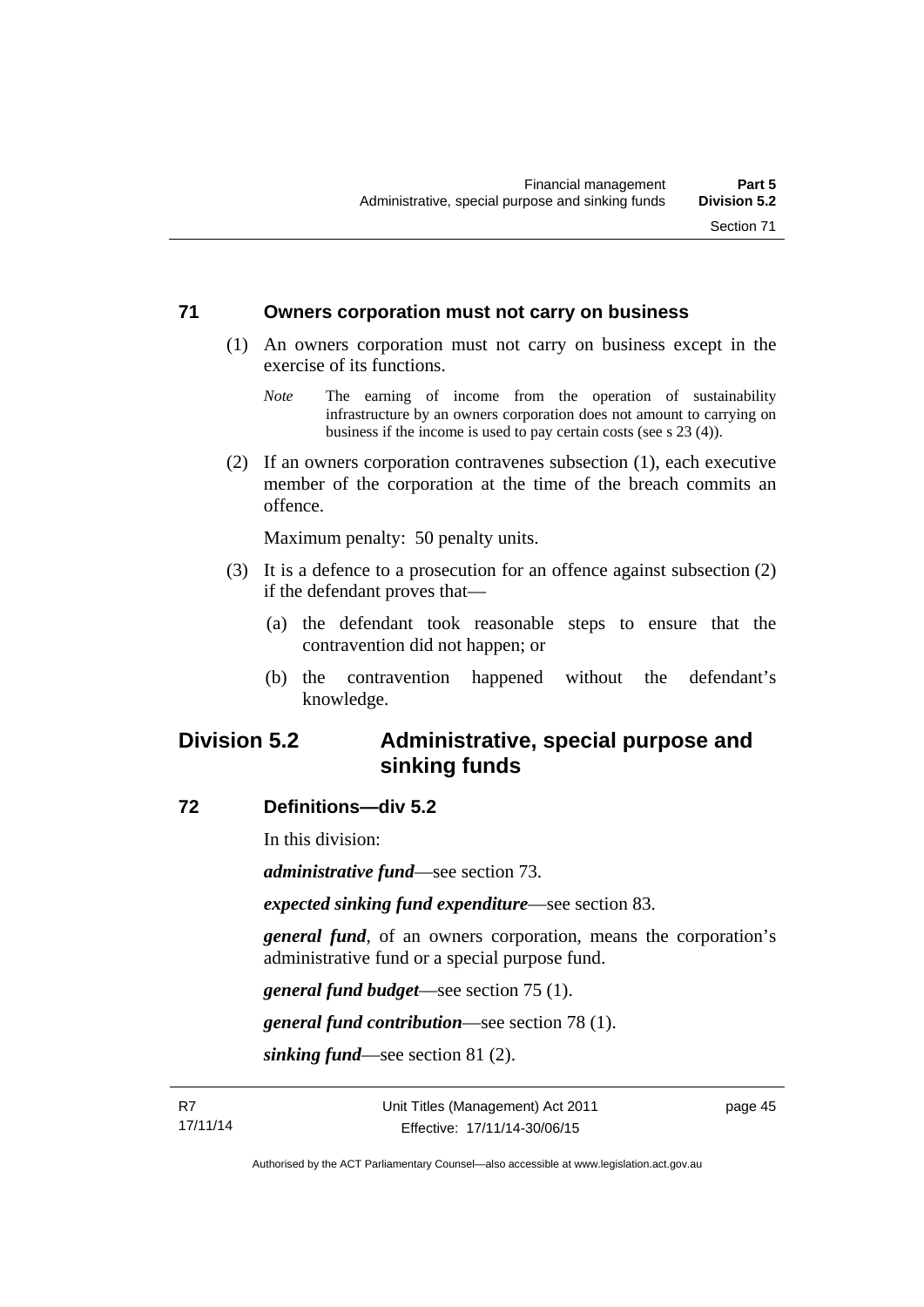*sinking fund contribution*—see section 89 (1). *sinking fund plan*—see section 82 (2). *special purpose fund*—see section 74 (1). *total general fund contribution*—see section 75 (2) (a). *total sinking fund contribution*—see section 82 (3) (b).

## **73 Administrative fund**

An owners corporation for a units plan must establish a fund for the general administration of the corporation (an *administrative fund*).

## **74 Special purpose fund**

- (1) An owners corporation for a units plan may, by special resolution, establish funds for particular purposes (a *special purpose fund*).
- (2) The purposes for which a special purpose fund may be used may only be changed by special resolution of the owners corporation.

## **75 General fund—budget**

- (1) At each annual general meeting of an owners corporation, the corporation must, by ordinary resolution, approve a budget (the *general fund budget*) for the administrative fund and each special purpose fund for the financial year in which the meeting is held.
- (2) The general fund budget must state for the financial year in which the annual general meeting is held—
	- (a) an estimate of the total contributions (the *total general fund contribution*) to be paid into the general fund by the owners corporation's members; and
	- (b) an estimate of any other amounts to be paid into the general fund; and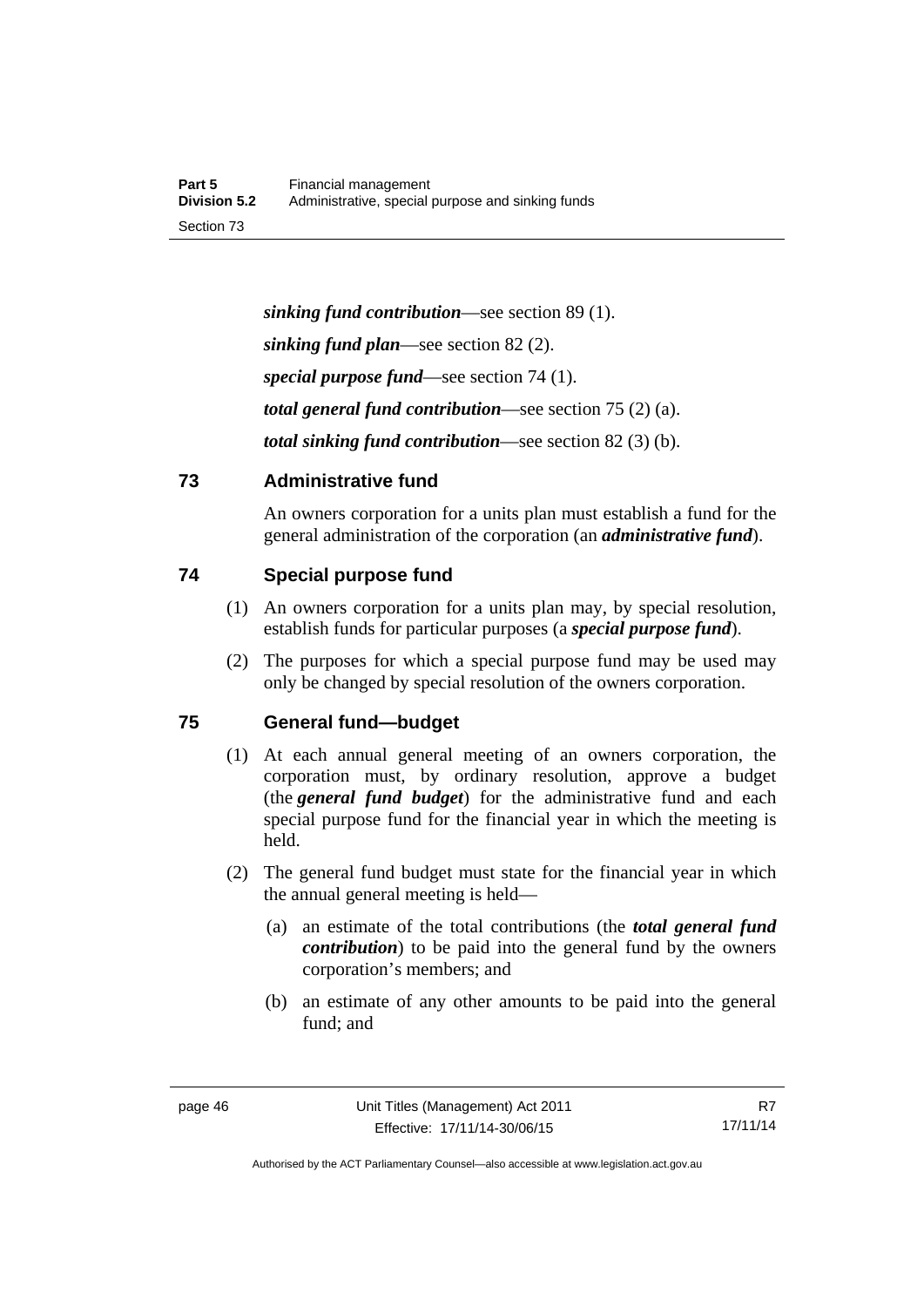- (c) an estimate of payments to be made out of the general fund including an estimate of payments necessary—
	- (i) to maintain in good condition on a day-to-day basis the common property and any other property held by the owners corporation; and
	- (ii) to pay for insurance premiums; and
	- (iii) to pay for recurrent expenses.

#### **Examples—par (b)**

- 1 the proceeds from the sale of any personal property of the owners corporation
- 2 fees paid to the owners corporation for inspection of its records and the provision of information and certificates relating to its records

#### **Examples—par (c) (i)**

carpet cleaning, lawnmowing services, minor expenses relating to maintenance of the common property

#### **Examples—par (c) (iii)**

utility service charges, accounting fees

- *Note* An example is part of the Act, is not exhaustive and may extend, but does not limit, the meaning of the provision in which it appears (see [Legislation Act,](http://www.legislation.act.gov.au/a/2001-14) s 126 and s 132).
- (3) A payment out of a special purpose fund may only be included in the budget if the payment is for the purpose for which the fund was established, unless the proposed payment is authorised by special resolution.
- (4) The amount mentioned in subsection (2) (c) must not include transfers to the sinking fund.

## **76 General fund—what must be paid into the fund?**

An owners corporation for a units plan must pay the following amounts into its general fund:

(a) general fund contributions paid to the owners corporation;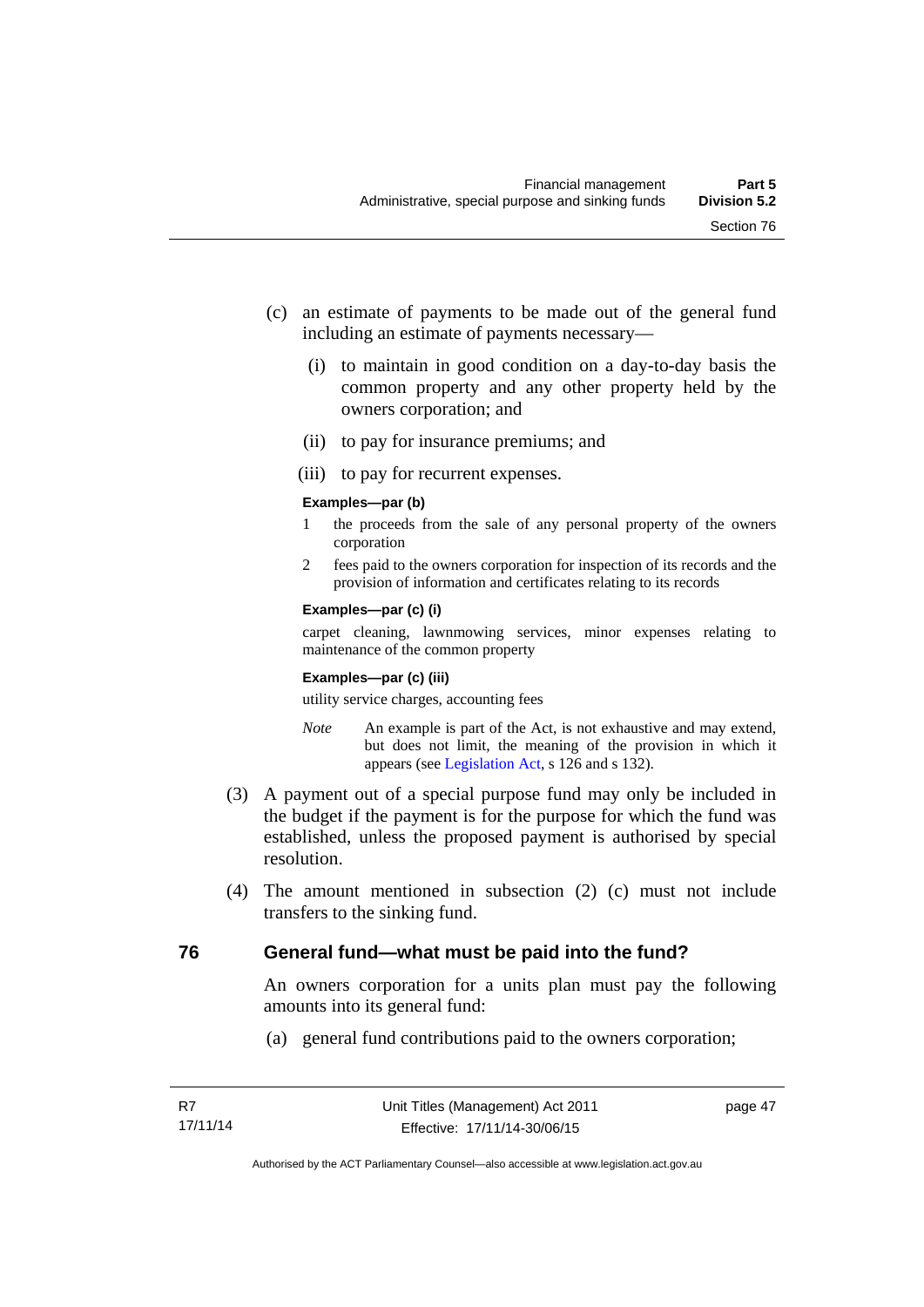- (b) the proceeds of the disposal of any personal property of the owners corporation;
- (c) any fees paid to the owners corporation for inspection of its records and the provision of information and certificates relating to its records.

#### **77 General fund—what can fund be used for?**

An owners corporation for a units plan may only make payments from a general fund if the payments are—

- (a) approved in the general fund budget; or
- (b) authorised by ordinary resolution.

## **78 General fund—contributions**

- (1) An owners corporation for a units plan may, from time to time, determine a contribution (a *general fund contribution*) required from its members for the corporation's general fund.
- (2) The general fund contribution payable for each unit is—
	- (a) the proportional share for the unit of the total general fund contribution; or
	- (b) a proportion of the total general fund contribution worked out in accordance with a method set out in an unopposed resolution.
- (3) A resolution under subsection (2) (b) may provide that only stated unit owners, or unit owners in a stated class, are required to pay a particular contribution, or a contribution of a particular kind.
- (4) A resolution under subsection (2) (b) may only be—
	- (a) amended by unopposed resolution; and
	- (b) revoked by special resolution.

Authorised by the ACT Parliamentary Counsel—also accessible at www.legislation.act.gov.au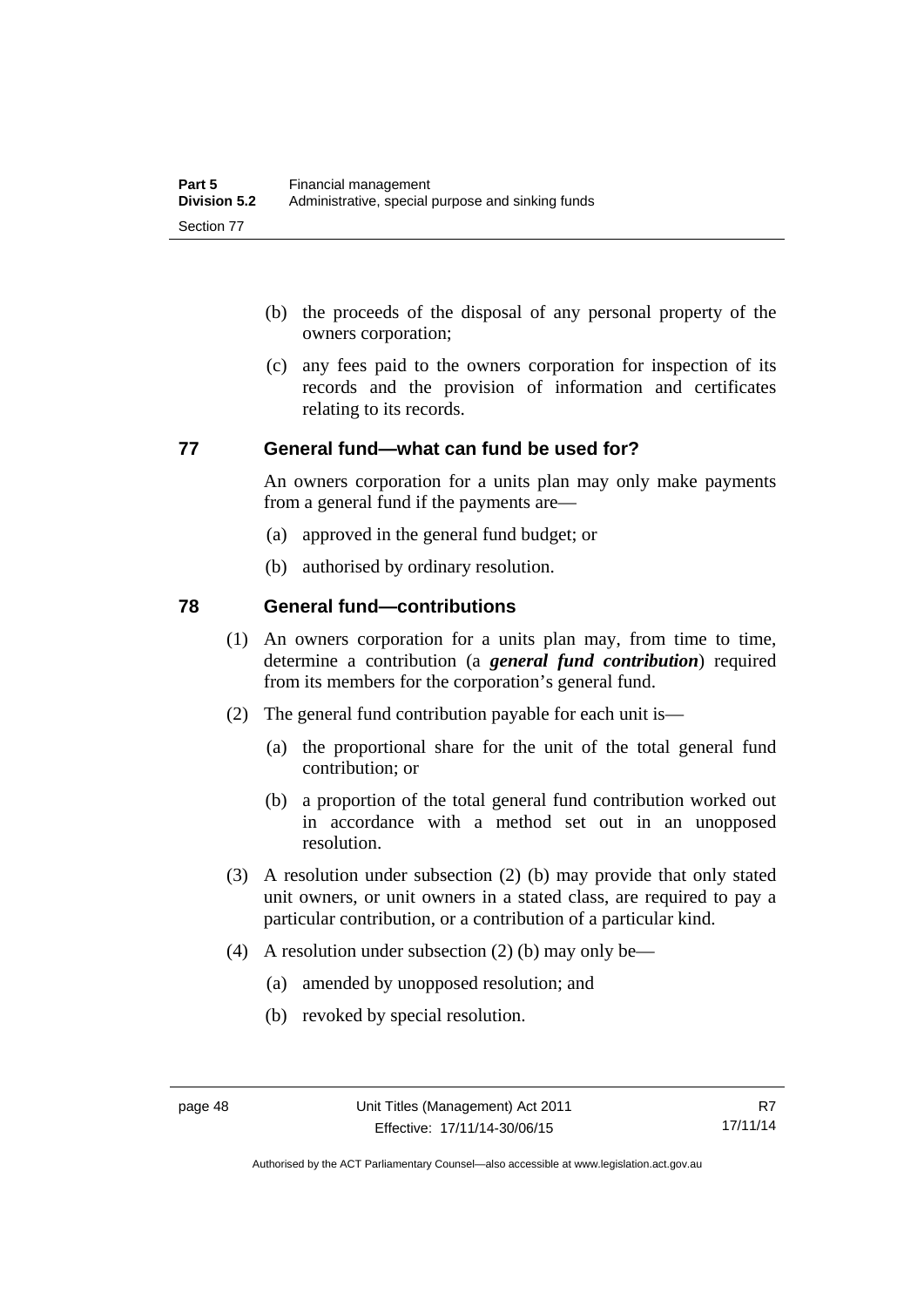## **79 General fund—notice of contributions**

- (1) An owners corporation for a units plan must give notice of a determination of general fund contributions to each unit owner.
- (2) The notice must include the following information:
	- (a) the general fund contribution payable for the unit;
	- (b) the general fund contributions payable for each other unit;
	- (c) the general fund for which the contribution is required, the proportion of the contribution to be paid into each fund, and the total amount to be paid into each fund;
	- (d) the proportion of the total general fund contribution payable for the unit and how the proportion is worked out;
	- (e) the date when the contribution is payable, if paid in full (which must be not later than 28 days after the date of the notice);
	- (f) if the contribution is payable by instalments—the dates when the instalments are payable;
	- (g) how the contribution may be paid;
	- (h) details of any discount for early payment decided by the owners corporation under section 93;
	- (i) details of interest payable for late payment under section 94.

## **80 General fund—when are contributions payable?**

A general fund contribution is payable by a unit owner—

- (a) if paid in full—on the date stated in the notice; or
- (b) if payable by instalments—on the dates stated in the notice.

## **81 Sinking fund**

(1) This section applies if there are 4 or more units in a units plan.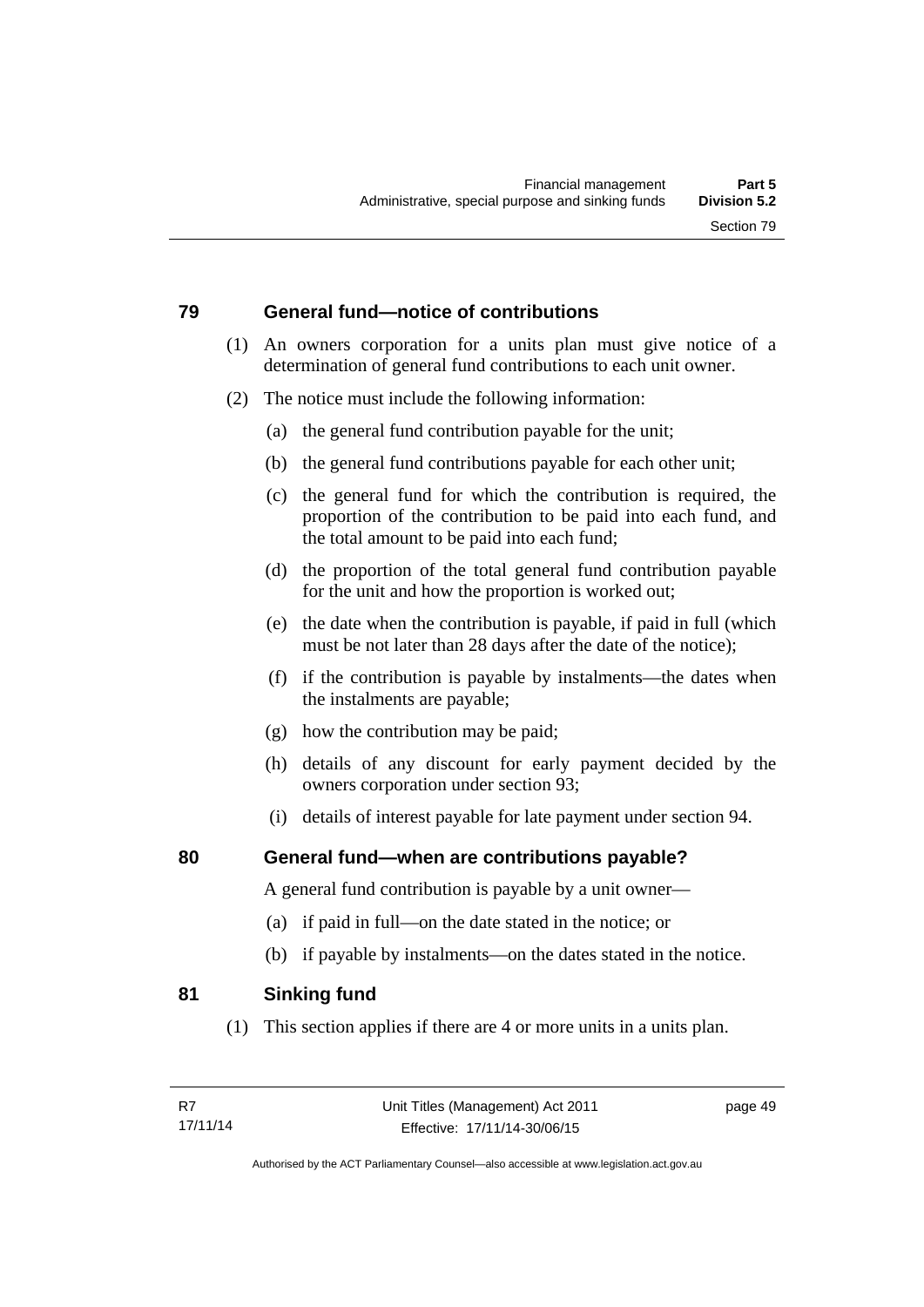(2) An owners corporation for the units plan must establish and maintain a fund (the *sinking fund*).

#### **82 Sinking fund plan**

- (1) This section applies to an owners corporation for a units plan if the corporation is required to establish and maintain a sinking fund.
- (2) The owners corporation must approve, by ordinary resolution, a plan for the sinking fund (a *sinking fund plan*) for the 10-year period beginning on the first day of the financial year following the approval.
	- *Note* A sinking fund plan of an existing owners corporation that was current immediately before the commencement of this division is taken to be a sinking fund plan under this Act (see s 157 (2)). The day the existing sinking fund plan is approved for this Act is the day the existing sinking fund plan was approved by the owners corporation for the *[Unit Titles](http://www.legislation.act.gov.au/a/2001-16)  [Act 2001](http://www.legislation.act.gov.au/a/2001-16)* (see s 157 (3) and (4)).
- (3) The sinking fund plan must state—
	- (a) the expected sinking fund expenditure for at least the 10-year period of the plan; and
	- (b) for each financial year of the plan—the total contributions (the *total sinking fund contribution*) required from members of the owners corporation necessary to—
		- (i) meet the expected sinking fund expenditure for the financial year; and
		- (ii) reserve an appropriate amount necessary to be accumulated to meet expected sinking fund expenditure over at least the remaining years of the plan.

#### **Examples**

1 An owners corporation for a units plan estimates that the expected sinking fund expenditure for the 10-year period of its sinking fund plan is \$220 000. The expenditure includes expenditure of \$10 000 for each year and a 'one-off' amount of \$120 000 in the 8th year of the plan. The owners corporation approves a total sinking fund contribution of \$25 000 for each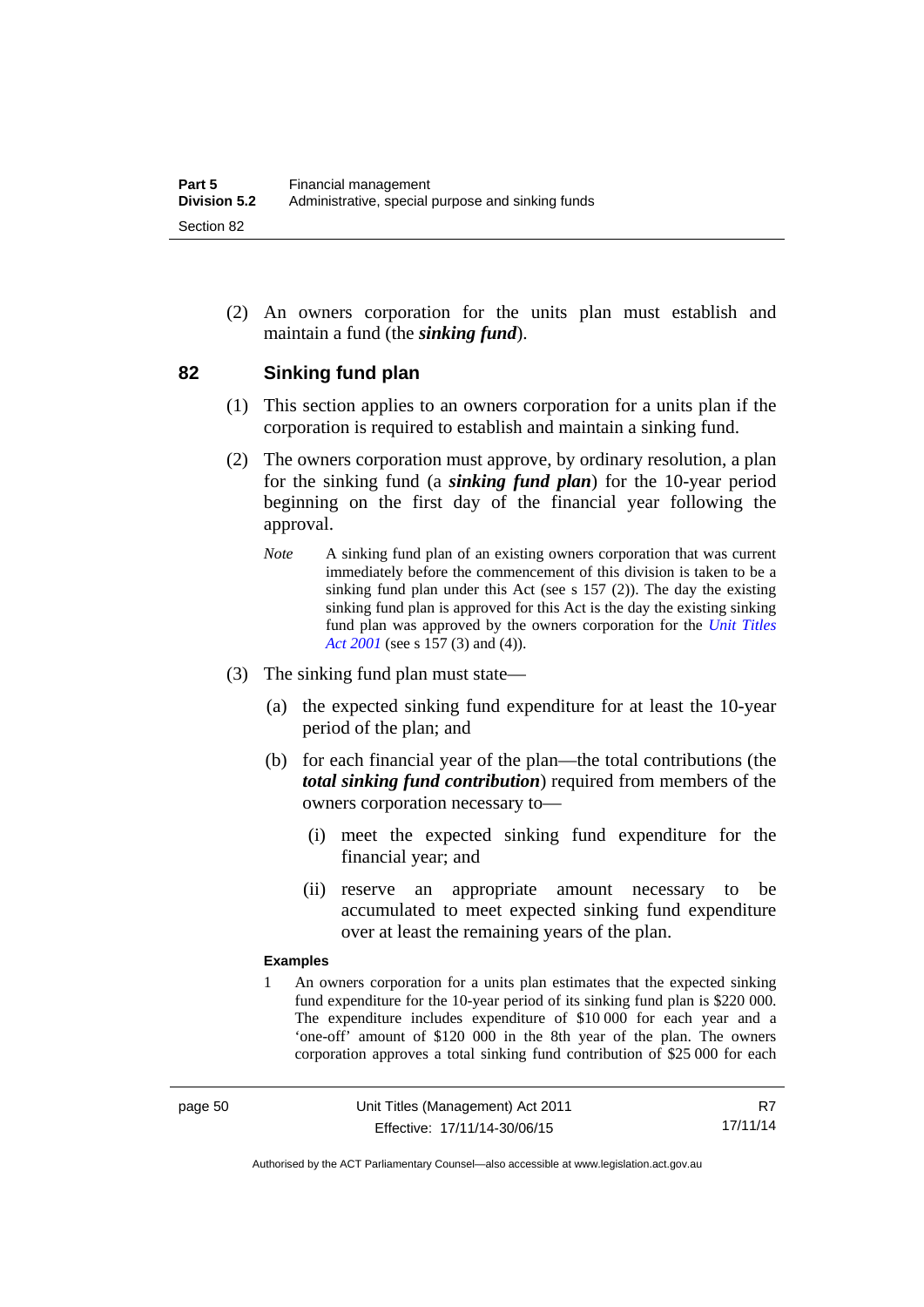financial year of the plan to meet the expected sinking fund expenditure and to provide for a balance of \$30 000 in the fund.

- 2 In preparing its first sinking fund plan, the owners corporation for a units plan of recently constructed townhouses estimates that the expected sinking fund expenditure for the units plan is \$70 000 for the 10-year period of the plan, made up of \$7 000 expected sinking fund expenditure for each financial year. Additionally, the owners corporation estimates that internal roads in the units plan will need resurfacing in 15 years time at an estimated cost of \$120,000. The owners corporation decides it is necessary, in the first 10-year plan, to accumulate \$80 000 to meet the expected sinking fund expenditure for the resurfacing. The owners corporation approves a total sinking fund contribution of \$15 000 each year of the plan, made up of \$7 000 to meet the expected sinking fund expenditure for each financial year and \$8 000 to meet the expected sinking fund expenditure for the resurfacing.
- *Note* An example is part of the Act, is not exhaustive and may extend, but does not limit, the meaning of the provision in which it appears (see [Legislation Act,](http://www.legislation.act.gov.au/a/2001-14) s 126 and s 132).

## **83 Sinking fund plan—meaning of** *expected sinking fund expenditure*

- (1) For this division, *expected sinking fund expenditure* means expenditure for the following purposes that the owners corporation reasonably expects will be necessary to maintain in good condition the common property and any other property it holds:
	- (a) the painting or repainting of any building (or any part of a building) that forms part of the common property;
	- (b) the acquisition of new property or renewal or replacement of property that it holds;
	- (c) the renewal, replacement or repair of fixtures and fittings that are part of the common property;
	- (d) the renewal, replacement or repair of anything else on the common property;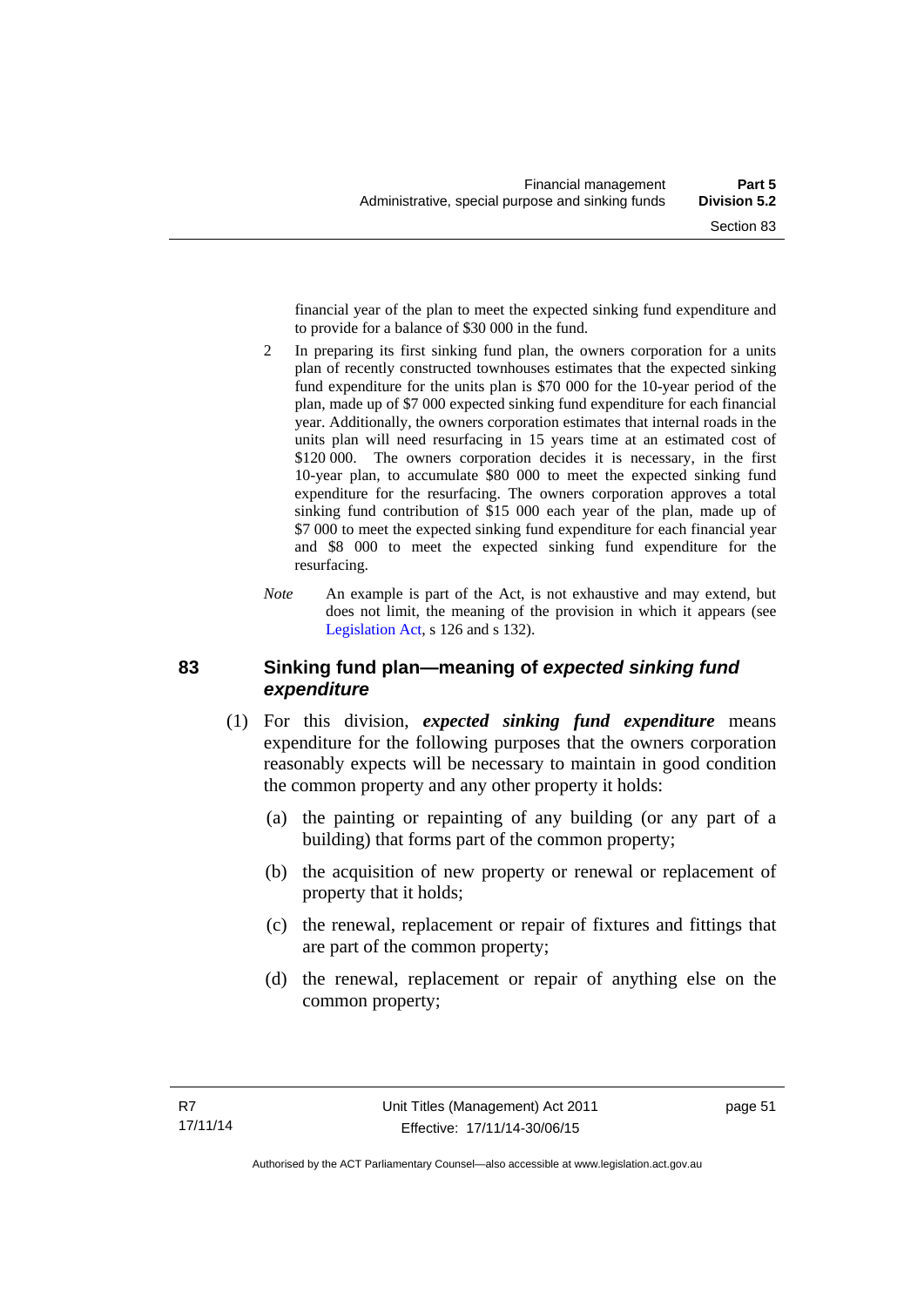- (e) for a building containing class A units—any purpose mentioned in paragraph (b), (c) or (d) that relates to defined parts of the building;
- (f) for a building on a class B unit—any maintenance mentioned in paragraph (b), (c) or (d) that is authorised by a special resolution under section 24 (1)  $(g)$ ;
- (g) any other capital expenses for which the corporation is responsible.
- (2) In this section:

*defined parts*, of a building containing class A units—see section 24 (2).

*property* includes sustainability or utility infrastructure.

## **84 Sinking fund plan—when must it be approved?**

- (1) The owners corporation for a units plan must approve a sinking fund plan not later than—
	- (a) if the corporation is established after the commencement of this division—12 months after the day of the corporation's 1st annual general meeting; or
	- (b) in any other case—12 months after the day this division commences.
- (2) If the owners corporation has approved a sinking fund plan under this Act, the corporation must approve a new sinking fund plan not later than 12 months before the end of the 10-year period to which the existing plan relates.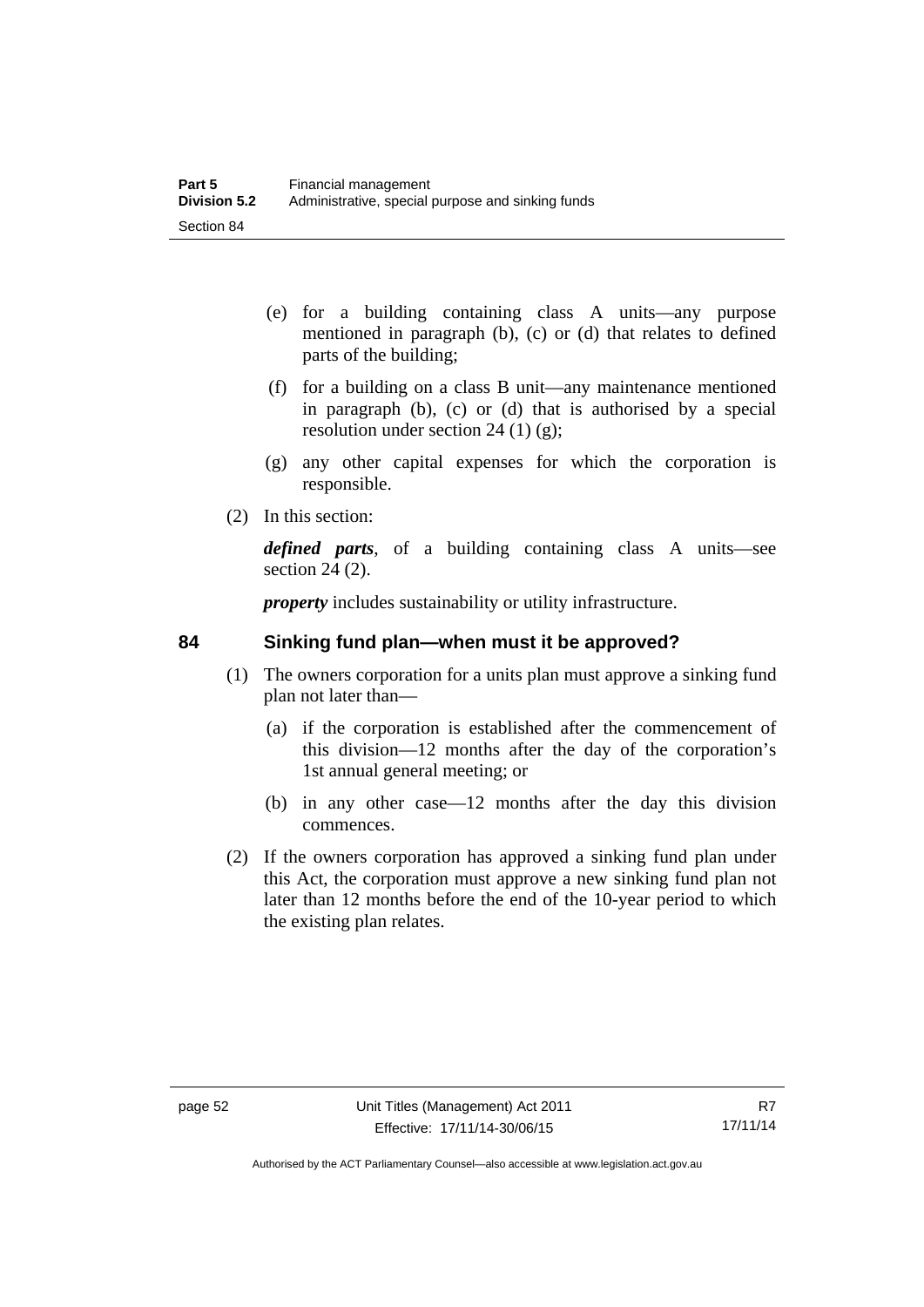## **85 Sinking fund plan—review**

An owners corporation for a units plan must review its sinking fund plan—

- (a) not later than 4 years after the plan is first approved by the owners corporation (the *first review*); and
- (b) not later than the end of each 5-year period after the first review.

## **86 Sinking fund plan—amendment**

An owners corporation for a units plan may at any time, by ordinary resolution, amend its sinking fund plan to ensure that—

- (a) the plan reflects expected sinking fund expenditure; and
- (b) the total sinking fund contributions are sufficient to meet the expected sinking fund expenditure stated in the plan.

#### **Example**

An owners corporation for a units plan approves a sinking fund plan that sets a total sinking fund contribution of \$15 000 for each year of the plan. Three years after approving the plan, the owners corporation finds out that major work is required to water and sewerage pipes in the common property at an estimated cost of \$60 000. The owners corporation, by ordinary resolution, amends the sinking fund plan to include the additional expected sinking fund expenditure and require additional contributions of \$10 000 a year for the remaining years in the plan. The total sinking fund contribution for each financial year after the amendment is \$25 000.

*Note* An example is part of the Act, is not exhaustive and may extend, but does not limit, the meaning of the provision in which it appears (see [Legislation Act,](http://www.legislation.act.gov.au/a/2001-14) s 126 and s 132).

## **87 Sinking fund—what must be paid into the fund?**

An owners corporation for a units plan must pay the following amounts into its sinking fund:

(a) sinking fund contributions paid to the owners corporation;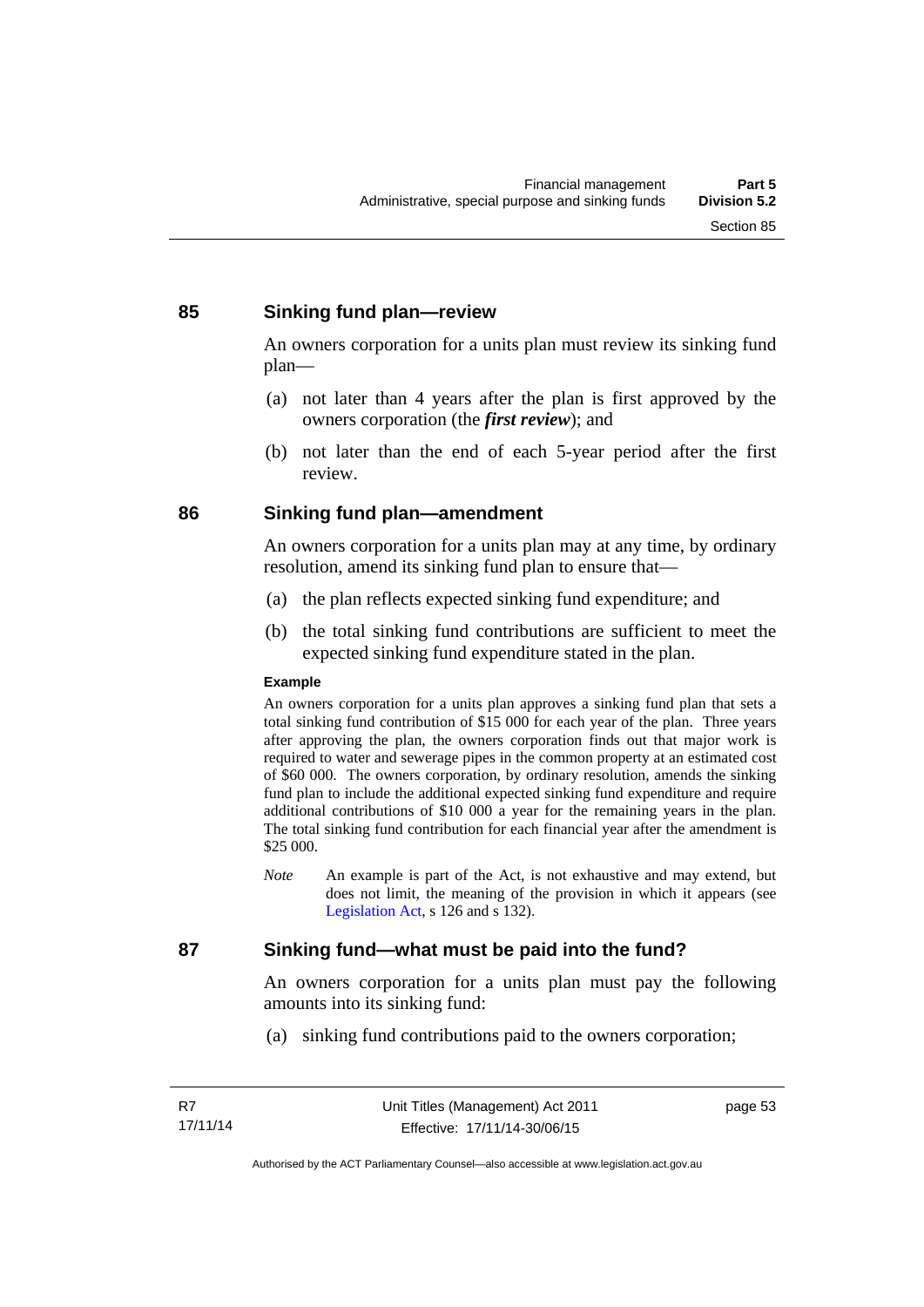- (b) any amount received by the owners corporation that is not required or allowed to be paid into a general fund;
- (c) any amount authorised by an ordinary resolution to be transferred from the administrative fund to the sinking fund;
- (d) any amount to be transferred from a special purpose fund to the sinking fund—
	- (i) in accordance with the purpose of the special purpose fund; or
	- (ii) that is authorised by a special resolution.

#### **88 Sinking fund—what can fund be used for?**

An owners corporation for a units plan may only make payments from its sinking fund if the payments are consistent with the sinking fund plan.

- *Note 1* An owners corporation may at any time, by ordinary resolution, amend its sinking fund plan to ensure that the plan reflects expected sinking fund expenditure and the total sinking fund contributions are sufficient to meet the expected sinking fund expenditure stated in the plan.
- *Note 2* Expenditure from the sinking fund for the purpose of installing sustainability or utility infrastructure must be provided for in the sinking fund plan (see s 23).

## **89 Sinking fund—contributions**

- (1) An owners corporation for a units plan may determine a contribution (a *sinking fund contribution*) required from its members for the corporation's sinking fund.
- (2) The sinking fund contribution payable for each unit for a financial year is—
	- (a) the proportional share for the unit of the total sinking fund contribution for the financial year; or

Authorised by the ACT Parliamentary Counsel—also accessible at www.legislation.act.gov.au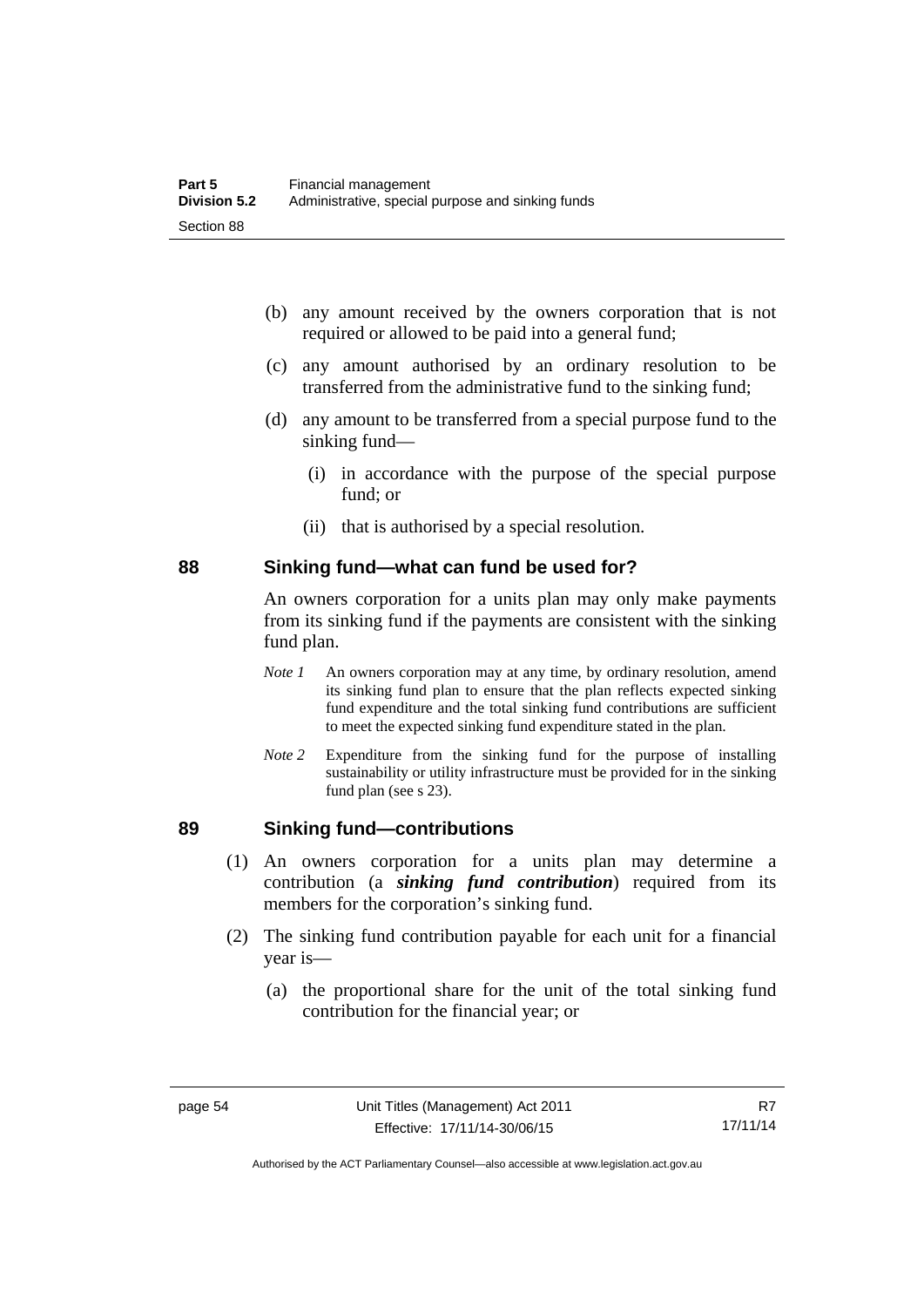- (b) a proportion of the total sinking fund contribution worked out using a method set out in an unopposed resolution.
- *Note Total sinking fund contribution*, for a financial year see s 82 (3) (b). *Expected sinking fund expenditure*—see s 83.
- (3) A resolution under subsection (2) (b) may provide that only stated unit owners, or unit owners in a stated class, are required to pay a sinking fund contribution.
- (4) A resolution under subsection (2) (b) may only be—
	- (a) amended by unopposed resolution; or
	- (b) revoked by special resolution.

## **90 Sinking fund—notice of contributions**

- (1) An owners corporation for a units plan must, within 1 month after an annual general meeting, give notice to each unit owner of the determination of sinking fund contributions for the financial year when the meeting takes place.
- (2) The notice must include the following information:
	- (a) the sinking fund contribution payable for the unit;
	- (b) the sinking fund contributions payable for each other unit;
	- (c) the total sinking fund contribution for the financial year;
	- (d) the proportion of the total sinking fund contribution payable for the unit and how the proportion is worked out;
	- (e) the date when the contribution is payable, if paid in full (which must be not later than 28 days after the date of the notice);
	- (f) if the contribution is payable by instalments—the dates when the instalments are payable;
	- (g) how the contribution may be paid;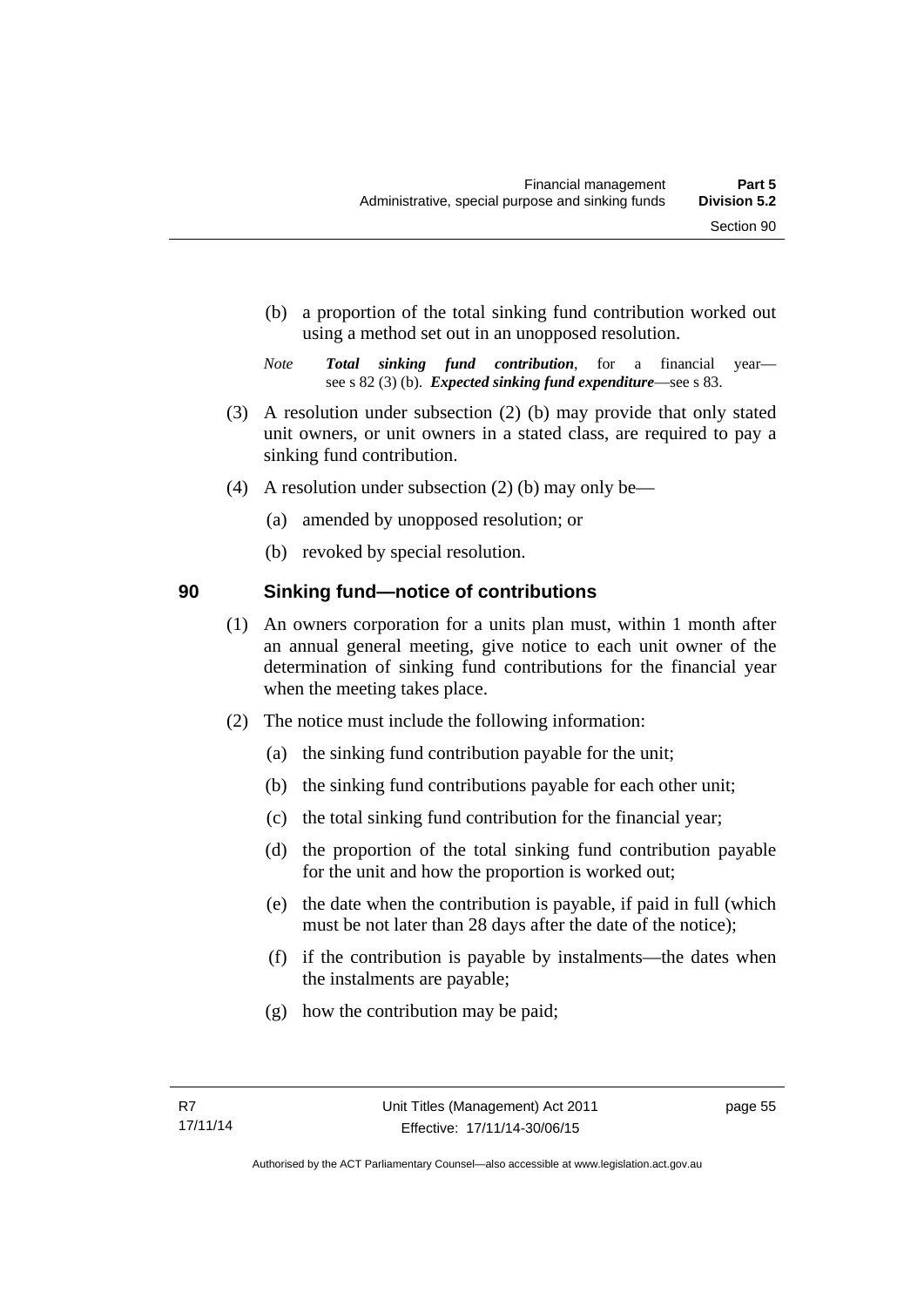- (h) details of any discount for early payment decided by the owners corporation under section 93;
- (i) details of interest payable for late payment under section 94.

#### **91 Sinking fund—when are contributions payable?**

A sinking fund contribution is payable by a unit owner—

- (a) if paid in full—on the date stated in the notice; or
- (b) if payable by instalments—on the dates stated in the notice.

#### **92 General and sinking funds in staged developments**

- (1) This section applies to a general fund or sinking fund established by an owners corporation for a staged development if the development has not been completed.
- (2) A contribution to a fund is not payable by the owner of a unit if the unit is in an uncompleted stage of the development.
- (3) The owners corporation must not pay an amount from a fund in relation to an uncompleted stage of the development.

## **Division 5.3 Powers in relation to money owing to owners corporation**

## **93 Discounts—amounts owing**

- (1) An owners corporation for a units plan may, by ordinary resolution, decide that a stated discount applies to an amount owing to the corporation by a unit owner if—
	- (a) the amount is paid to the corporation before the date it becomes payable; or
	- (b) for contributions payable by instalments—if the contribution is paid—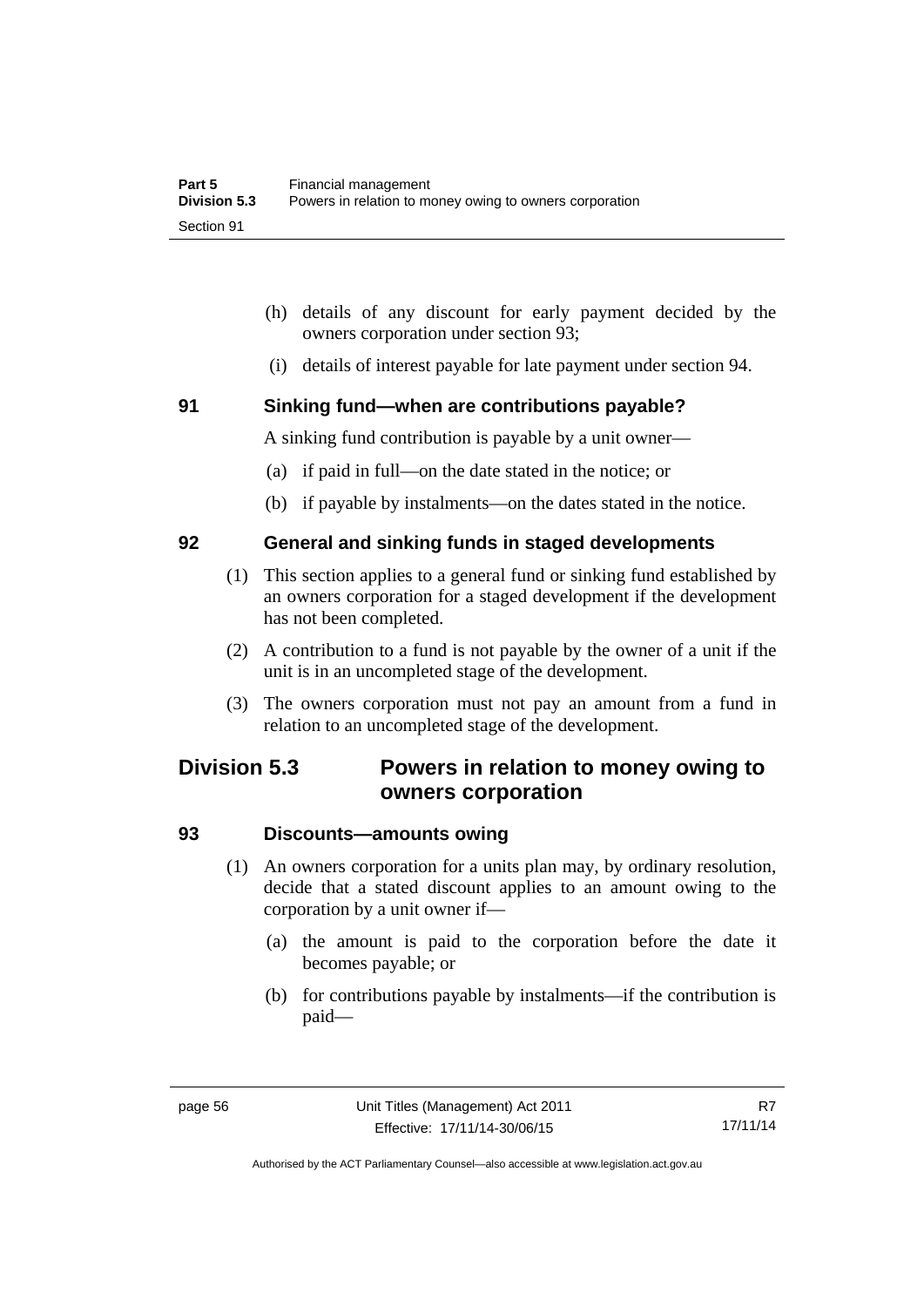- (i) in full on or before the date stated in the notice of the contribution for payment in full; or
- (ii) in another way stated in the resolution.
- (2) In this section:

*contribution* means a general fund contribution or a sinking fund contribution.

#### **94 Interest—amounts owing**

- (1) If an amount owing to an owners corporation by a unit owner is not paid on or before the date it becomes payable, unless otherwise decided by ordinary resolution, the amount bears simple interest until paid—
	- (a) at an annual rate of 10%; or
	- (b) at an annual rate of less than 10%, if decided by special resolution; or
	- (c) at an annual rate of more than 10% and not more than 20%, if decided by special resolution.
- (2) Interest on an amount owing to the owners corporation is payable into the fund into which the amount owing is payable.

#### **95 Recovery of amounts owing**

- (1) If an amount owing to an owners corporation is not paid on or before the date it is payable, the corporation may recover the amount as a debt from the unit owner, together with interest under section 94.
- (2) If the ownership of a unit changes after an amount owing to the owners corporation becomes payable, the owner at the time the amount becomes payable and each subsequent owner are liable both separately and together for the amount, together with interest under section 94.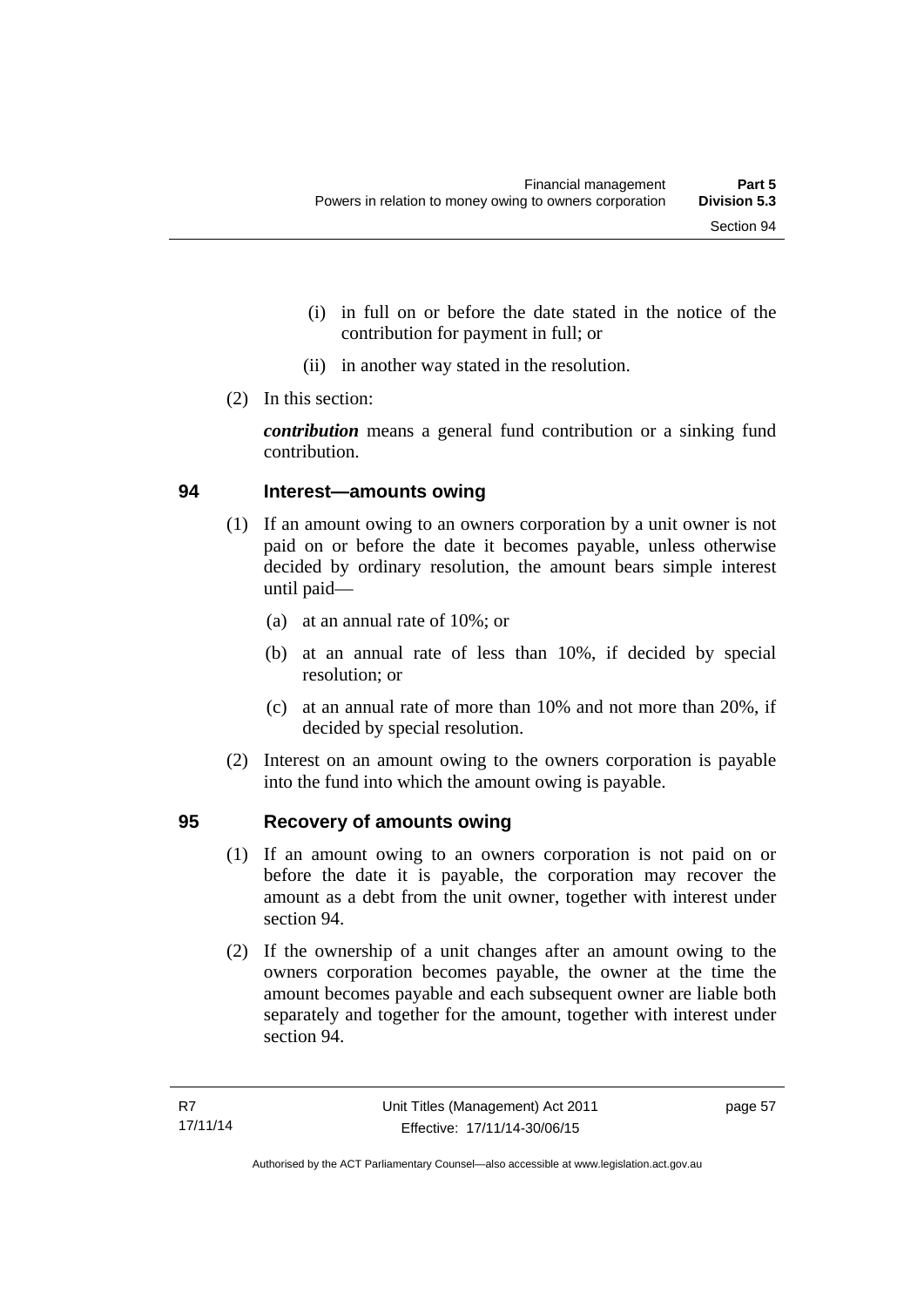#### **96 Security for unpaid amounts—declaration of charge**

- (1) If an amount owing to the owners corporation is unpaid after it becomes payable, the corporation may declare that a charge is to be imposed over the lease of the unit to secure payment of the amount.
- (2) The declaration must—
	- (a) give details of the lease of the unit to be charged; and
	- (b) state the unpaid amount owing to the owners corporation.
- (3) After making the declaration, the owners corporation must—
	- (a) lodge with the registrar-general a copy of the declaration, certified as a true copy under the seal of the corporation; and
	- (b) give a copy of the declaration to the unit owner and anyone else who has an interest in the unit.
- (4) On registration of the copy of the declaration, the amount stated in the declaration, together with interest on the amount under section 94, is a charge over the lease of the unit.
- (5) A registered charge under this section does not give a power of sale over the lease of the unit.

#### **97 Security for unpaid amounts—discharge**

- (1) This section applies if a charge declared under section 96 has been registered, and—
	- (a) the entire amount for which the charge was declared is paid, together with interest on the amount under section 94; or
	- (b) the owners corporation considers that the charge is no longer required.
- (2) The owners corporation must—
	- (a) revoke the declaration of the charge; and

Authorised by the ACT Parliamentary Counsel—also accessible at www.legislation.act.gov.au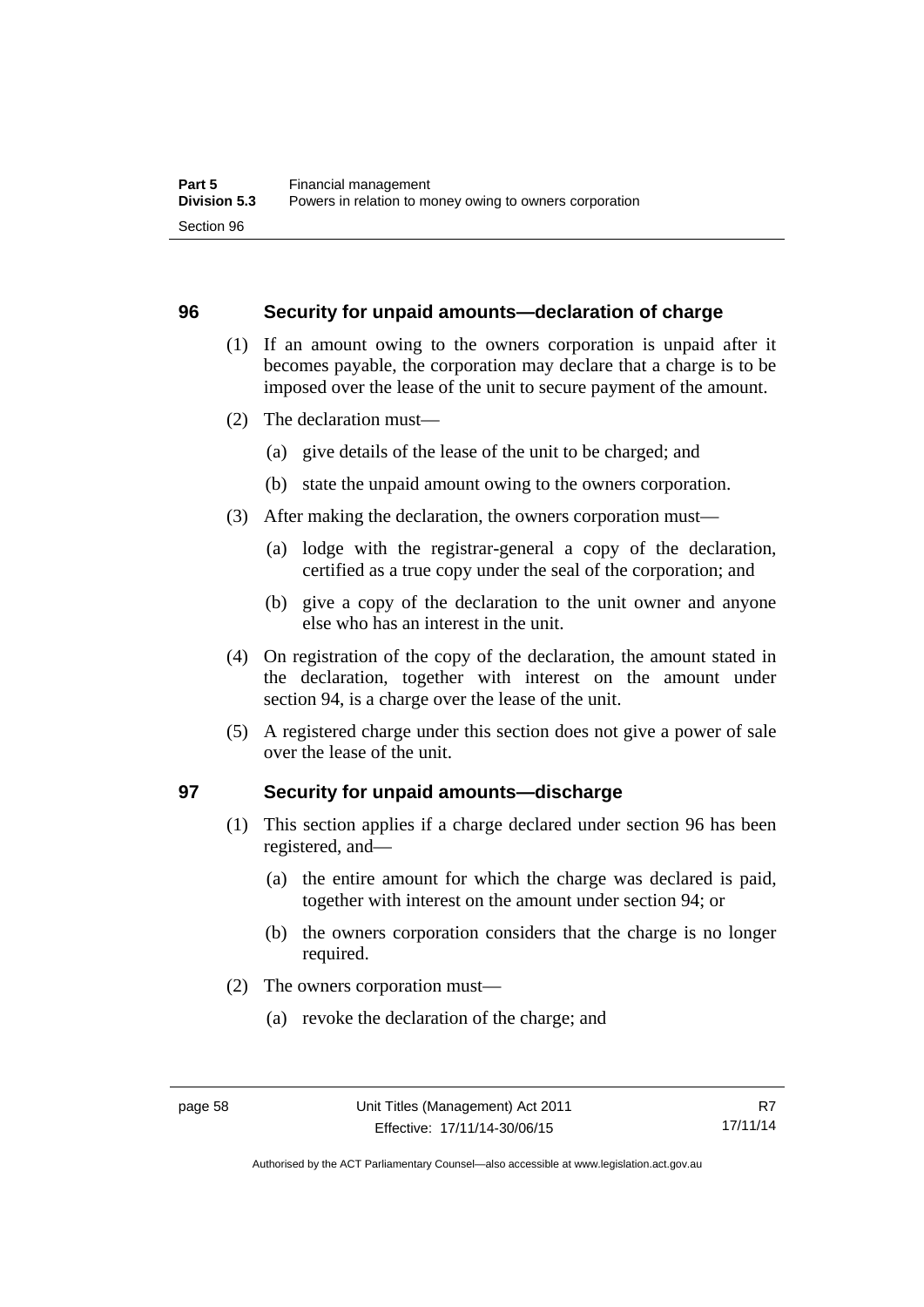- (b) lodge with the registrar-general a copy of the revocation, certified as a true copy under the seal of the corporation; and
- (c) give a copy of the revocation to the unit owner and anyone else who has an interest in the unit.
- (3) The discharge under this section of a charge takes effect on the registration of the revocation of the charge.

## **98 Liability of part-owners**

- (1) This section applies if—
	- (a) a unit is owned by 2 or more part-owners; and
	- (b) an amount is recoverable by the owners corporation from the owners.
- (2) The part-owners are liable separately and together for the payment of the amount.
- (3) As between themselves, each part-owner is liable for a part of the amount proportional to the value of the part-owner's interest in the unit.
- (4) If a part-owner pays a part of the amount that is more than the part-owner's proportional liability, the part-owner may recover the excess from the other part-owners.

## **Division 5.4 Insurance**

#### **99 Meaning of** *building* **and** *land***—div 5.4**

In this division:

*building*, on the land—

- (a) includes—
	- (i) any improvements and fixtures forming part of the building; and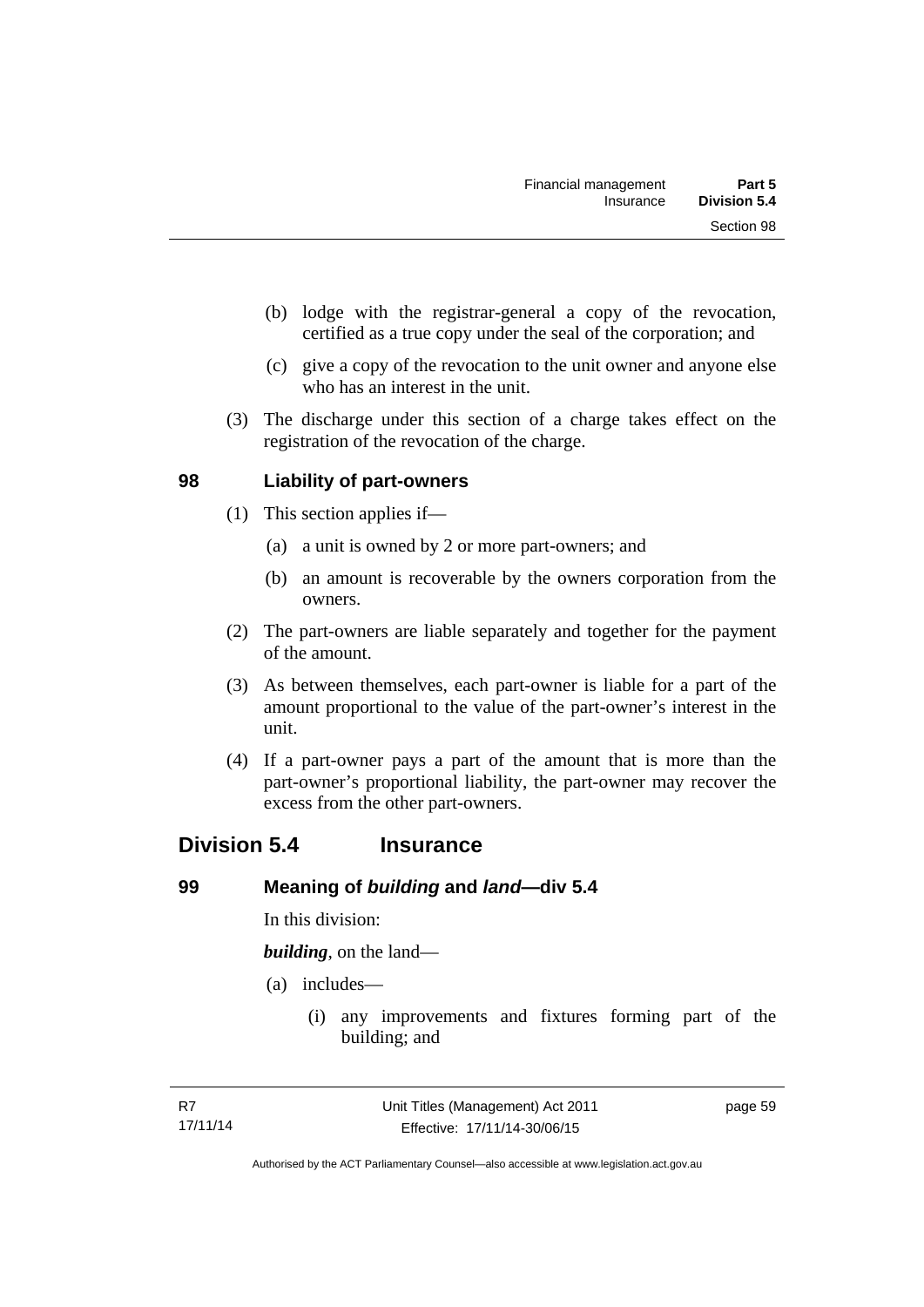- (ii) any improvements and fixtures, including site improvements, consisting entirely of common property; and
- (iii) anything prescribed by regulation as forming part of a building; but

#### **Examples—site improvements**

landscaping, paved areas

- *Note* An example is part of the Act, is not exhaustive and may extend, but does not limit, the meaning of the provision in which it appears (see [Legislation Act,](http://www.legislation.act.gov.au/a/2001-14) s 126 and s 132).
- (b) does not include—
	- (i) paint, wallpaper and temporary wall, floor and ceiling coverings; or
	- (ii) fixtures removable by a lessee or sublessee of a unit at the end of a lease; or
	- (iii) anything prescribed by regulation as not forming part of a building.

#### *land* means—

- (a) land subdivided by a units plan; and
- (b) for a staged development—the whole of the land in the completed stages of the development.

## **100 Building insurance by owners corporation**

- (1) An owners corporation for a units plan must insure and keep insured all buildings on the land for their replacement value from time to time against all of the following risks:
	- (a) fire, lightning, tempest, earthquake and explosion;
	- (b) riot, civil commotion, strikes and labour disturbances;
	- (c) malicious damage;

Authorised by the ACT Parliamentary Counsel—also accessible at www.legislation.act.gov.au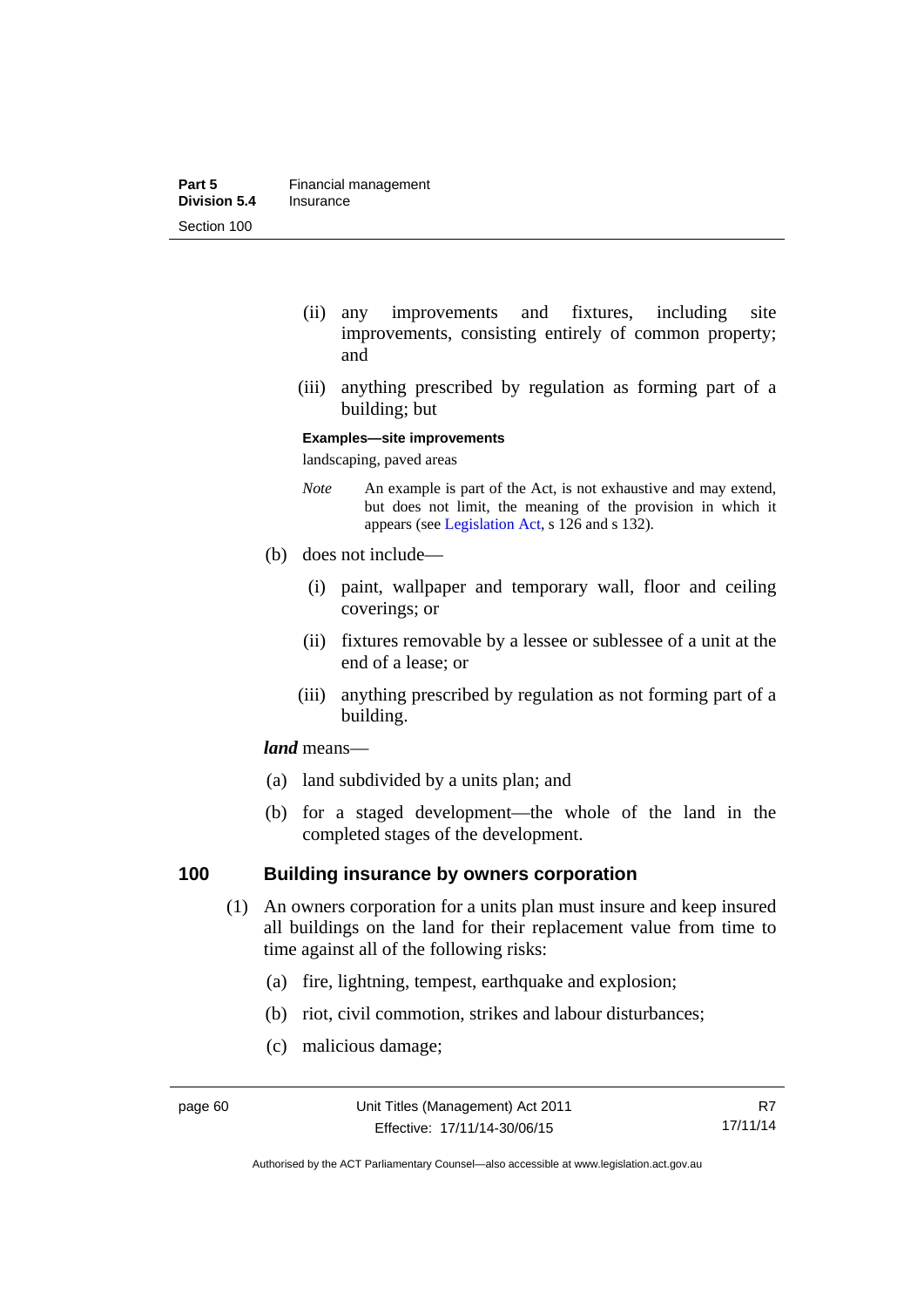- (d) bursting, leaking and overflowing of boilers, water tanks, water pipes and associated apparatus;
- (e) impact of aircraft (including parts of, and objects falling from, aircraft) and of road vehicles, horses and cattle;
- (f) anything prescribed by regulation.
- (2) The owners corporation must take out an insurance policy that covers, to the greatest practicable extent—
	- (a) the risks mentioned in subsection (1); and
	- (b) costs incidental to the reinstatement or replacement of the insured building, including the cost of removing debris and the fees of architects and other professional advisers.
	- *Note* If a developer is the only member of the owners corporation, the developer must on behalf of the owners corporation take out an insurance policy under s (2), unless exempted under s 101.
- (3) A regulation may make provision in relation to an insurance policy required to be taken out by the owners corporation under this section including for the following:
	- (a) payment by unit owners of any excess payable under the policy;
	- (b) combining the policy with other insurance policies;
	- (c) notification requirements by unit owners in relation to improvements made to units;
	- (d) the proportion of the premium payable for the policy by particular unit owners by way of a general fund contribution;
	- (e) valuation of the insured buildings.

page 61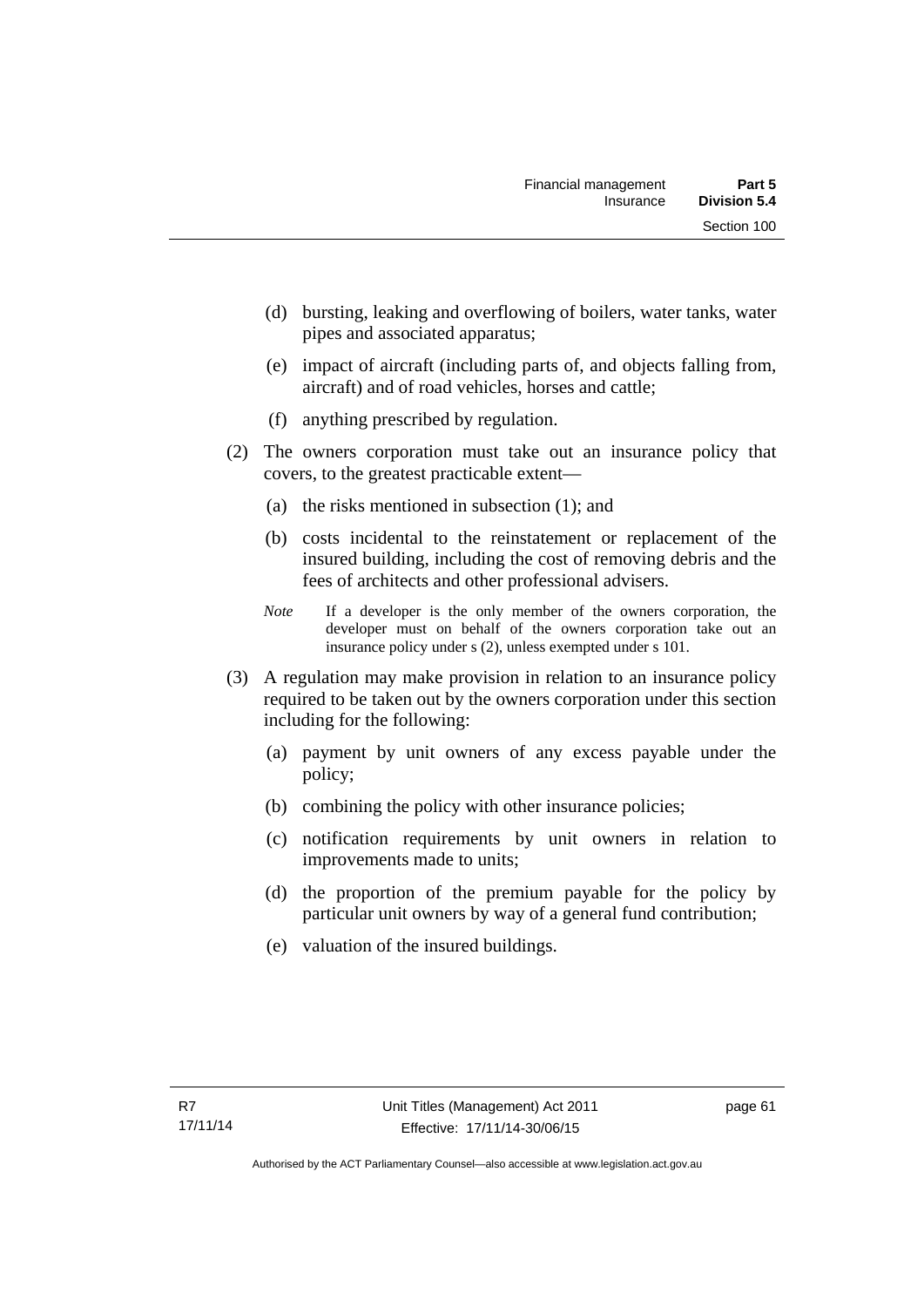- (4) For all purposes related to any insurance taken out by it under this section, an owners corporation is taken to have an insurable interest in the buildings on the land to the extent of their replacement value.
	- *Note 1* The owners corporation must produce its insurance policies for inspection at the request of an eligible person (see s 118).
	- *Note 2* The executive committee of the owners corporation must give certain details about the corporation's current insurance policies at each annual general meeting (see sch 2, s 2.3).

## **101 Exemption from building insurance requirements**

- (1) If the replacement value of all common property buildings (or parts of buildings) on the land is less than an amount prescribed by regulation, the owners corporation may, by unanimous resolution, exempt itself from the requirement to take out building insurance under section 100 (1) for any risk stated in the exemption resolution.
- (2) An owners corporation for a units plan containing only class B units may, by unanimous resolution, exempt itself from the requirement to take out building insurance for any risk stated in the exemption resolution for all buildings (or parts of buildings) that are on the class B units.
- (3) An exemption resolution under this section has effect from the date of the annual general meeting when it is passed until the date of the next annual general meeting.

## **102 Public liability insurance by owners corporation**

- (1) An owners corporation for a units plan must take out and maintain public liability insurance in relation to all of the following events happening in relation to the common property:
	- (a) death, bodily injury or illness of anyone;
	- (b) loss of, or damage to, the property of anyone.

Authorised by the ACT Parliamentary Counsel—also accessible at www.legislation.act.gov.au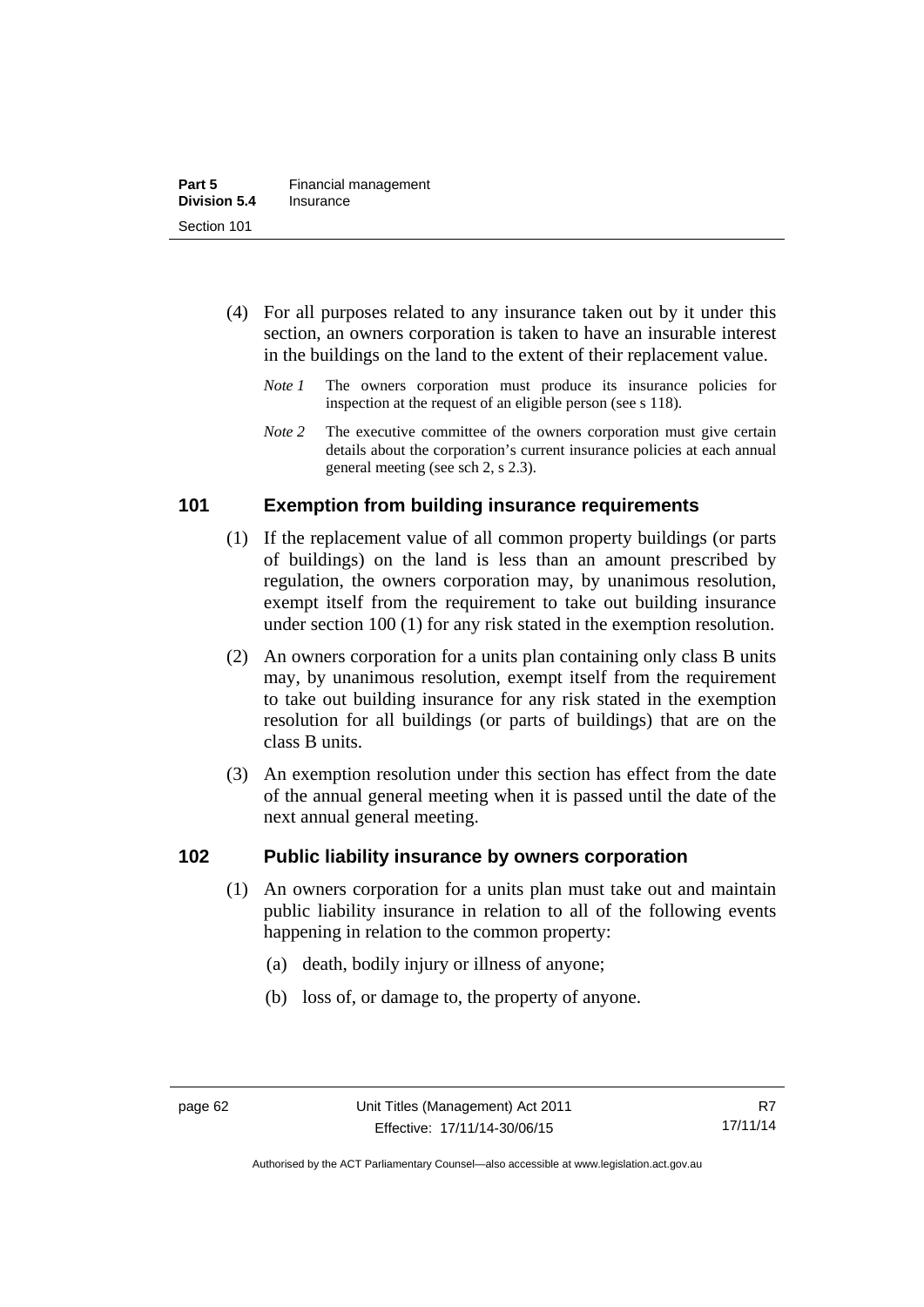- (2) Public liability insurance under subsection (1) must be for a total amount of liability of not less than an amount prescribed by regulation.
	- *Note 1* The owners corporation must produce its insurance policies for inspection at the request of an eligible person (see s 118).
	- *Note 2* The executive committee of the owners corporation must give certain details about the corporation's current insurance policies at each annual general meeting (see sch 2, s 2.3).

# **103 Application of insurance money by owners corporation**

- (1) If an owners corporation for a units plan receives insurance money for damage to, or destruction of, any building on the land, the corporation must, without delay, apply the insurance money to rebuilding and reinstating the building.
- (2) Subsection (1) applies subject to this Act, other territory laws and any order of a court.

#### **Example—other territory law**

If it is necessary to obtain building damage orders from the ACAT approving a building damage scheme for rebuilding and reinstating the building (see *[Unit](http://www.legislation.act.gov.au/a/2001-16)  [Titles Act 2001](http://www.legislation.act.gov.au/a/2001-16)*, div 10.3), the owners corporation may not apply the insurance money to the rebuilding and reinstating before obtaining the orders.

*Note* An example is part of the Act, is not exhaustive and may extend, but does not limit, the meaning of the provision in which it appears (see [Legislation Act,](http://www.legislation.act.gov.au/a/2001-14) s 126 and s 132).

## **104 Additional insurance—owners corporation**

This division does not limit the right of an owners corporation to take out additional insurance.

## **105 Additional insurance—unit owners**

This division does not limit the right of a unit owner to insure against damage to, or destruction of, the unit to the extent of its replacement value.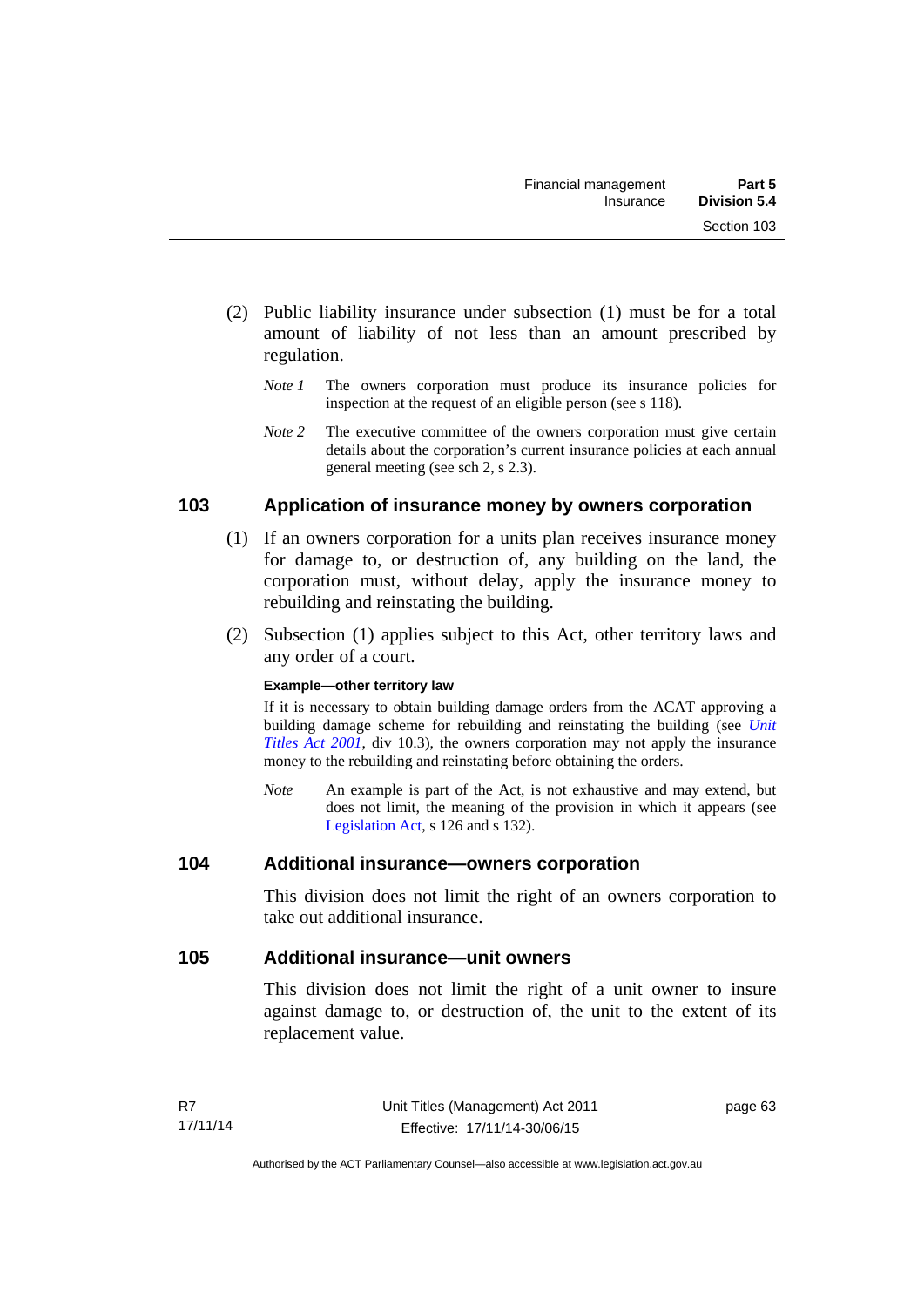#### **Part 6 Owners corporation rules**

# **Part 6 Owners corporation rules**

#### **106 What are the rules of an owners corporation?**

The rules of an owners corporation are set out in schedule 4 (the *default rules*).

*Note* The owners corporation may amend the default rules under s 108.

#### **107 Effect of rules**

- (1) There are taken to be agreements under seal between an owners corporation and each of its members, and between each member and each other member, under which the corporation and its members agree to be bound by the rules of the corporation.
- (2) An occupier of a unit (who is not the owner of the unit) is bound by each rule of the corporation as if the occupier were the owner of the unit, unless the rules provide otherwise.
- (3) If the unit owner does not occupy the unit, the owner is liable separately and together with an occupier of the unit for any breach of the rules of the owners corporation by the occupier, unless the owner proves that the owner took reasonable precautions and exercised appropriate care to prevent the breach.
- (4) An occupier of a unit who occupies the unit under a residential tenancy agreement within the meaning of the *[Residential Tenancies](http://www.legislation.act.gov.au/a/1997-84)  [Act 1997](http://www.legislation.act.gov.au/a/1997-84)* is not bound by any rule of the owners corporation to the extent that the rule is inconsistent with the prescribed terms (or terms to the effect of the prescribed terms) to which the agreement is subject under that Act, section 8.

#### **108 Owners corporation may amend rules**

- (1) An owners corporation may, by special resolution, amend its rules.
- (2) An amendment of the rules of an owners corporation takes effect—

Authorised by the ACT Parliamentary Counsel—also accessible at www.legislation.act.gov.au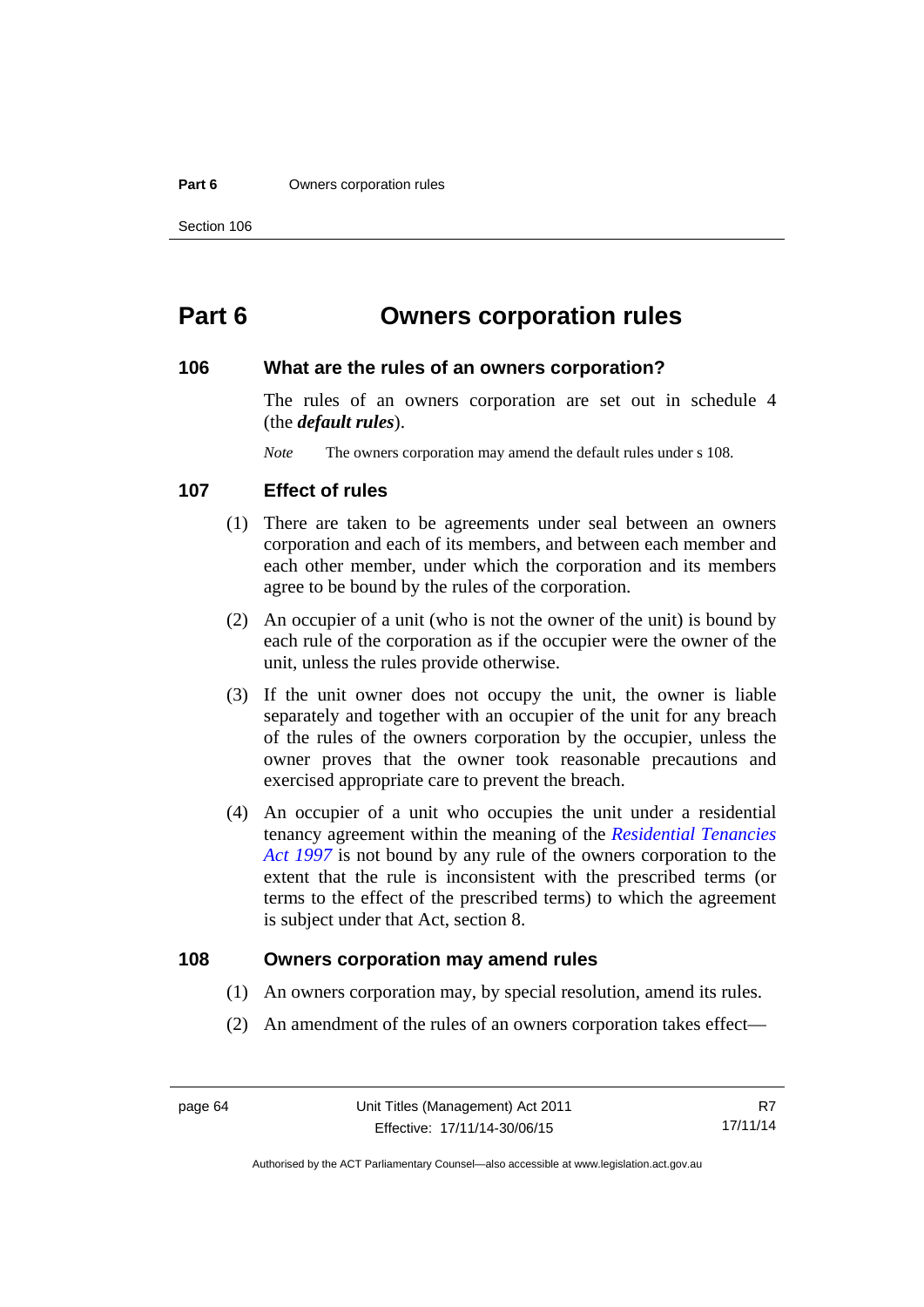- (a) on the registration of a copy of the special resolution making the amendment, certified under the seal of the corporation as a true copy; or
- (b) from a later date stated in the resolution.
- (3) An amendment to the rules of an owners corporation has no effect to the extent that it results in the rules—
	- (a) being inconsistent with this Act or another territory law; or
	- (b) giving a function to the corporation that is not incidental or ancillary to the exercise of its functions under this Act; or
	- (c) prohibiting or restricting any dealing (including devolution, transfer, lease and mortgage) with—
		- (i) an interest in a unit; or
		- (ii) the equitable estate of a unit owner in the common property; or
	- (d) prohibiting or restricting the installation, operation or maintenance of sustainability or utility infrastructure.
- (4) In this section:

*amendment*, of rules, includes variation, rescission, substitution or addition.

## **109 Breach of rules—rule infringement notice**

- (1) This section applies if the executive committee of an owners corporation reasonably believes that—
	- (a) the owner or occupier (the *person*) of a unit has contravened a provision of the corporation's rules; and
	- (b) the circumstances of the contravention make it likely that the contravention will continue or be repeated.

page 65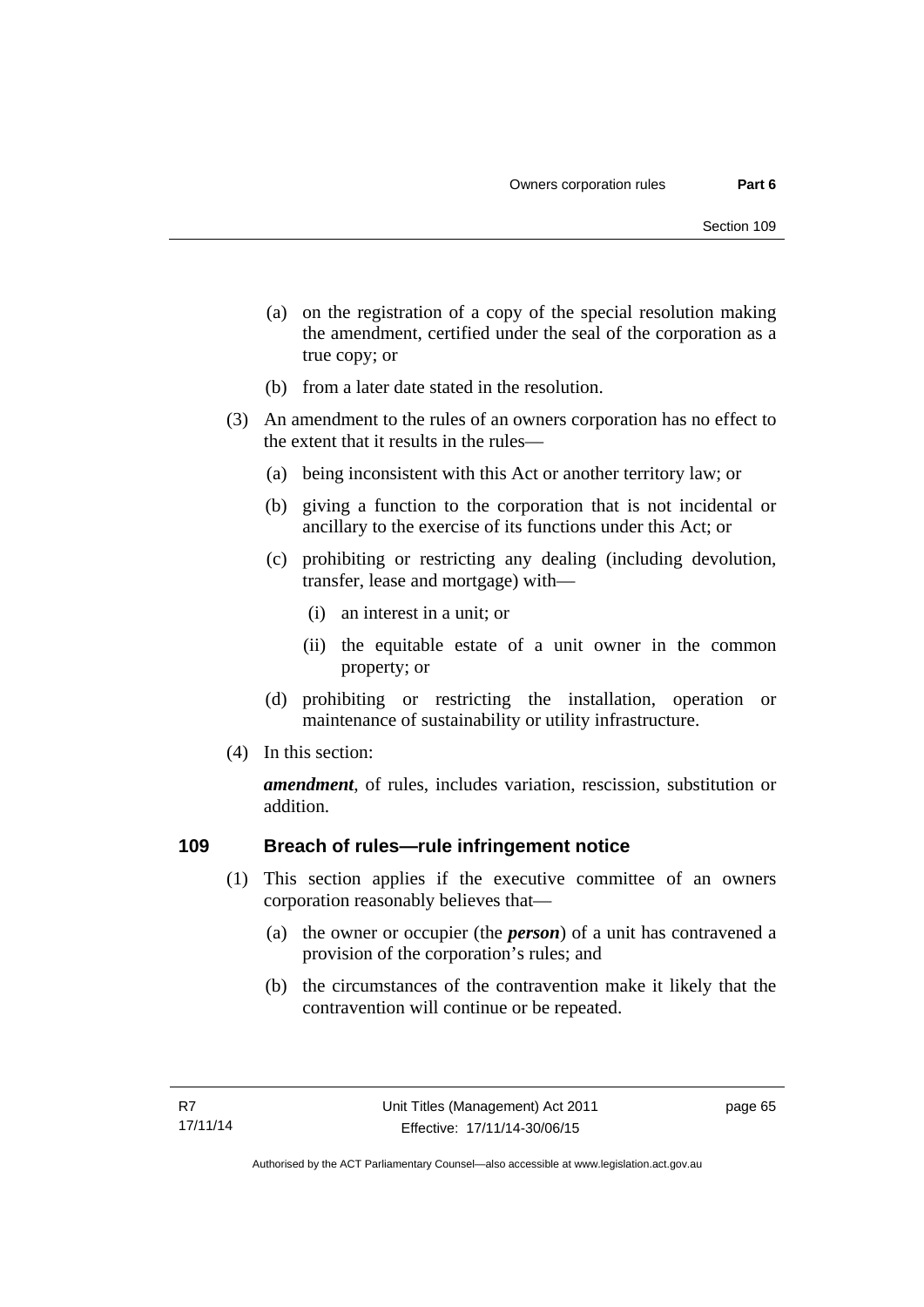#### **Part 6 Owners corporation rules**

Section 109

- (2) The owners corporation may, if authorised by an ordinary resolution of the executive committee, give the person a notice (a *rule infringement notice*) requiring the person to remedy the contravention.
	- *Note* If a form is approved under s 146 for this provision, the form must be used.
- (3) A rule infringement notice must state the following:
	- (a) that the owners corporation believes the person is contravening, or has contravened, a provision of the rules;
	- (b) the provision of the rules the owners corporation believes is, or was, contravened;
	- (c) details sufficient to identify the contravention;
	- (d) if the owners corporation believes the contravention is continuing—the period (which must be reasonable in the circumstances) within which the person must remedy the contravention;
	- (e) if the owners corporation believes the contravention is likely to be repeated—that the person must not repeat the contravention;
	- (f) if the person does not comply with the notice—
		- (i) the person commits an offence; and
		- (ii) the owners corporation may, without further notice, apply to the ACAT for an order in relation to the failure to comply with the notice.
- (4) If a rule infringement notice is given to a person following a request under section 111, the owners corporation must, not later than 14 days after the day the request was received, tell the person who made the request that the notice has been given.

Authorised by the ACT Parliamentary Counsel—also accessible at www.legislation.act.gov.au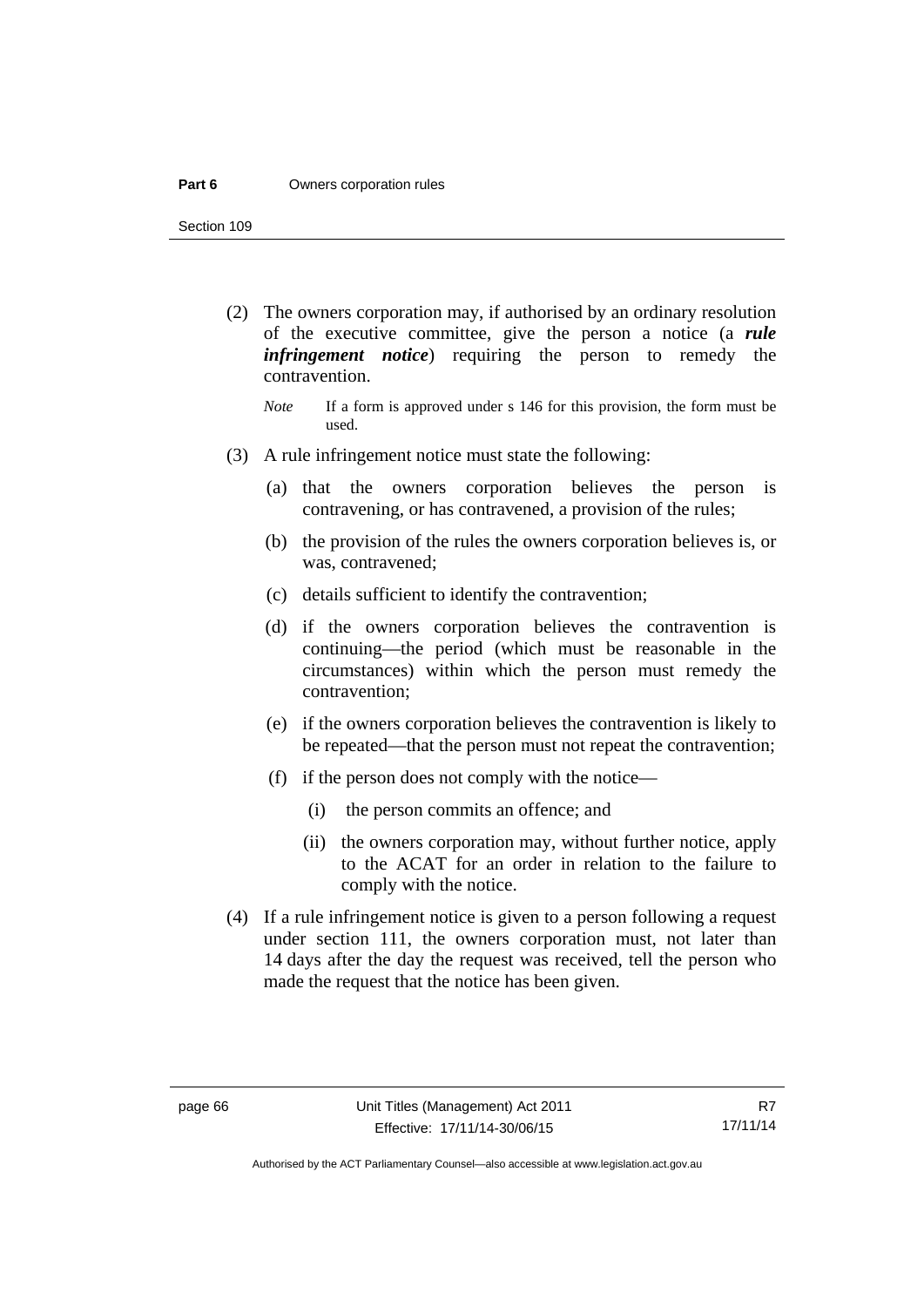# **110 Breach of rules—failure to comply with rule infringement notice**

- (1) A person commits an offence if the person—
	- (a) is given a rule infringement notice under section 109; and
	- (b) does not comply with the notice.

Maximum penalty: 5 penalty units.

 (2) However, the person does not commit an offence under this section if, when the rule infringement notice is given to the person, the person is not contravening, or has not contravened, the provision mentioned in the notice in the way detailed for section 109 (3) (c).

# **111 Breach of rules—request for rule infringement notice**

- (1) This section applies if—
	- (a) a dispute exists between the owner or occupier of a unit in a units plan (the *complainant*) and the owner or occupier of another unit in the units plan (the *accused person*); and
	- (b) the dispute arises because the complainant reasonably believes that—
		- (i) the accused person has contravened a provision of the corporation's rules; and
		- (ii) the circumstances of the contravention make it likely that contravention will continue or be repeated.
- (2) The complainant may ask the owners corporation to give the accused person a rule infringement notice for the contravention.

# **112 Application of Legislation Act**

 (1) The [Legislation Act](http://www.legislation.act.gov.au/a/2001-14) applies to the rules of an owners corporation as if the rules were an Act and as if each rule were a section of an Act.

page 67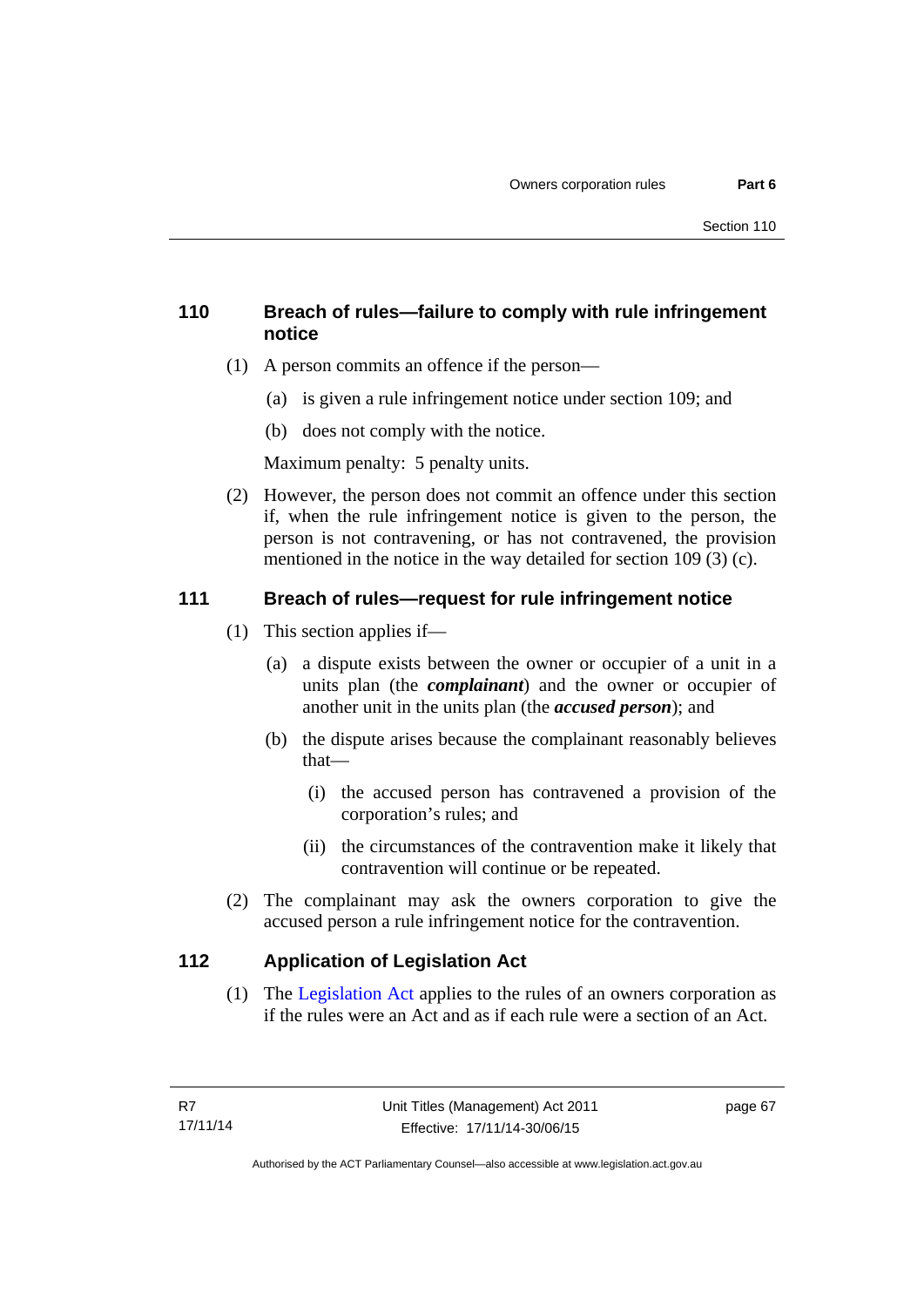#### **Part 6 Owners corporation rules**

Section 112

 (2) Terms used in the rules of an owners corporation have the same meaning as in this Act, unless the contrary intention appears.

page 68 Unit Titles (Management) Act 2011 Effective: 17/11/14-30/06/15

Authorised by the ACT Parliamentary Counsel—also accessible at www.legislation.act.gov.au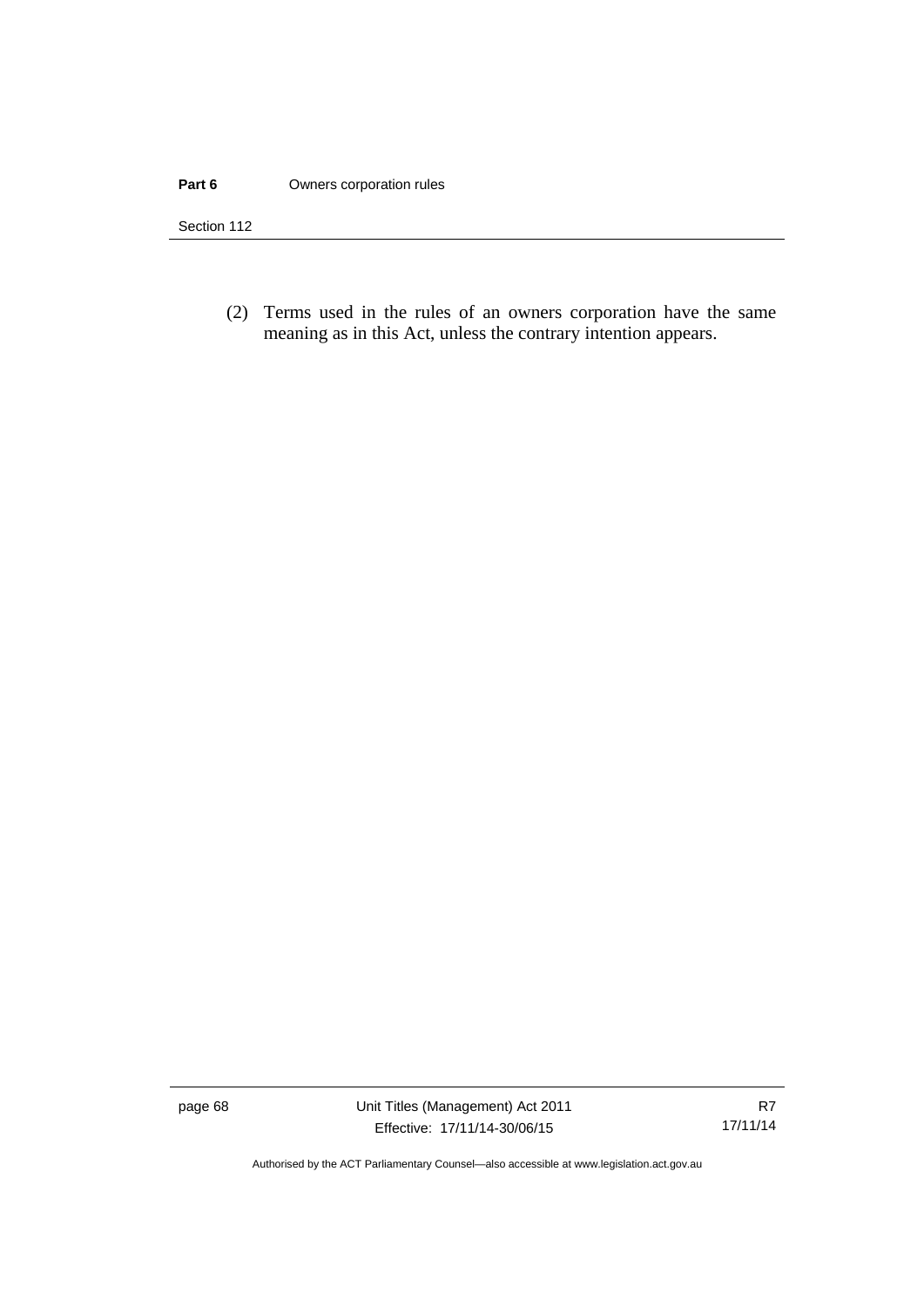# **Part 7 Owners corporation records**

# **113 Corporate register—establishment**

- (1) An owners corporation for a units plan must establish and maintain a register (the *corporate register*) that includes—
	- (a) the information mentioned in section 114 (1) for each unit; and
	- (b) the information mentioned in section 114 (2).
- (2) The corporate register may be kept in electronic form.
	- *Note* The corporate register contains personal information as defined under the *[Privacy Act 1988](http://www.comlaw.gov.au/Current/C2004A03712)* (Cwlth). The Australian Privacy Principles under that Act apply to the owners corporation in relation to the collection, use, disclosure and storage of personal information.

# **114 Corporate register—information to be included**

- (1) The owners corporation for a units plan must record on the corporate register the following information for each unit:
	- (a) if the unit is owned by 1 person—the full name and an address for correspondence of the unit owner;
	- (b) if the unit is owned by 2 or more part-owners—the full name and address for correspondence of the part-owners' representative and each other part-owner;
	- (c) if the unit owner is a company—the full name and address for correspondence of the company's representative;
	- (d) if a mortgagee voting notice has been given for the unit—the full name and address for correspondence of the mortgagee's representative;
	- (e) if notified in writing to the corporation—the full name and an address for correspondence of anyone else with an interest in the unit together with details of the interest;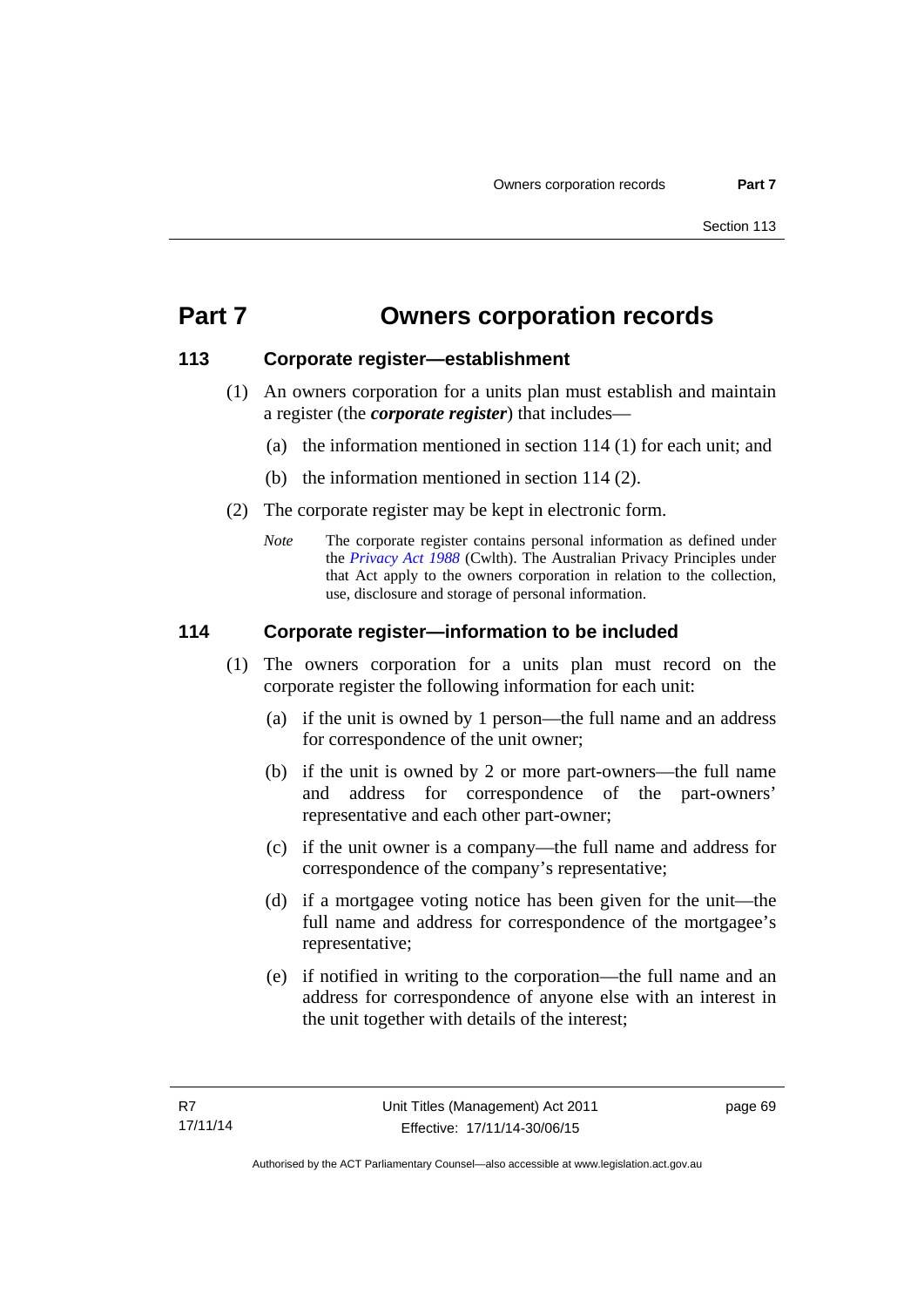Section 115

- (f) the full name of the occupier of the unit (including the owner if the owner occupies the unit).
- (2) Also, the owners corporation must record on the corporate register the following information:
	- (a) the full names of the current executive members;
	- (b) if notified in writing to the corporation—the full name and an address for correspondence of anyone with an easement over the common property together with details of the easement.

#### **115 Corporate register—provision of information**

- (1) A unit owner must give the owners corporation for the units plan written notice of the details of any of the following events within 14 days after the event happens:
	- (a) the owner agreeing to transfer the lease of the unit to someone else;
	- (b) the lodgment for registration, by the unit owner, of the instrument under which the person became the owner;
	- (c) a change in the owner's name or address for correspondence;
	- (d) a change of occupancy of the unit;
	- (e) a vacancy in occupancy of the unit that is expected to be longer than a continuous period of 30 days.
	- *Note* Information about representatives of units owned by 2 or more part-owners, or by a company, must be provided to the owners corporation under the following sections:
		- s 11 (Part-owners of units—authorisation of representatives)
		- s 13 (Company-owned units—authorisation of representatives).
- (2) Subsection (1) may be enforced in the same way as a rule of the owners corporation.

R7 17/11/14

Authorised by the ACT Parliamentary Counsel—also accessible at www.legislation.act.gov.au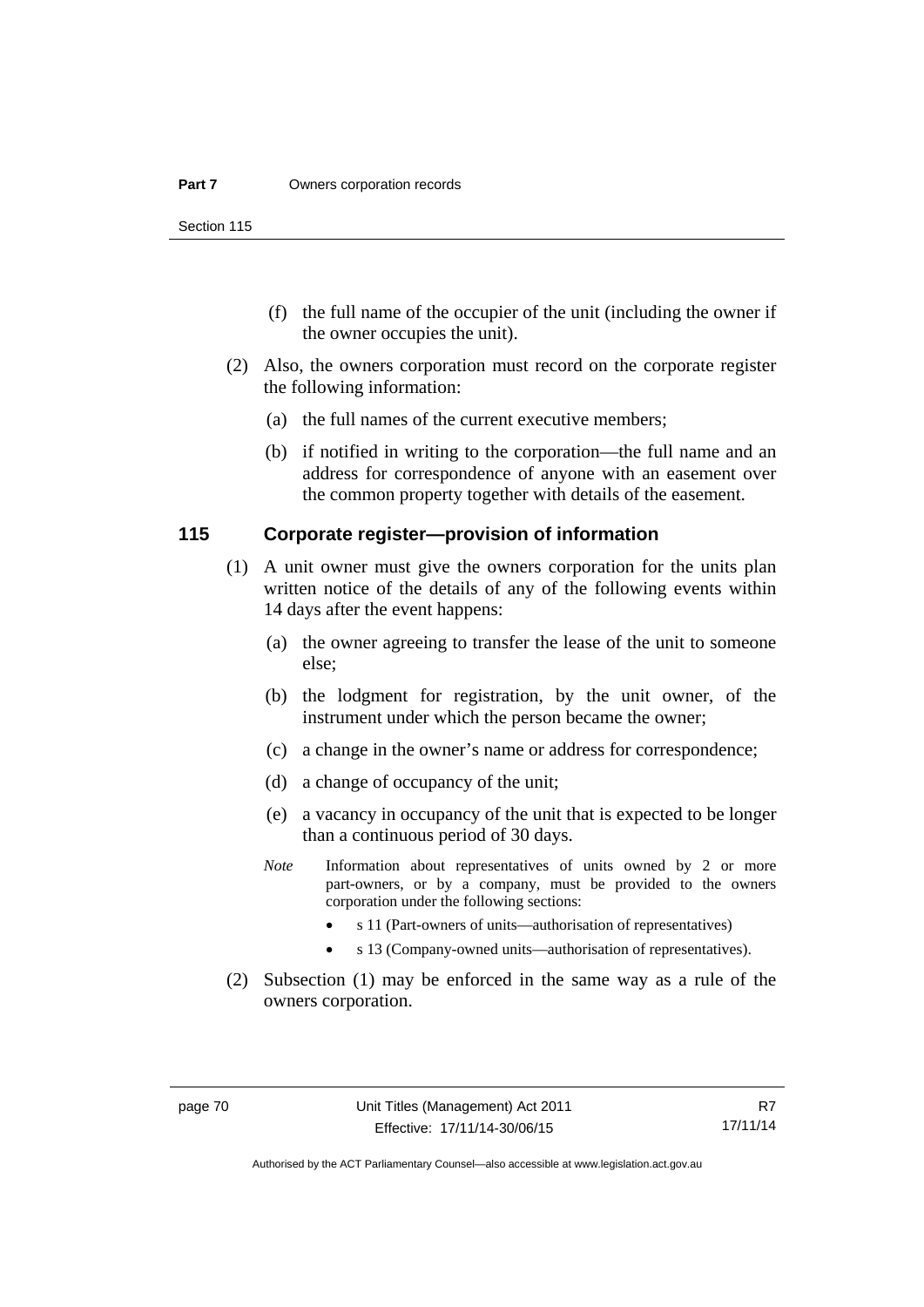- (3) A person, other than a unit owner, may give the owners corporation written notice of the details of the following events:
	- (a) the person agreeing to transfer an interest in the lease of a unit or the common property to someone else;
	- (b) the lodgment for registration, by the person, of an instrument under which the person acquires an interest in a unit or the common property;
	- (c) the person acquiring an interest in a unit or the common property other than a registered interest;
	- (d) if the person has an interest in a unit or the common property a change in the full name or address for correspondence of the person;
	- (e) a change in the nature of an interest held by the person in a unit or the common property, including the person's ceasing to have the interest.
	- *Note* Information about mortgagees' representatives must be provided to the owners corporation under the following sections:
		- sch 3, s 3.23 (Voting by mortgagees)
		- sch 3, s 3.24 (Mortgagee voting notices—amendment and revocation).

## **116 Corporate register—access**

- (1) On request by an eligible person for a unit or the common property, the owners corporation for the units plan must allow the person, within 14 days after the request is received, to inspect, and take a copy of—
	- (a) for a request by an eligible person for a unit—the information on the corporate register about the unit and any easements with which the common property is benefited or burdened; or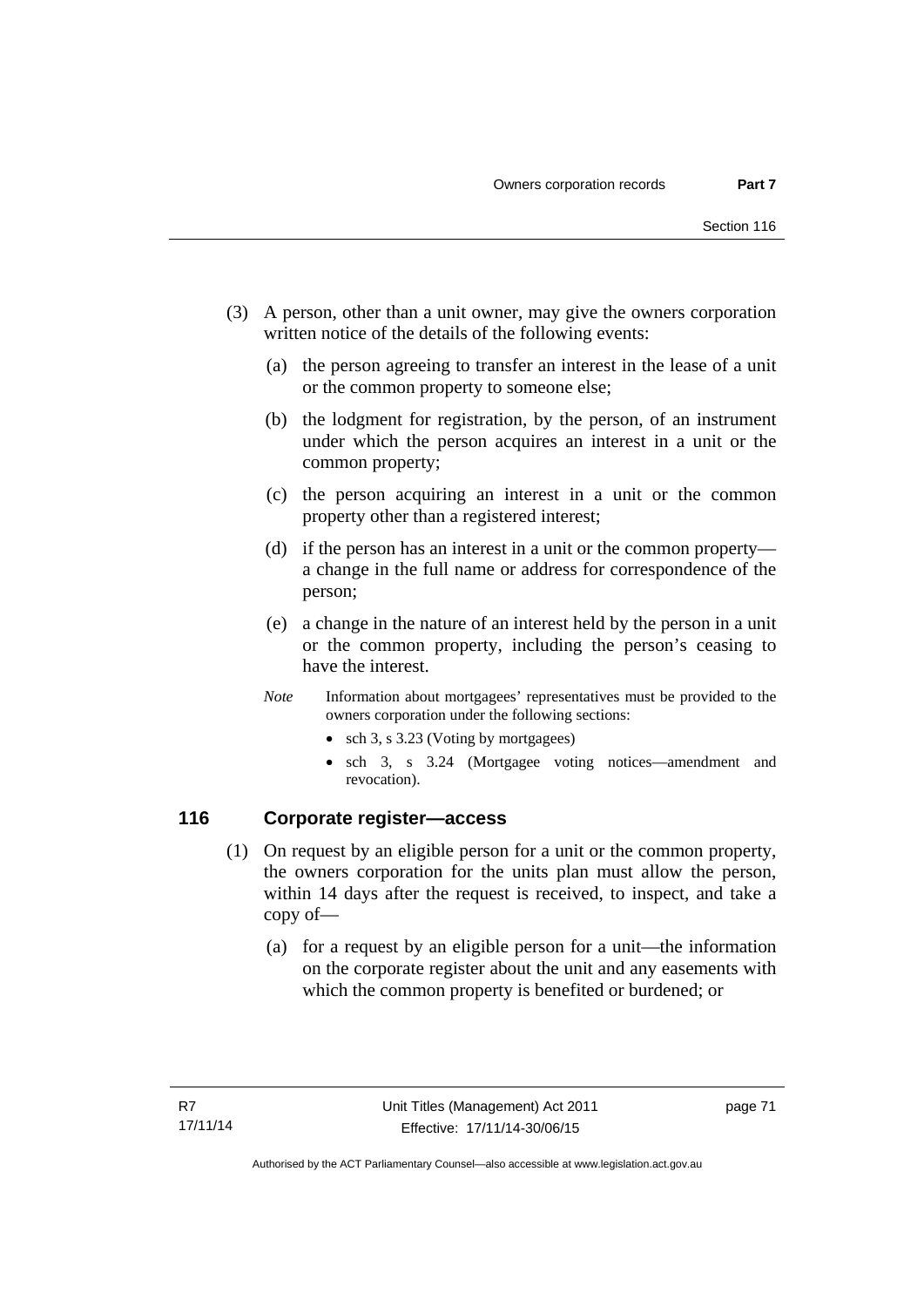- (b) for a request by an eligible person for the common property the information on the corporate register about any easements with which the common property is benefited or burdened.
- (2) On request by an applicant for a court order under this Act, the owners corporation must allow the applicant to inspect, and take a copy of, the names and addresses for correspondence recorded on the corporate register of each unit owner and anyone else with an interest in a unit, or the common property, that is recorded on the register.
	- *Note* This is to enable the applicant for the order to comply with the requirements for service under this Act.
- (3) A request must be in writing accompanied by a fee fixed by the owners corporation of not more than an amount prescribed by regulation.
- (4) The corporate register must be kept in a way that ensures that a person who is entitled to inspect the register does not have access to any information the person is not entitled to inspect.

#### **Examples—how to restrict access**

- 1 if the register is kept in a book, the information could be kept on a separate page for each unit and for the common property
- 2 if the register is kept in a computer database, the information could be stored so that information for each unit and the common property can be separately displayed, printed out or emailed
- *Note 1* The corporate register contains personal information as defined under the *[Privacy Act 1988](http://www.comlaw.gov.au/Current/C2004A03712)* (Cwlth). The Australian Privacy Principles under that Act apply to the owners corporation in relation to the collection, use, disclosure and storage of personal information.
- *Note 2* An example is part of the Act, is not exhaustive and may extend, but does not limit, the meaning of the provision in which it appears (see [Legislation Act,](http://www.legislation.act.gov.au/a/2001-14) s 126 and s 132).

Authorised by the ACT Parliamentary Counsel—also accessible at www.legislation.act.gov.au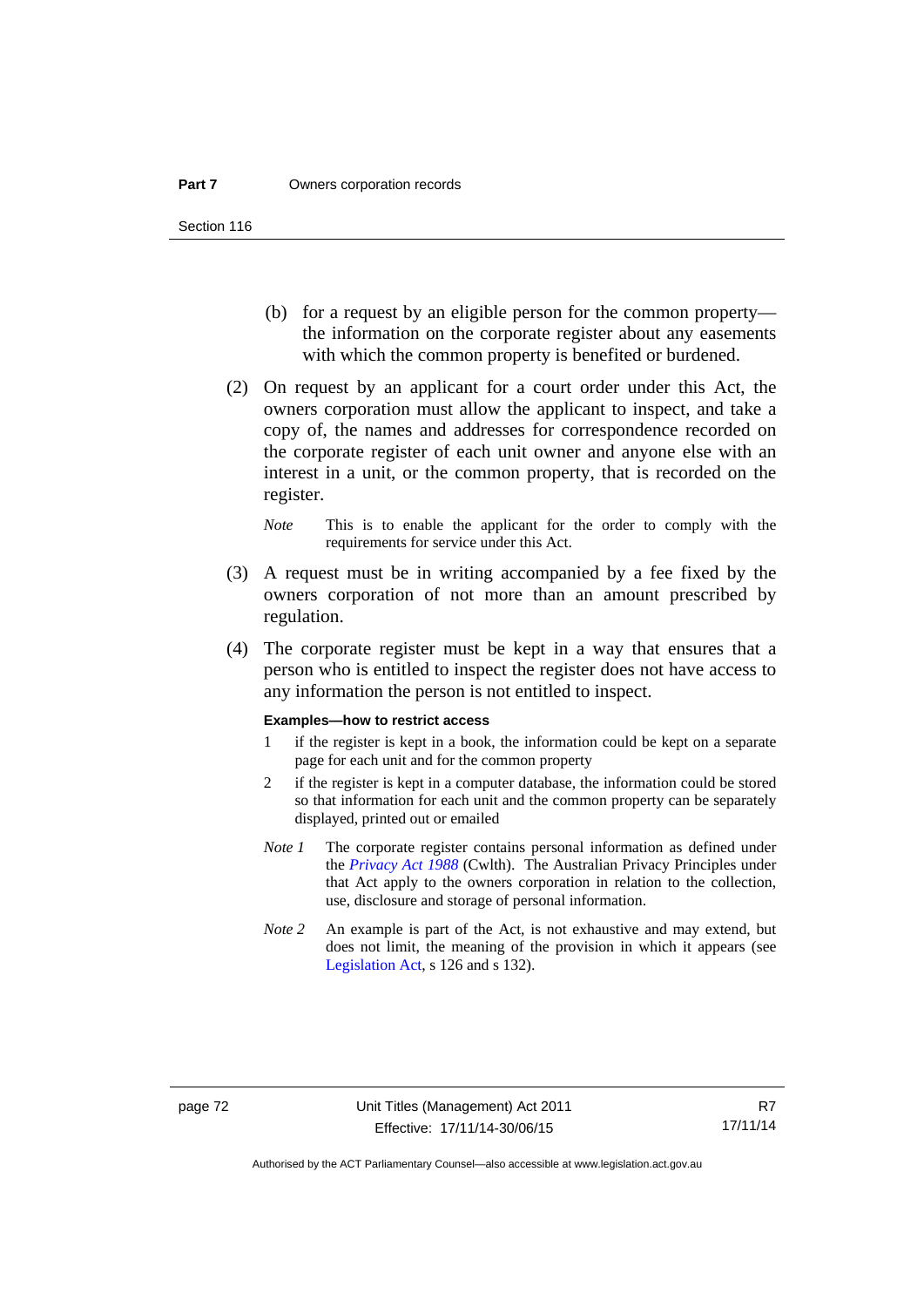# **117 Names and addresses of executive members**

On request by an eligible person for a unit or the common property, the owners corporation must, free of charge, give the person the full names and addresses of its current executive members within 14 days after the request is received.

## **118 Insurance information**

On request by an eligible person for a unit or the common property, the owners corporation must, free of charge, allow the person to inspect, and take a copy of, the following documents within 14 days after the request is received:

- (a) any current insurance policy or policies taken out by the corporation;
- (b) the receipts for all premiums paid under current policies taken out by the corporation;
- (c) the part of the minutes of any annual general meeting of the corporation that records any exemption resolution under section 101 (Exemptions from building insurance requirements).

## **119 Unit title certificate and access to owners corporation records**

- (1) On request by an eligible person for a unit or the common property for a certificate (the *unit title certificate*), the owners corporation must, within 14 days after the day the request is received, give the person the certificate under the seal of the corporation giving the information about the unit or common property determined by the Minister.
- (2) A determination is a disallowable instrument.
	- *Note* A disallowable instrument must be notified, and presented to the Legislative Assembly, under the [Legislation Act.](http://www.legislation.act.gov.au/a/2001-14)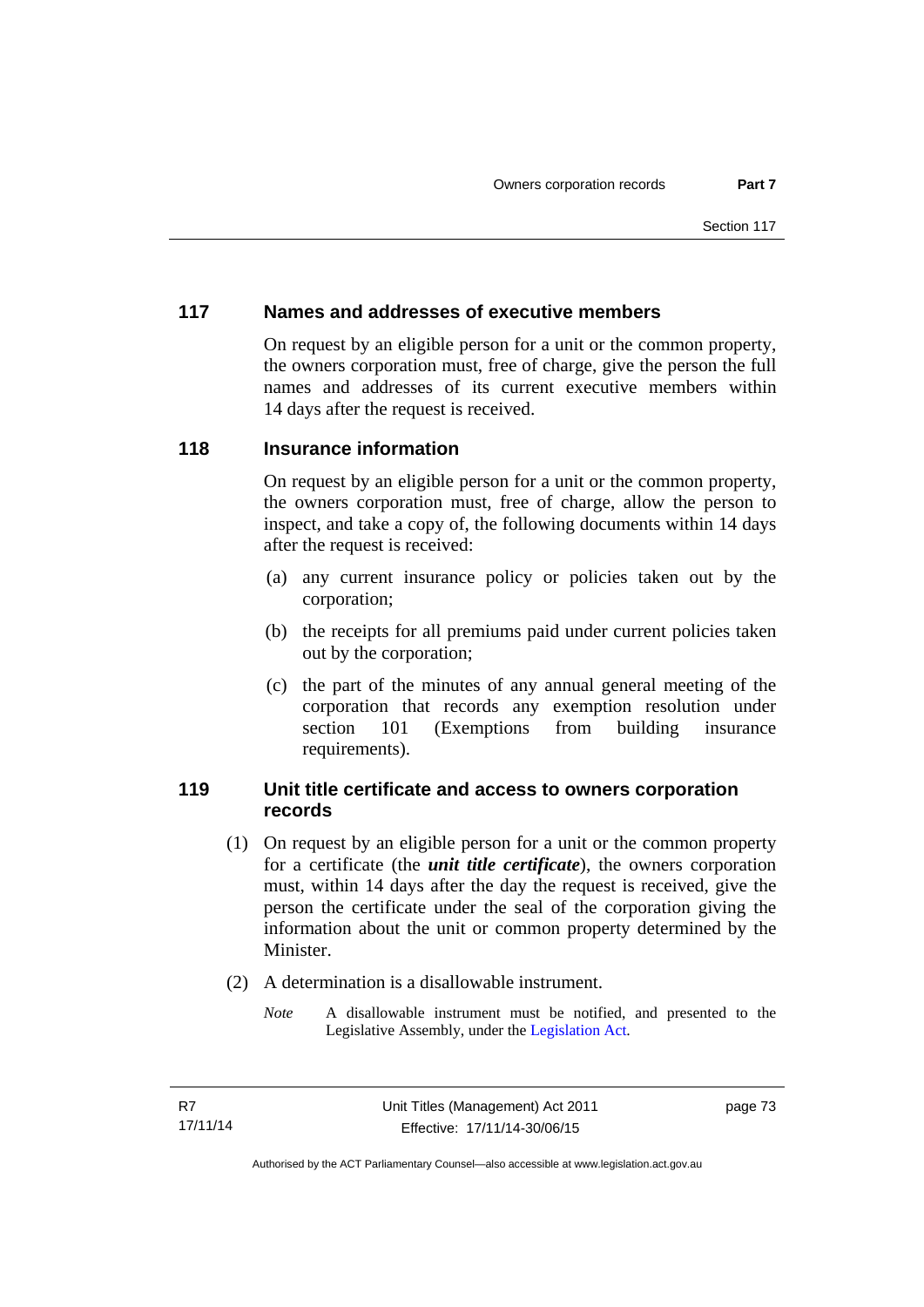#### **Part 7 Owners corporation records**

Section 120

- (3) On request by an eligible person for a unit or the common property to inspect the records of an owners corporation, the corporation must, within 14 days after the day the request is received, allow the person—
	- (a) to inspect—
		- (i) the information on the corporate register; and
		- (ii) any other records held by the corporation; and
	- (b) to take copies of any document inspected.
- (4) If a dispute exists, the owners corporation may withhold from inspection documents subject to legal professional privilege in relation to the dispute.
- (5) A request under this section must be in writing accompanied by a fee fixed by the owners corporation of not more than an amount determined by the Minister.
- (6) A determination is a disallowable instrument.
	- *Note* A disallowable instrument must be notified, and presented to the Legislative Assembly, under the [Legislation Act.](http://www.legislation.act.gov.au/a/2001-14)

# **120 Acting on information in unit title certificate**

If a person acts honestly on a matter stated in a unit title certificate, then, in an action by or against the owners corporation, the corporation is estopped, as against that person, from denying the truth of that or any other matter stated in the certificate.

Authorised by the ACT Parliamentary Counsel—also accessible at www.legislation.act.gov.au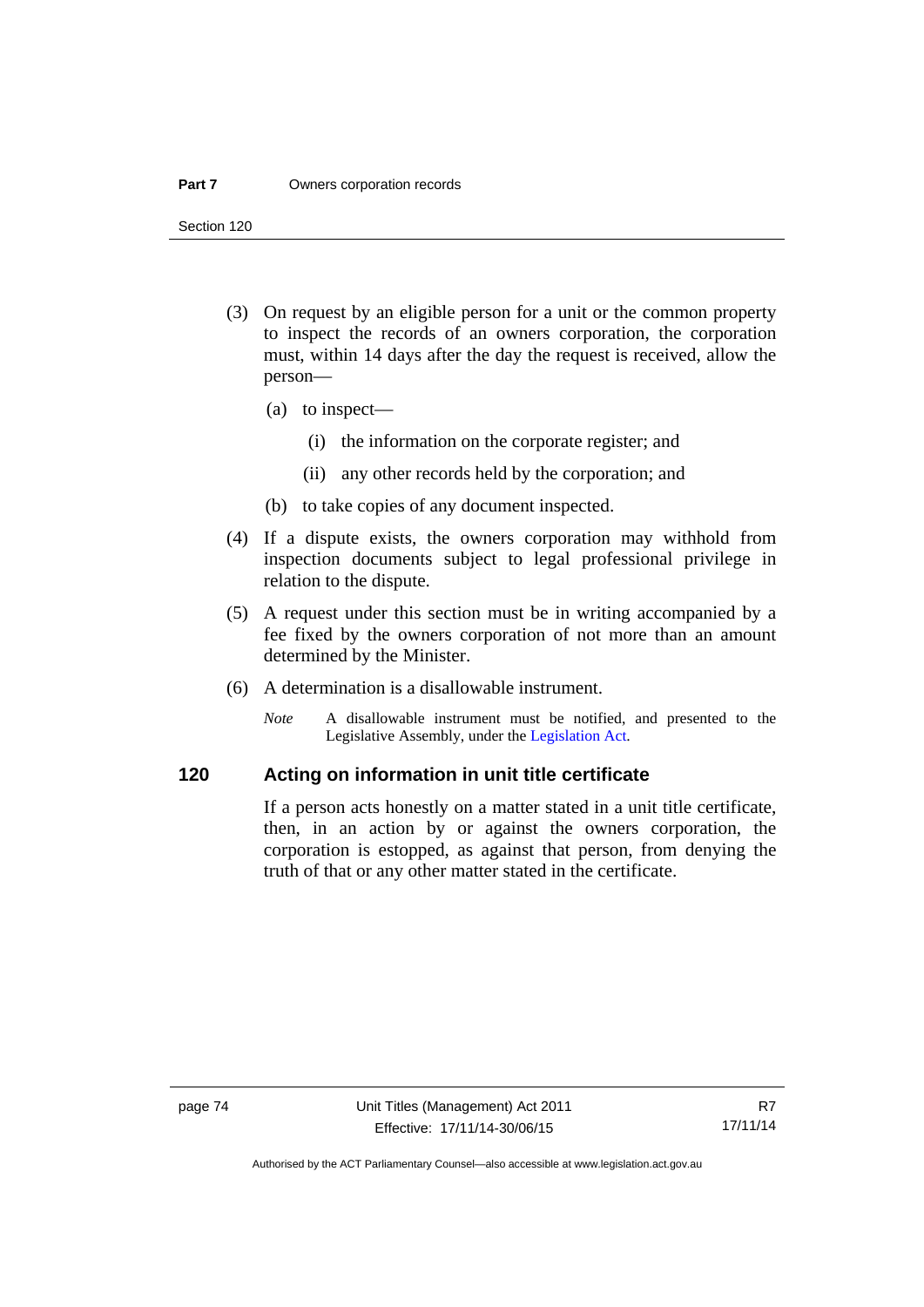## **121 Failure to provide information or certificate—offence**

 (1) If an owners corporation for a units plan fails to comply with a request under this part for information or a unit title certificate, each executive member of the corporation at the time of the failure commits an offence.

Maximum penalty: 50 penalty units.

- (2) It is a defence to a prosecution for an offence against subsection (1) if the defendant proves that—
	- (a) the person requesting the information, when asked by someone acting for the owners corporation, did not give the corporation reasonable grounds to believe that the person was an eligible person; or
	- (b) the defendant took reasonable steps to ensure that the request was complied with; or
	- (c) the failure to comply with the request happened without the defendant's knowledge.

#### **122 Owners corporation name, address and letterbox**

- (1) An owners corporation for a units plan must ensure that a notice showing the name of the corporation, and the address shown on the units plan for the service of documents, is continuously displayed in a conspicuous place on the land, unless—
	- (a) the address shown on the units plan for the service of documents is the postal address of a building on the land; and
	- (b) the corporation provides a letterbox on the land under subsection (2).

Maximum penalty: 1 penalty unit.

 (2) If the address shown on the units plan for the service of documents is the postal address of a building on a land, the owners corporation must ensure that a letterbox suitable for postal delivery, showing the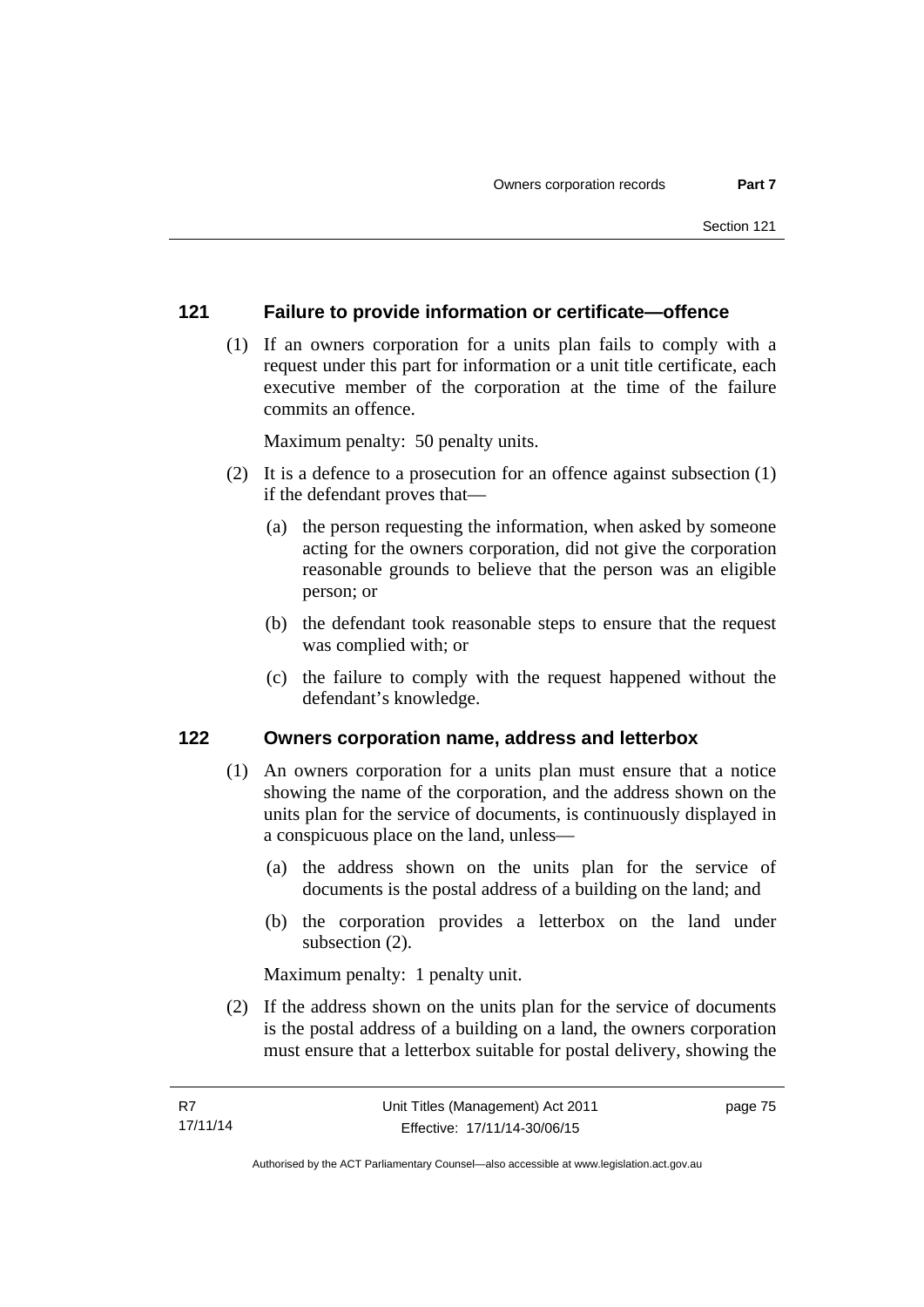Section 123

name of the corporation in clear and legible characters, is continuously available in a conspicuous and accessible place on the land.

Maximum penalty: 1 penalty unit.

 (3) If an owners corporation changes its address for service of documents, it must lodge notice of the change with the registrar-general in a form approved by the registrar-general under the *[Land Titles Act 1925](http://www.legislation.act.gov.au/a/1925-1)*.

Maximum penalty: 5 penalty units.

#### **123 Service of documents on owners corporation**

For this Act and the *[Unit Titles Act 2001](http://www.legislation.act.gov.au/a/2001-16)* (including an application for a court order under either Act) a document may be served on an owners corporation by—

- (a) if the address for service is the postal address of a building on the land—placing it in the letterbox mentioned in section 122 (2); or
- (b) serving it in another way approved by the corporation by ordinary resolution.
- *Note* The methods of service provided for in this section are in addition to methods of service provided for in the [Legislation Act](http://www.legislation.act.gov.au/a/2001-14), pt 19.5.

## **124 Service of documents on members, interested people and occupiers**

- (1) For this Act and the *[Unit Titles Act 2001](http://www.legislation.act.gov.au/a/2001-16)* (including an application for a court order under either Act) a document may be served on a unit owner or anyone else with an interest in a unit or the common property on a units plan by—
	- (a) sending it by prepaid post as a letter to the relevant address for correspondence recorded on the corporate register; or

Authorised by the ACT Parliamentary Counsel—also accessible at www.legislation.act.gov.au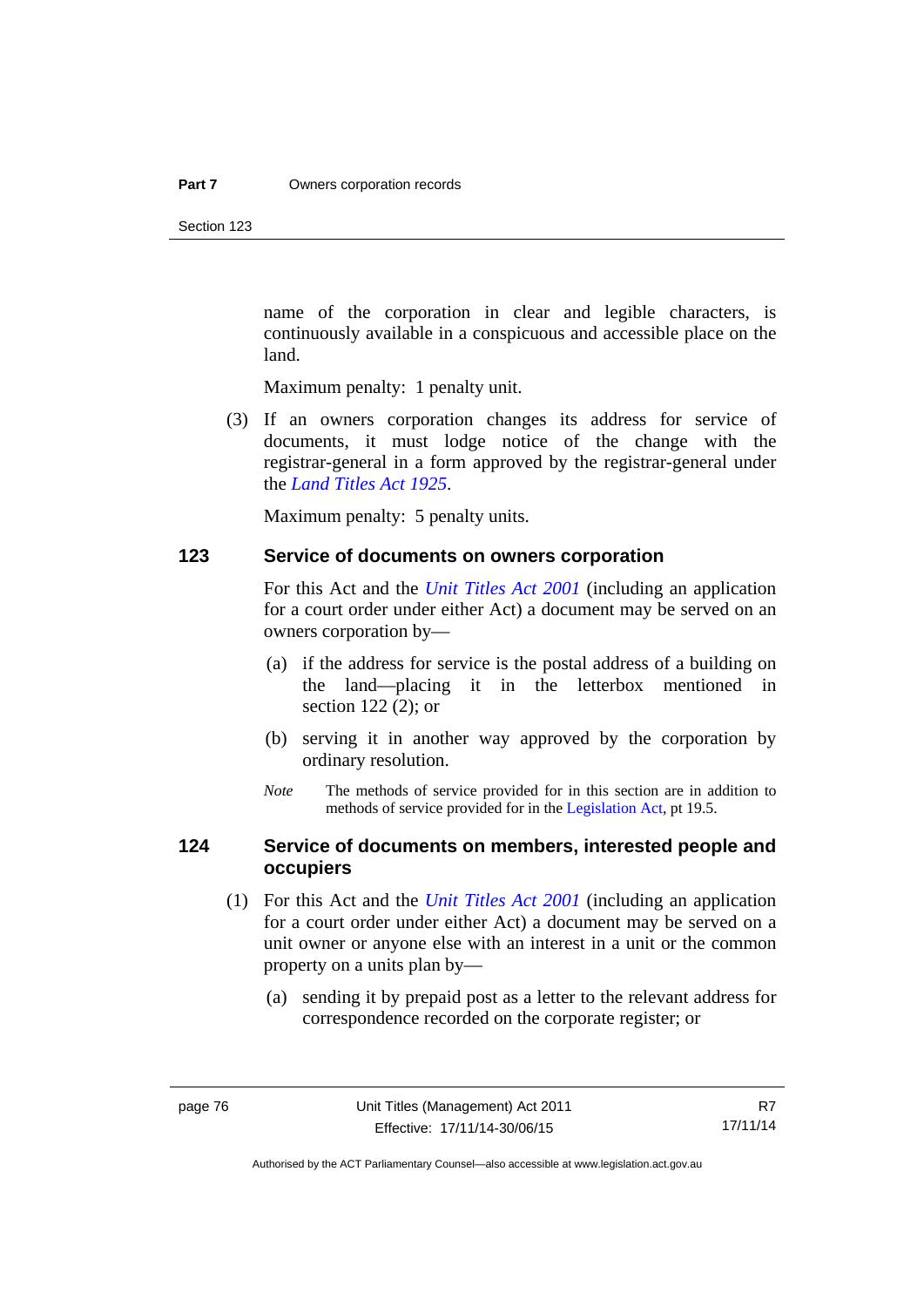- (b) if the latest address for correspondence recorded in the corporate register is the postal address of a building or unit on the land—placing it in a letterbox for mail addressed to the building or unit; or
- (c) serving it in another way directed by the person to be served.
- *Note* The methods of service provided for in this section are in addition to methods of service provided for in the [Legislation Act](http://www.legislation.act.gov.au/a/2001-14), pt 19.5.
- (2) If a unit is owned by 2 or more part-owners, and a document is required or permitted to be served on the owner, service of the document under this section on the part-owners' representative is sufficient.
- (3) If an owner of a unit is a company, and a document is required or permitted to be served on the company, service of the document under this section on the company's representative is sufficient.
- (4) If a mortgagee voting notice is current for a unit, and a document is required or permitted to be served on the mortgagee, service of the document under this section on the mortgagee's representative is sufficient.
- (5) If a unit has an occupier who is not an owner of the unit, and a document is required or permitted to be served on the occupier, the document may be served on the occupier—
	- (a) by putting it in a letterbox for mail addressed to the unit; or
	- (b) by giving it personally to the occupier; or
	- (c) by serving it in another way directed by the occupier.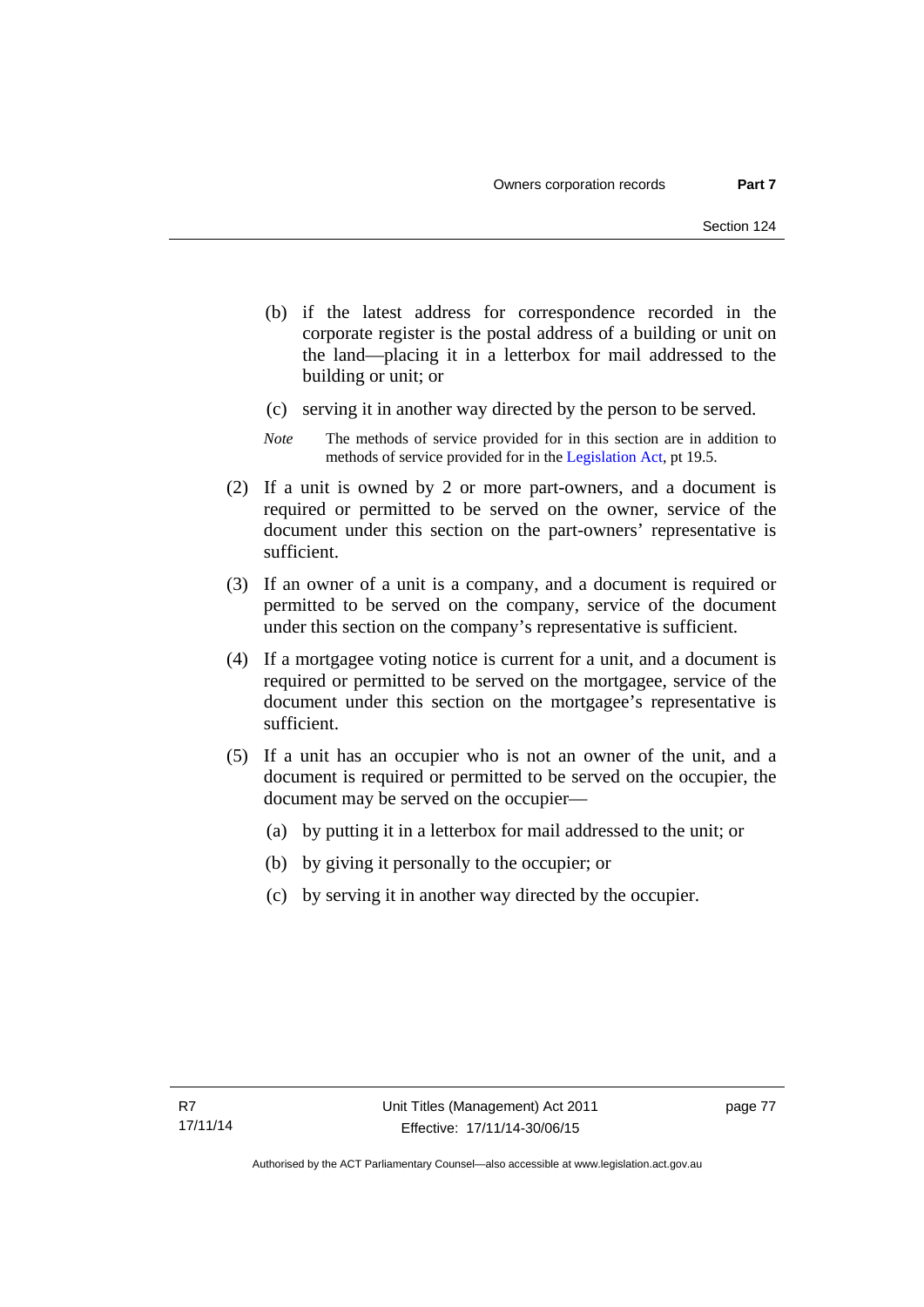#### **Part 8 Dispute resolution**

Section 125

# **Part 8 Dispute resolution**

#### **125 Disputes involving the owners corporation—generally**

- (1) This section applies to a dispute relating to an owners corporation for a units plan between the corporation and any 1 of the following:
	- (a) an owner or occupier of a unit in the units plan;
	- (b) the manager (if any) for the owners corporation;
	- (c) a service contractor for the owners corporation;
	- (d) an executive member.
- (2) A party to the dispute may apply to the ACAT for an order in relation to the other party if the application relates to the dispute.

## **126 Disputes involving the owners corporation—particular matters**

- (1) This section applies to the following disputes between the people mentioned in relation to the dispute:
	- (a) a dispute relating to keeping an animal or allowing an animal to be kept in a unit between—
		- (i) the owners corporation; and
		- (ii) an owner or occupier of a unit;
	- (b) a dispute relating to the return by a former manager of owners corporation property between—
		- (i) the owners corporation; and
		- (ii) the former manager.

Authorised by the ACT Parliamentary Counsel—also accessible at www.legislation.act.gov.au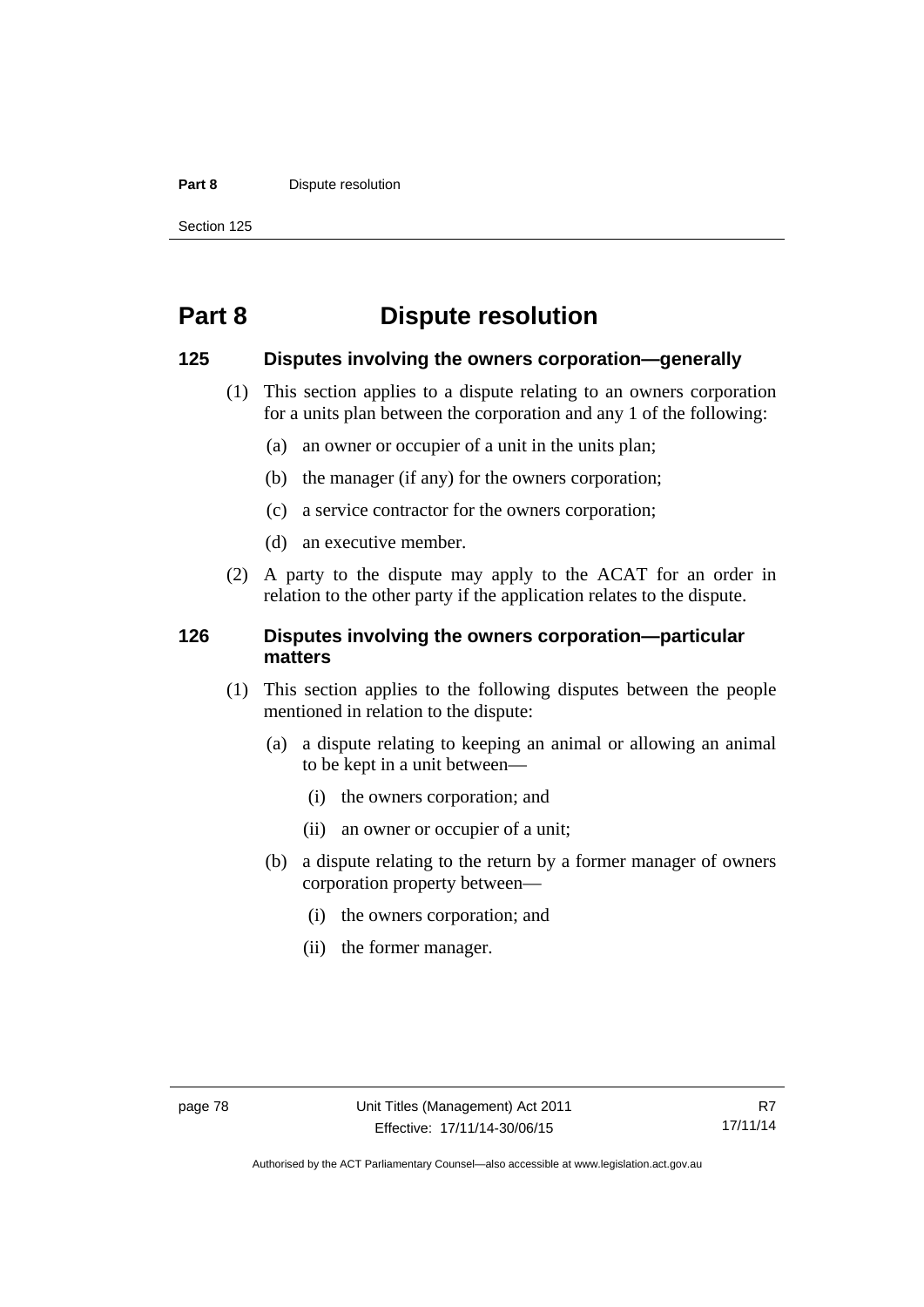- (2) A party to the dispute may apply to the ACAT for an order in relation to the other party if the application relates to the dispute.
- (3) To avoid doubt, only a party mentioned in this section in relation to a particular dispute may apply to the ACAT in relation to the dispute.

#### **Example**

Tony is in dispute with his neighbour, Fabian, about the pets Fabian keeps in his unit. The owners corporation is also in dispute with Fabian about the pets. Only the owners corporation can apply to the ACAT for an order against Fabian in relation to the dispute.

- *Note* An example is part of the Act, is not exhaustive and may extend, but does not limit, the meaning of the provision in which it appears (see [Legislation Act,](http://www.legislation.act.gov.au/a/2001-14) s 126 and s 132).
- (4) In this section:

*former manager* means a person who was the manager for the owners corporation.

## **127 Disputes involving the executive committee**

- (1) This section applies to a dispute relating to an owners corporation for a units plan between the executive committee of the corporation and an executive member.
- (2) A party to the dispute may apply to the ACAT for an order in relation to the other party if the application relates to the dispute.

## **128 Disputes between unit owners**

- (1) This section applies to a dispute relating to an owners corporation for a units plan between 2 or more unit owners.
- (2) A party to the dispute may apply to the ACAT for an order in relation to the other party if the application relates to the dispute.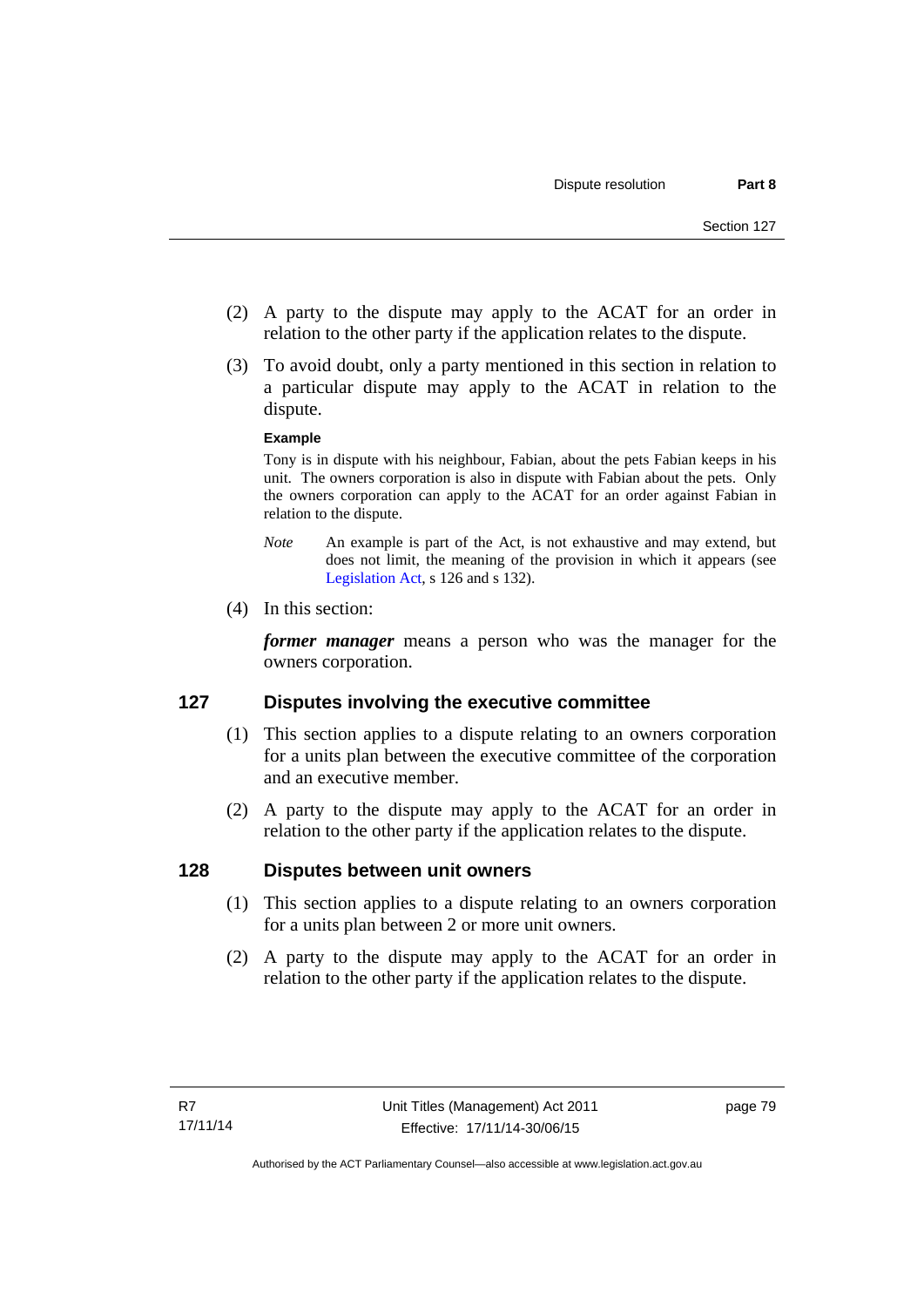#### **Part 8 Dispute resolution**

Section 129

#### **129 Kinds of ACAT orders**

- (1) The ACAT may make the following orders:
	- (a) an order requiring a party to do, or refrain from doing, a stated thing;
	- (b) an order requiring a party to exercise a function under this Act;
	- (c) an order requiring an owners corporation to do a stated thing that is ancillary to a function of the corporation under this Act;
	- (d) an order requiring a person to pay to the Territory or someone else an amount of not more than \$1 000;
	- (e) a declaration—
		- (i) that a general meeting or executive committee meeting is void for irregularity; or
		- (ii) that a resolution of a general meeting or executive committee meeting is void for irregularity; or
		- (iii) that a rule of the owners corporation is invalid for irregularity;
	- (f) an order repealing or amending a resolution of a general meeting or executive committee based on a merits review of the resolution by the ACAT;
	- (g) an order giving effect to an unsuccessful motion for a resolution of a general meeting (either as originally proposed or as amended by the ACAT) if the ACAT is satisfied after a merits review of the motion that opposition to the motion was unreasonable;
	- (h) an order requiring stated accounts of an owners corporation to be audited, whether by a stated person or a person of a stated kind;
	- (i) an order allowing an applicant to examine records of the owners corporation;

R7 17/11/14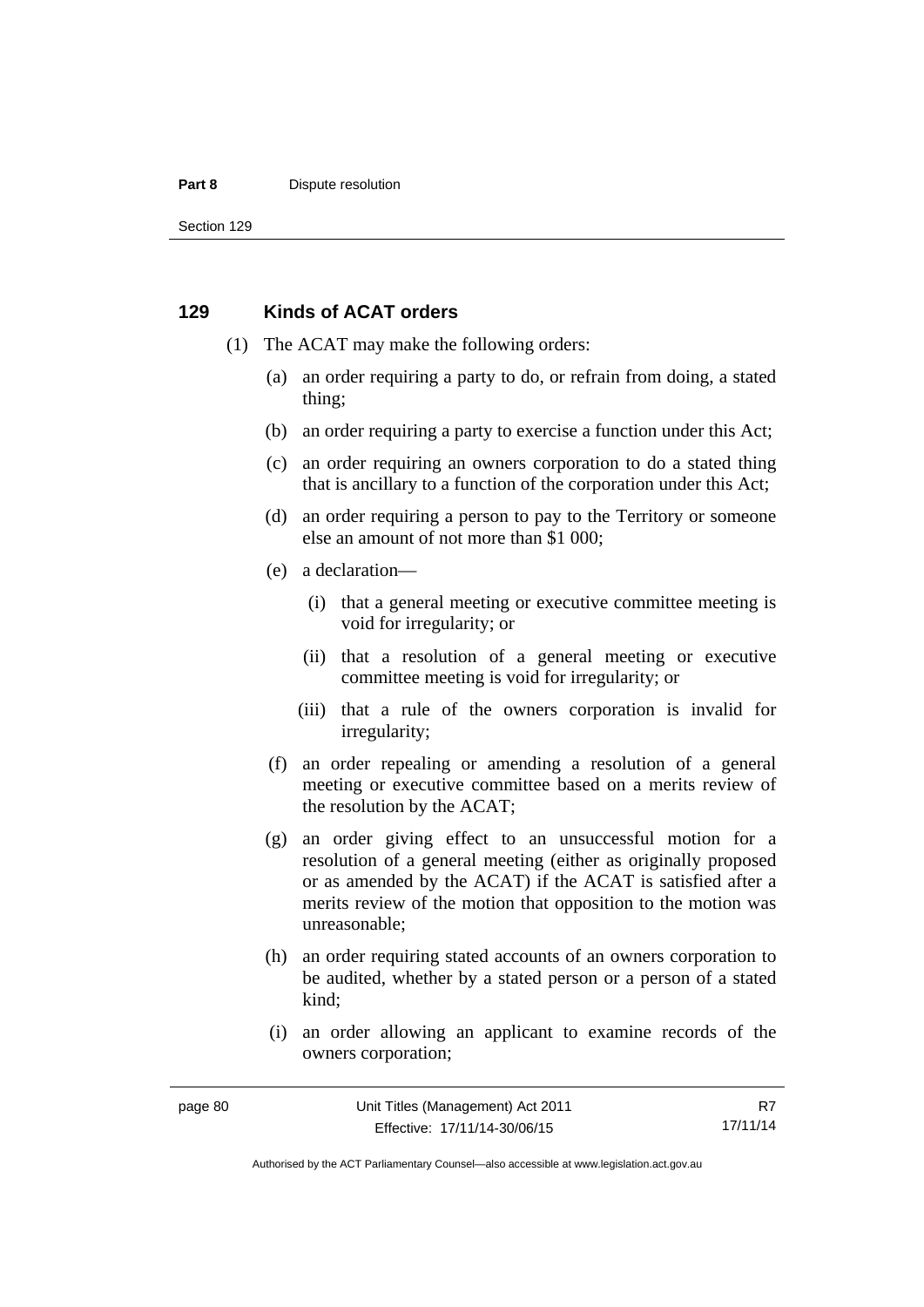- (j) an order requiring an owners corporation to make or repeal a rule and register a copy of the resolution making or repealing the rule;
- (k) an order appointing an administrator to exercise all or stated functions of the owners corporation, the executive committee or an office-holder in the committee;
- (l) if the dispute relates to a matter mentioned in section 126 (1) (a)—an order to remove the animal from the unit if—
	- (i) a condition requiring the owners corporation's consent to keeping the animal is not complied with; or
	- (ii) the animal is causing a nuisance.
- (2) The ACAT may make any other order it considers reasonably necessary or convenient to resolve a dispute under this part.
- (3) This section does not limit the orders the ACAT may make in relation to a dispute under this part.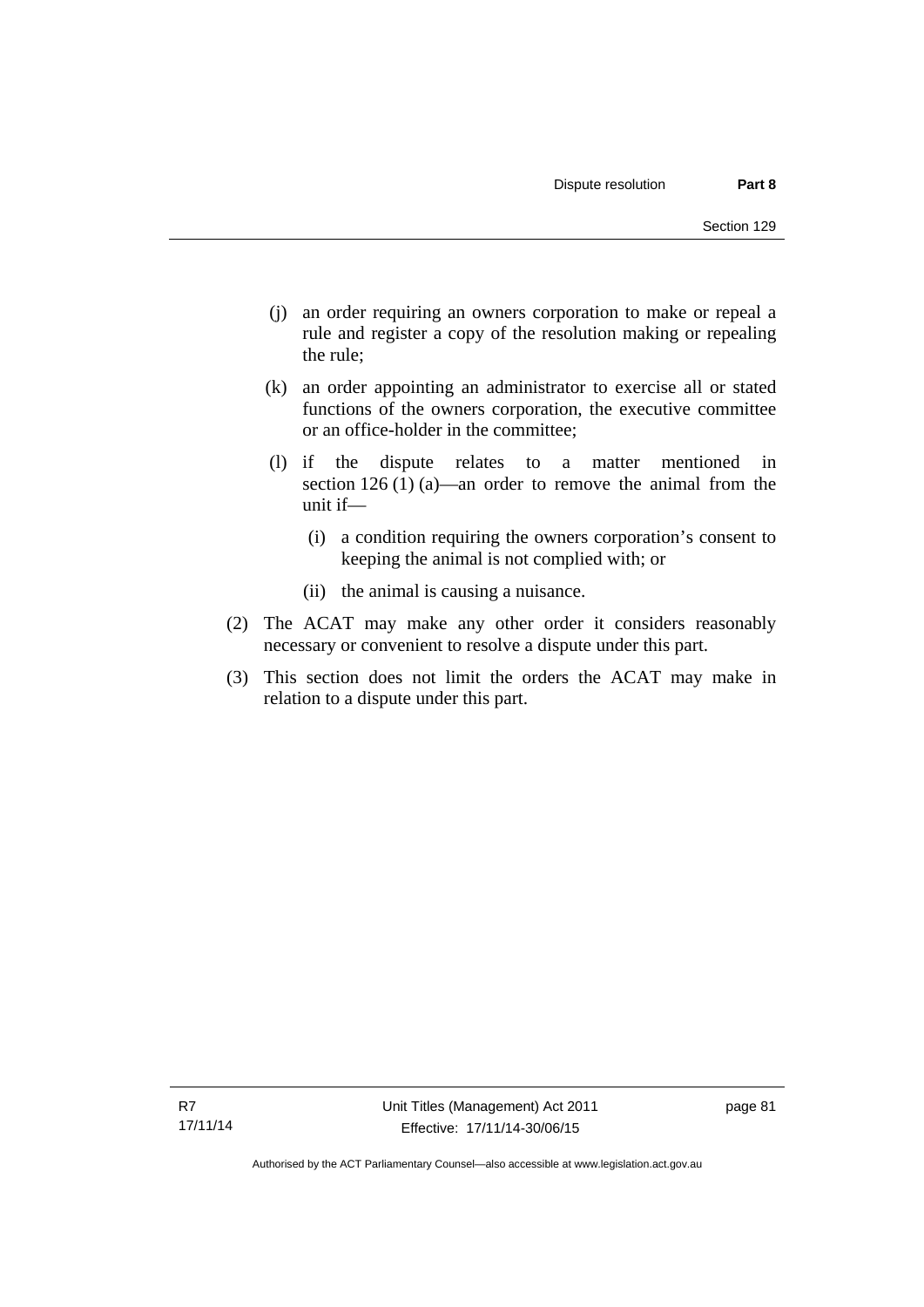Section 130

# **Part 9 Protection of financiers for service contracts**

# **130 Meaning of** *financed service contract* **and** *financier***—pt 9**

In this part:

*financed service contract* means a service contract financed by a financier under section 131.

*financier*—see section 131.

#### **131 Who is a** *financier* **for a service contract?**

- (1) A person is a *financier* for a service contract if—
	- (a) the person—
		- (i) is a financial institution; or
		- (ii) in the ordinary course of the person's business, supplies, or might reasonably be expected to supply, finance for business acquisitions, using charges over contracts for security; or
		- (iii) if the contract exists immediately before the commencement of this part—at the time the finance was supplied for a business acquisition using a charge over the contract for security, was a person mentioned in subparagraph (ii); and
	- (b) a service contractor for the contract and the person give written notice signed by each of them to the owners corporation that the person is a financier for the contract.

Authorised by the ACT Parliamentary Counsel—also accessible at www.legislation.act.gov.au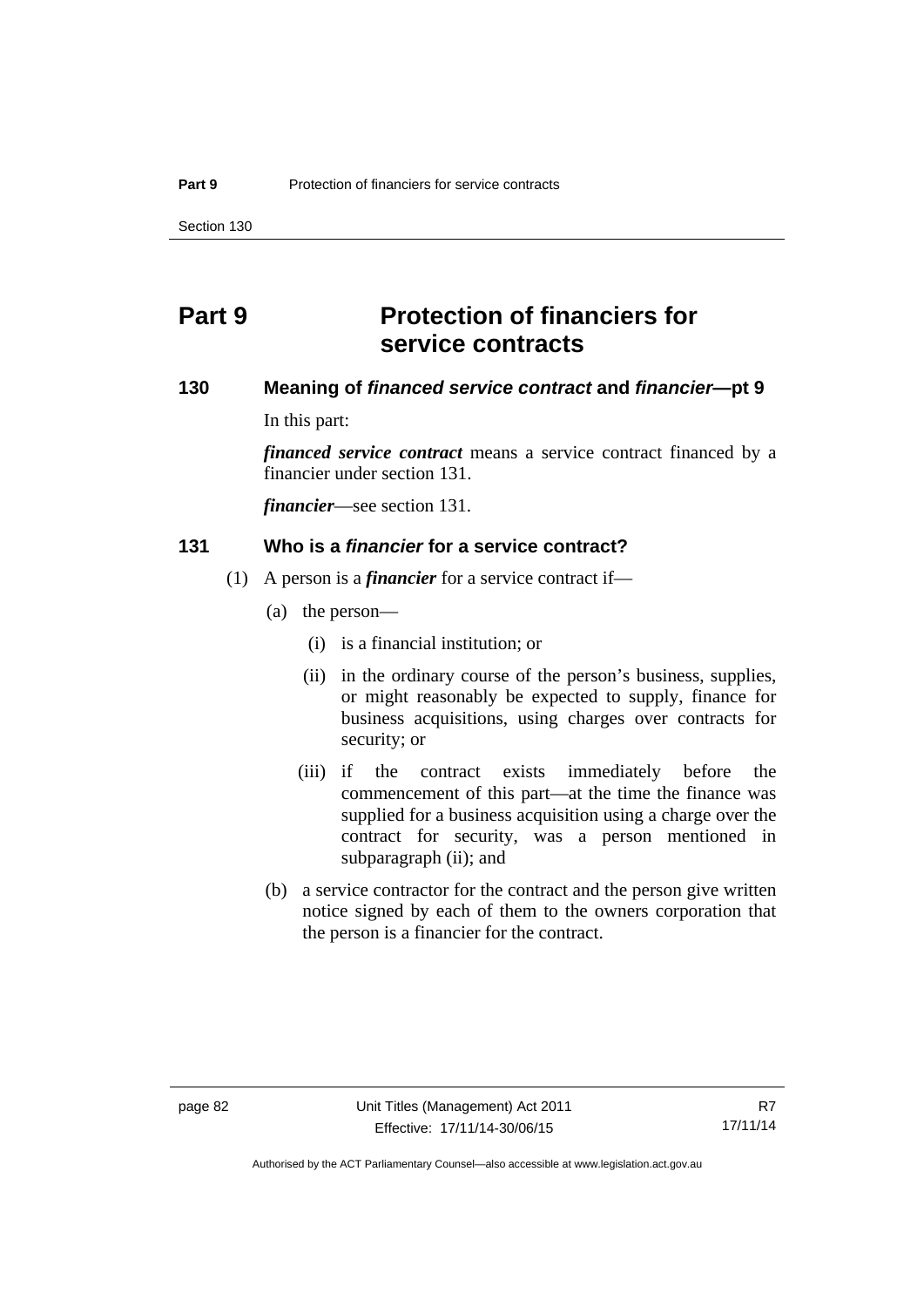- (2) A person stops being a financier for a service contract if the person gives the owners corporation written notice withdrawing the notice given under subsection (1).
- (3) A notice under subsection (2) may be given without the service contractor's agreement.

## **132 Financed service contract—notice of change**

The owners corporation for a units plan must give the financier for a financed service contract written notice of—

- (a) any change made to the contract by the corporation and the service contractor; or
- (b) any arrangement entered into by the corporation and the service contractor that affects the contract.

## **133 Financed service contract—limitation on ending**

- (1) The owners corporation for a units plan may end a financed service contract only if—
	- (a) the corporation gives the financier written notice that the corporation has the right to end the contract; and
	- (b) when the notice is given to the financier, the corporation has the right to end the contract; and
	- (c) the corporation gives the notice to the financier not less than 21 days before the day the contract is ended.
- (2) However, the owners corporation may not end the financed service contract if, under an arrangement between the financier and the service contractor, the financier has given the corporation notice under section 134.
- (3) Subsection (2) does not stop the owners corporation ending a service contract for something done or not done after the financier started to act under the contract.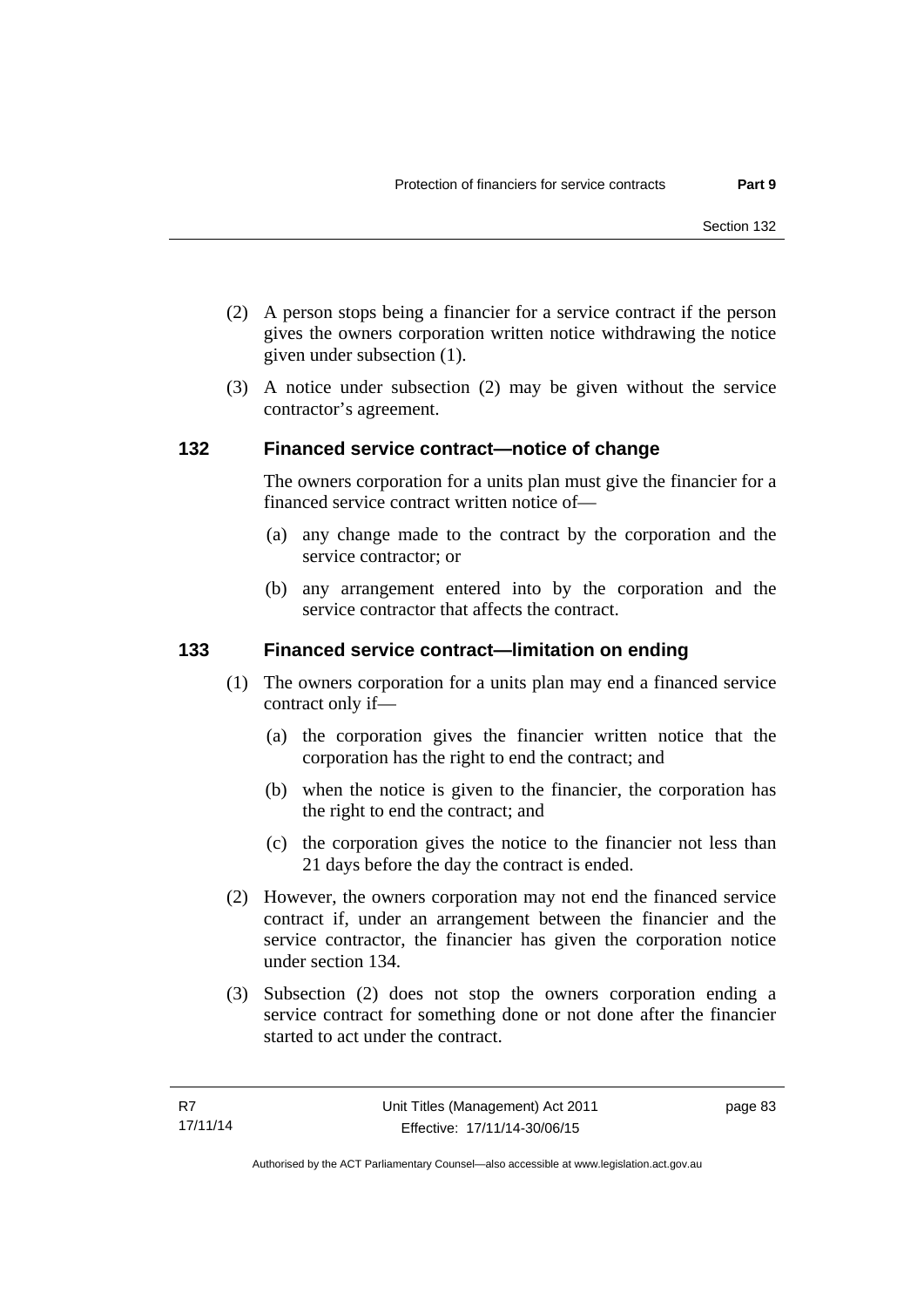Section 134

 (4) This section does not stop a financed service contract ending by agreement between the owners corporation, service contractor and financier.

## **134 Financed service contract—person authorised to act for financier**

- (1) The financier for a financed service contract may take the following action:
	- (a) act under the contract in place of the contractor;
	- (b) appoint a receiver, or a receiver and manager, for the contract.
- (2) However, the financier may only take action under subsection (1) if—
	- (a) the financier has given written notice to the owners corporation of the financier's intention to take the action; and
	- (b) at the time the notice is given to the owners corporation, the corporation—
		- (i) has not given the financier notice under section 133 (1) (c); or
		- (ii) has given and withdrawn the notice to the financier.
- (3) The financier may authorise a person to act for the financier for subsection  $(1)$   $(a)$  if—
	- (a) the person is not the service contractor or an associate of the contractor; and
	- (b) the owners corporation approves the person.
- (4) In deciding whether to approve a person under subsection (3), the owners corporation—
	- (a) must act reasonably in the circumstances and decide as soon as practicable; and

R7 17/11/14

Authorised by the ACT Parliamentary Counsel—also accessible at www.legislation.act.gov.au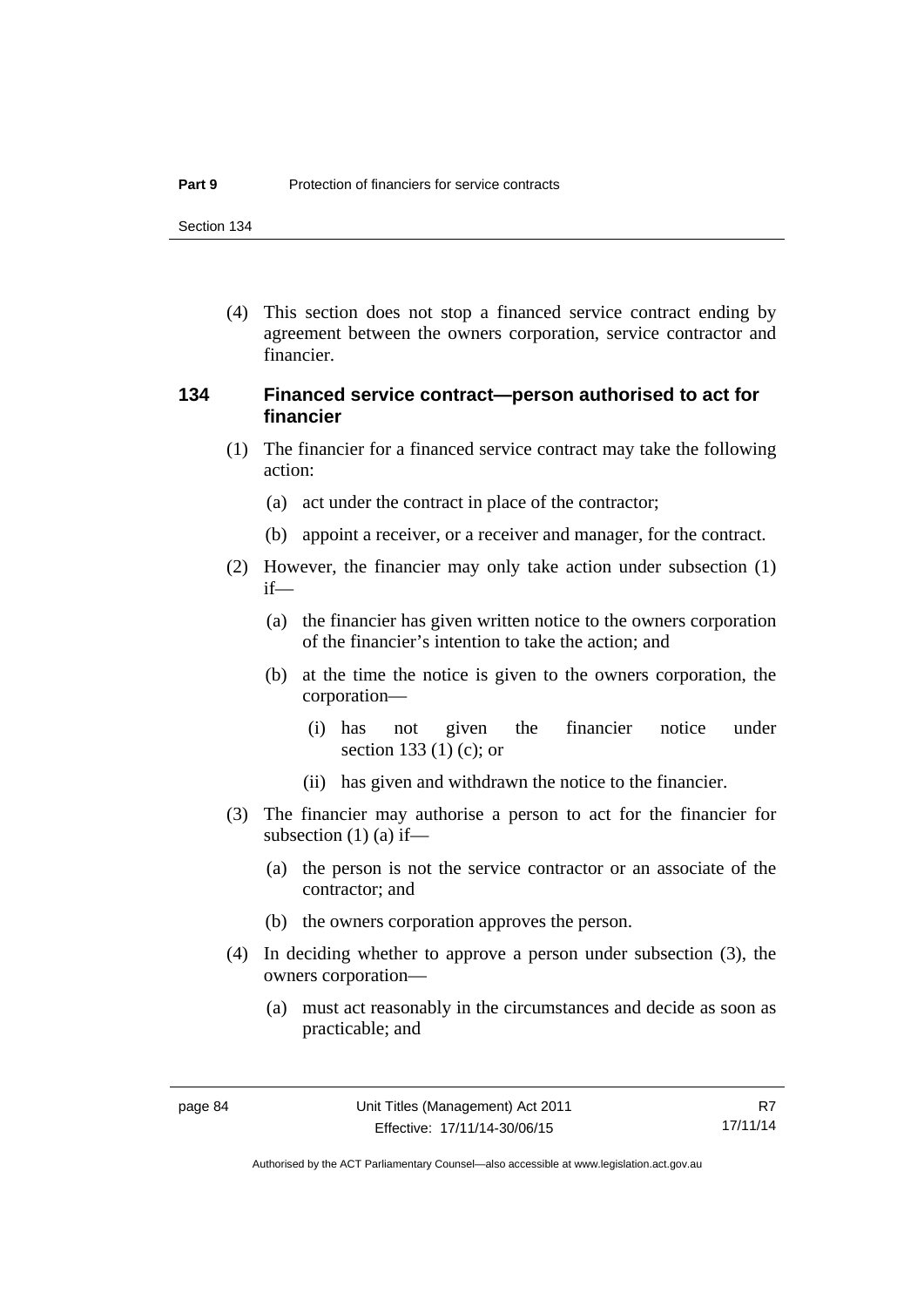- (b) may only consider—
	- (i) the person's character; and
	- (ii) the person's competence, qualifications and experience.
- (5) However, the owners corporation must not—
	- (a) unreasonably withhold the person's approval; or
	- (b) require or receive a fee or other consideration for approving the person, other than reimbursement of legal or administrative expenses reasonably incurred by the corporation for the approval.

## **135 Financed service contract—agreement between owners corporation and financier prohibited**

- (1) A financier for a financed service contract must not enter into an agreement or other arrangement with the owners corporation under the contract for a matter relating to—
	- (a) the financier's role for the contract; or
	- (b) arrangements between the financier and service contractor under which the financier is acting, or may act, under the contract in the contractor's place; or
	- (c) the operation of this part in relation to the contract.
- (2) An agreement or arrangement to which this section applies is void to the extent it contravenes this section.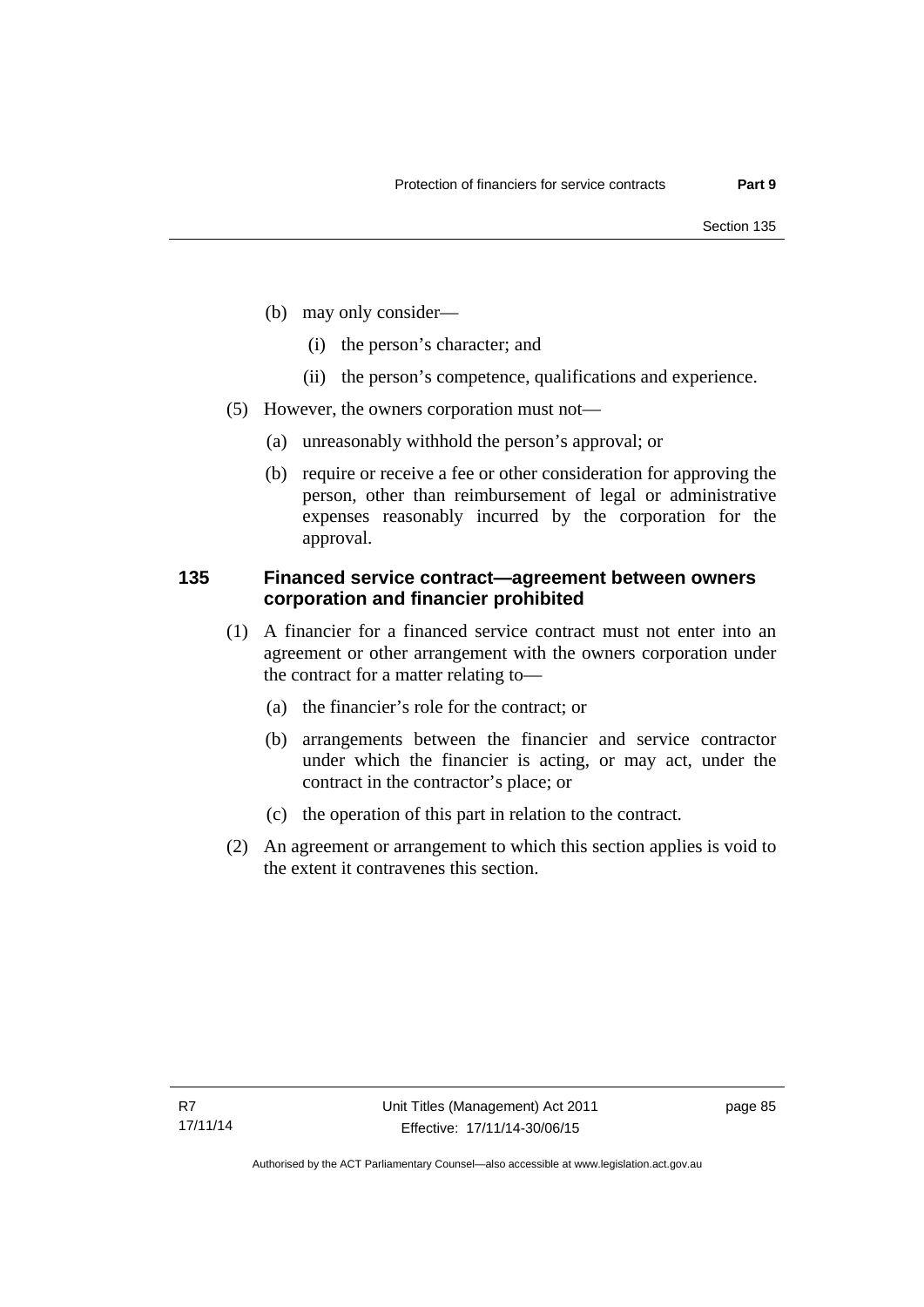**Part 10** Administrators<br>**Division 10.1** Interested part **Division 10.1** Interested parties Section 136

# **Part 10 Administrators**

# **Division 10.1 Interested parties**

#### **136 Who may apply for an administration order?**

Any of the following people (an *interested party*) may apply to the ACAT for an order under division 10.2 (an *administration order*) in relation to the administration of an owners corporation:

- (a) the corporation;
- (b) a creditor of the corporation;
- (c) a unit owner, or anyone else with an interest in a unit, or the common property, that is recorded in the corporate register;
- (d) the director-general, on behalf of the Territory.

## **137 ACAT appearances and service of applications**

- (1) An interested party has a right to appear on an application by another interested party for an administration order.
- (2) The applicant must serve a copy of the application on every other interested party, except the creditors (or the other creditors) of the owners corporation and the director-general.
	- *Note* The applicant may serve the application on an interested person at the person's address for correspondence shown on the corporate register. Other forms of service are also permitted. See s 124.
- (3) The owners corporation must serve all its creditors with a copy of the application—
	- (a) if the owners corporation is the applicant—after making the application; or
	- (b) in any other case—on being served with a copy of the application.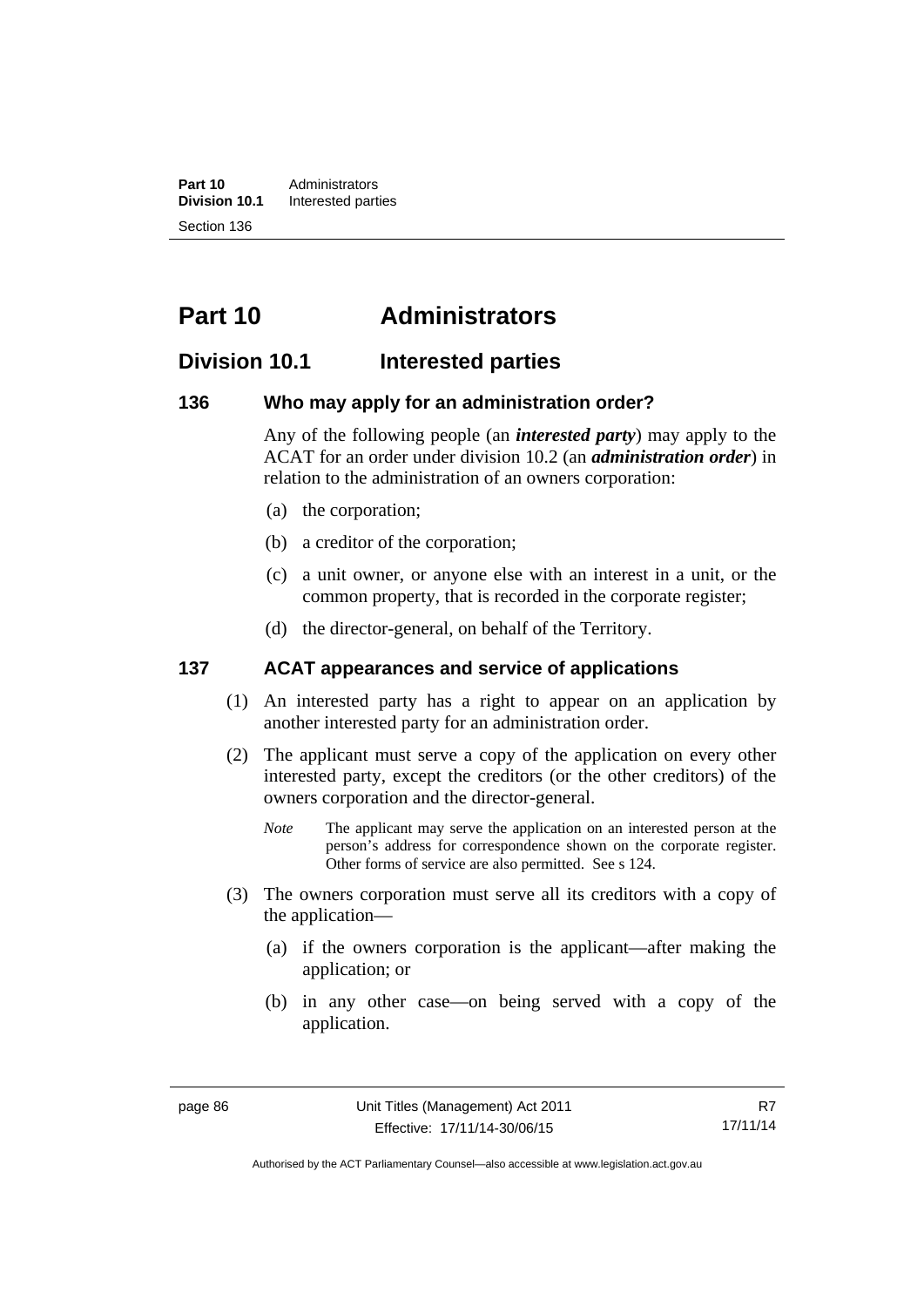- (4) An interested party may be represented by a lawyer or someone else.
- (5) The registrar of the ACAT must give a copy of an application to the director-general, unless the director-general is the applicant.

# **Division 10.2 Appointment, removal and functions**

# **138 Appointment of administrator**

- (1) On an application by an interested party, the ACAT may, by order, appoint the person named in the application to be administrator of the owners corporation on the terms about remuneration and anything else it considers appropriate.
	- *Note* For the making of appointments (including acting appointments), see the [Legislation Act,](http://www.legislation.act.gov.au/a/2001-14) pt 19.3.
- (2) The ACAT may make an order appointing an administrator only if satisfied that the administrator consents to the order.
- (3) In an order appointing an administrator, the ACAT may give any directions it considers appropriate for giving notice of the order to the administrator, the registrar-general and the owners corporation.
- (4) The remuneration of an administrator of an owners corporation and the expenses incurred in the exercise of the administrator's functions under this Act are taken to be expenditure incurred by the corporation.

# **139 Removal or replacement of administrator**

- (1) On an application by an interested party, the ACAT may, by order, remove or replace an administrator.
- (2) In an order removing or replacing an administrator, the ACAT may give any directions it considers appropriate for giving notice of the order to the registrar-general and the owners corporation.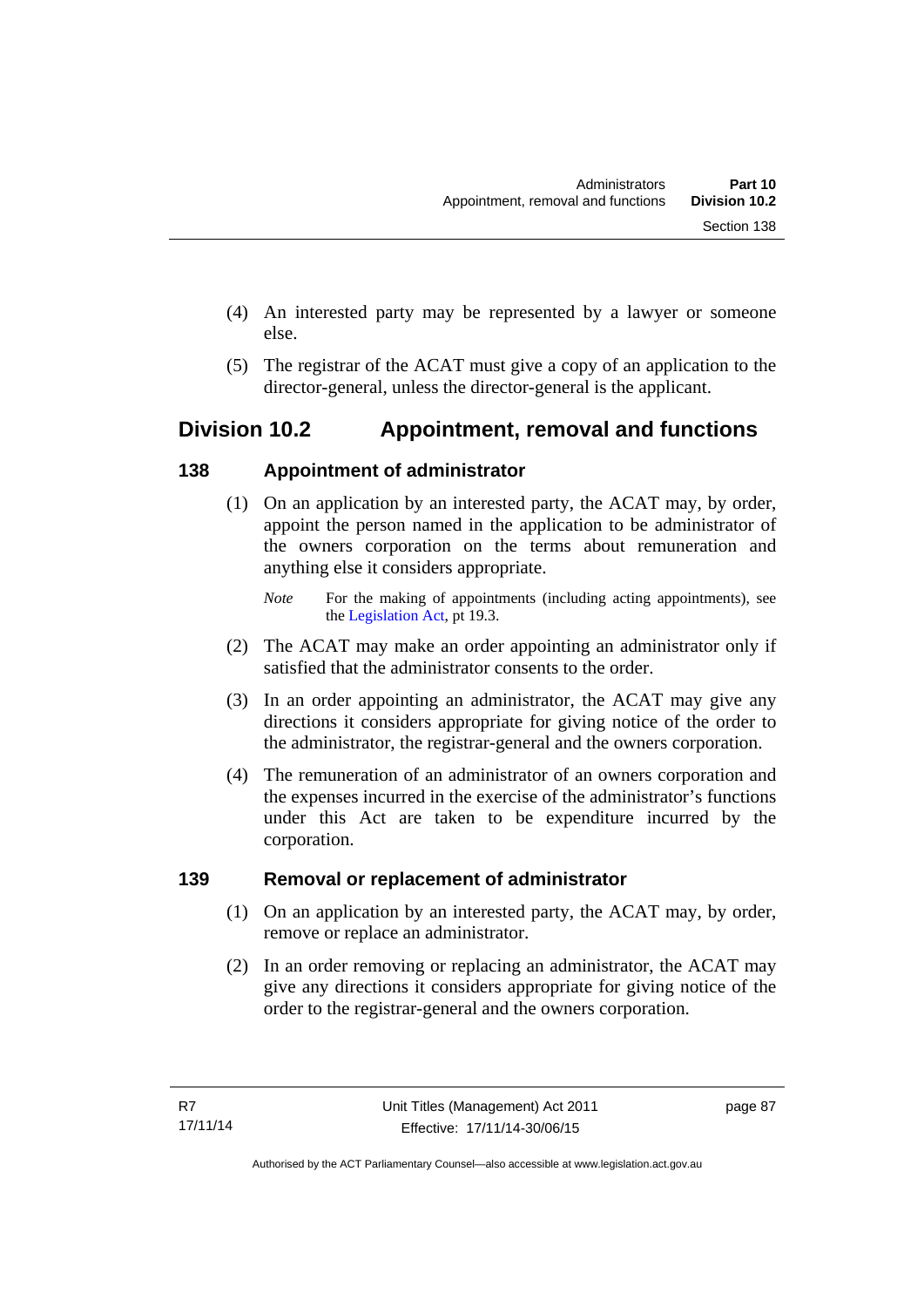## **140 Functions of administrator**

- (1) The administrator of an owners corporation has all the functions of the corporation to the exclusion of the corporation and its executive committee.
- (2) However, an order of the ACAT under subsection (3) is required for an administrator to do anything that is required by this Act to be authorised by an unopposed or unanimous resolution.
- (3) On application by an interested party, the ACAT may make any order it considers appropriate about the exercise of the administrator's functions, including, for example, an order mentioned in subsection (2).
	- *Note* An example is part of the Act, is not exhaustive and may extend, but does not limit, the meaning of the provision in which it appears (see [Legislation Act,](http://www.legislation.act.gov.au/a/2001-14) s 126 and s 132).

#### **141 Delegation by administrator**

The administrator of an owners corporation may delegate the administrator's functions to anyone else.

*Note* A function that has been delegated by the administrator may, despite the delegation, be exercised by the administrator (see [Legislation Act,](http://www.legislation.act.gov.au/a/2001-14) s 240). For the making of delegations and the exercise of delegated functions generally, see the [Legislation Act,](http://www.legislation.act.gov.au/a/2001-14) pt 19.4.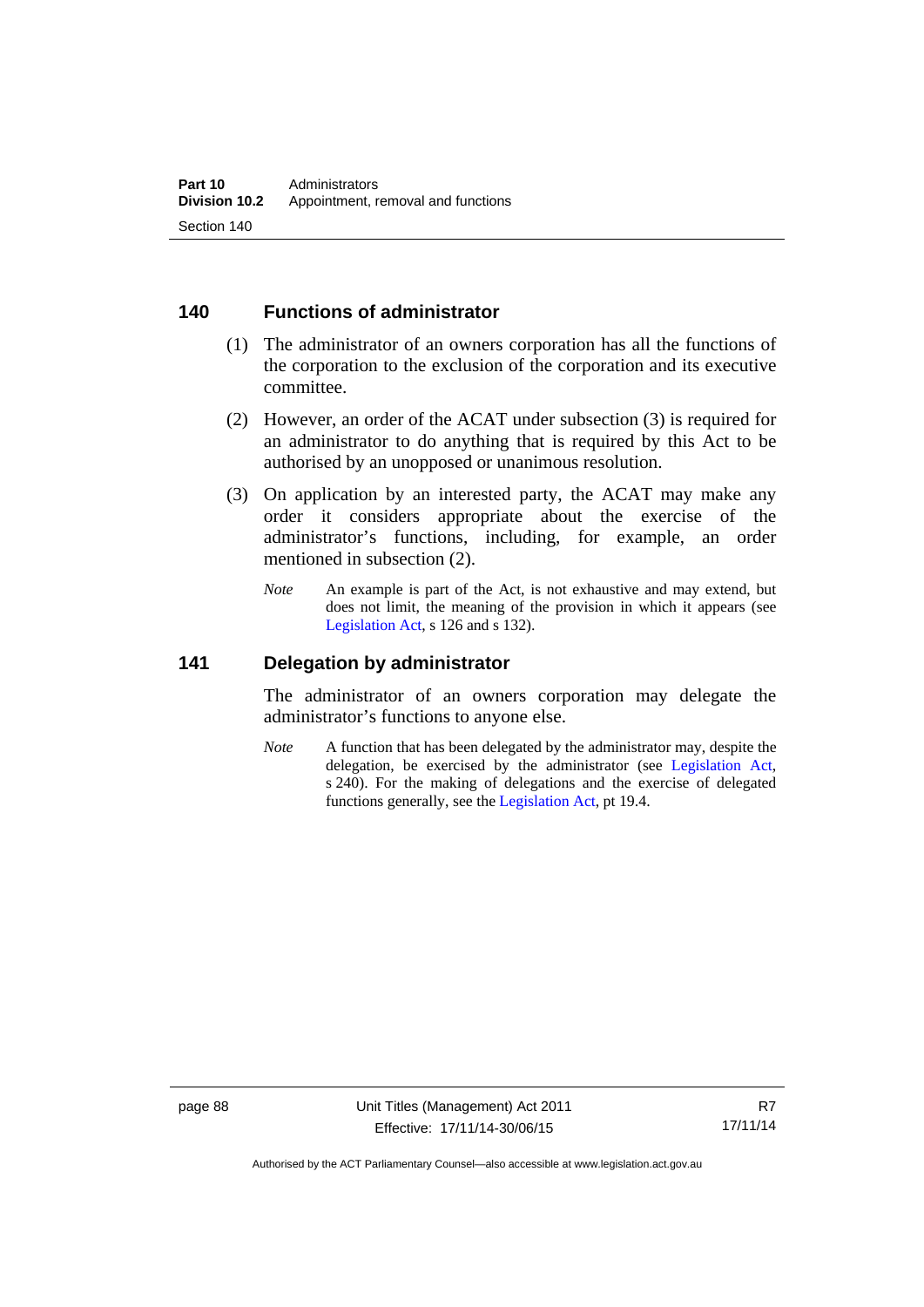# **Part 11 Miscellaneous**

# **Division 11.1 Mortgage insurance**

# **142 Mortgage insurance of unit**

If the interest of a unit owner is subject to a mortgage, the owner may take out 1 or more policies of insurance (a *mortgage insurance policy*) for indemnity against liability under the mortgage arising out of damage to, or destruction of, the unit.

# **143 Payment under mortgage insurance policies**

- (1) If a mortgage insurance policy is in force for a unit, the insurer is liable to pay to a mortgagee whose interest is noted on the policy the least of the following amounts:
	- (a) the amount insured as stated in the policy;
	- (b) the amount of the loss;
	- (c) the amount sufficient, at the date of the loss, to discharge the mortgage noted on the policy.
- (2) If the interests of 2 or more mortgagees are noted on the policy, subsection (1) applies to the mortgagees in their order of registered priority.

# **144 Transfer of mortgagee's interest to insurer**

- (1) Payment by the insurer to a mortgagee under section 143 does not entitle the unit owner to a discharge of the mortgage.
- (2) On payment by the insurer to a mortgagee under section 143—
	- (a) if the amount paid equals the amount necessary to discharge the mortgage—the insurer is entitled to obtain from the mortgagee a transfer of the mortgage; or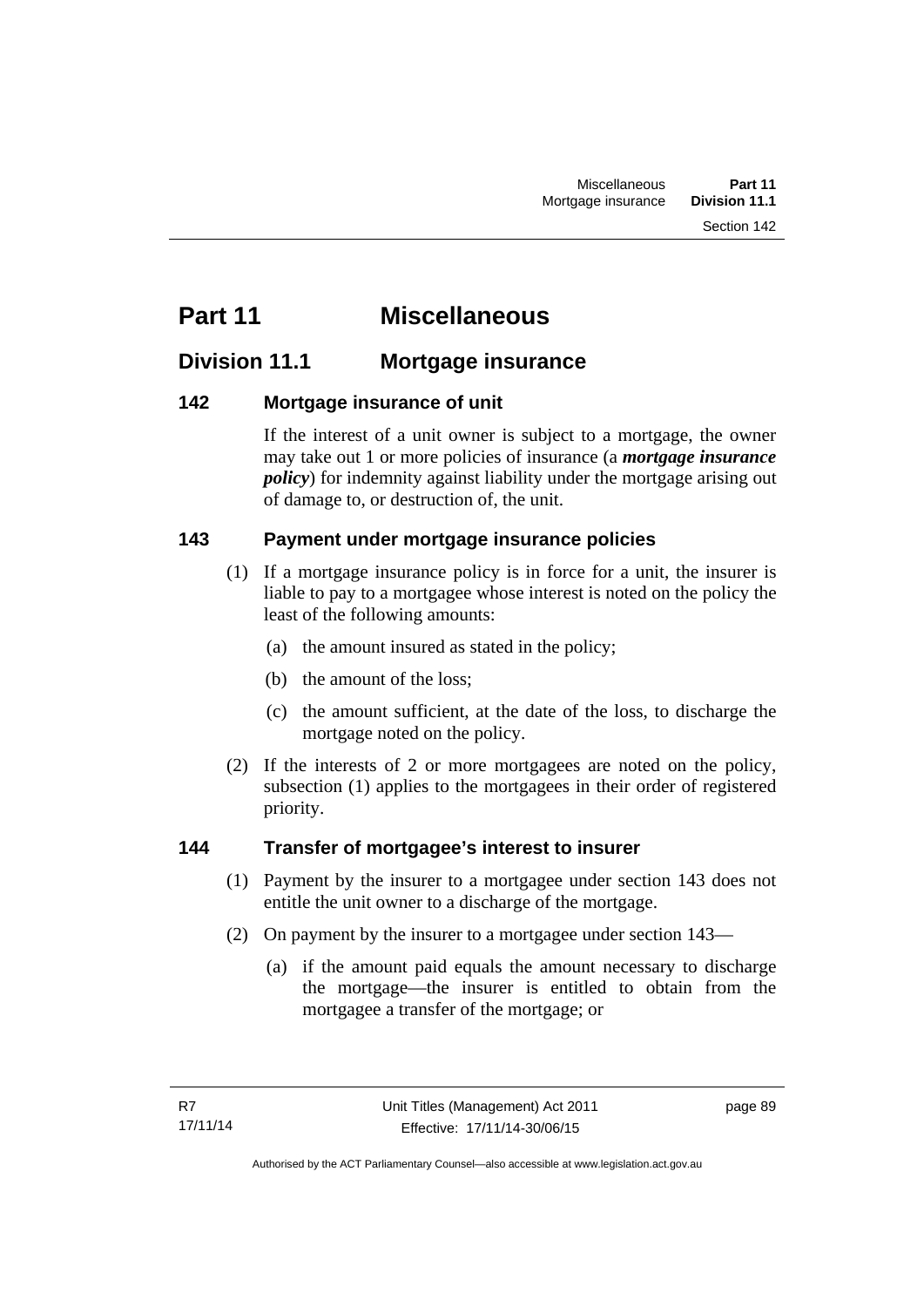(b) if the amount paid is less than the amount necessary to discharge the mortgage—the insurer is entitled to obtain from the mortgagee a transfer of an undivided share of the mortgagee's interest in the mortgage that bears to that interest the same proportion as the amount paid bears to the amount that was owing under the mortgage immediately before the payment.

# **Division 11.2 Miscellaneous**

# **145 Determination of fees**

- (1) The Minister may determine fees for this Act (other than fees that this Act provides are to be fixed by an owners corporation).
	- *Note* The [Legislation Act](http://www.legislation.act.gov.au/a/2001-14) contains provisions about the making of determinations and regulations relating to fees (see pt 6.3)
- (2) A determination is a disallowable instrument.
	- *Note* A disallowable instrument must be notified, and presented to the Legislative Assembly, under the [Legislation Act.](http://www.legislation.act.gov.au/a/2001-14)

# **146 Approved forms**

- (1) The Minister may approve forms for this Act.
- (2) If the Minister approves a form for a particular purpose, the approved form must be used for that purpose.

*Note* For other provisions about forms, see the [Legislation Act,](http://www.legislation.act.gov.au/a/2001-14) s 255.

(3) An approved form is a notifiable instrument.

*Note* A notifiable instrument must be notified under the [Legislation Act](http://www.legislation.act.gov.au/a/2001-14).

# **147 Regulation-making power**

(1) The Executive may make regulations for this Act.

Authorised by the ACT Parliamentary Counsel—also accessible at www.legislation.act.gov.au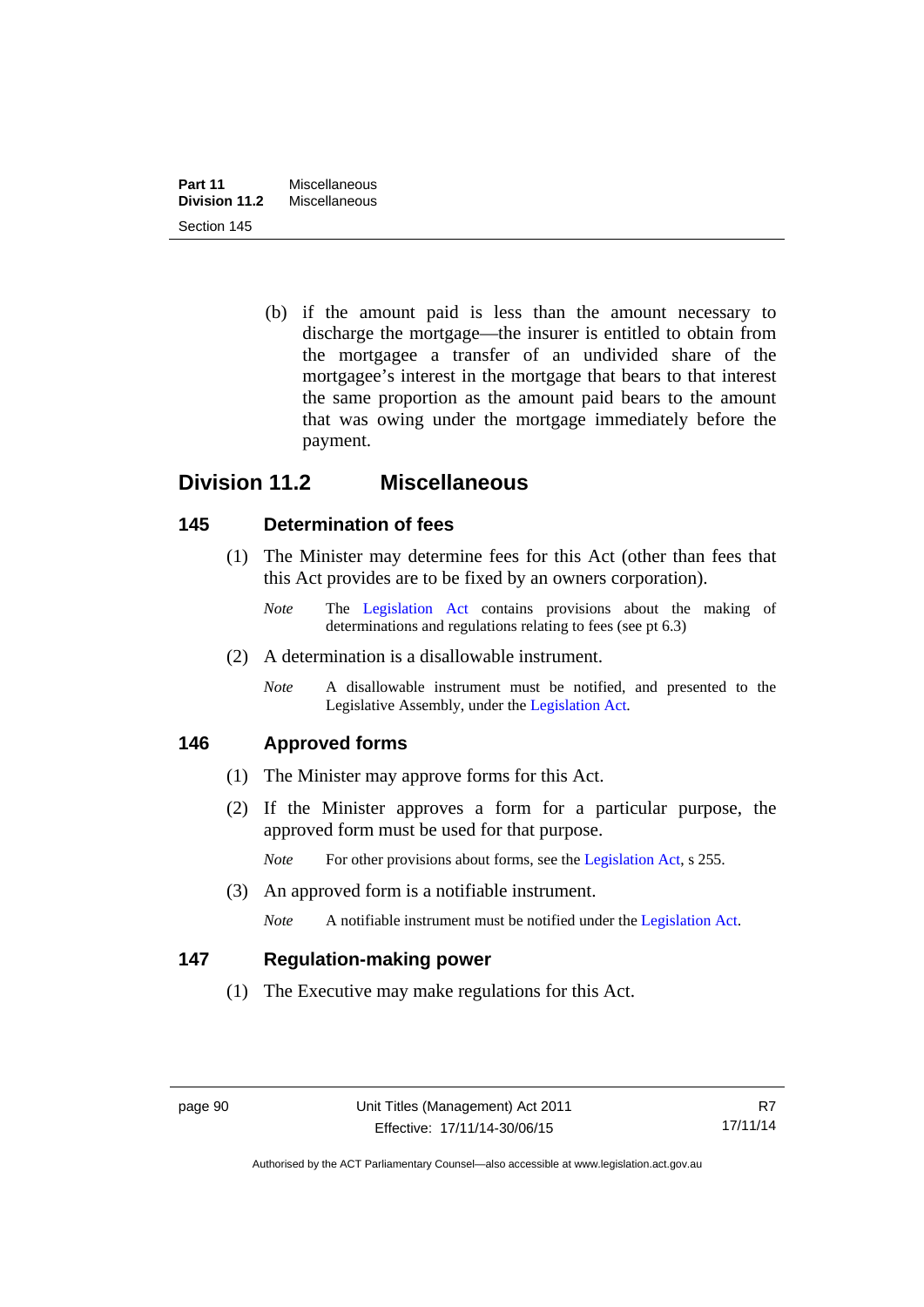(2) A regulation may create offences and fix maximum penalties of not more than 60 penalty units for the offences.

*Note* A regulation must be notified, and presented to the Legislative Assembly, under the [Legislation Act](http://www.legislation.act.gov.au/a/2001-14).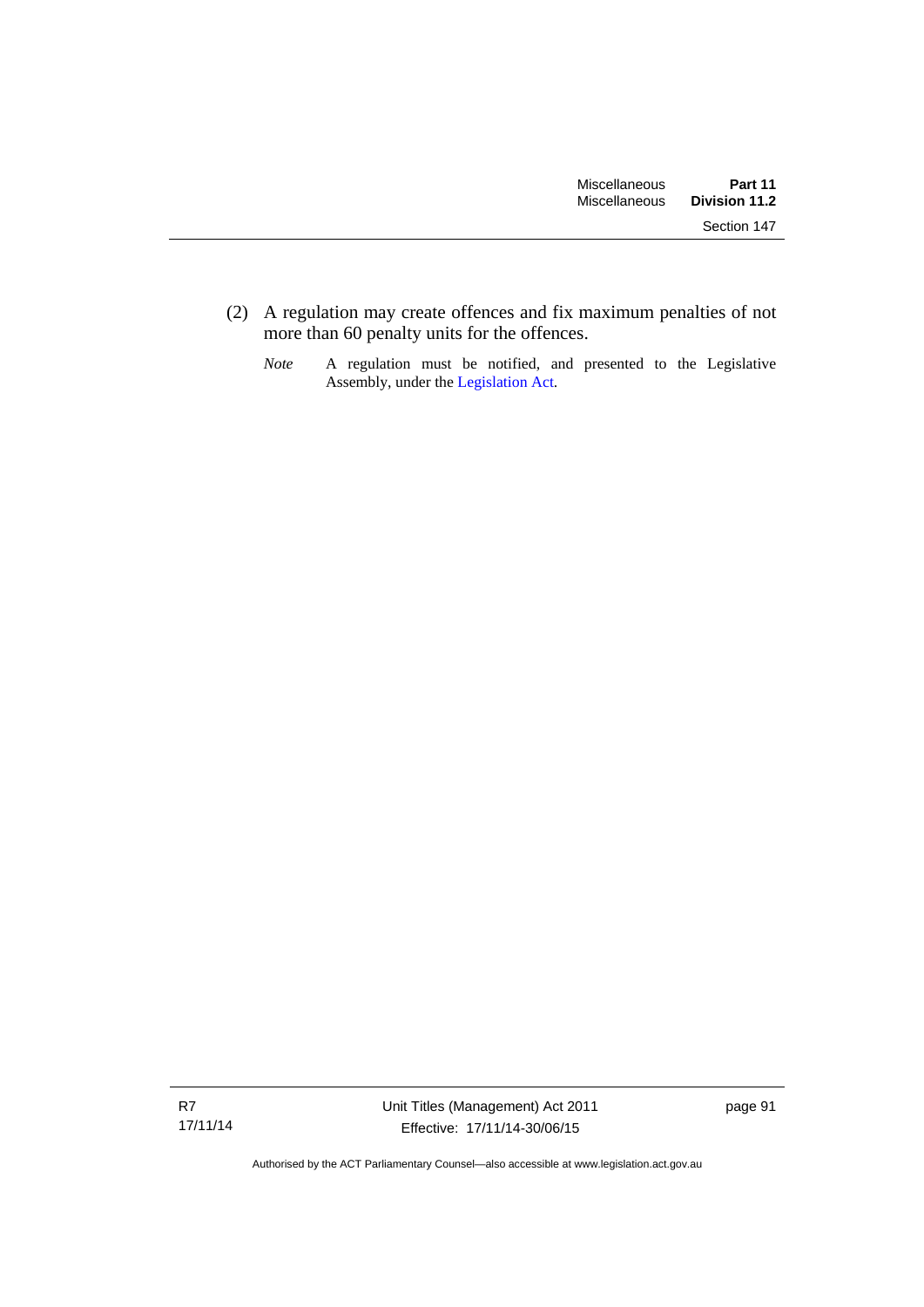# **Schedule 1 Codes of conduct**

(see s 46 and s 56)

# **Part 1.1 Executive committees—code of conduct**

# **1 Understanding of Act and code**

An executive member must have—

- (a) a commitment to acquiring an understanding of the Act, as relevant to the member's role on the executive committee; and
- (b) a good understanding of this code.

# **2 Honesty and fairness**

An executive member must act honestly and fairly in exercising the member's functions as an executive member.

# **3 Care and diligence**

An executive member must exercise reasonable care and diligence in exercising the member's functions as an executive member.

# **4 Acting in owners corporation's best interests**

An executive member must act in the best interests of the owners corporation in exercising the member's functions as an executive member, unless it is unlawful to do so.

# **5 Complying with Act and code**

An executive member must take reasonable steps to ensure that the member complies with the Act, including this code, when exercising the member's functions as an executive member.

Authorised by the ACT Parliamentary Counsel—also accessible at www.legislation.act.gov.au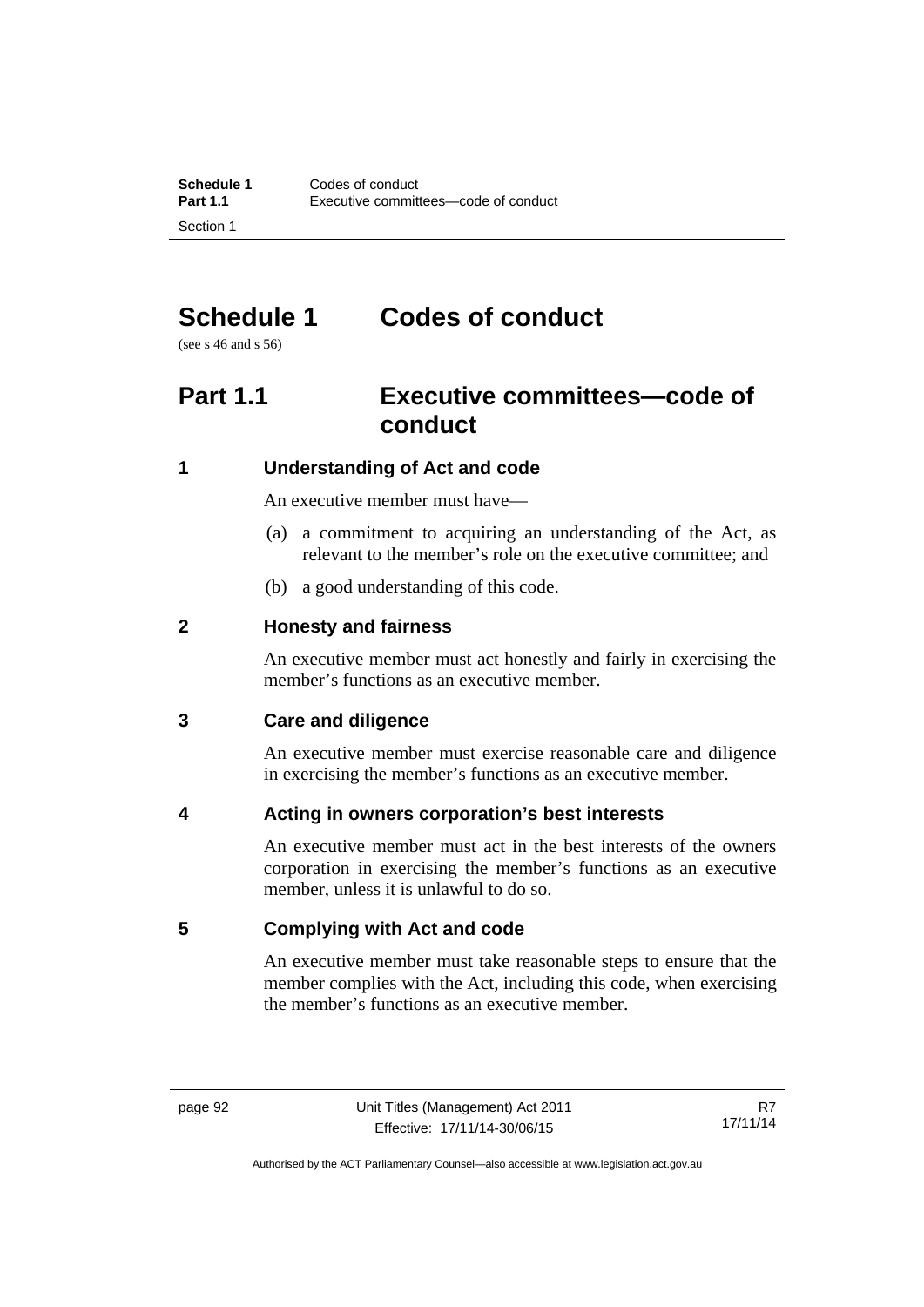# **6 Nuisance**

An executive member must not—

- (a) cause a nuisance on the land; and
- (b) otherwise behave in a way that unreasonably affects a person's lawful use or enjoyment of a unit or the common property.

# **7 Unconscionable conduct**

An executive member must not engage in unconscionable conduct in exercising the member's functions as an executive member.

#### **Examples**

- 1 improperly using the executive member's position on the executive committee to gain, directly or indirectly, an advantage personally or for someone else
- 2 exerting undue influence on, or using unfair tactics against, the owner of a unit in the units plan
- *Note* An example is part of the Act, is not exhaustive and may extend, but does not limit, the meaning of the provision in which it appears (see [Legislation Act,](http://www.legislation.act.gov.au/a/2001-14) s 126 and s 132).

## **8 Conflict of interest**

An executive member must disclose to the executive committee any conflict of interest the member may have in a matter before the committee.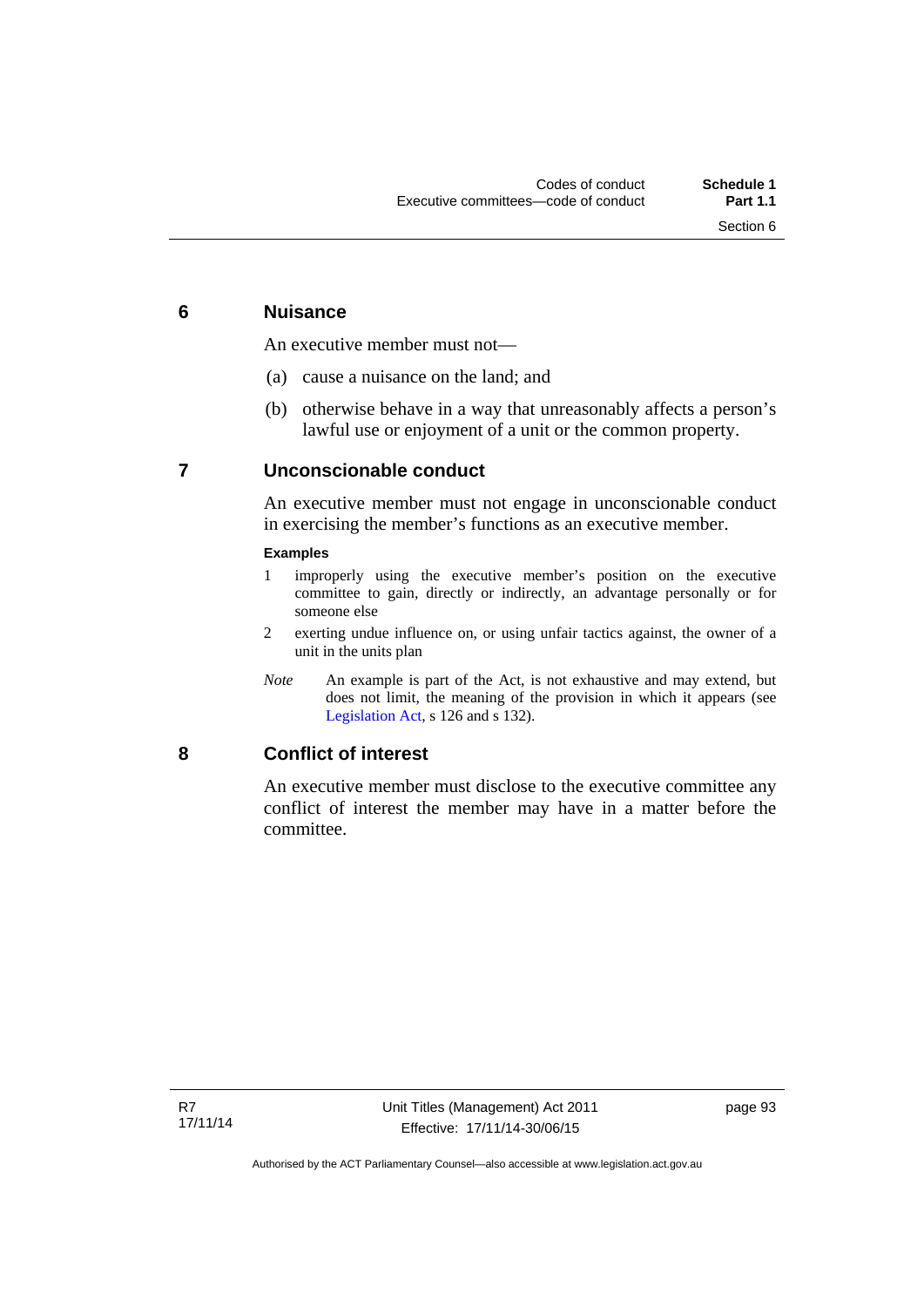# **Part 1.2 Managers—code of conduct**

# **1 Knowledge of Act and code**

A manager must have a good working knowledge and understanding of the Act, including this code, as relevant to the manager's functions.

# **2 Honesty, fairness and professionalism**

- (1) A manager must act honestly, fairly and professionally in exercising the manager's functions.
- (2) A manager must not try to unfairly influence the outcome of an election for the owners corporation executive committee.

## **3 Skill, care and diligence**

A manager must exercise reasonable skill, care and diligence in exercising the manager's functions.

# **4 Acting in owners corporation's best interests**

A manager must act in the best interests of the owners corporation unless it is unlawful to do so.

# **5 Keeping owners corporation informed of developments**

A manager must keep the owners corporation informed of any significant development or issue about an activity carried out for the owners corporation.

# **6 Ensuring employees comply with Act and code**

A manager must take reasonable steps to ensure that the manager's employees comply with the Act, including this code, when exercising the manager's functions.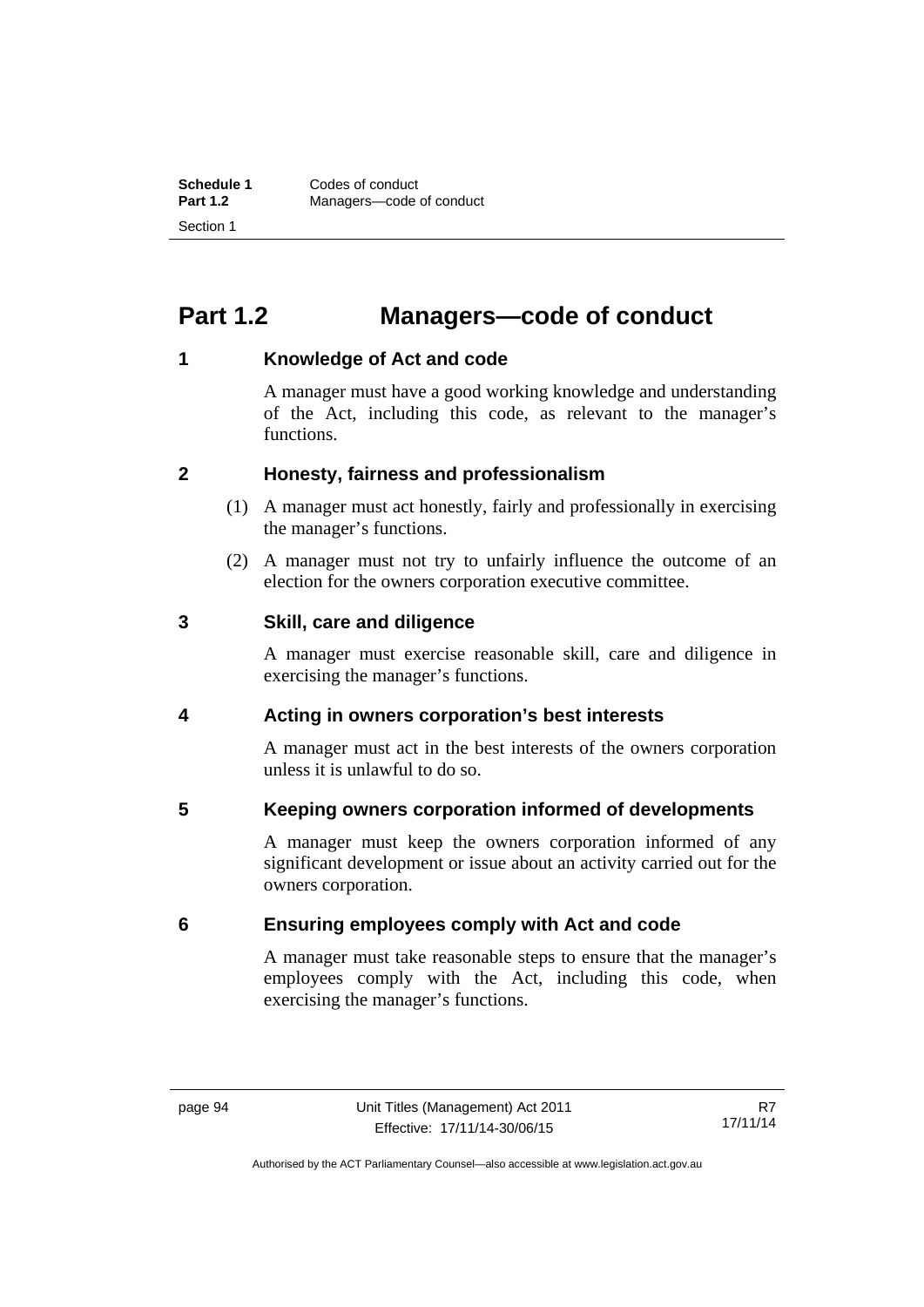# **7 Fraudulent or misleading conduct**

A manager must not engage in fraudulent or misleading conduct in exercising the manager's functions.

## **8 Unconscionable conduct**

A manager must not engage in unconscionable conduct in carrying out the manager's functions.

#### **Examples**

- 1 taking unfair advantage of the manager's superior knowledge relative to the owners corporation
- 2 requiring the owners corporation to comply with conditions that are unlawful or not reasonably necessary
- 3 improperly using the executive member's position on the executive committee to gain, directly or indirectly, an advantage personally or for someone else
- 4 exerting undue influence on, or using unfair tactics against, the owners corporation or the owner of a unit in the units plan
- *Note* An example is part of the Act, is not exhaustive and may extend, but does not limit, the meaning of the provision in which it appears (see [Legislation Act,](http://www.legislation.act.gov.au/a/2001-14) s 126 and s 132).

# **9 Conflict of duty or interest**

A manager for an owners corporation (the *first corporation*) must not accept an engagement for another owners corporation if accepting the engagement may place the manager's duty to, or the interests of, the first corporation in conflict with the manager's duty to, or the interests of, the other owners corporation.

## **10 Goods and services to be supplied at competitive prices**

A manager must take reasonable steps to ensure the goods and services the manager gets for, or supplies to, the owners corporation are obtained or supplied at competitive prices.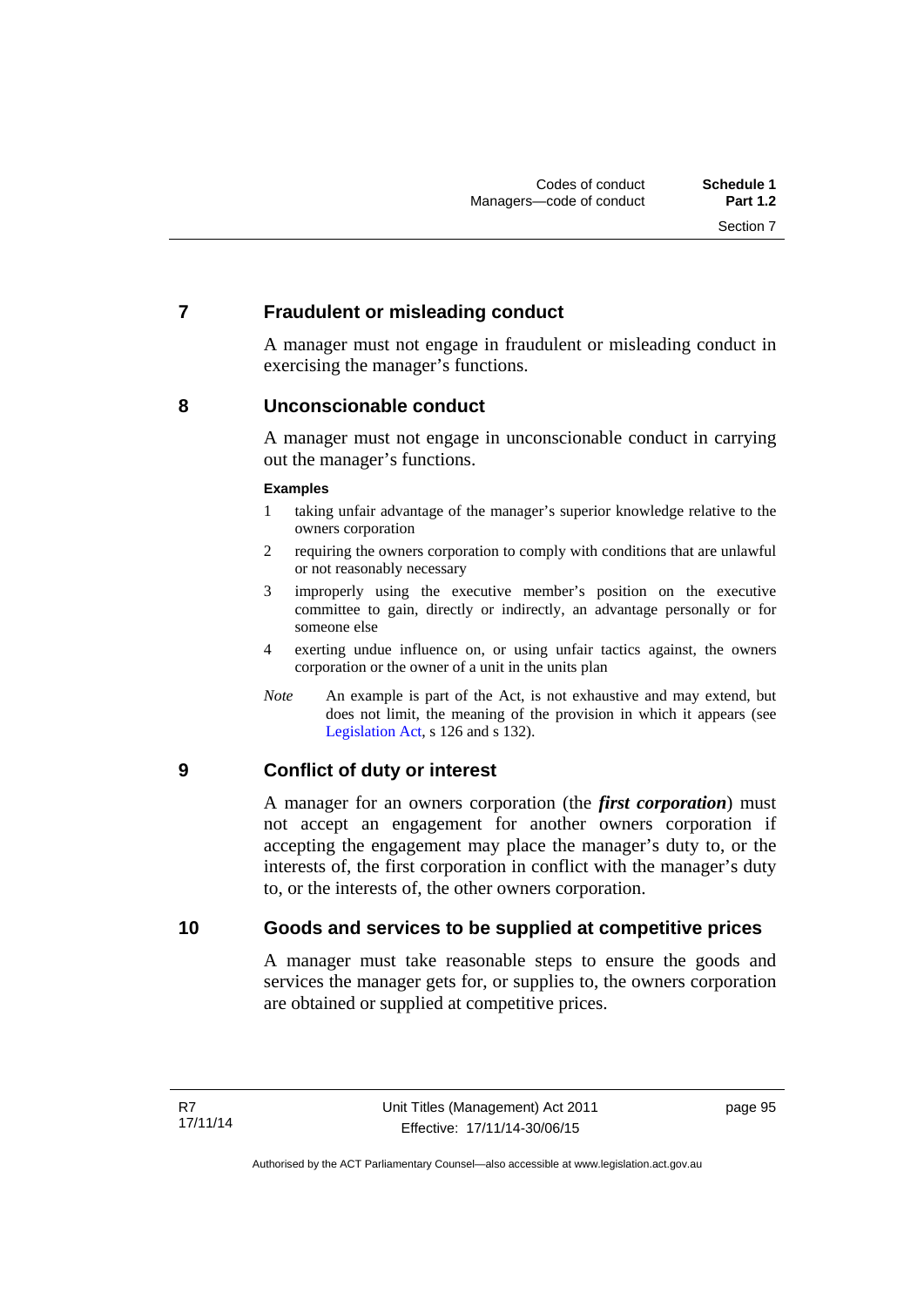# **11 Manager to demonstrate keeping of particular records**

If an owners corporation or its executive committee asks the manager, in writing, to show that the manager has kept the owners corporation's records as required under the Act, the manager must comply with the request within a reasonable time.

page 96 Unit Titles (Management) Act 2011 Effective: 17/11/14-30/06/15

R7 17/11/14

Authorised by the ACT Parliamentary Counsel—also accessible at www.legislation.act.gov.au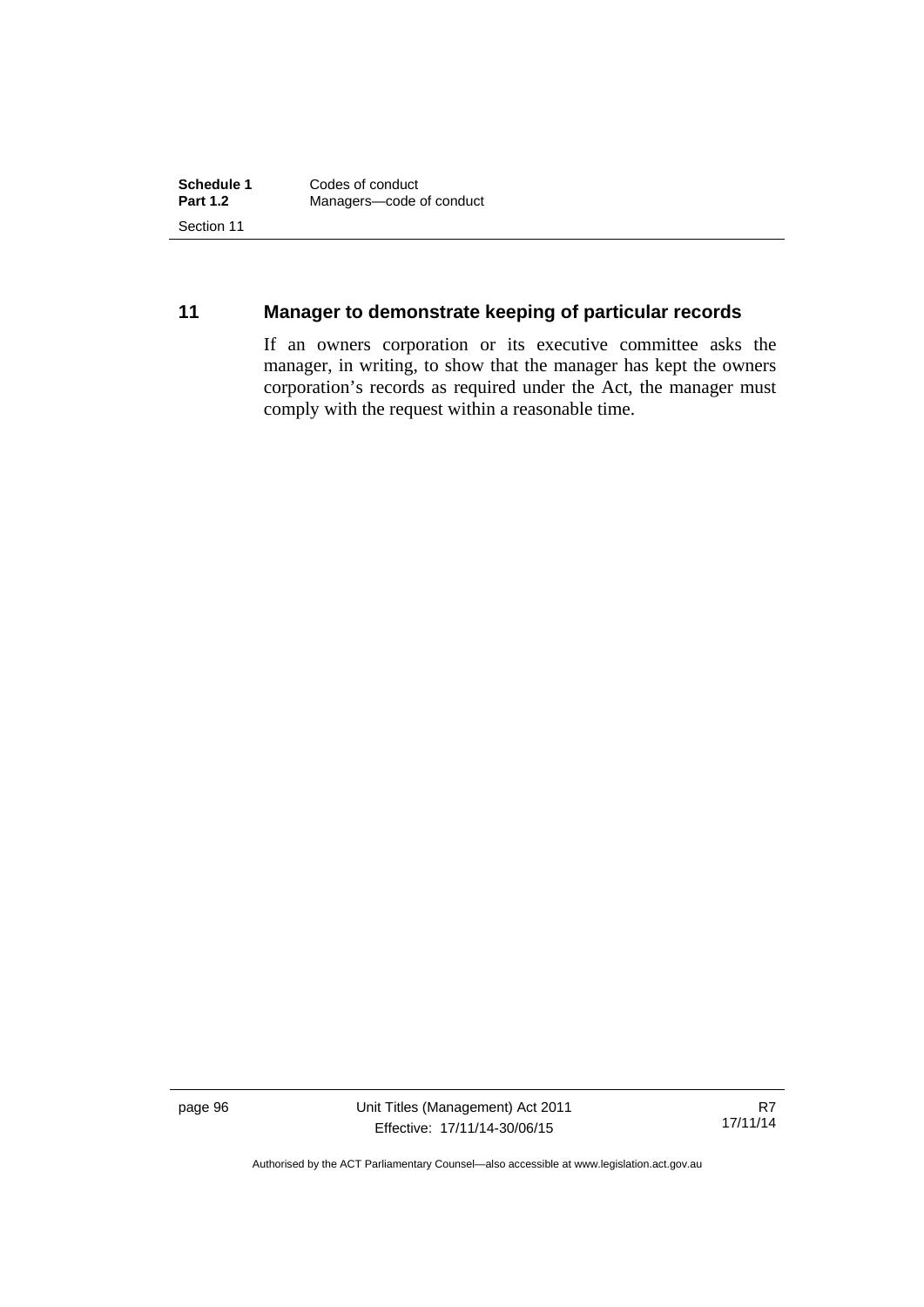# **Schedule 2 Executive committees**

(see s 36 and s 37)

*Note* The executive committee exercises the functions of the owners corporation (see s 35 (1)).

> Who are the members of the executive committee and how many members there must be depends on whether the owners corporation has had its first annual general meeting and how many members of the owners corporation there are (see s 38 and s 39).

> The executive committee must elect a chairperson, secretary and treasurer (see s 40). The functions of those office-holders are set out in ss 41 to 43.

The executive committee may—

- be helped in the exercise of its functions by a person employed or engaged under s 45; and
- delegate its functions to 1 or more executive members (see s 44 (1) or a manager (see s 58 (2)).

An executive committee member is protected from civil liability in relation to the exercise of the member's functions if the member acts honestly and without recklessness (see s 47).

# **Part 2.1 What the executive committee must, may and cannot do**

#### **2.1 Executive committee must keep minutes, and records and accounts**

- (1) The executive committee of an owners corporation must—
	- (a) keep minutes of its proceedings; and
	- (b) keep minutes of proceedings at general meetings of the corporation; and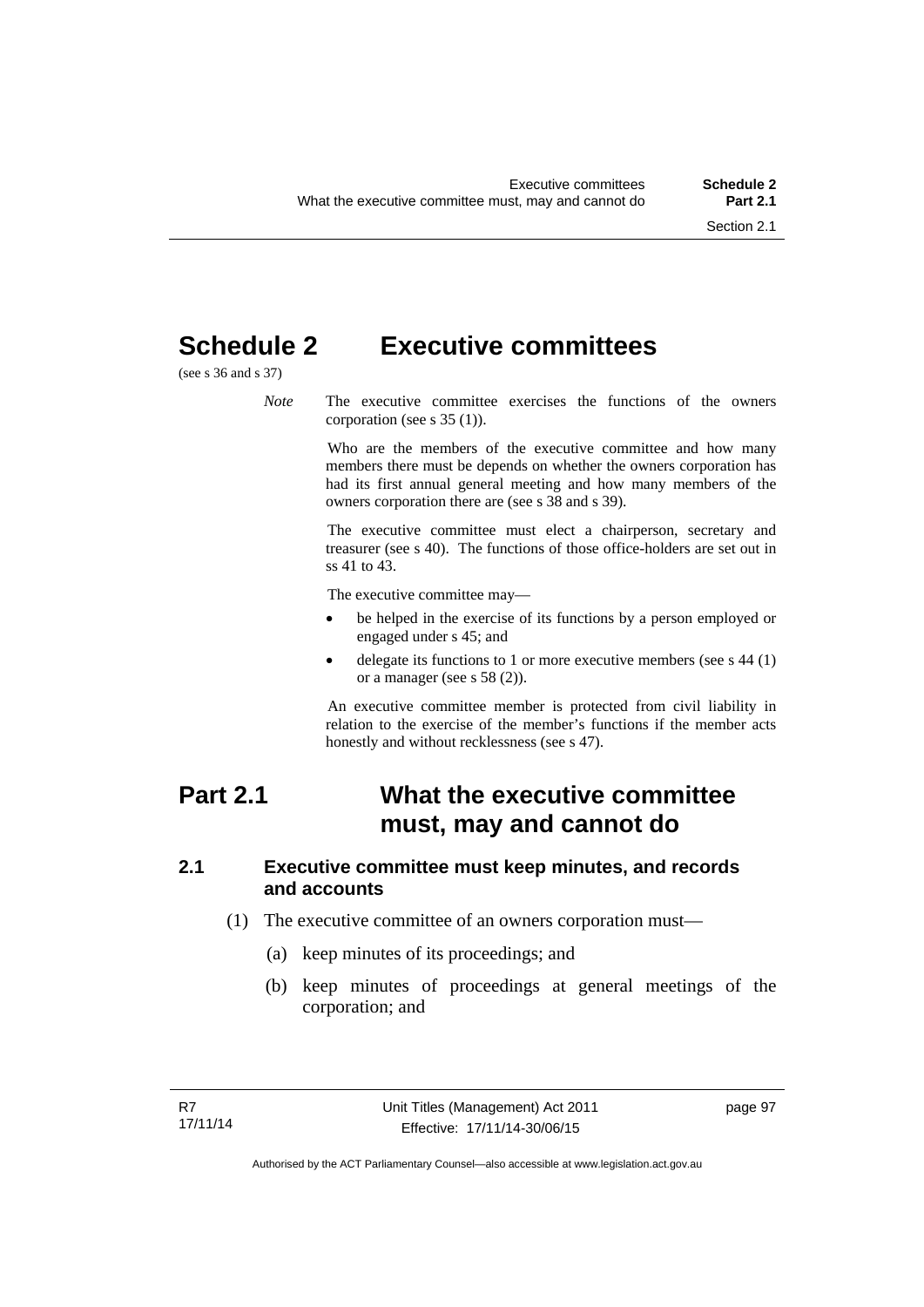| <b>Schedule 2</b> | Executive committees                                 |
|-------------------|------------------------------------------------------|
| <b>Part 2.1</b>   | What the executive committee must, may and cannot do |
| Section 2.1       |                                                      |

- (c) include in the minutes of proceedings at general meetings a record of every resolution of the corporation (including, for special, unopposed and unanimous resolutions, details of the kind of resolution); and
- (d) keep a copy of any court order given to the owners corporation; and
- (e) keep any authorisation by the planning and land authority given to the owners corporation; and
- (f) keep proper records and books of account in relation to—
	- (i) the corporation's assets and liabilities (including all amounts owing to and by the corporation); and
	- (ii) all amounts received and paid by the corporation.
- *Note* If minutes or other records kept by the executive committee contain personal information, the executive committee must comply with the Australian Privacy Principles under the *[Privacy Act 1988](http://www.comlaw.gov.au/Current/C2004A03712)* (Cwlth) in relation to that information.
- (2) The executive committee must keep the documents, records and books for at least 5 years.
- (3) The executive committee may keep the minutes, records or books of account in an electronic form.
- (4) If an owners corporation fails to comply with this section, each executive member of the corporation at the time of the failure commits an offence.
- (5) It is a defence to a prosecution for an offence against this section if the defendant proves that—
	- (a) the defendant took reasonable steps to ensure that the section was complied with; or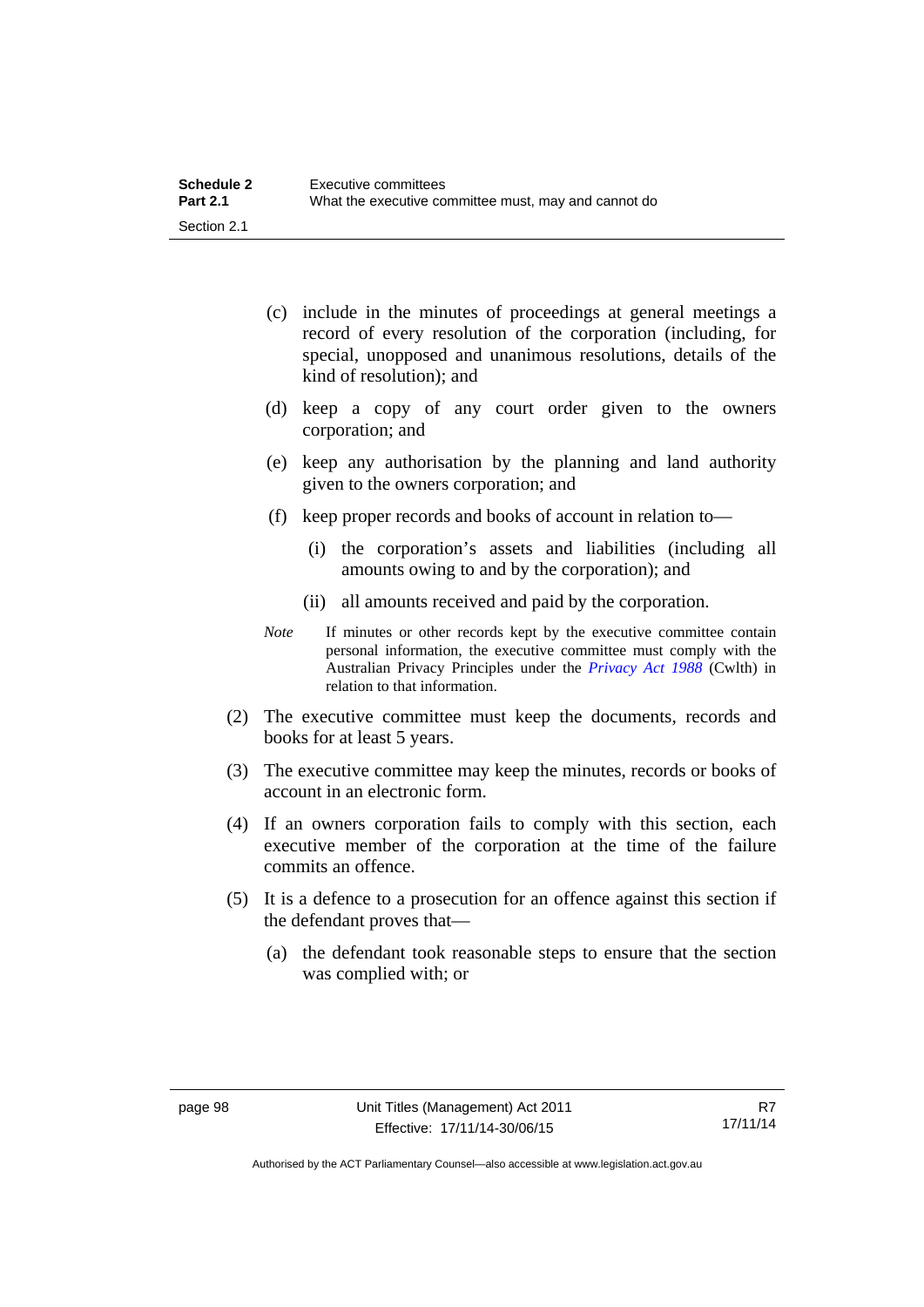(b) the failure to comply happened without the defendant's knowledge.

Maximum penalty: 20 penalty units.

#### **2.2 Executive committee must present financial statements at annual general meeting**

- (1) At each annual general meeting of an owners corporation, the executive committee must present to the corporation annual financial statements in relation to the matters mentioned in section 2.1 (1) (f).
- (2) Annual financial statements must cover the period from the end of the period for which the last statements were prepared (or, for the first annual general meeting, since the registration of the units plan), to a stated day (the *stated day*) before the annual general meeting at which they are to be presented.
- (3) The annual financial statements must be presented to the annual general meeting within 3 months from the stated day.
- (4) If an owners corporation fails to comply with this section, each executive member of the corporation at the time of the failure commits an offence.

Maximum penalty: 20 penalty units.

- (5) It is a defence to a prosecution for an offence against this section if the defendant proves that—
	- (a) the defendant took reasonable steps to ensure that the section was complied with; or
	- (b) the failure to comply happened without the defendant's knowledge.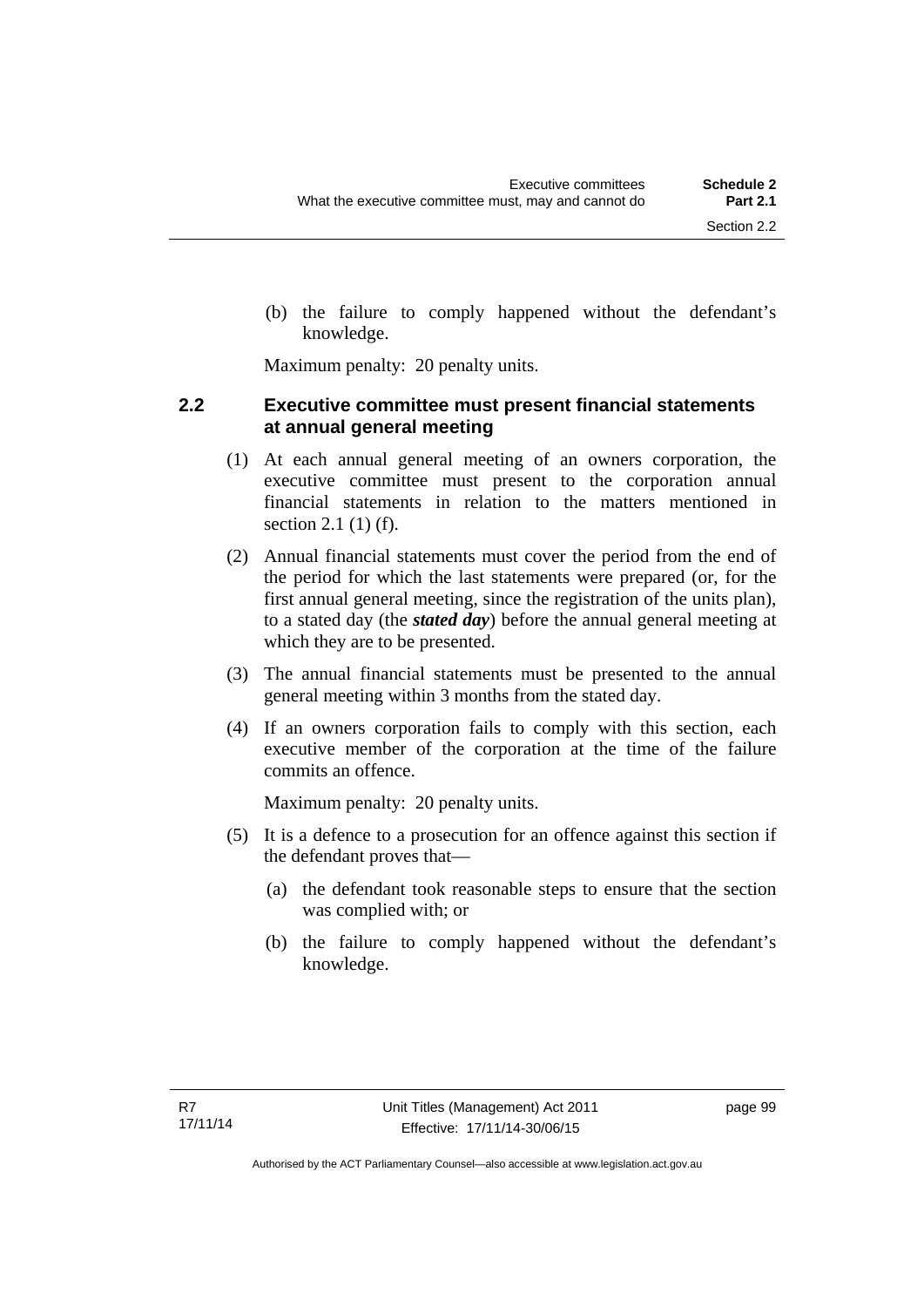## **2.3 Executive committee must present insurance details at annual general meeting**

- (1) At each annual general meeting of an owners corporation, the executive committee must give to the corporation the following details about each insurance policy held by the corporation under this Act that is current at the time of the meeting:
	- (a) the name of the insurer;
	- (b) the amount of cover under the policy;
	- (c) for a building insurance policy—details of any recent valuation of the insured buildings;
	- (d) a summary of the type of cover under the policy;

#### **Examples**

public liability insurance, building insurance, personal property insurance

*Note* An example is part of the Act, is not exhaustive and may extend, but does not limit, the meaning of the provision in which it appears (see [Legislation Act,](http://www.legislation.act.gov.au/a/2001-14) s 126 and s 132).

- (e) the amount of the premium;
- (f) the amount of any excess payable on the happening of an event for which the insurance gives cover;
- (g) the date the cover expires;
- (h) the amount and type of any financial or other benefit given, or to be given, by the insurer, for the insurance being taken out, to any person.

**Example—financial or other benefit** 

commissions, discounts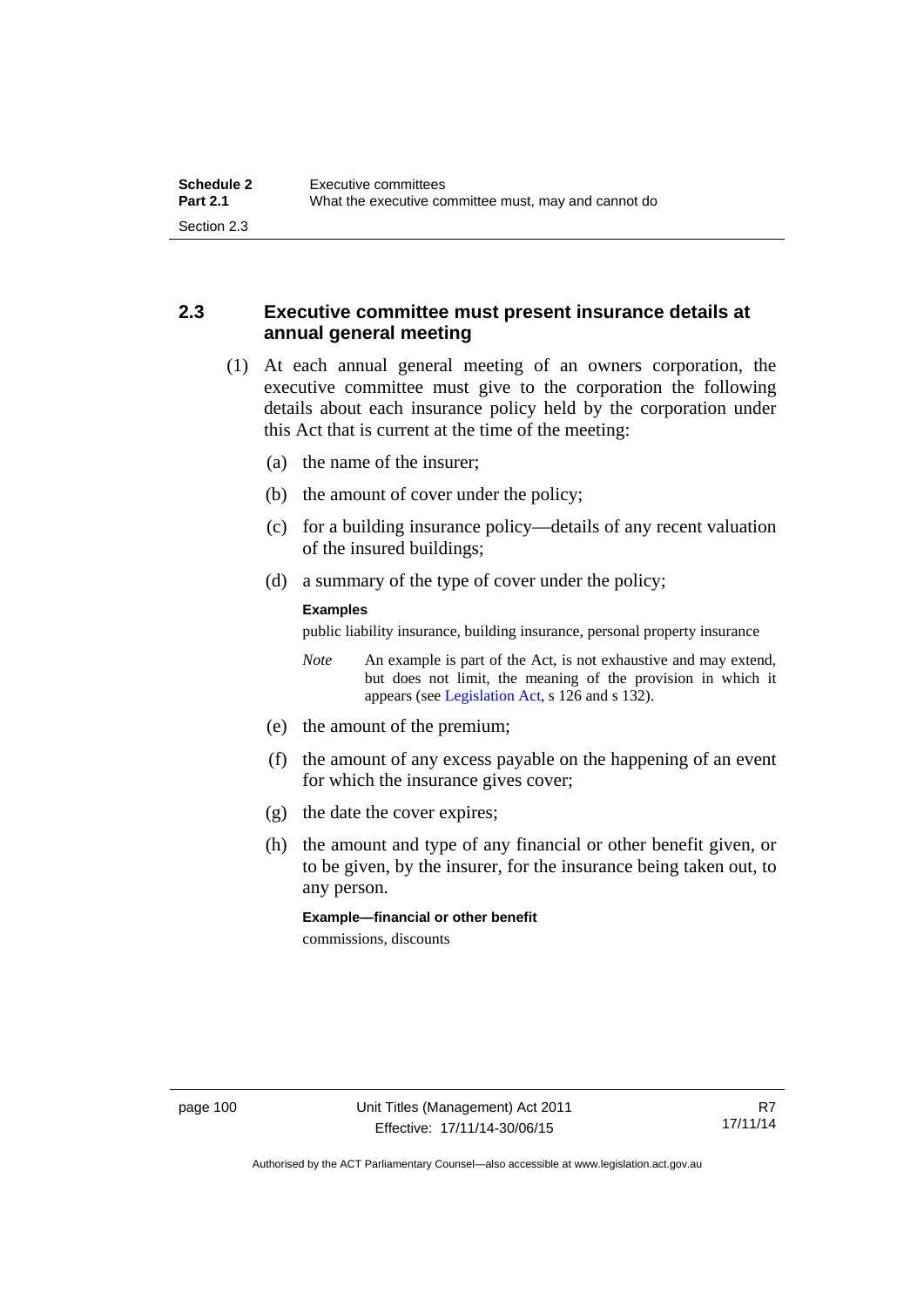(2) If an owners corporation fails to comply with this section, each executive member of the corporation at the time of the failure commits an offence.

Maximum penalty: 20 penalty units.

- (3) It is a defence to a prosecution for an offence against this section if the defendant proves that—
	- (a) the defendant took reasonable steps to ensure that the section was complied with; or
	- (b) the failure to comply happened without the defendant's knowledge.

#### **2.4 Approving use of common property**

The executive committee of an owners corporation may approve an application by a member of the corporation to use the common property if—

- (a) the use applied for is minor; and
- (b) the use will not unreasonably interfere with the reasonable use and enjoyment of the common property by other members of the corporation.

#### **Example—minor use**

installation of airconditioner or awning on unit that extends over common property

*Note* An example is part of the Act, is not exhaustive and may extend, but does not limit, the meaning of the provision in which it appears (see [Legislation Act,](http://www.legislation.act.gov.au/a/2001-14) s 126 and s 132).

#### **2.5 Decisions about taking legal action**

- (1) This section applies if the executive committee proposes to take legal action.
- (2) The executive committee of an owners corporation must not take legal action on behalf of the owners corporation unless—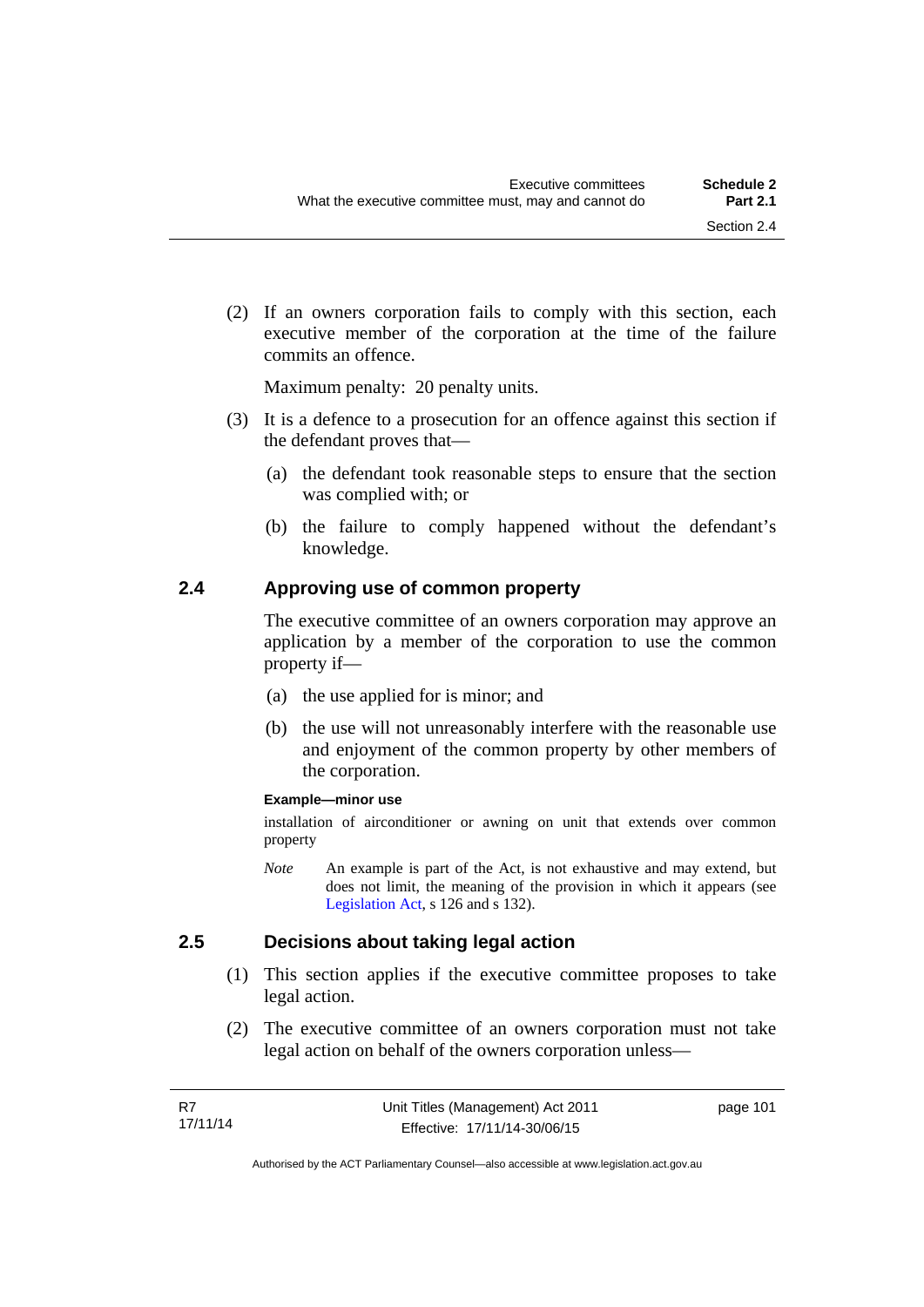| Schedule 2      | Executive committees                                 |
|-----------------|------------------------------------------------------|
| <b>Part 2.1</b> | What the executive committee must, may and cannot do |
| Section 2.6     |                                                      |

- (a) the legal action relates to the payment of a contribution under the Act by a member of the corporation to the corporation; or
- (b) the costs of taking the legal action are reasonably estimated by the corporation's legal representative to be not more than the amount prescribed by regulation; or
- (c) the corporation approves taking the legal action by ordinary resolution.
- *Note* Section 2.6 allows urgent legal action to be taken.
- (3) For this section, the executive committee of an owners corporation *takes legal action* if the committee—
	- (a) begins a proceeding; or
	- (b) begins to defend a proceeding; or
	- (c) continues, or continues to defend, a proceeding.
- (4) In this section:

*costs*, of taking legal action, means the legal costs and disbursements incurred by the owners corporation for its legal representation for the legal action.

#### **2.6 Taking urgent legal action**

- (1) This section applies if—
	- (a) the executive committee of an owners corporation is satisfied on reasonable grounds that it is necessary to take legal action urgently on behalf of the corporation; and
	- (b) the executive committee cannot reasonably get the corporation's approval before taking the legal action.
- (2) The executive committee may take the legal action.
- (3) However, the executive committee must—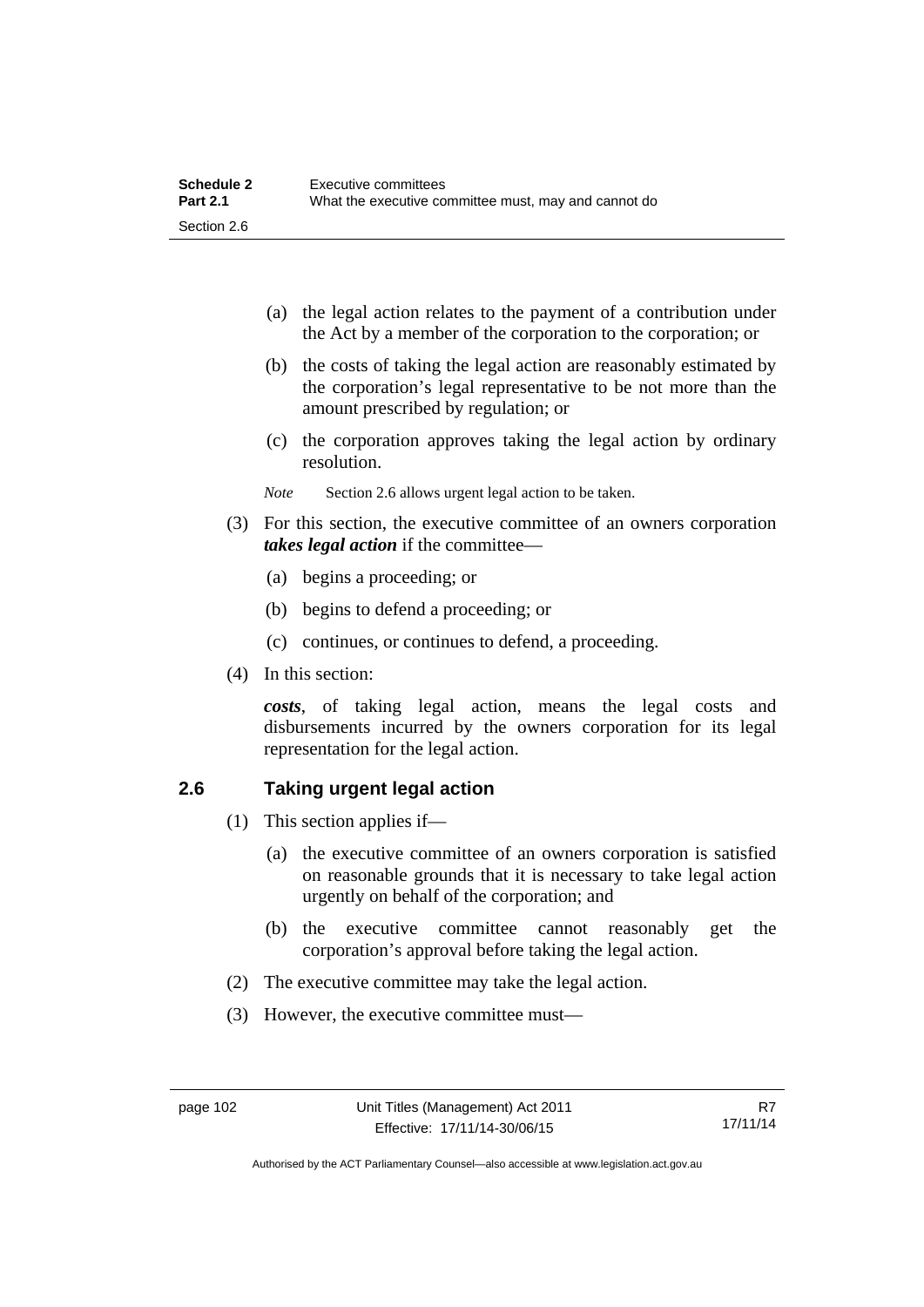- (a) seek the approval of the owners corporation as soon as practicable after beginning the legal action; and
- (b) if the owners corporation does not approve taking the legal action, the executive committee must discontinue the proceeding or withdraw the defence.
- (4) For this section, the executive committee of an owners corporation *takes legal action* if the committee—
	- (a) begins a proceeding; or
	- (b) begins to defend a proceeding.

## **2.7 Decisions about staged development**

- (1) This section applies to a meeting of an executive committee of an owners corporation for a staged development if the development has not been completed.
- (2) The executive committee must not decide a matter about the uncompleted stages of the development.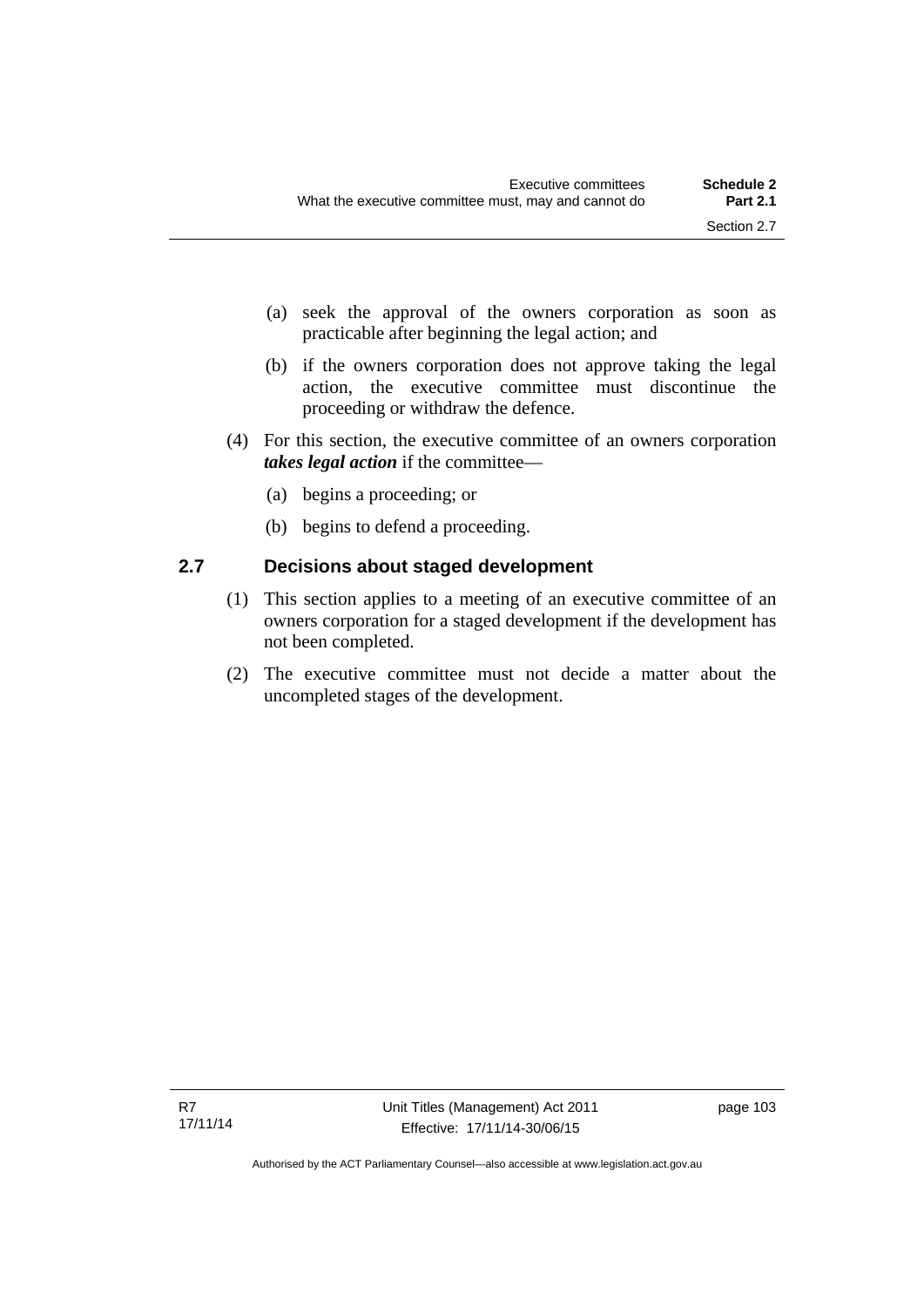# **Part 2.2 Executive committee—meetings and procedures**

## **2.8 Meetings of executive committee**

- (1) An executive committee may meet for the conduct of business when it decides, and may adjourn and otherwise regulate its meetings as it considers appropriate.
- (2) An executive member may call a meeting of the committee by giving to each other executive member not less than 7 days written notice stating the business that the member proposes to bring before the meeting and the time and place of the meeting.

## **2.9 Quorum of executive committee**

- (1) Business may be transacted at a meeting of an executive committee only if a quorum is present at the relevant time.
- (2) A quorum is worked out as follows:
	- (a) if the total number of executive members is an odd number—

 $\overline{2}$ total number of executive members  $+1$ 

(b) if the total number of executive members is an even number—

$$
\left(\frac{\text{total number of executive members}}{2}\right) + 1
$$

## **2.10 Voting of executive committee**

- (1) At meetings of an executive committee, all matters must be decided by a majority of the votes of the executive members present and voting.
- (2) If an executive committee has only 2 members, all matters must be decided by unanimous vote.

Authorised by the ACT Parliamentary Counsel—also accessible at www.legislation.act.gov.au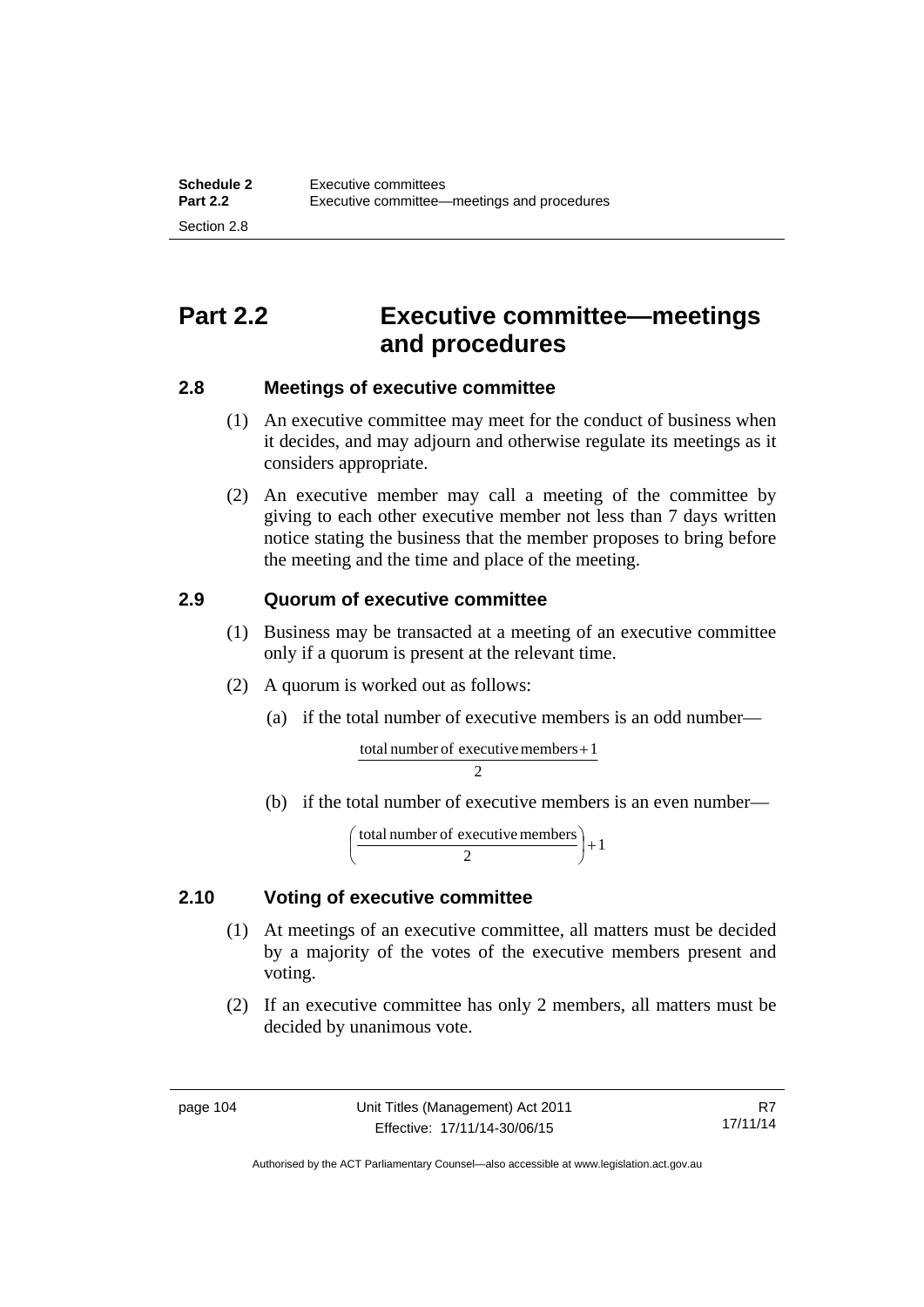### **2.11 Chairperson—meetings**

- (1) At a meeting of the executive committee, the chairperson may leave the chair during the meeting for any reason.
- (2) If the chairperson leaves the chair during a meeting, the executive members present must elect another executive member present to chair the meeting.
- (3) At a meeting of the executive committee, the chairperson—
	- (a) may vote as an executive member; and
	- (b) if the votes on a matter are equal—may exercise a 2nd (casting) vote, unless there are only 2 executive members.
	- *Note* If there are only 2 executive members, all matters must be decided by unanimous vote (see s 2.10 (2)).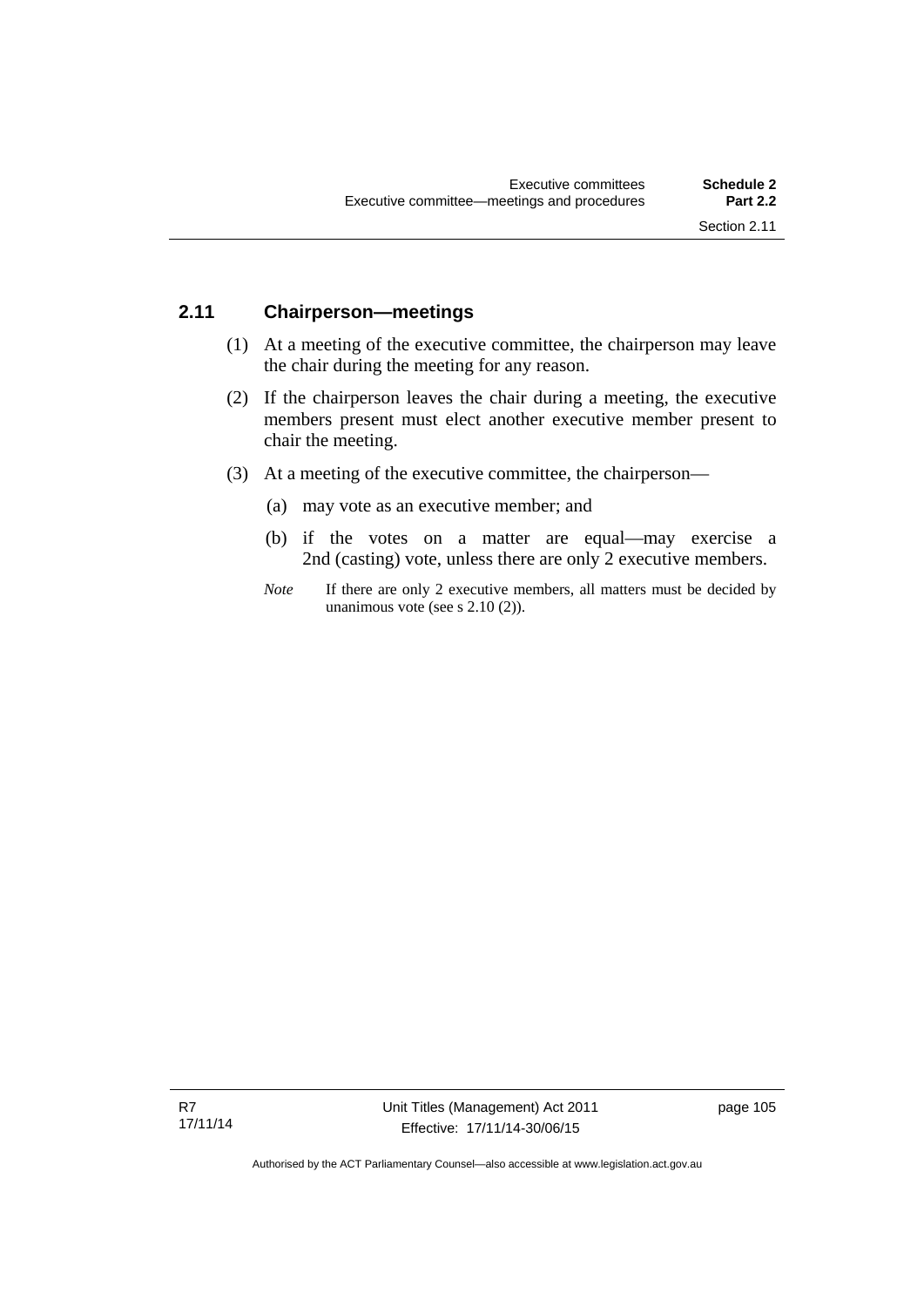**Schedule 3 General meetings**<br> **Part 3.1 General meetings** General meetings Section 3.1

# **Schedule 3 General meetings**

(see s 17)

*Note* The owners corporation of a units plan is responsible for managing the units plan. In managing the units plan the owners corporation is required to, or may, make various decisions under this Act. The members of the owners corporation make those decisions at general meetings. The following provisions set out how general meetings (including annual general meetings) must be conducted and how decisions are made at those meetings.

# **Part 3.1 General meetings**

## **3.1 Conduct of general meetings**

An owners corporation for a units plan may hold, adjourn and otherwise regulate general meetings as it considers appropriate, subject to this schedule.

## **3.2 Annual general meetings**

- (1) An owners corporation for a units plan must hold an annual general meeting each financial year.
- (2) Except for the first annual general meeting, an annual general meeting must be held within 15 months after the last annual general meeting.

## **3.3 First annual general meeting**

(1) The first annual general meeting of an owners corporation for a units plan must be held within 3 months after the registration of the units plan.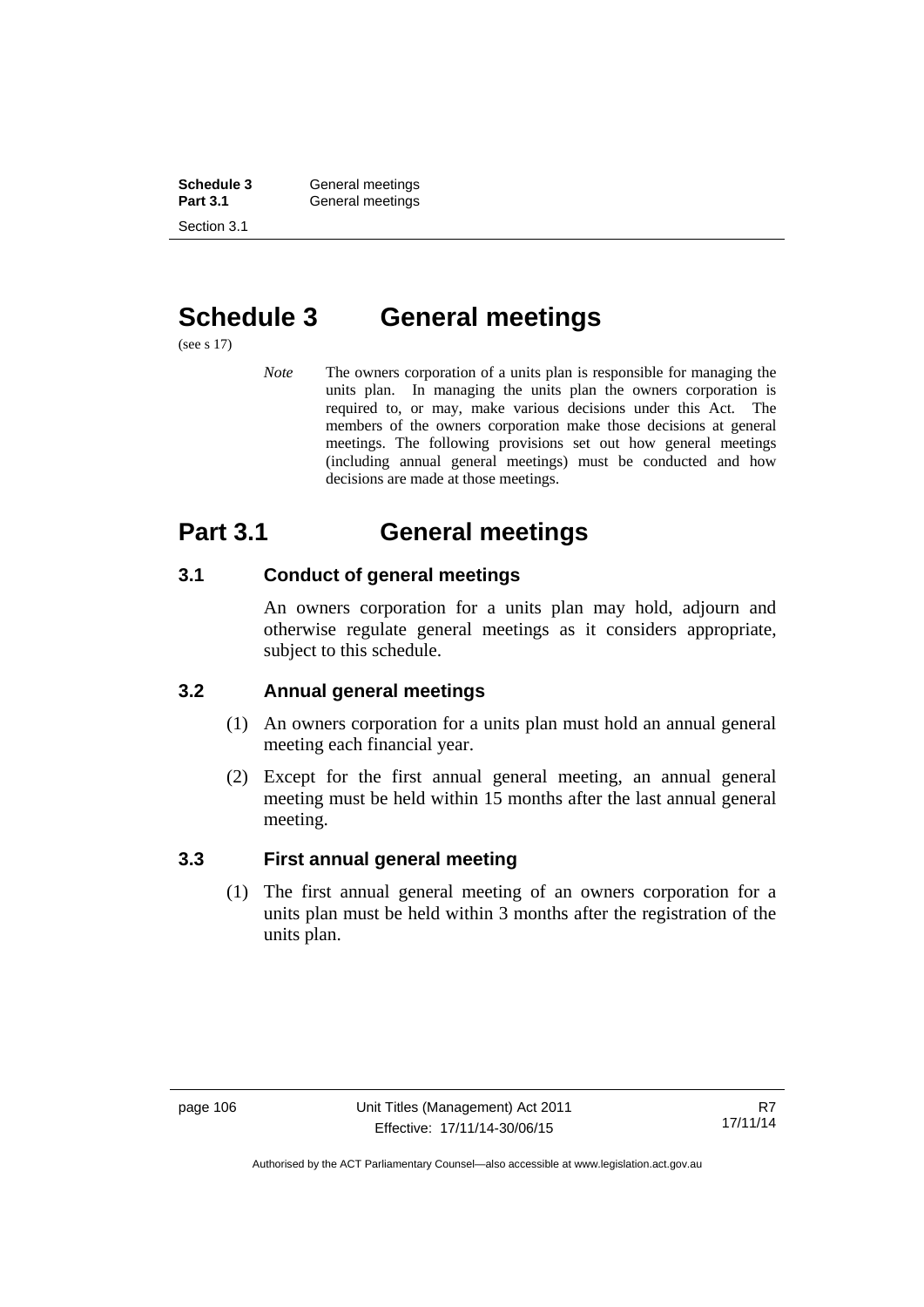(2) The first annual general meeting of an owners corporation may be called by the executive committee of the corporation or by a member of the corporation.

#### **3.4 First annual general meeting—developer to deliver records**

At the first annual general meeting of an owners corporation for a units plan, the developer must give the following records to the corporation:

- (a) the statutory books and records of the corporation, up to the date of the meeting;
- (b) any insurance policy issued in the name of the corporation;
- (c) any plans, specifications, diagrams or drawings that relate to the design or service of the units or common property of the units plan;
- (d) a copy of any contract entered into by the corporation that relate to the common property of the units plan;
- (e) any warranty that relates to the common property of the units plan;
- (f) the corporation's seal;
- (g) any other document that relates to the units or common property of the units plan.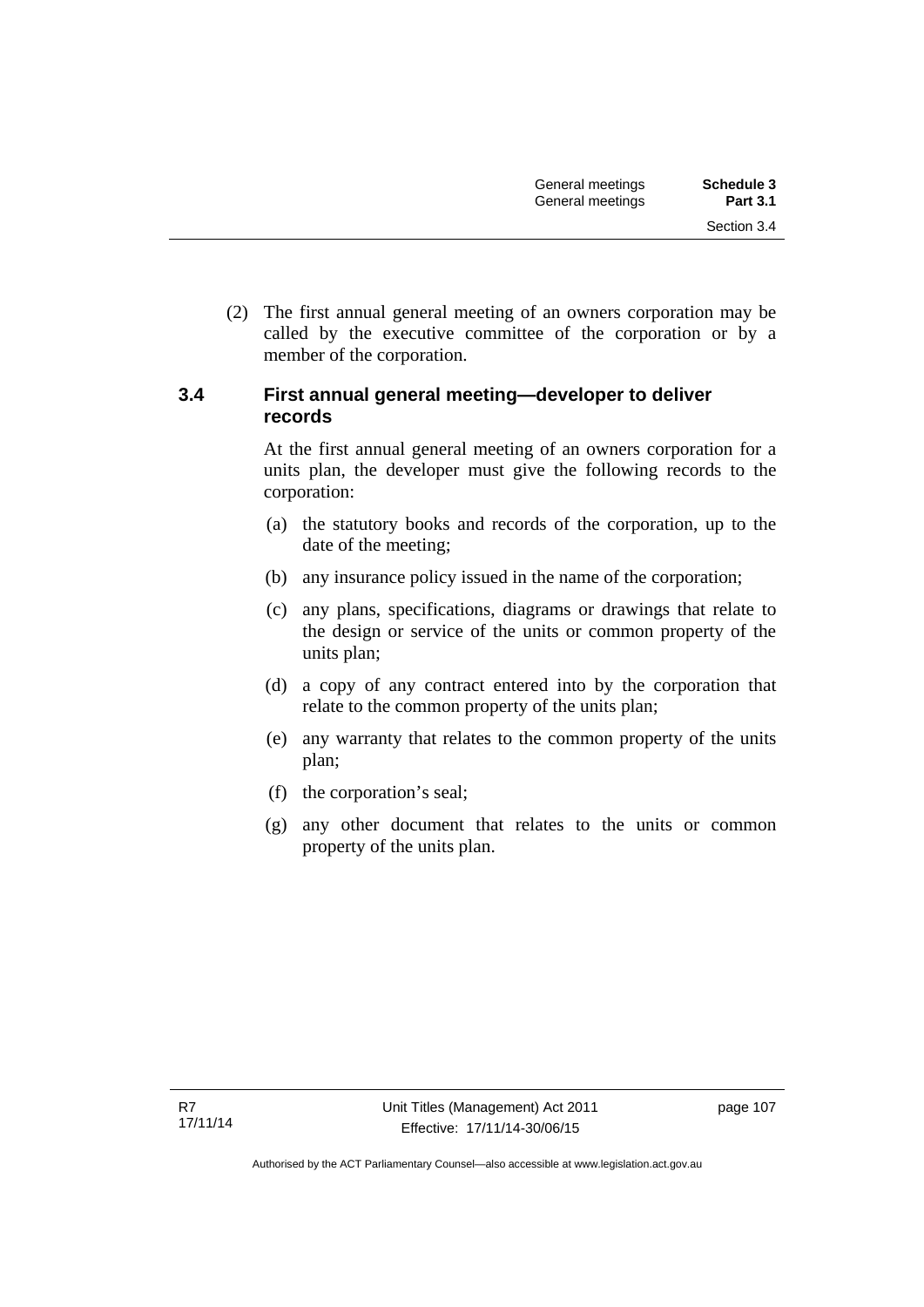#### **3.5 General meetings other than annual general meetings**

- (1) The executive committee of an owners corporation may call a general meeting, by notice under section 3.6, whenever it considers appropriate.
- (2) Subsection (3) applies if the executive committee of an owners corporation receives a written request (a *meeting request*), stating the matters to be considered at the meeting, from people who are entitled to vote on all motions for units whose combined unit entitlement is at least  $\frac{1}{4}$  of the total unit entitlement in the units plan.
- (3) The executive committee must hold a general meeting, by notice under section 3.6, within 28 days after the day it receives the meeting request.

## **3.6 Notice of general meetings**

- (1) The executive committee of an owners corporation must give notice of a general meeting to—
	- (a) each member of the corporation; and
	- (b) each mortgagee's representative (if any).
- (2) The executive committee must give notice of the general meeting—
	- (a) so that the notice would reasonably be expected to be received at least 14 days before the date fixed for the meeting; or
	- (b) if a motion is to be moved that requires an unopposed or unanimous resolution—so that the notice would reasonably be expected to be received at least 21 days before the date fixed for the meeting.

#### **3.7 Requirements for notice of general meetings**

(1) A notice of a general meeting for an owners corporation must state—

Authorised by the ACT Parliamentary Counsel—also accessible at www.legislation.act.gov.au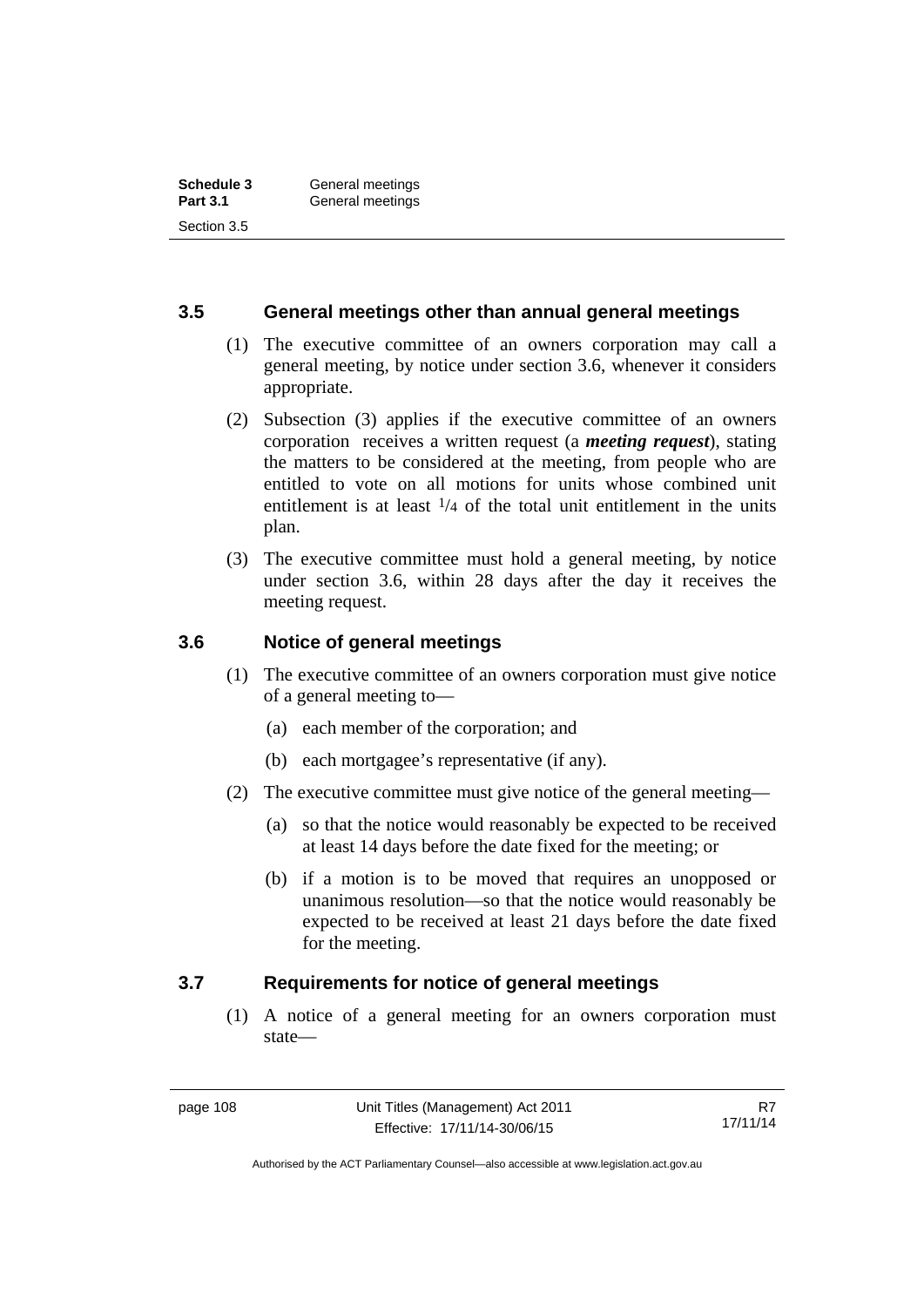- (a) the time, date and place fixed for the meeting; and
- (b) whether the person notified is entitled to vote on all (or any) motions at the meeting, and if not, why not; and
	- *Note* Section 3.20 explains who is entitled to vote on which kinds of motion. For example, if an amount is owing to the corporation in relation to a particular unit at the time of the general meeting, no vote may be cast by the unit owner (or anyone else) for that unit on any motion requiring an ordinary or special resolution.
- (c) for a member who is not entitled to vote on any motion because a mortgagee voting notice has been given—details of the notice, including the full name and address for correspondence of the mortgagee's representative; and
- (d) if a motion is to be moved that requires an unopposed or unanimous resolution—the text of the motion and the kind of resolution.
- (2) For a notice of a general meeting given to a person entitled to vote on any motion, the notice must include—
	- (a) a proxy form approved by the executive committee; and
	- (b) an absentee voting paper for the motion in a form approved by the executive committee.
- (3) For a notice of an annual general meeting, the notice must include a copy of the following:
	- (a) the annual financial statements of the corporation to be presented at the meeting;
	- (b) the general fund budget.

#### **3.8 Defective notice of meetings**

(1) The proceedings at a general meeting are not invalid only because a person did not receive proper notice of the meeting.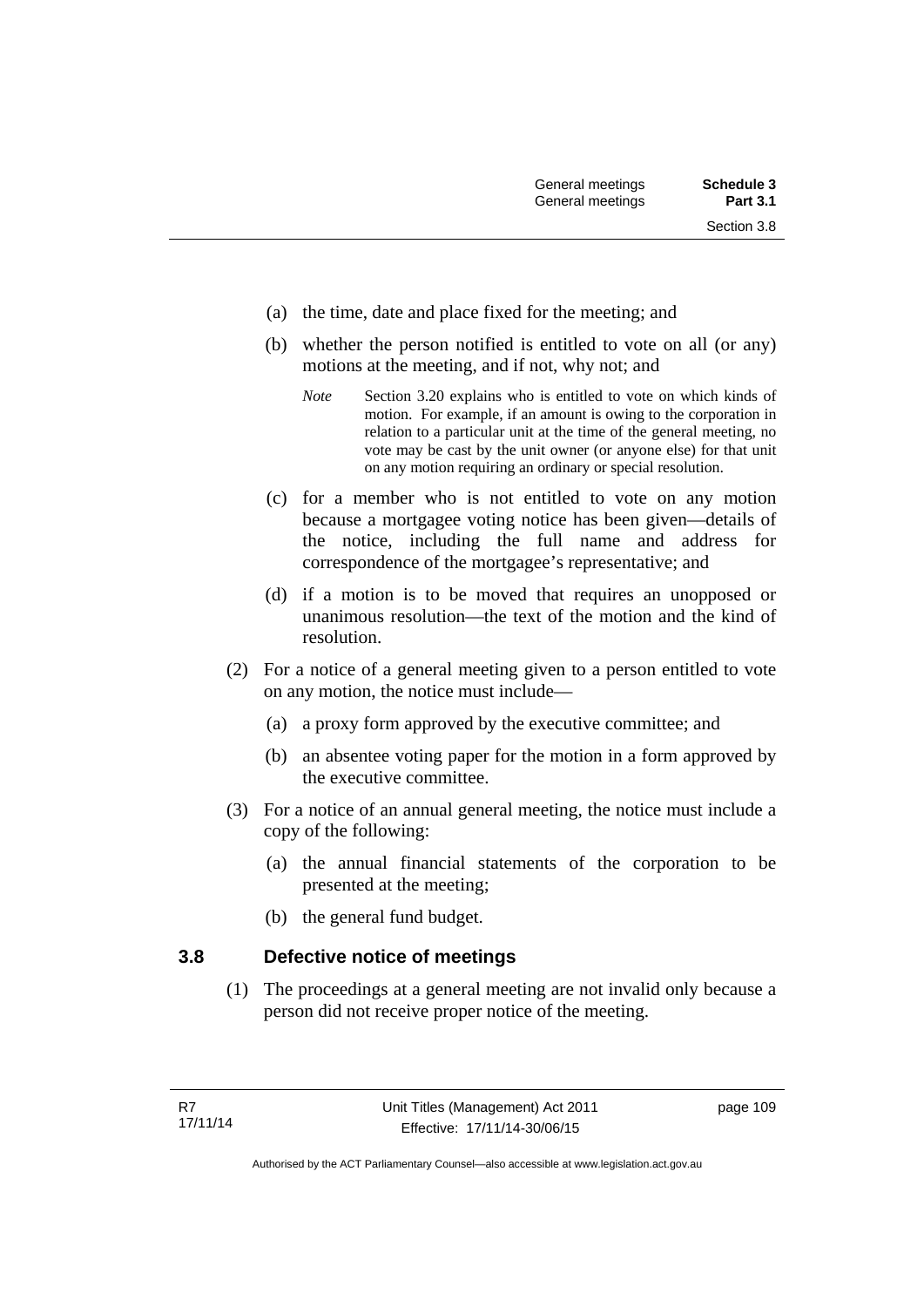| Schedule 3      | General meetings |
|-----------------|------------------|
| <b>Part 3.1</b> | General meetings |
| Section 3.9     |                  |

- (2) However, if a person did not receive notice of the meeting in accordance with section 3.6 (2), the person may make a request for the adjournment of the meeting by written notice to the executive committee before the day or time fixed for the start of the meeting.
- (3) A request by a person under subsection (2) may be made by someone else on the person's behalf.
- (4) If the executive committee receives a request for adjournment under subsection (2), the committee must give the request to the chairperson of the meeting immediately after the chairperson is elected.
- (5) The chairperson may adjourn the meeting to a time, date and place to be decided (by ordinary resolution) by the people present and entitled to vote on all motions at the meeting if the chairperson considers on reasonable grounds that—
	- (a) notice of the meeting in accordance with section 3.6 (2) was not given to the person by or for whom the request was made; and
	- (b) in the circumstances it would be unfair to allow the meeting to go ahead at present.

#### **3.9 Quorum at a general meeting—owners corporation with 3 or more members**

- (1) A motion may be considered at a general meeting of an owners corporation with 3 or more members only if there is present—
	- (a) a quorum (a *standard quorum*) made up by people entitled to vote (on the motion) in relation to not less than ½ the total number of units; or
	- (b) a quorum (a *reduced quorum*) made up under subsection (2).
- (2) If a standard quorum is not present within ½ an hour after the motion arises for consideration, a reduced quorum for the motion and any subsequent motion considered at the meeting is made up by

R7 17/11/14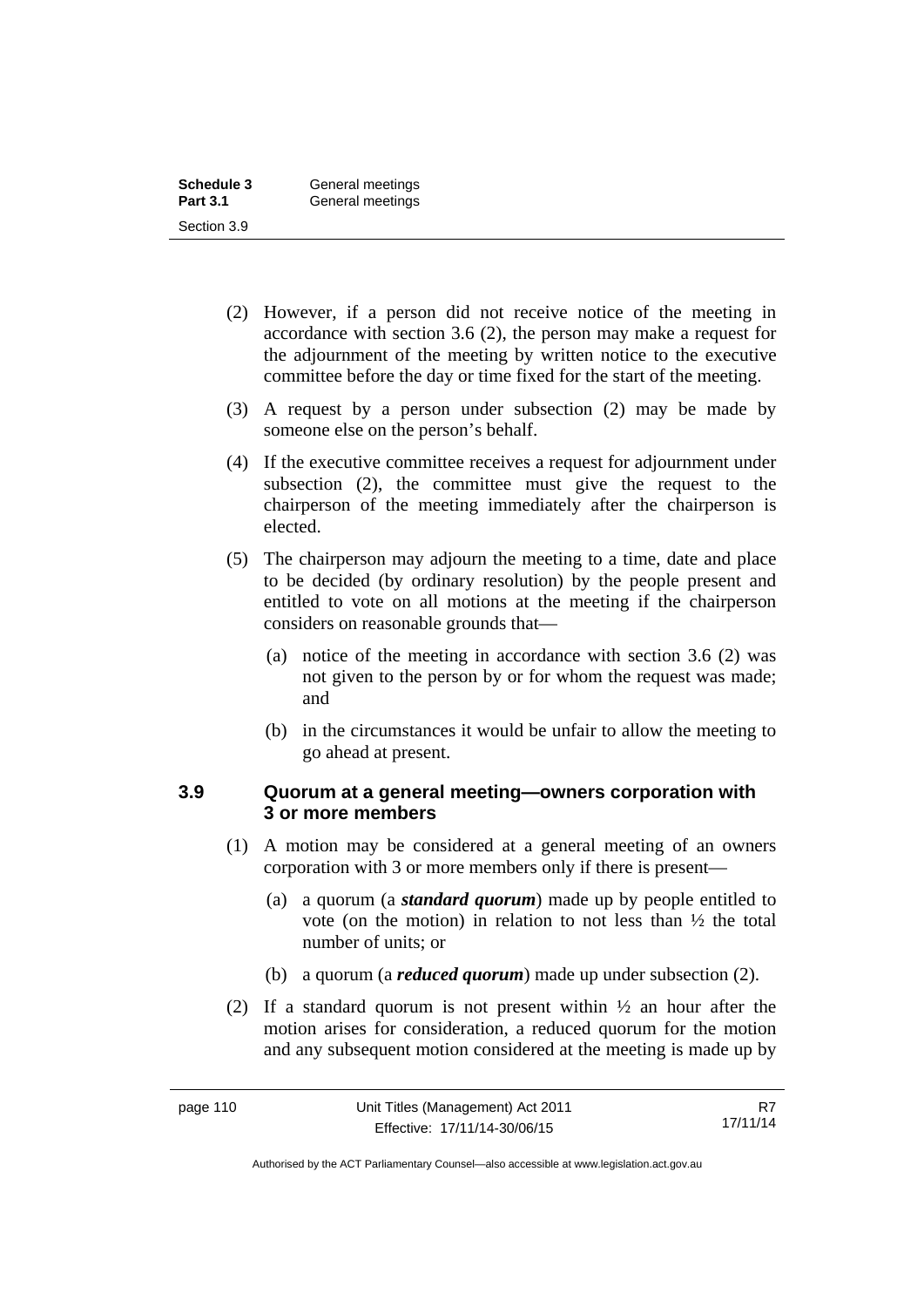2 or more people present at the meeting who are entitled to vote on the motion.

- (3) If a reduced quorum is not present ½ an hour after the motion arises for consideration, the meeting is adjourned to the same day in the next week at the same place and time.
- (4) If a reduced quorum is present for the consideration of any motion and the motion is voted on, section 3.10 (Notice of reduced quorum decisions and adjournments) applies to the decision on the motion.
- (5) If a reduced quorum is present for the consideration of any motion and the motion is not voted on, the meeting may decide to adjourn to the same day in the next week at the same place and time to consider the motion (and any others remaining to be considered).
- (6) If a general meeting is adjourned under this section (including paragraph (c)) and a standard quorum is not present within  $\frac{1}{2}$  and hour after a motion arises for consideration at the adjourned meeting—
	- (a) a reduced quorum is made up by the people who are then present and entitled to vote on the motion and any subsequent motion considered at the adjourned meeting; and
	- (b) if a reduced quorum is present for the consideration of any motion at the adjourned meeting, and the motion is voted on the decision on the motion must be notified under section 3.10; and
	- (c) if the motion (or any other) is not voted on at the adjourned meeting—the adjourned meeting may resolve to adjourn again to the same day in the next week at the same place and time to consider the resolution (and any others remaining to be considered at the meeting).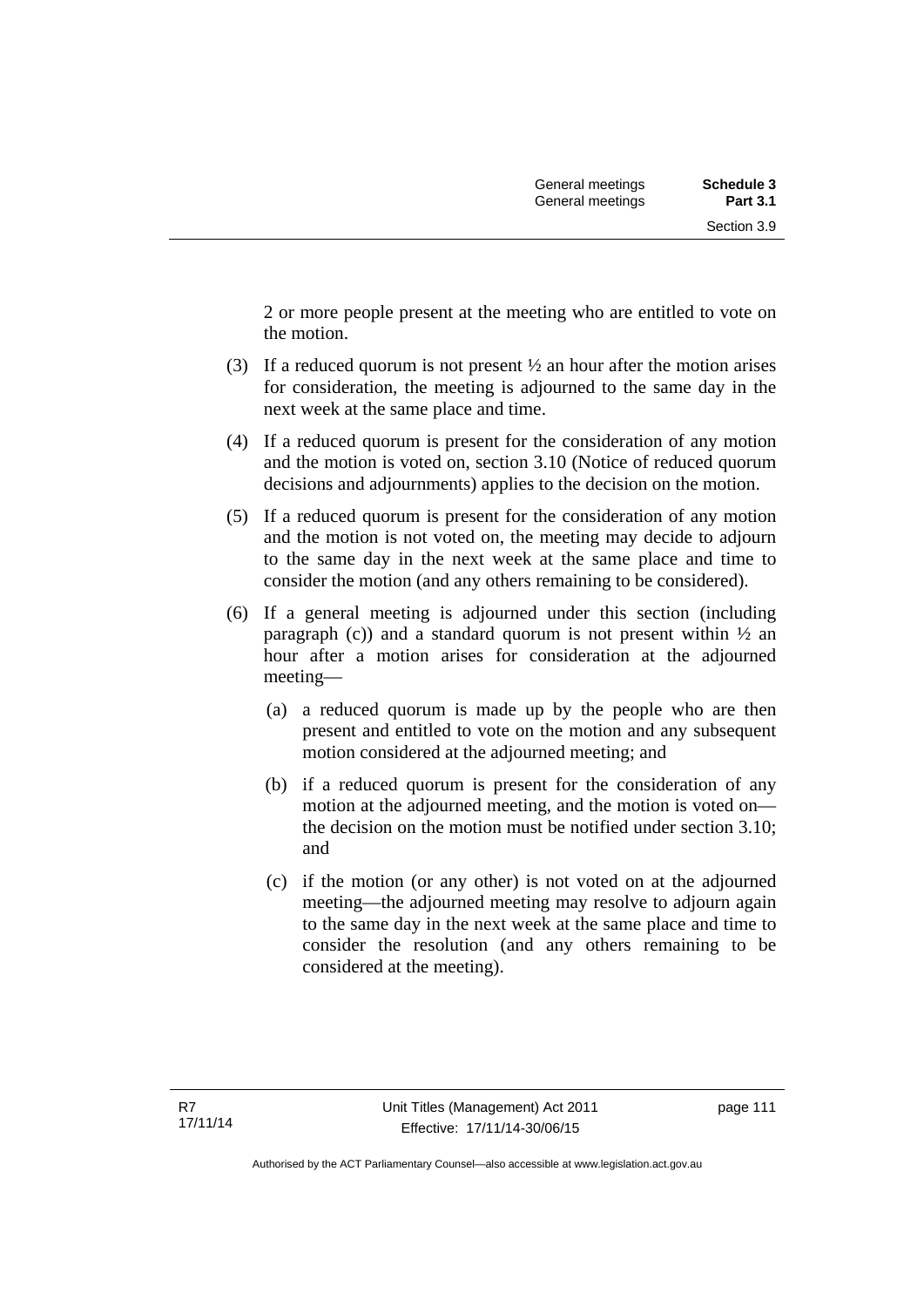| Schedule 3      | General meetings |  |
|-----------------|------------------|--|
| <b>Part 3.1</b> | General meetings |  |
| Section 3.10    |                  |  |

#### **3.10 Notice of reduced quorum decisions and adjournments**

 (1) If a decision (a *reduced quorum decision*) is made on a motion while a reduced quorum was present for the consideration of the motion, within 7 days after the meeting the owners corporation must give each person mentioned in section 3.6 (1) (Notice of general meetings) written notice of the reduced quorum decision.

*Note* If a form is approved under s 146 for a notice, the form must be used.

 (2) Within 4 days after a general meeting is adjourned under section 3.9, the owners corporation must give each person mentioned in section 3.6 (1) a written notice of the date, place and time to which the meeting is adjourned.

#### **3.11 Reduced quorum decisions—effect**

- (1) A reduced quorum decision takes effect 28 days after the decision was made, subject to this section.
- (2) Subsection (1) does not apply if the owners corporation fails to give notice of the reduced quorum decision under section 3.10 (1).
- (3) A reduced quorum decision is disallowed if, within 28 days after the decision was made, the owners corporation is given a petition requiring that the decision be disallowed signed by a majority of people entitled to vote on the relevant motion at the time of signing (whether or not they were present or entitled to vote on the motion at the general meeting at which the decision was made).
- (4) If, within 28 days after a reduced quorum decision is made, a motion is passed confirming the reduced quorum decision while a standard quorum is present at a general meeting for consideration of the confirmation motion, the reduced quorum decision takes effect on confirmation, whether or not a petition under subsection (3) is at any time given to the owners corporation.

Authorised by the ACT Parliamentary Counsel—also accessible at www.legislation.act.gov.au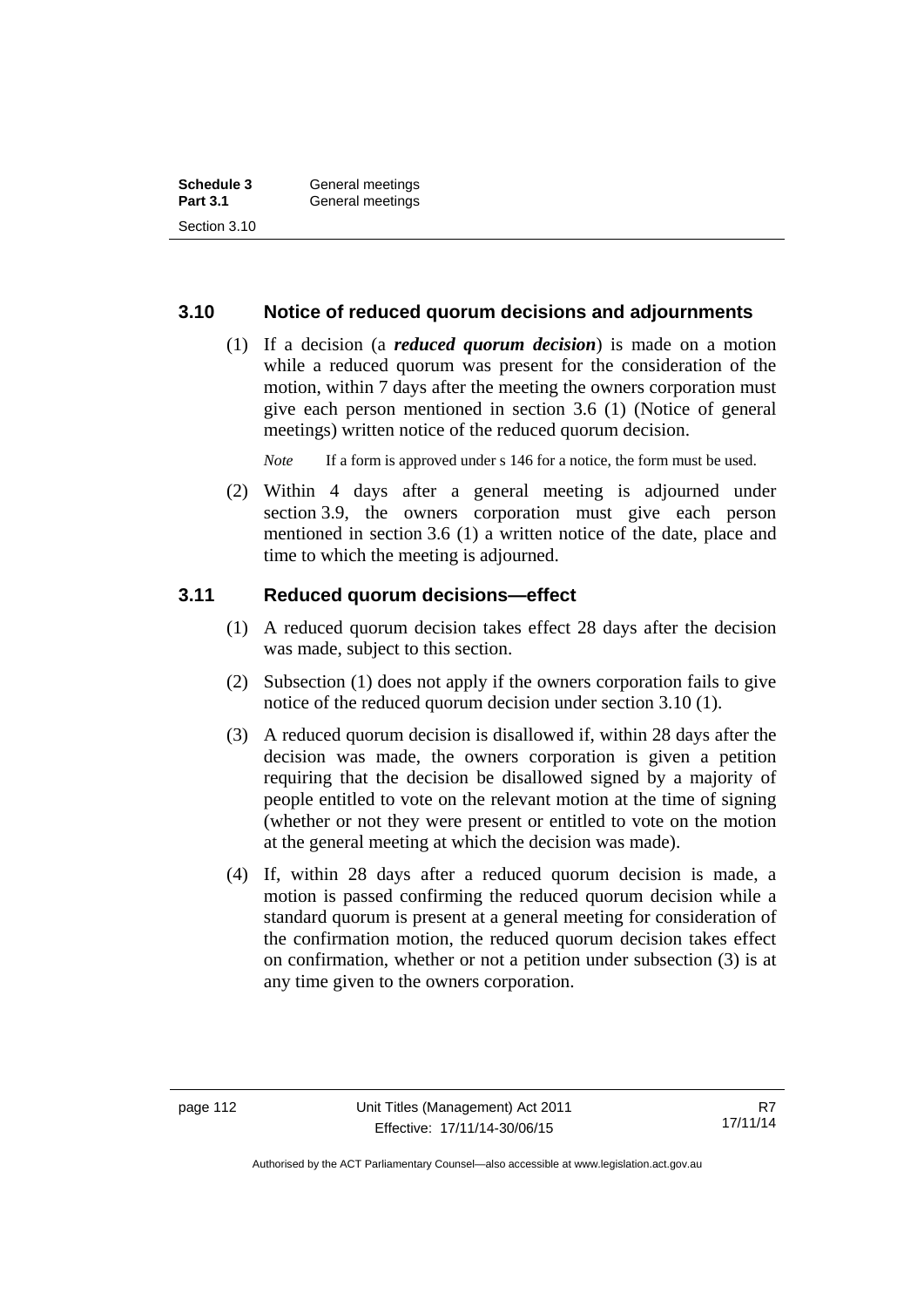(5) This section does not prevent a reduced quorum decision from being revoked at a general meeting, whether a standard quorum or reduced quorum is present while the revocation motion is being considered.

#### **3.12 Quorum at a general meeting—owners corporation with 2 members**

- (1) A motion may only be considered at a general meeting of an owners corporation with 2 members if a quorum constituted by all people entitled to vote on the motion is present.
- (2) If a quorum is not present within  $\frac{1}{2}$  an hour after the motion arises for consideration, the meeting is adjourned to the same day in the next week at the same place and time.

## **3.13 Chairperson at a general meeting**

- (1) The chairperson of a general meeting is the chairperson of the executive committee, unless that person—
	- (a) is not present at the meeting; or
	- (b) does not wish to be chairperson of the meeting.
- (2) If the executive committee's chairperson is not present at the general meeting, at the beginning of the meeting, the people present and entitled to vote may elect someone else who is present and entitled to vote as chairperson for the meeting.
- (3) The chairperson for the meeting may leave the chair during the meeting for any reason.
- (4) If the chairperson leaves the chair during the meeting, the people present and entitled to vote must elect another person present and entitled to vote as chairperson.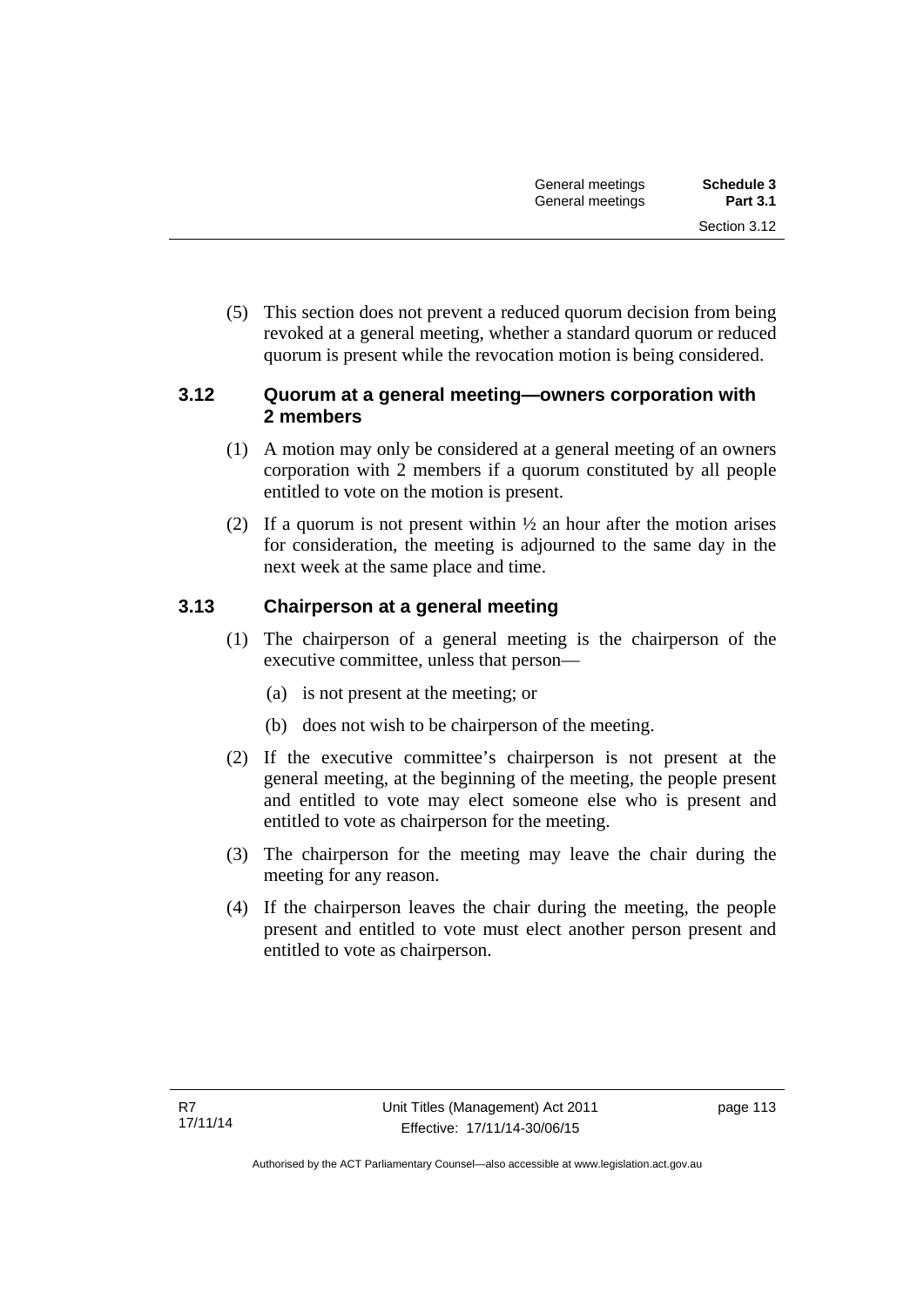# **Part 3.2 Resolutions at general meetings**

#### **3.14 Decision-making at general meetings**

- (1) Decisions at general meetings must be made by ordinary resolution, unless this Act requires otherwise.
- (2) If, at a general meeting, an owners corporation makes a resolution of a particular kind (that is, an ordinary, special, unopposed or unanimous resolution), a resolution of the same kind at a general meeting is required to amend or revoke the earlier resolution, unless this Act requires otherwise.

#### **3.15 Ordinary resolutions**

- (1) For an owners corporation with more than 2 members, the requirement for passing an ordinary resolution at a general meeting is that—
	- (a) unless a poll is taken—the number of votes cast in favour of the resolution is greater than the number of votes cast against it; or
	- (b) on a poll—the voting value of votes cast in favour of the resolution is greater than the voting value of the votes cast against it.
- (2) For an owners corporation with 1 or 2 members, the requirements for passing an ordinary resolution at a general meeting are that—
	- (a) no votes are cast against the resolution; and
	- (b) at least 1 vote is cast in favour of the resolution.

*Notes for s (2)—owners corporations with 1 or 2 members* 

- 1 If the owners corporation has 2 members, both must be present to make up a quorum for consideration of the resolution (see s 3.12), unless either is not entitled to vote on the resolution (see s 3.20).
- 2 An abstention for any unit does not in itself prevent an ordinary resolution from being passed, if at least 1 vote is cast in favour of the resolution.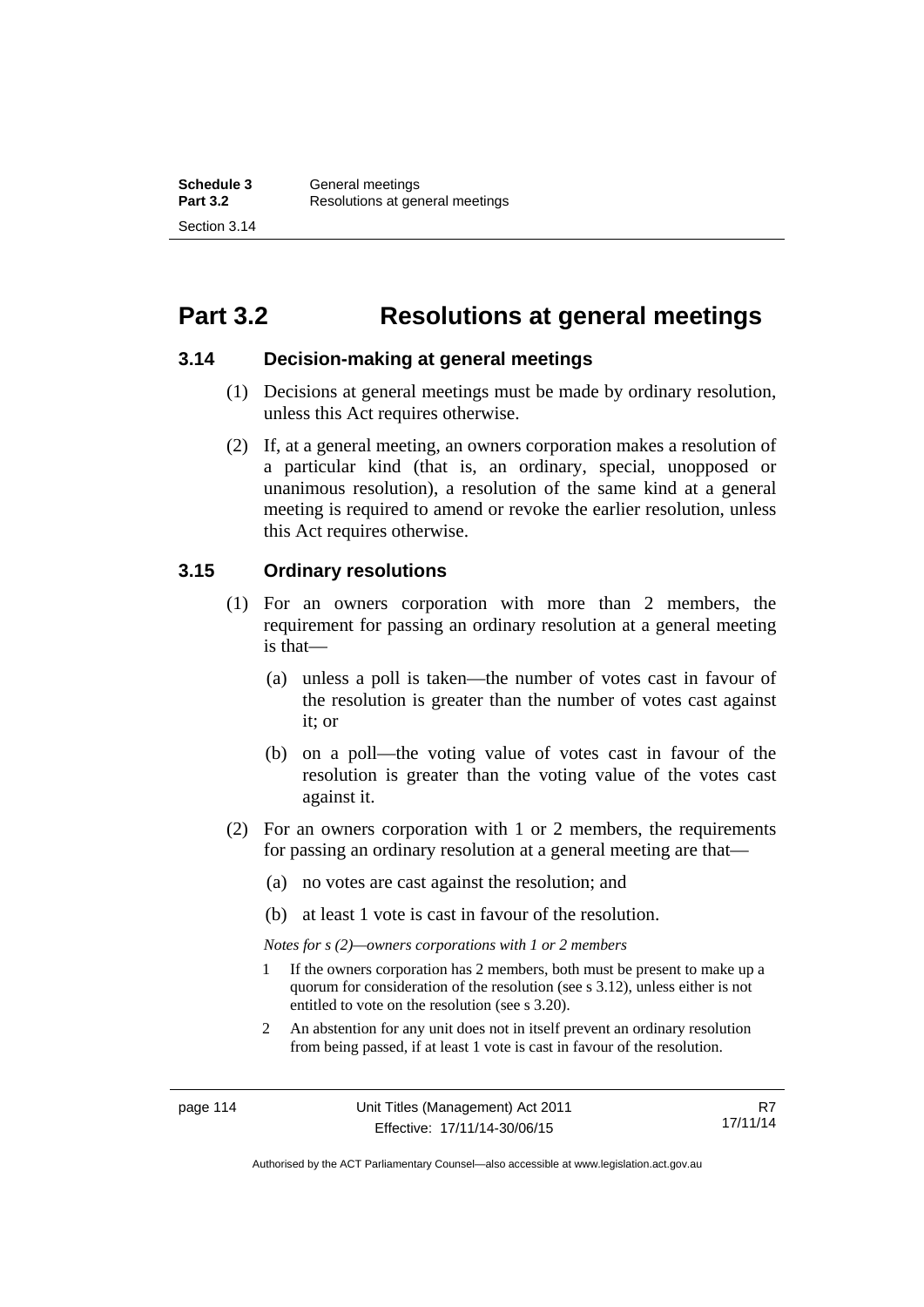3 A vote may be cast for a unit on an ordinary resolution even if an amount owing to the owners corporation remains unpaid (see s 3.20 (3)).

#### **3.16 Special resolutions**

- (1) For an owners corporation with more than 2 members, the requirements for passing a special resolution at a general meeting are that—
	- (a) unless a poll is taken—
		- (i) the number of votes cast in favour of the resolution is greater than the number of votes cast against it; and
		- (ii) the votes cast against the resolution number less than  $\frac{1}{3}$ of the total number of votes that can be cast on the resolution by people present at the meeting (including proxy votes); or
	- (b) on a poll—
		- (i) the voting value of votes cast in favour of the resolution is greater than the voting value of the votes cast against it; and
		- (ii) the voting value of votes cast against the resolution is less than  $\frac{1}{3}$  of the voting value of the total number of votes that can be cast on the resolution by people present at the meeting (including proxy votes).
- (2) For an owners corporation with 1 or 2 members, the requirements for passing a special resolution at a general meeting are that—
	- (a) no votes are cast against the resolution; and
	- (b) at least 1 vote is cast in favour of the resolution.

*Notes for s (2)—owners corporations with 1 or 2 members* 

1 If the owners corporation has 2 members, both must be present to make up a quorum for consideration of the resolution (see s 3.12), unless either is not entitled to vote on the resolution (see s 3.20).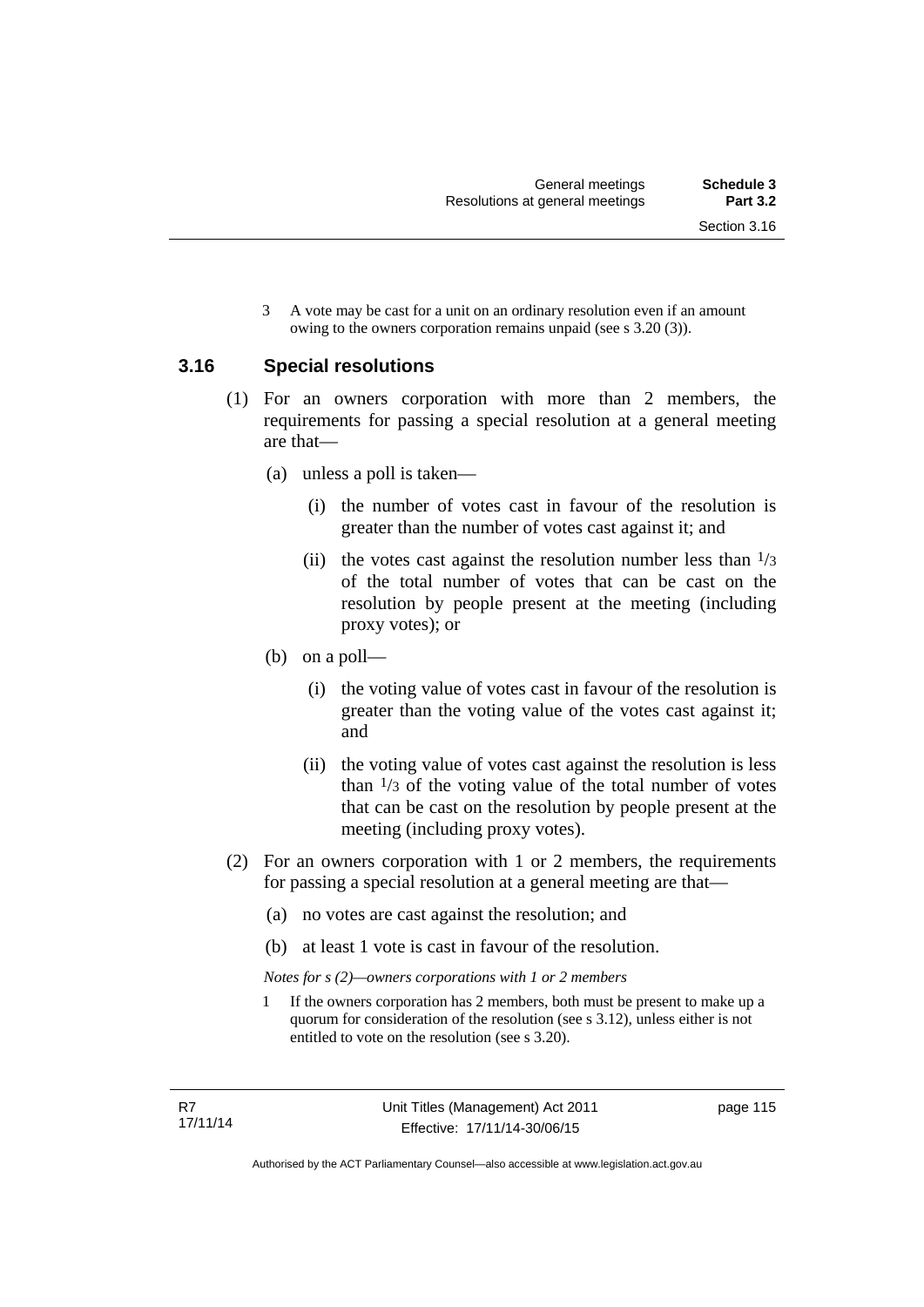| Schedule 3      | General meetings                |
|-----------------|---------------------------------|
| <b>Part 3.2</b> | Resolutions at general meetings |
| Section 3.17    |                                 |

- 2 An abstention for any unit does not in itself prevent a special resolution from being passed, if at least 1 vote is cast in favour of the resolution.
- 3 A vote may be cast for a unit on a special resolution even if an amount owing to the owners corporation remains unpaid (see s 3.20 (3)).

#### **3.17 Unopposed resolutions**

The requirements for passing an unopposed resolution at a general meeting are that—

- (a) no votes are cast against the resolution; and
- (b) at least 1 vote is cast in favour of the resolution.
	- *Note 1* An abstention for any unit does not in itself prevent an unopposed resolution from being passed, if at least 1 vote is cast in favour of the resolution.
	- *Note* 2 If the owners corporation has 2 members, both must be present to make up a quorum for consideration of the resolution (see s 3.12), unless either is not entitled to vote on the resolution (see s 3.20).

#### **3.18 Unanimous resolutions**

- (1) For an owners corporation with more than 2 members, the requirements for passing a unanimous resolution at a general meeting are that—
	- (a) each person entitled to vote on the resolution—
		- (i) is present at the meeting; or
		- (ii) has given another person present at the meeting a proxy permitting the person to vote on the resolution; or
		- (iii) has cast an absentee vote on the resolution; and
	- (b) no votes are cast against the resolution; and
	- (c) at least 1 vote is cast in favour of the resolution.
- (2) For an owners corporation with 1 or 2 members, the requirements for passing a unanimous resolution at a general meeting are that—

R7 17/11/14

Authorised by the ACT Parliamentary Counsel—also accessible at www.legislation.act.gov.au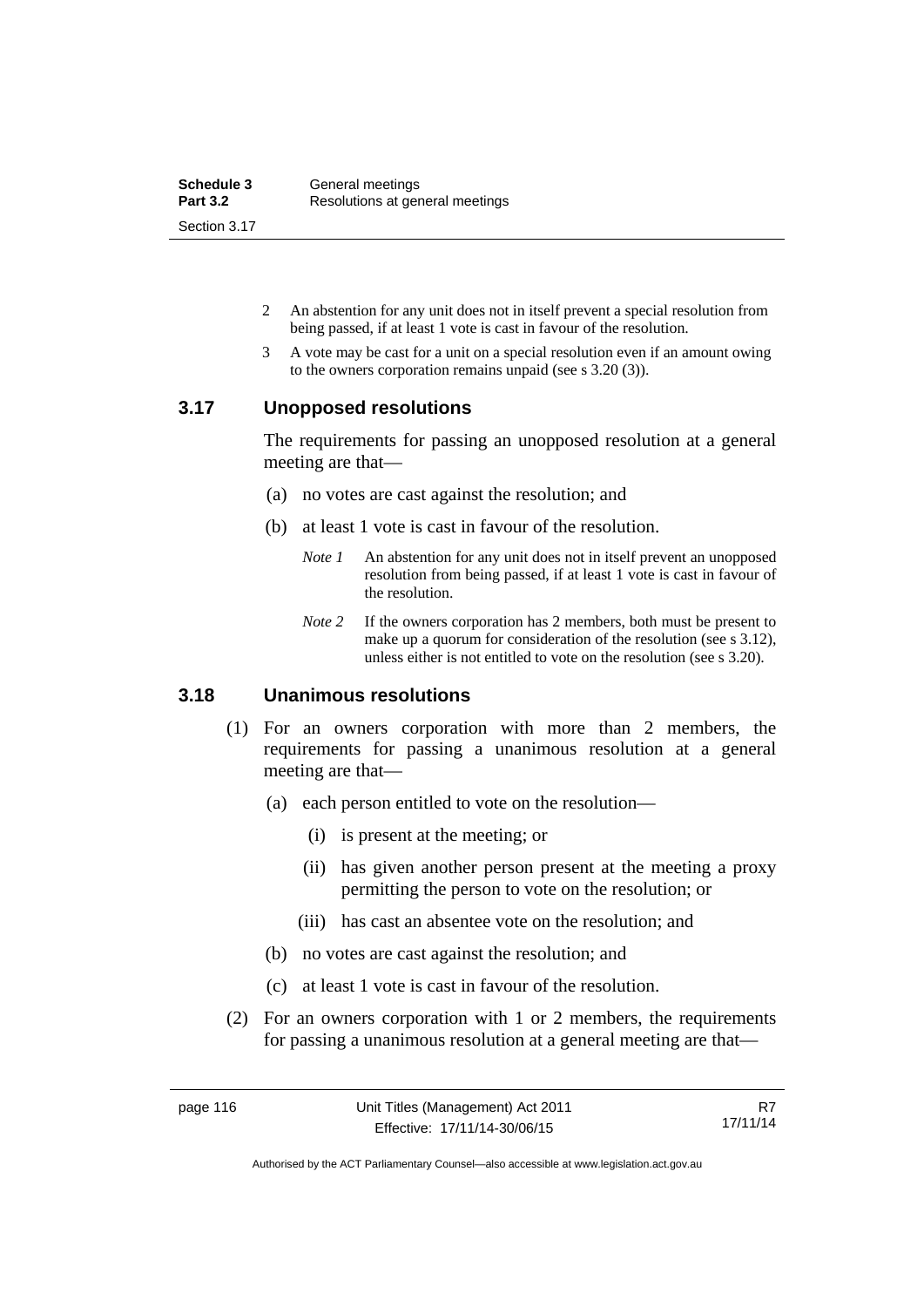- (a) no votes are cast against the resolution; and
- (b) at least 1 vote is cast in favour of the resolution.
- *Note 1* An abstention for any unit does not in itself prevent a unanimous resolution from being passed, if at least 1 vote is cast in favour of the resolution.
- *Note* 2 If the owners corporation has 2 members, both must be present to make up a quorum for consideration of the resolution (see s 3.12), unless either is not entitled to vote on the resolution (see s 3.20).

#### **3.19 Evidence of resolutions of owners corporation**

Evidence of the following facts about a resolution of an owners corporation may be given by a certificate sealed with the corporation's seal:

- (a) the fact that at a general meeting held on a stated date a resolution in the terms set out in the certificate was passed;
- (b) the fact that the resolution was an ordinary, special, unopposed or unanimous resolution.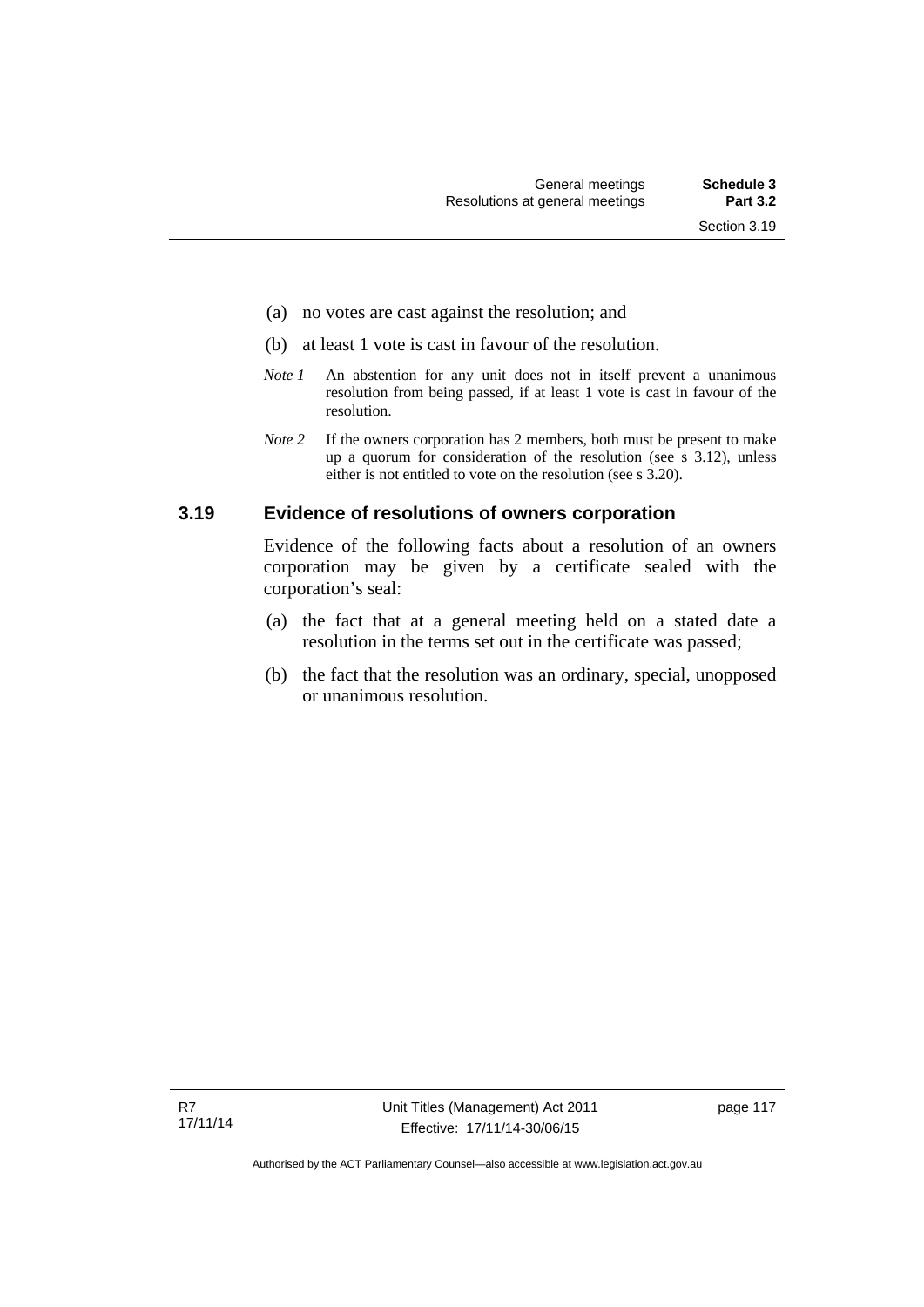# **Part 3.3 Voting at general meetings**

#### **3.20 Who is entitled to vote?**

- (1) The people entitled to vote on a motion at a general meeting of an owners corporation are as follows:
	- (a) for a unit owned by a single individual—the unit owner;
	- (b) for a unit owned by a single company—the company's representative;
	- (c) for a unit owned by 2 or more part-owners—the part-owners' representative.
- (2) However, if a unit is subject to a mortgage and a mortgagee voting notice is in force for the unit, the person entitled to vote for the unit is the mortgagee's representative rather than the relevant person mentioned in subsection (1).
- (3) If the owners corporation has 3 or more members, a person is only entitled to vote for a unit on a motion requiring an ordinary or special resolution if all amounts payable to the owners corporation for the unit have been paid.
- (4) In addition, a person is not entitled to vote on a motion at a general meeting if an ACAT order requires the person to not vote on the motion or at the meeting.

## **3.21 General meeting—decisions about staged development**

- (1) This section applies to a motion at a general meeting of an owners corporation for a staged development if the development has not been completed.
- (2) The people entitled to vote on the motion are as follows:
	- (a) if the motion is only about an uncompleted stage of the development—the people entitled to vote under section 3.20 in relation to units in the uncompleted stages of the development;

Authorised by the ACT Parliamentary Counsel—also accessible at www.legislation.act.gov.au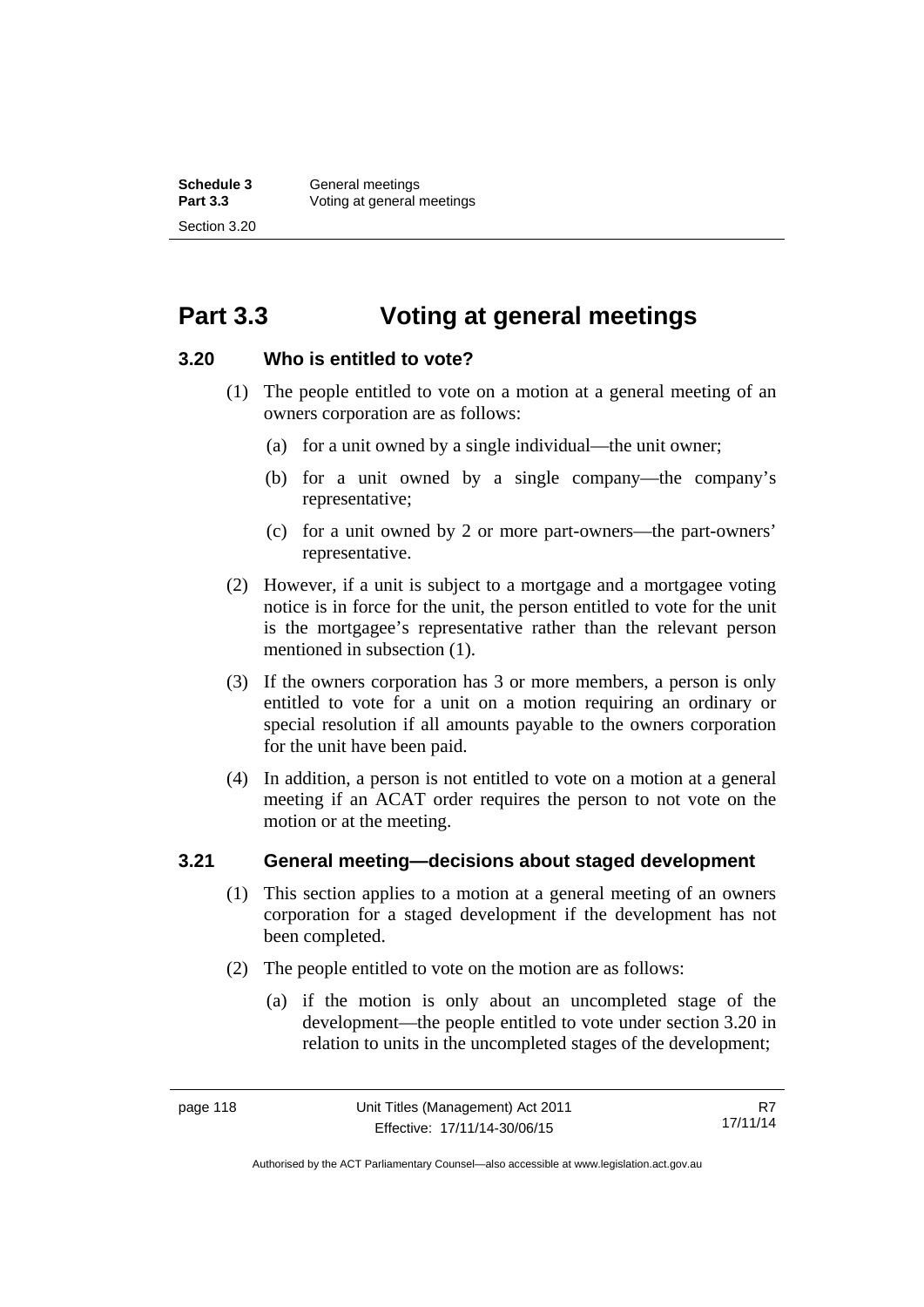- (b) if the motion is only about a completed stage of the development—the people entitled to vote under section 3.20 in relation to units in the completed stages of the development;
- (c) in any other case—the people entitled to vote under section 3.20.

#### **3.22 One vote—1 unit**

A single vote is exercisable for each unit at a general meeting.

## **3.23 Voting by mortgagees**

- (1) If the interest of a unit owner is subject to a mortgage, the mortgagee may give the owners corporation written notice (a *mortgagee voting notice*) that—
	- (a) the unit is subject to the mortgage; and
	- (b) the mortgagee proposes to exercise the voting right given under section 3.20 (2); and
	- (c) an individual named in the notice (the mortgagee's *representative*) is authorised to vote at general meetings for the unit on behalf of the mortgagee, instead of the person otherwise entitled to vote for the unit.
- (2) The mortgagee voting notice must state the full name and address for correspondence of the mortgagee's representative.
- (3) If a unit is owned by 2 or more part-owners, and the interest of 1 of the owners who has more than a  $\frac{1}{2}$  share in the unit is subject to a mortgage, the mortgagee may give a mortgagee voting notice under this section.
- (4) If the interest of a unit owner is subject to 2 or more mortgages, this section applies only to the mortgagee whose mortgage has priority.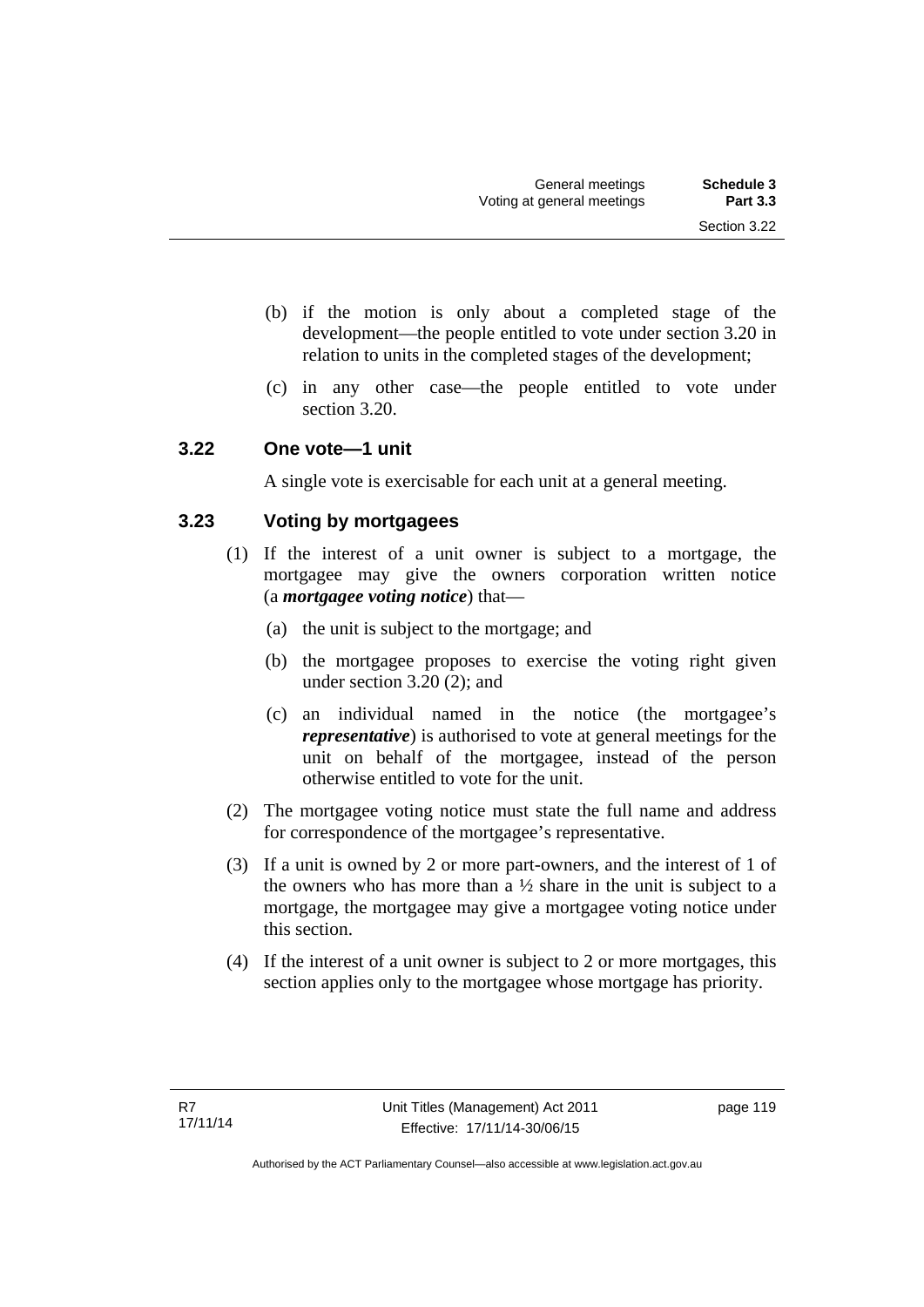#### **3.24 Mortgagee voting notice—amendment and revocation**

- (1) The mortgagee may change the mortgagee's representative by written notice to the owners corporation.
- (2) The notice of change of representative must—
	- (a) include the full name and an address for correspondence of the new representative; and
	- (b) be signed by the mortgagee.
- (3) The mortgagee's representative may change the address for correspondence by written notice to the owners corporation of the change.
- (4) The notice of change of address must be signed by the representative.
- (5) A mortgagee voting notice—
	- (a) is revoked when the mortgagee gives written notice of revocation to the owners corporation; or
	- (b) is taken to be revoked when the mortgage is discharged.
- (6) A mortgagee who has given a mortgagee voting notice to an owners corporation commits an offence if, without reasonable excuse, the mortgagee fails to give written notice to the corporation of the discharge of the mortgage within 14 days after the discharge.

Maximum penalty: 5 penalty units.

#### **3.25 Evidence of mortgagee's entitlement to vote**

Evidence of any of the following facts may be given by a certificate sealed with the owners corporation's seal:

 (a) the fact that the authorisation of a named mortgagee's representative to vote for a stated unit was in force on a stated date;

Authorised by the ACT Parliamentary Counsel—also accessible at www.legislation.act.gov.au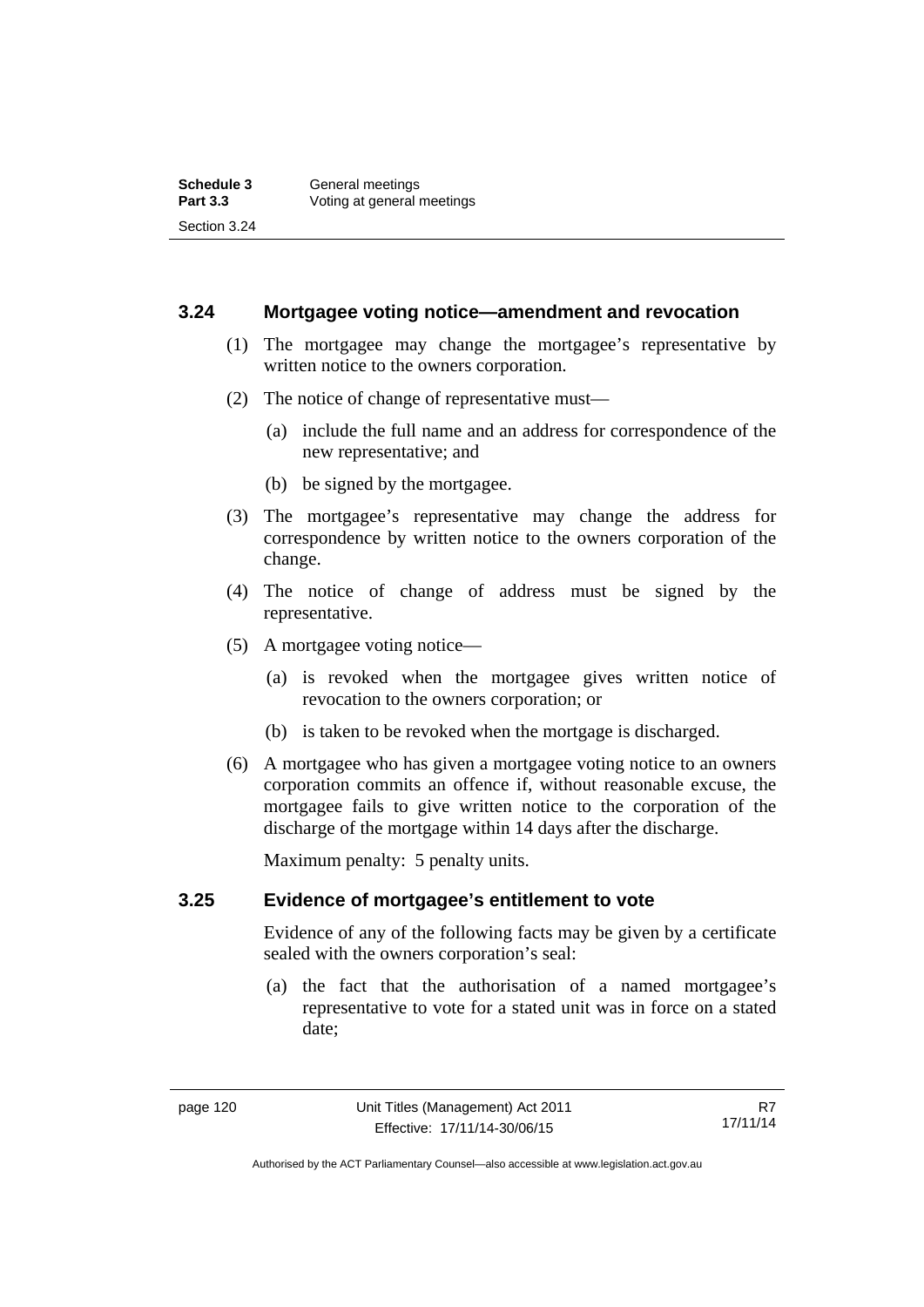- (b) the fact that a stated address for correspondence for a mortgagee's representative was the latest address for correspondence for the representative notified to the corporation on a stated date;
- (c) the fact that notice of the revocation of a mortgagee voting notice was given to the owners corporation by a named mortgagee on a stated date;
- (d) the fact that notice of the discharge of a mortgage was given to the owners corporation on a stated date.

## **3.26 Proxy votes**

- (1) Votes at a general meeting may be cast by proxy (whether or not a poll is demanded).
- (2) The appointment of a proxy must be in the form approved by the executive committee.
	- *Note* A proxy form must accompany the notice of general meeting (see s 3.7 (2) (a)).
- (3) A person entitled to vote at a general meeting of an owners corporation must not—
	- (a) appoint a proxy for more than 1 year after the day the appointment is made; or
	- (b) appoint a person as a proxy if the person is—
		- (i) the manager; or
		- (ii) a service contractor.

## **3.27 Proxy votes—limit on developer**

(1) This section applies to a developer of a units plan who is appointed as the proxy under a contract for the sale of a unit in the units plan.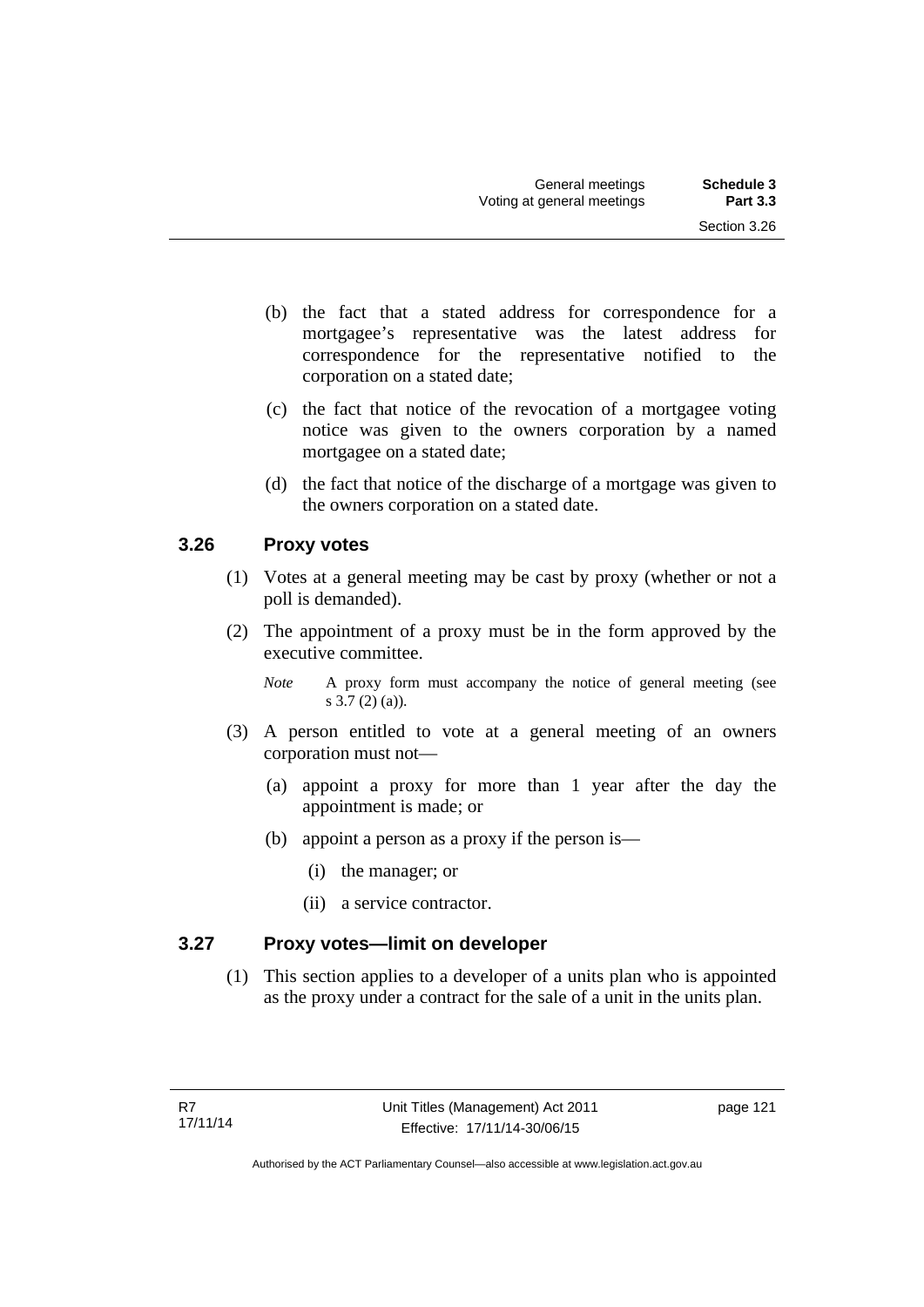- (2) The developer must not exercise 3 or more proxy votes in a vote on a matter at a general meeting of the owners corporation for the units plan unless—
	- (a) each contract for the sale of a unit in the units plan contains a proxy disclosure statement; and
	- (b) the use of each proxy vote is consistent with the statement; and
	- (c) the matter being voted on relates to development (the *development matter*) rather than the ordinary operation of the owners corporation.
- (3) If the developer exercises a proxy vote in contravention of this section, the proxy vote is void.
- (4) For this section, a *proxy disclosure statement* is a statement that includes the following:
	- (a) if a person is appointed as a proxy—the name of the person;
	- (b) if the proxy is appointed by naming the occupant of a position—the name of the position;
	- (c) the length of time of the appointment;
	- (d) a sufficient description of the development matter for the buyer of a unit to easily identify the matter.

#### **3.28 Value of votes**

- (1) Every vote at a general meeting is of equal value, unless a poll is taken.
- (2) On a poll, the value of each vote (the *voting value*) is the value that is proportional to the unit entitlement of the unit for which it is exercised.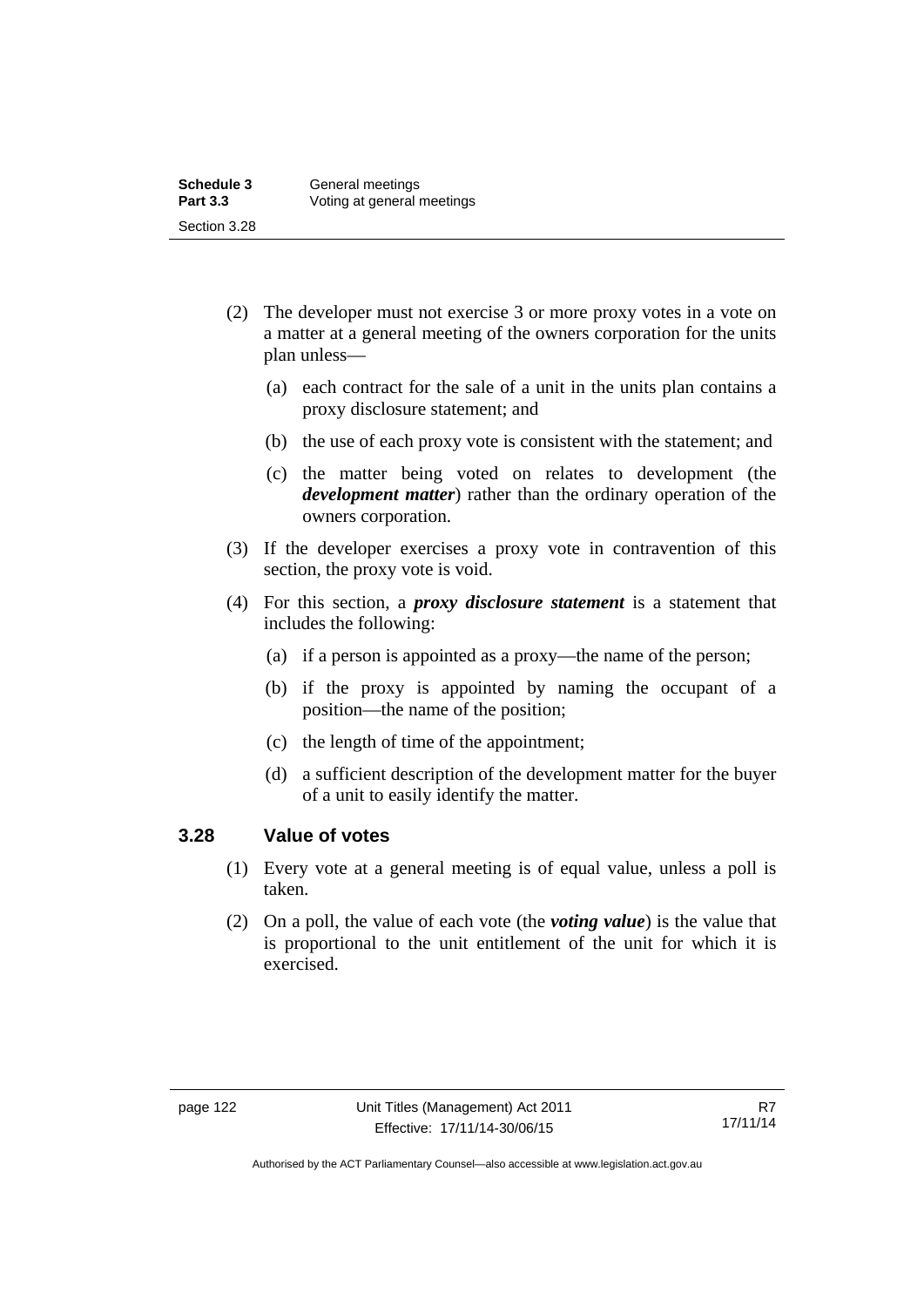Section 3.29

#### **3.29 Polls**

- (1) A poll may be demanded on an ordinary or special resolution at a general meeting by anyone present and entitled to vote at the meeting.
- (2) A demand for a poll may be withdrawn.
- (3) A poll may be taken in any way the chairperson considers appropriate.
- (4) The result of a poll—
	- (a) must be declared at the meeting by the chairperson as soon as it is worked out; and
	- (b) decides whether or not the resolution for which the poll was demanded has been carried.

#### **3.30 Voting by chairperson**

At a general meeting, the chairperson may (whether or not a poll is demanded)—

- (a) exercise a deliberative vote as a member; and
- (b) if there is an equality of votes—also exercise a casting vote, unless the owners corporation has only 2 members.

#### **3.31 Absentee votes**

- (1) A person entitled to vote on a motion may cast an absentee vote on the motion by recording the vote on an absentee voting paper and giving it to the owners corporation before the meeting begins.
	- *Note* An absentee voting form must accompany the notice of general meeting (see s 3.7 (2) (b)).
- (2) The absentee voting paper must be in the form approved by the executive committee.
- (3) An absentee vote under this section is a valid vote.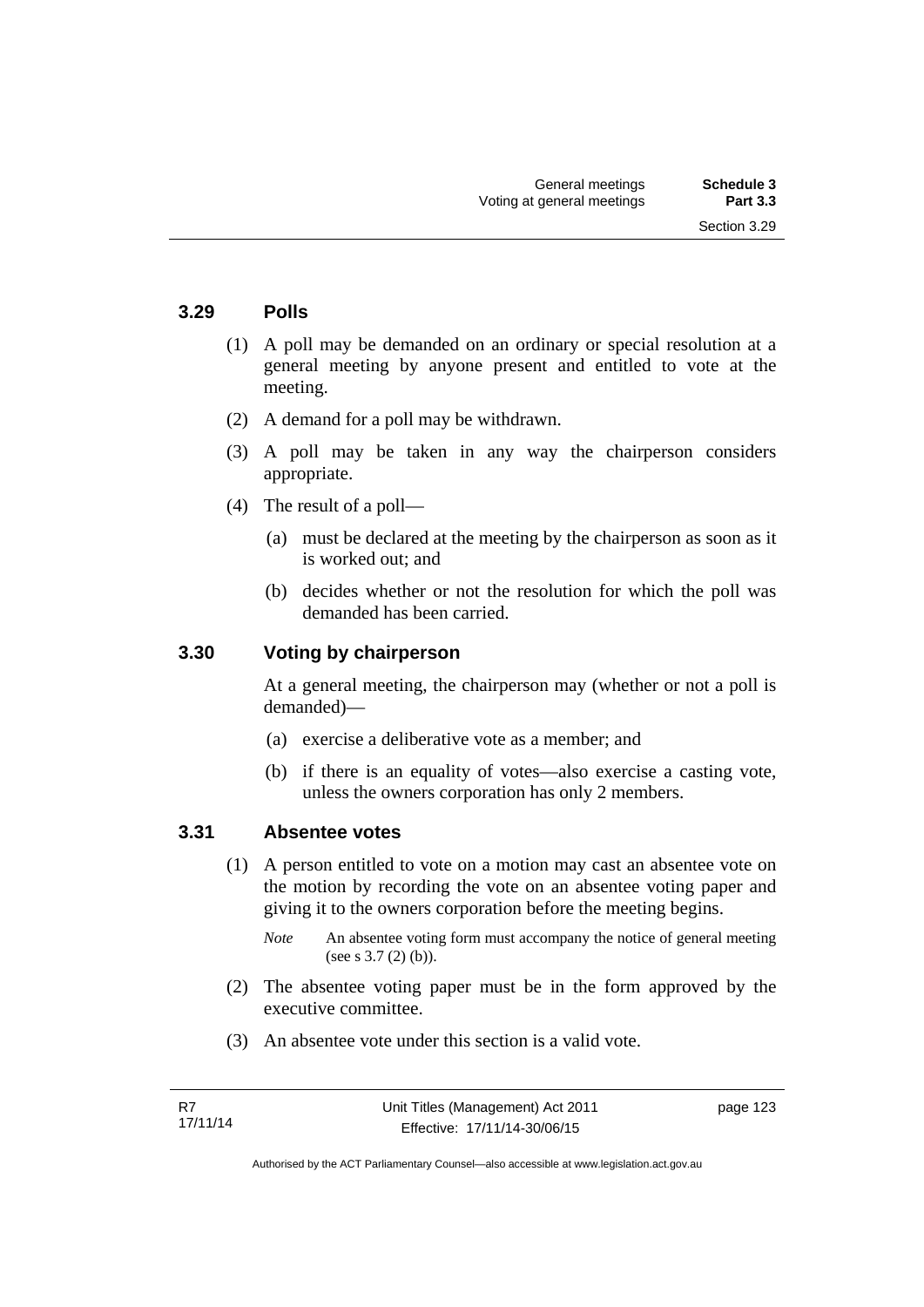| Schedule 3      | General meetings           |
|-----------------|----------------------------|
| <b>Part 3.3</b> | Voting at general meetings |
| Section 3.32    |                            |

 (4) A person who casts an absentee vote under this section is taken to be present at the general meeting at which the motion is moved (except for the purposes of making up a quorum) and to have voted on the resolution.

#### **3.32 People under 18 or under other legal disabilities**

- (1) The right of a person to vote at a general meeting must not be exercised by the person if—
	- (a) the person is under 18 years old; or
	- (b) the person is under any other legal disability preventing the person from dealing with his or her property.
- (2) The right to vote of an incapacitated person (under subsection (1)) may be exercised—
	- (a) if the person is under 18 years old—by the person's parent or guardian; or
	- (b) if the person is under any other legal disability—by a person for the time being authorised by law to control the person's property.

#### **3.33 Declaration by chairperson of result of voting**

- (1) A declaration by the chairperson of the meeting that a motion has been passed is conclusive evidence of the fact without proof of the number or proportion of votes recorded against or in favour of the motion.
- (2) Subsection (1) does not apply if—
	- (a) a poll is demanded; or
	- (b) a unanimous resolution is required.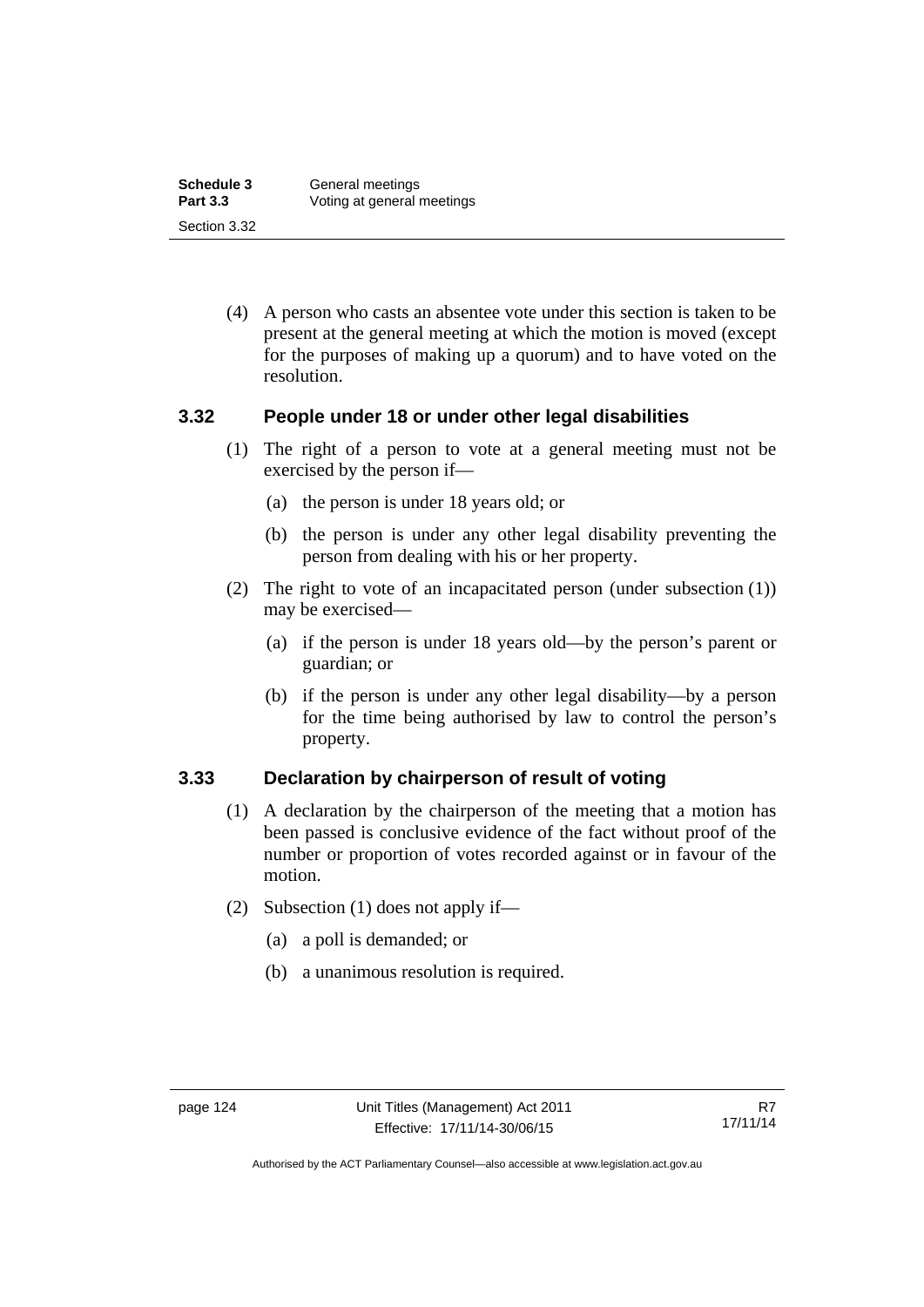# **Schedule 4 Default rules**

(see s 106)

*Note* The owners corporation may amend the default rules under s 108.

**1 Definitions—default rules** 

(1) In these rules:

*executive committee representative* means a person authorised in writing by the executive committee under rule 10 (4).

*owner, occupier or user*, of a unit, includes an invitee or licensee of an owner, occupier or user of a unit.

 (2) A word or expression in the Act has the same meaning in these rules.

## **2 Payment of rates and taxes by unit owners**

A unit owner must pay all rates, taxes and any other amount payable for the unit.

## **3 Repairs and maintenance**

- (1) A unit owner must ensure that the unit is in a state of good repair.
- (2) A unit owner must carry out any work in relation to the unit, and do anything else in relation to the unit, that is required by a territory law.

## **4 Erections and alterations**

- (1) A unit owner may erect or alter any structure in or on the unit or the common property only—
	- (a) in accordance with the express permission of the owners corporation by unopposed resolution; and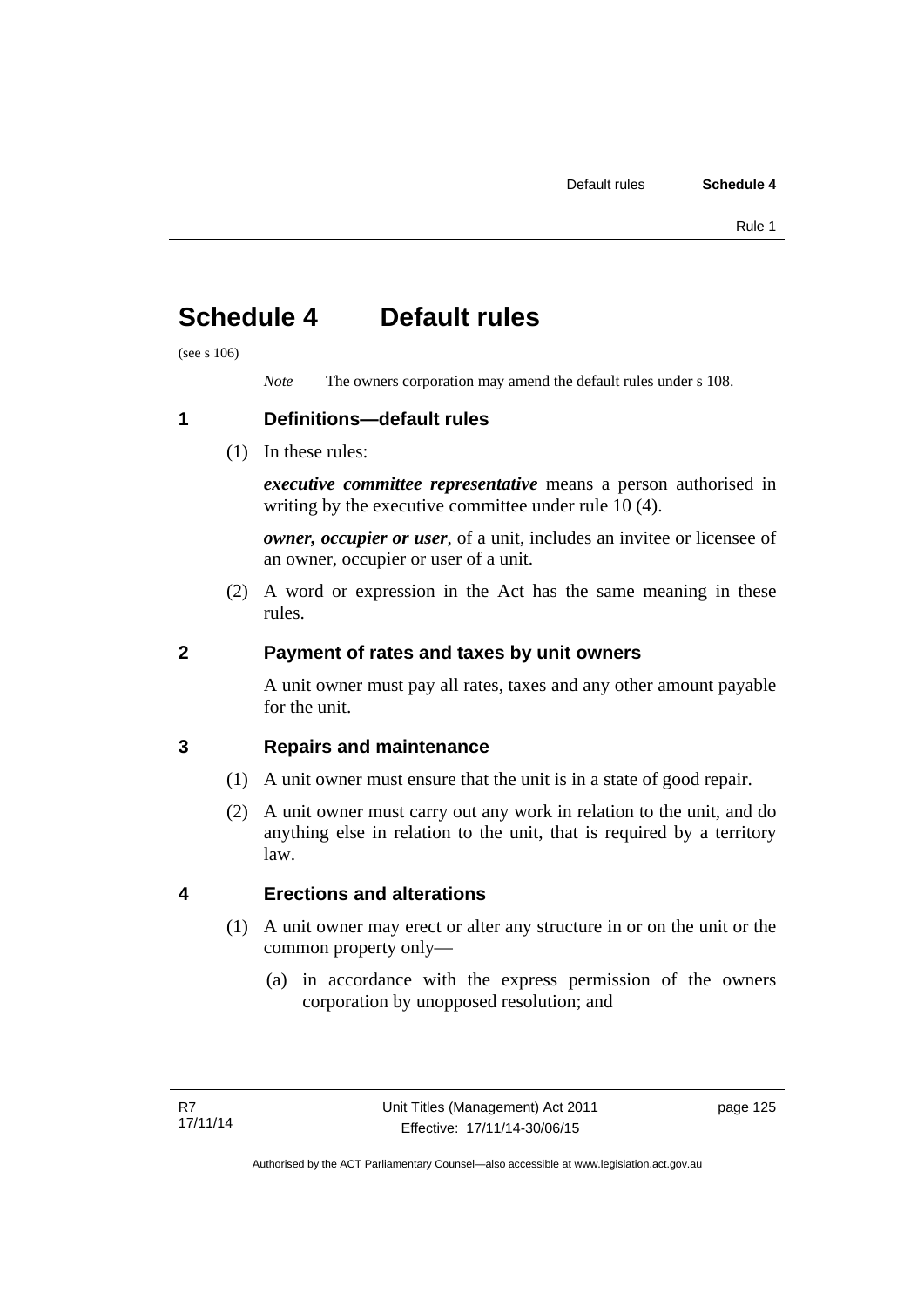#### **Schedule 4** Default rules

#### Rule 5

- (b) in accordance with the requirements of any applicable territory law (for example, a law requiring development approval to be obtained for the erection or alteration).
	- *Note* An example is part of the Act, is not exhaustive and may extend, but does not limit, the meaning of the provision in which it appears (see [Legislation Act,](http://www.legislation.act.gov.au/a/2001-14) s 126 and s 132).
- (2) Permission may be given subject to conditions stated in the resolution.

#### **5 Use of common property**

A unit owner must not use the common property, or permit it to be used, to interfere unreasonably with the use and enjoyment of the common property by an owner, occupier or user of another unit.

#### **6 Hazardous use of unit**

A unit owner must not use the unit, or permit it to be used, so as to cause a hazard to an owner, occupier or user of another unit.

#### **7 Use of unit—nuisance or annoyance**

- (1) A unit owner must not use the unit, or permit it to be used, in a way that causes a nuisance or substantial annoyance to an owner, occupier or user of another unit.
- (2) This rule does not apply to a use of a unit if the executive committee has given an owner, occupier or user of the unit written permission for that use.
- (3) Permission may be given subject to stated conditions.
- (4) Permission may be withdrawn by special resolution of the owners corporation.

#### **8 Noise**

(1) A unit owner must not make, or permit to be made, such a noise within the unit as might (in the circumstances) be reasonably likely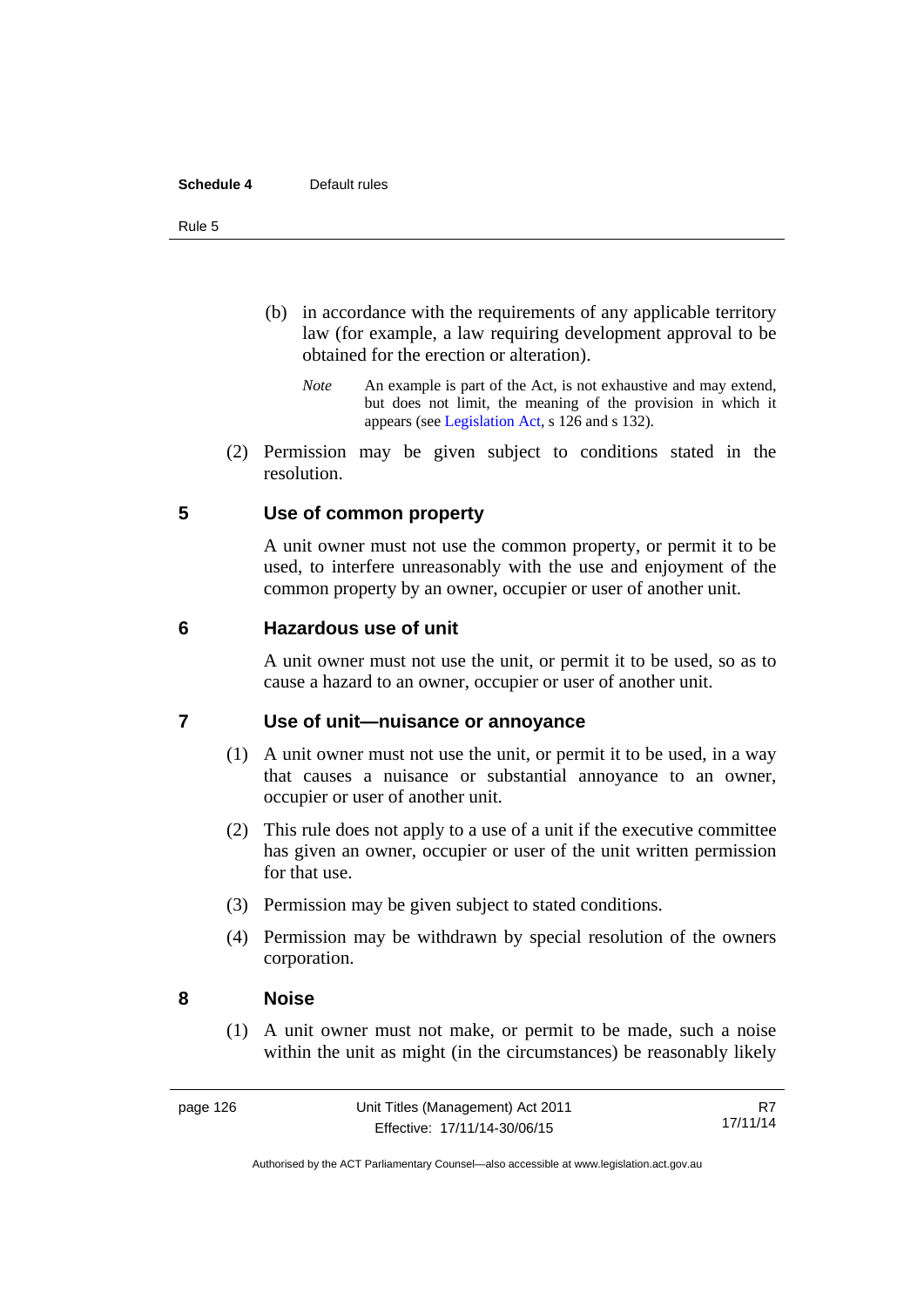to cause substantial annoyance to an owner, occupier or user of another unit.

- (2) This rule does not apply to the making of a noise if the executive committee has given the person responsible for making the noise written permission to do so.
- (3) Permission may be given subject to stated conditions.
- (4) Permission may be withdrawn by special resolution of the owners corporation.

**9 Illegal use of unit** 

A unit owner must not use the unit, or permit it to be used, to contravene a law in force in the ACT.

## **10 What may an executive committee representative do?**

- (1) An executive committee representative may do any of the following in relation to a unit at all reasonable times:
	- (a) if the committee has reasonable grounds for suspecting that there is a breach of the Act or these rules in relation to a unit inspect the unit to investigate the breach;
	- (b) carry out any maintenance required under the Act or these rules;
	- (c) do anything else the owners corporation is required to do under the Act or these rules.
- (2) An executive committee representative may enter a unit and remain in the unit for as long as is necessary to do something mentioned in subrule (1).
- (3) An executive committee representative is not authorised to do anything in relation to a unit mentioned in subrule (1) unless—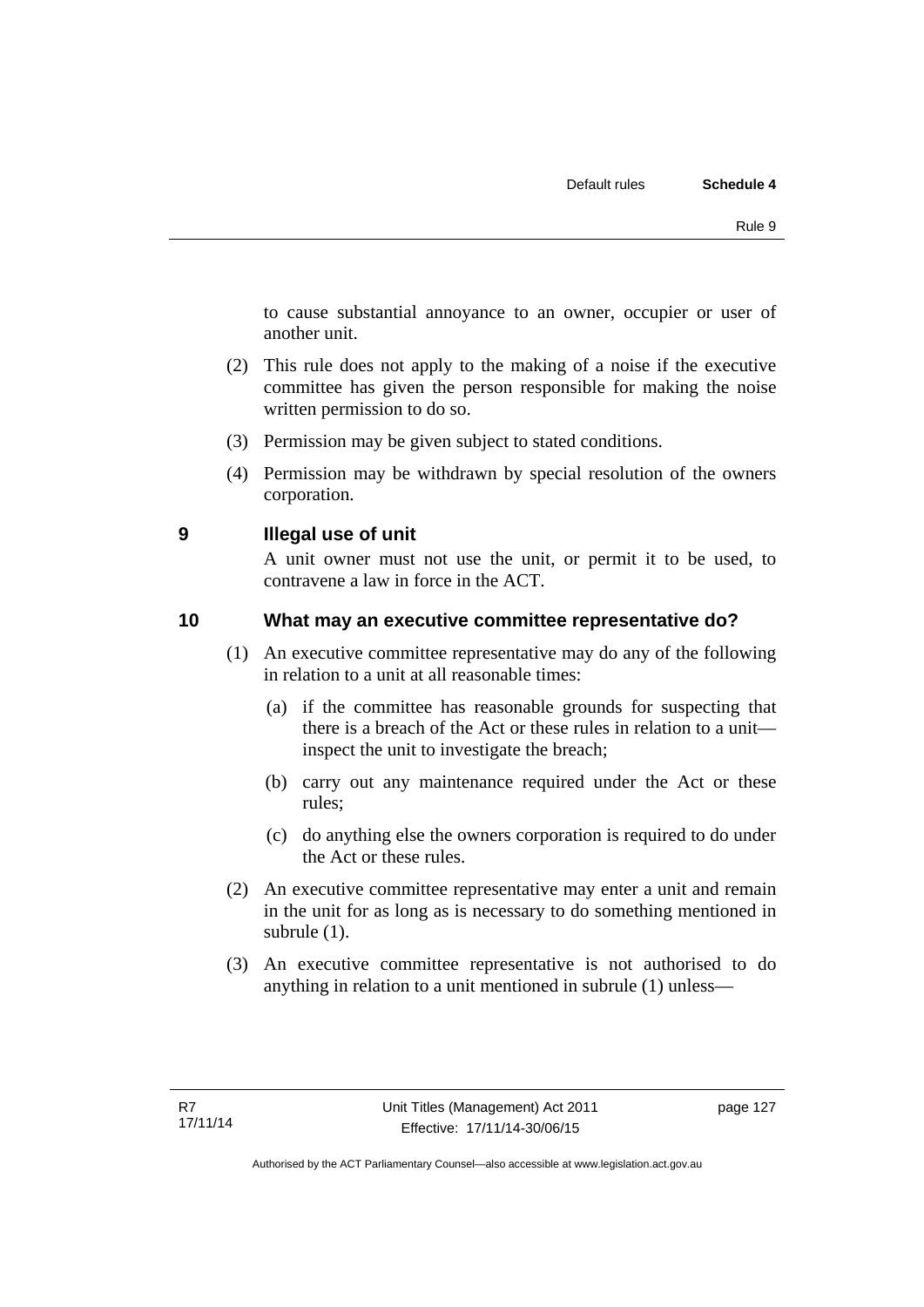#### **Schedule 4** Default rules

Rule 11

- (a) the executive committee or the representative has given the owner, occupier or user of the unit reasonable notice of his or her intention to do the thing; or
- (b) in an emergency, it is essential that it be done without notice.
- (4) The executive committee may give a written authority to a person to represent the corporation under this rule.

#### **11 Seal of owners corporation**

For the attaching of the seal of the owners corporation to a document to be effective—

- (a) the seal must be attached by decision of the executive committee; and
	- *Note* Executive committee decisions must be made by majority vote, or by unanimous vote if there are only 2 members of the committee (see sch 2, s 2.10).
- (b) the seal must be attached in the presence of 2 executive members; and
- (c) the executive members witnessing the attaching of the seal must sign the document as witnesses.

Authorised by the ACT Parliamentary Counsel—also accessible at www.legislation.act.gov.au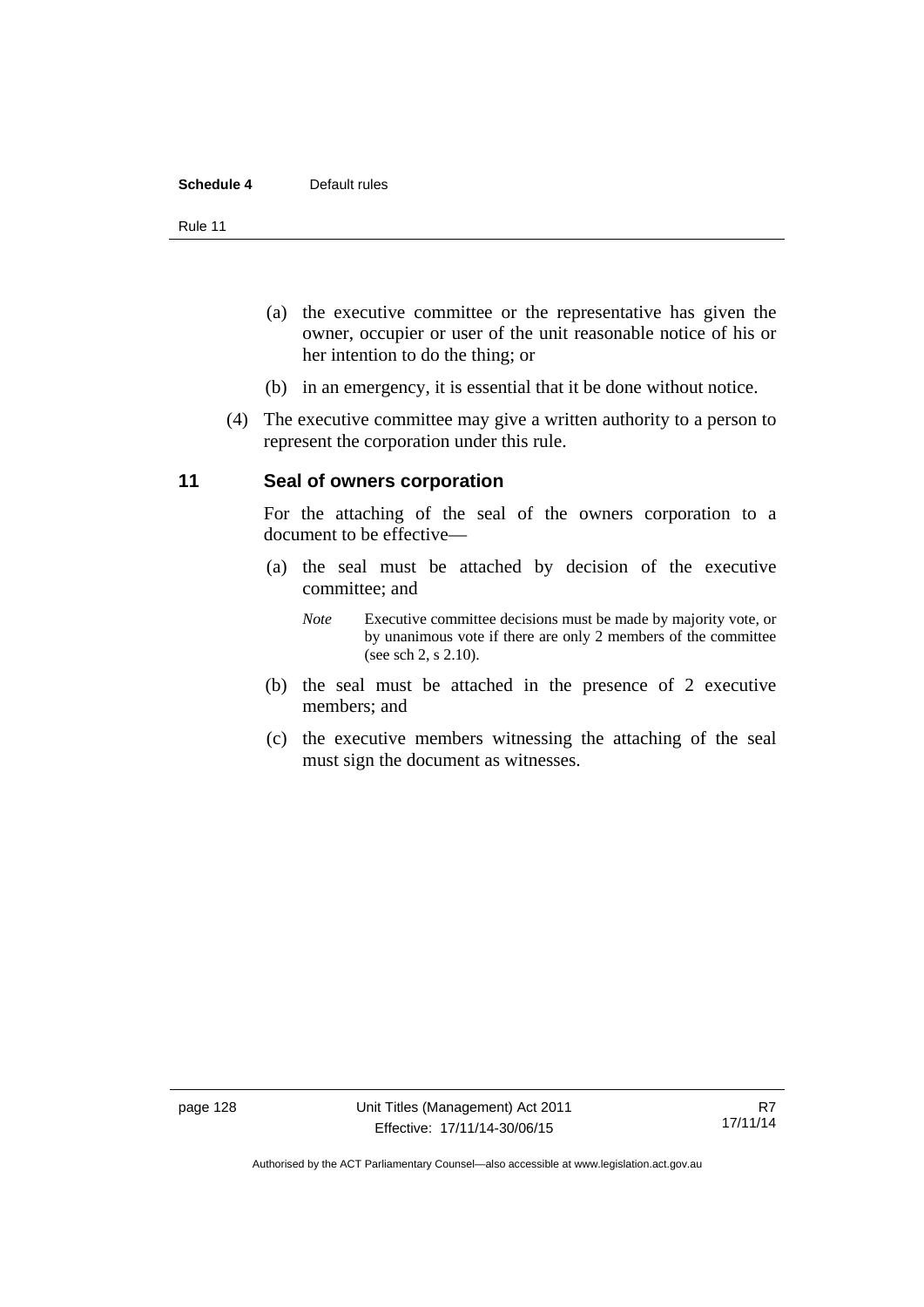# **Dictionary**

(see s 3)

- *Note 1* The [Legislation Act](http://www.legislation.act.gov.au/a/2001-14) contains definitions and other provisions relevant to this Act.
- *Note 2* For example, the [Legislation Act,](http://www.legislation.act.gov.au/a/2001-14) dict, pt 1, defines the following terms:
	- ACAT
	- appoint
	- bankrupt or personally insolvent
	- contravene
	- corporation
	- director-general
	- exercise
	- function
	- individual
	- planning and land authority.

*address for correspondence*, of a company, means the address of the company's office, as registered under the law under which the company is incorporated (if provided by the law).

*administration order*—see section 136 (Who may apply for an administration order?).

*administrative fund*, for division 5.2 (Administrative, special purpose and sinking funds)—see section 73.

*administrator*, of an owners corporation, means a person who is appointed as the administrator of the corporation under part 10 (Administrators).

*appoint* includes engage.

#### *building*—

- (a) for this Act generally—see the *[Unit Titles Act 2001](http://www.legislation.act.gov.au/a/2001-16)*, dictionary; and
- (b) for division 5.4 (Insurance)—see section 99.

page 129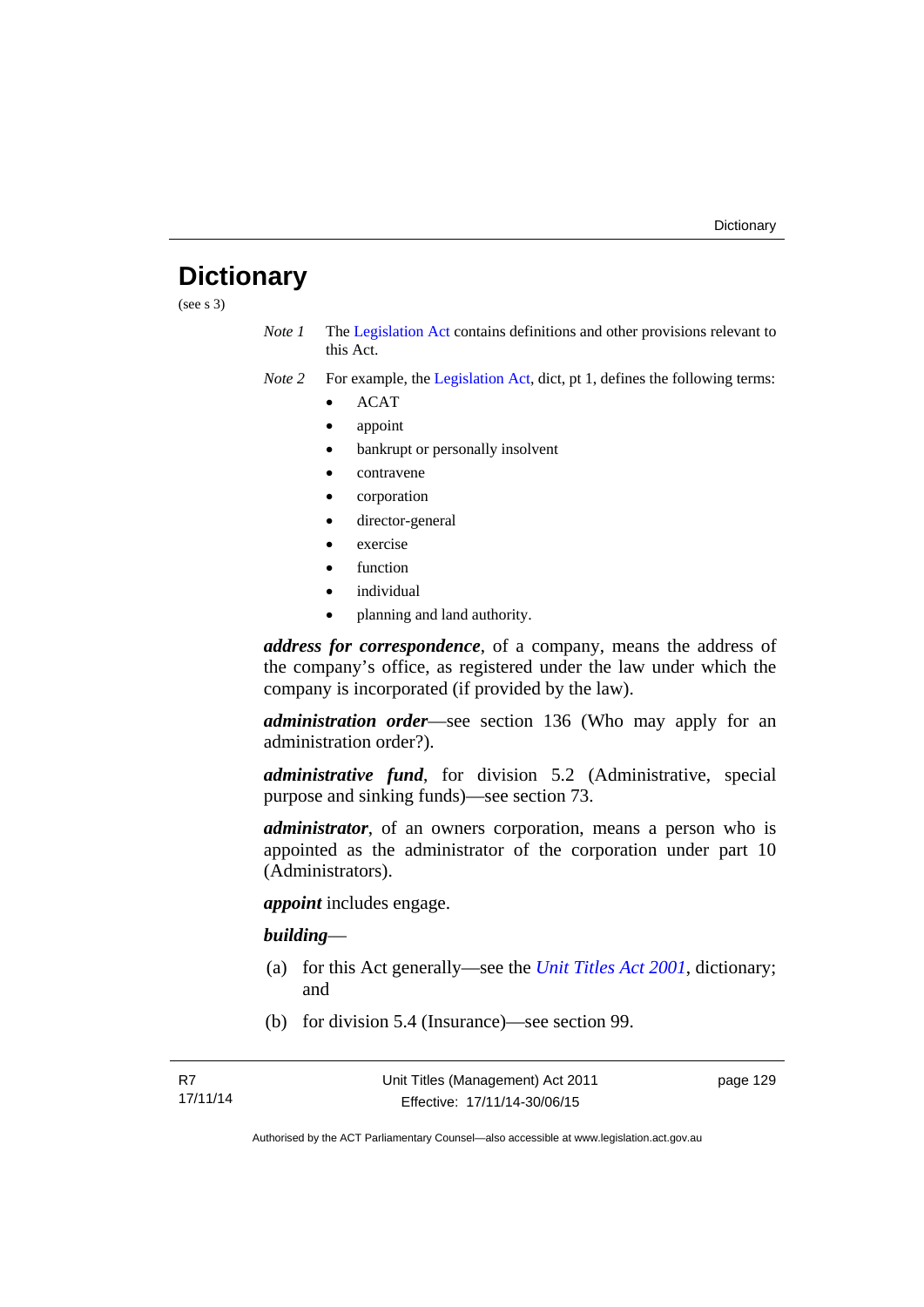*building and development provision*, in relation to a lease—see the *[Planning and Development Act 2007](http://www.legislation.act.gov.au/a/2007-24)*, section 234.

*class A unit*—see the *[Unit Titles Act 2001](http://www.legislation.act.gov.au/a/2001-16)*, section 10.

*class B unit*—see the *[Unit Titles Act 2001](http://www.legislation.act.gov.au/a/2001-16)*, section 11.

*common property*—see the *[Unit Titles Act 2001](http://www.legislation.act.gov.au/a/2001-16)*, section 13.

*communications officer*, for an owners corporation, means the owners corporation communications officer appointed by the owners corporation under section 66.

*company* means a corporation.

*Note Corporation*—see the [Legislation Act,](http://www.legislation.act.gov.au/a/2001-14) dictionary, pt 1.

*corporate register*—see section 113.

*court* includes the ACAT.

*default rules*—see section 106.

*developer*—see the *[Unit Titles Act 2001](http://www.legislation.act.gov.au/a/2001-16)*, section 17.

*developer control period*, for a units plan, means the period that—

- (a) starts on the day the owners corporation for the units plan is established; and
- (b) ends on the day people other than the developer hold  $\frac{1}{3}$  or more of the unit entitlements for the units plan.

*development*, of a unit or common property—see the *[Unit Titles](http://www.legislation.act.gov.au/a/2001-16)  [Act 2001](http://www.legislation.act.gov.au/a/2001-16)*, dictionary.

*eligible person*, for a unit or common property in relation to which access to information is required, means—

- (a) the owner, or another person with an interest in the unit, or in an easement over the common property; or
- (b) for a unit that is owned, or part-owned, by a company—the representative of the company; or

R7 17/11/14

Authorised by the ACT Parliamentary Counsel—also accessible at www.legislation.act.gov.au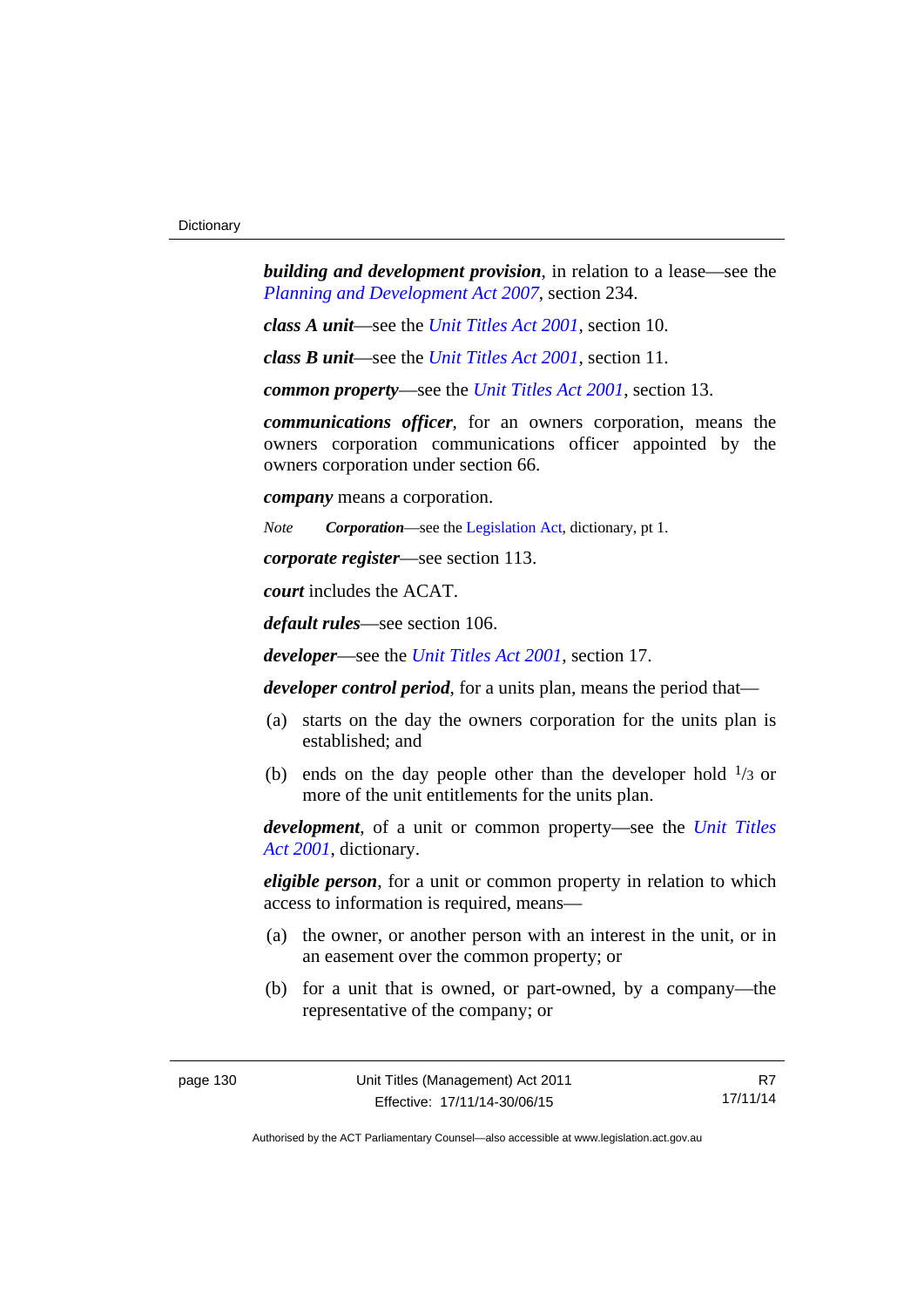- (c) anyone authorised in writing by a person mentioned in paragraph (a) or (b); or
- (d) if access to the information is necessary or desirable for the administration of this Act—the planning and land authority.

*entitled to vote*, in relation to a motion at a general meeting of an owners corporation, means a person who is entitled to vote on the motion under schedule 3, section 3.20.

*executive committee*, of an owners corporation, means the executive committee of the corporation established under section 34.

*executive committee representative*, for schedule 4 (Default rules)—see schedule 4, rule 1 (1).

*executive member* means a member of an executive committee.

*expected sinking fund expenditure*, for division 5.2 (Administrative, special purpose and sinking funds)—see section 83.

*financed service contract*, for part 9 (Protection of financiers for service contracts)—see section 130.

*financial year*, for an owners corporation, means—

- (a) a period of 12 months beginning on 1 July; or
- (b) any other period of 12 months decided by the owners corporation.

*financier*, for part 9 (Protection of financiers for service contracts)—see section 131.

*full name*, of a company, means the full name of the company together with the full name of its secretary or public officer (or an equivalent office-holder).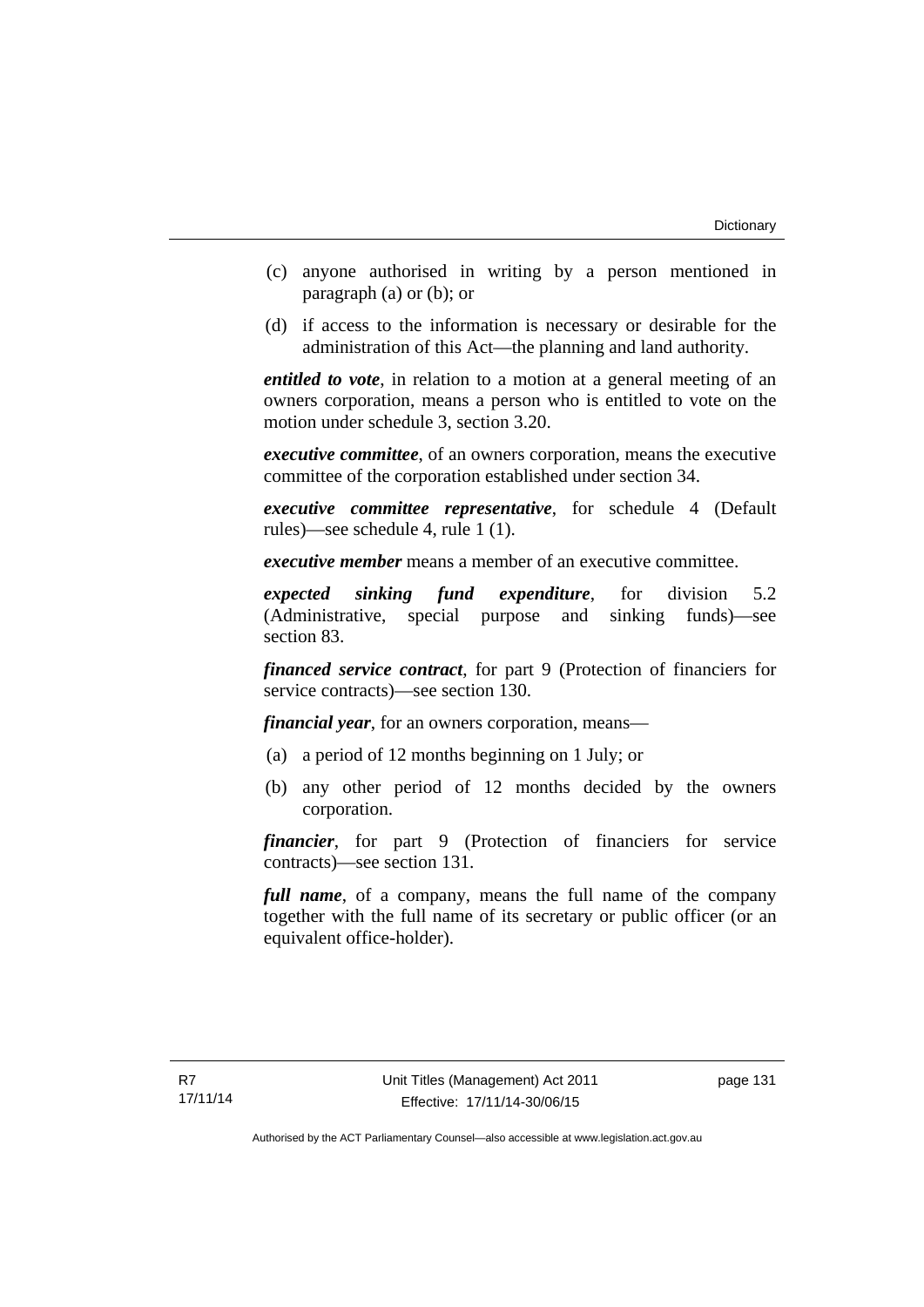*general fund*, of an owners corporation, for division 5.2 (Administrative, special purpose and sinking funds)—see section 72.

*general fund budget*, for division 5.2 (Administrative, special purpose and sinking funds)—see section 75 (1).

*general fund contribution*—see section 78 (1).

*install* includes build, place, connect or erect.

*interest*—see the *[Unit Titles Act 2001](http://www.legislation.act.gov.au/a/2001-16)*, dictionary.

*interested party*, for an administration order—see section 136 (Who may apply for an administration order?).

*land* means—

- (a) for this Act generally—the land subdivided by the units plan; and
- (b) for division 5.4 (Insurance)—see section 99.

*lease*, of a unit or common property—see the *[Unit Titles Act 2001](http://www.legislation.act.gov.au/a/2001-16)*, dictionary.

*lessee—*see the *[Unit Titles Act 2001](http://www.legislation.act.gov.au/a/2001-16)*, dictionary.

*maintenance*, of a building, a facility for a utility service or a utility conduit, means maintenance in good repair and working order, and includes—

- (a) repair; and
- (b) replacement; and
- (c) renewal; and
- (d) restoration.

*management contract*, for division 4.2 (Managers)—see section 49. *management services*, for division 4.2 (Managers)—see section 49. *manager*—see section 49.

R7 17/11/14

Authorised by the ACT Parliamentary Counsel—also accessible at www.legislation.act.gov.au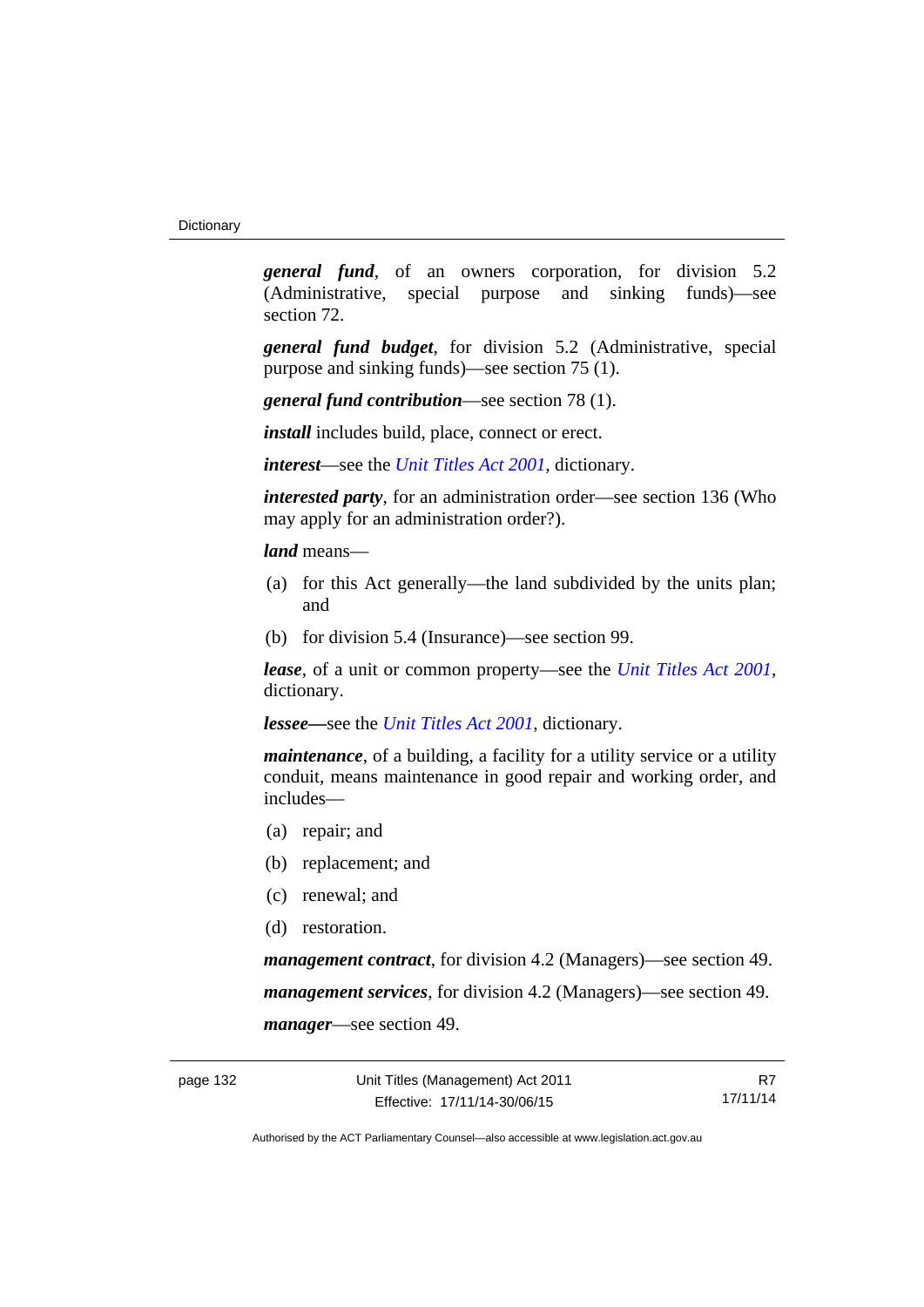*member*, of an owners corporation, are the members under section 10.

*mortgage* means a registered mortgage, or a registered encumbrance, within the meaning of the *[Land Titles Act 1925](http://www.legislation.act.gov.au/a/1925-1)*.

*mortgagee* means—

- (a) for a unit—the registered proprietor of a mortgage of the lease of the unit; or
- (b) in any other case—the registered proprietor of a mortgage.

*mortgagee voting notice*—see schedule 3, section 3.23 (Voting by mortgagees).

*mortgage insurance policy*—see section 142.

*ordinary resolution* means a resolution of a general meeting passed as required by schedule 3, section 3.15.

*owner* means—

- (a) for a unit—the registered proprietor of the lease of the unit and includes a part-owner; or
	- *Note* The term *unit owner* is also defined in the dictionary with the same meaning.
- (b) for common property—the owners corporation.

*owner, occupier or user*, of a unit, for schedule 4 (Default rules) see schedule 4, rule 1 (1).

*owners corporation*, for a units plan, means a corporation established under section 8.

*part-owner*, of a unit, means a person registered as a joint tenant or tenant in common in relation to the unit.

*Note* Joint proprietors of a unit must be registered as either joint tenants or tenants in common (see *Land Titles Act 192*5, s 54).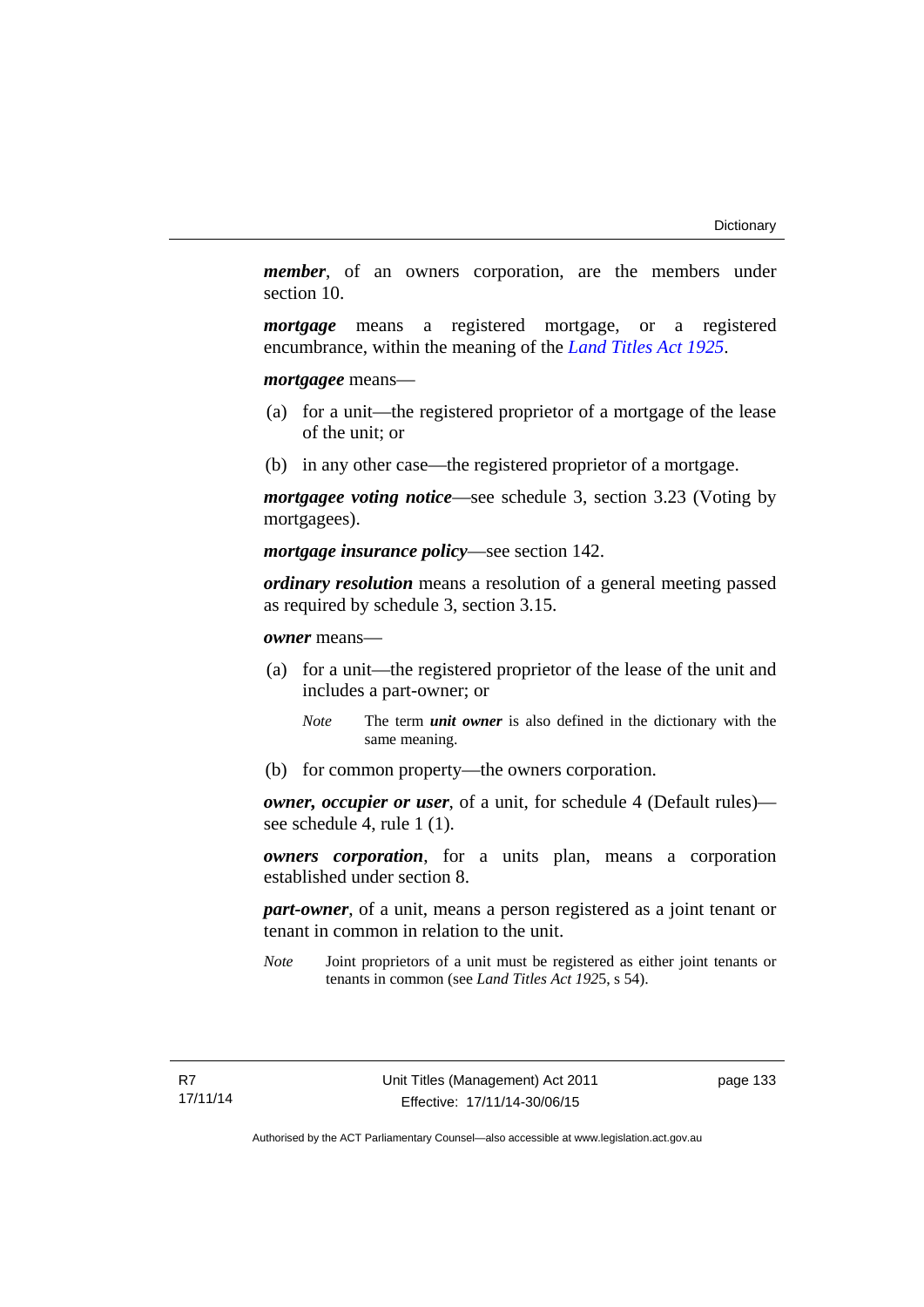*proportional share*, of a contribution payable for a unit, is the proportion of the total contributions payable for all units worked out as follows:

total unit entitlement total contributions  $\times$  unit entitlement of the unit or group of units

*proprietor*, of an interest in land—see the *[Unit Titles Act 2001](http://www.legislation.act.gov.au/a/2001-16)*, dictionary.

*reduced quorum*—see schedule 3, section 3.9 (Quorum at a general meeting—owners corporations with 3 or more members).

*reduced quorum decision*—see schedule 3, section 3.10 (Notice of reduced quorum decisions and adjournments).

*registered—*see the *[Unit Titles Act 2001](http://www.legislation.act.gov.au/a/2001-16)*, dictionary.

## *representative*—

- (a) for the part-owners of a unit—see section 11 (Part-owners of units—authorisation of representatives); or
- (b) for a company that is the owner or a part-owner of a unit—see section 13 (Company-owned units—authorisation of representatives); or
- (c) for a mortgagee that has given a mortgagee voting notice to an owners corporation—see schedule 3, section 3.23 (Voting by mortgagees).

*rule*, for an owner corporation, means a rule of the corporation under section 106.

*rule infringement notice*—see section 109 (2).

*secretary*, for an owners corporation, means the secretary of the corporation elected under section 40.

*service contract*—see section 59.

*service contractor*—see section 59.

R7 17/11/14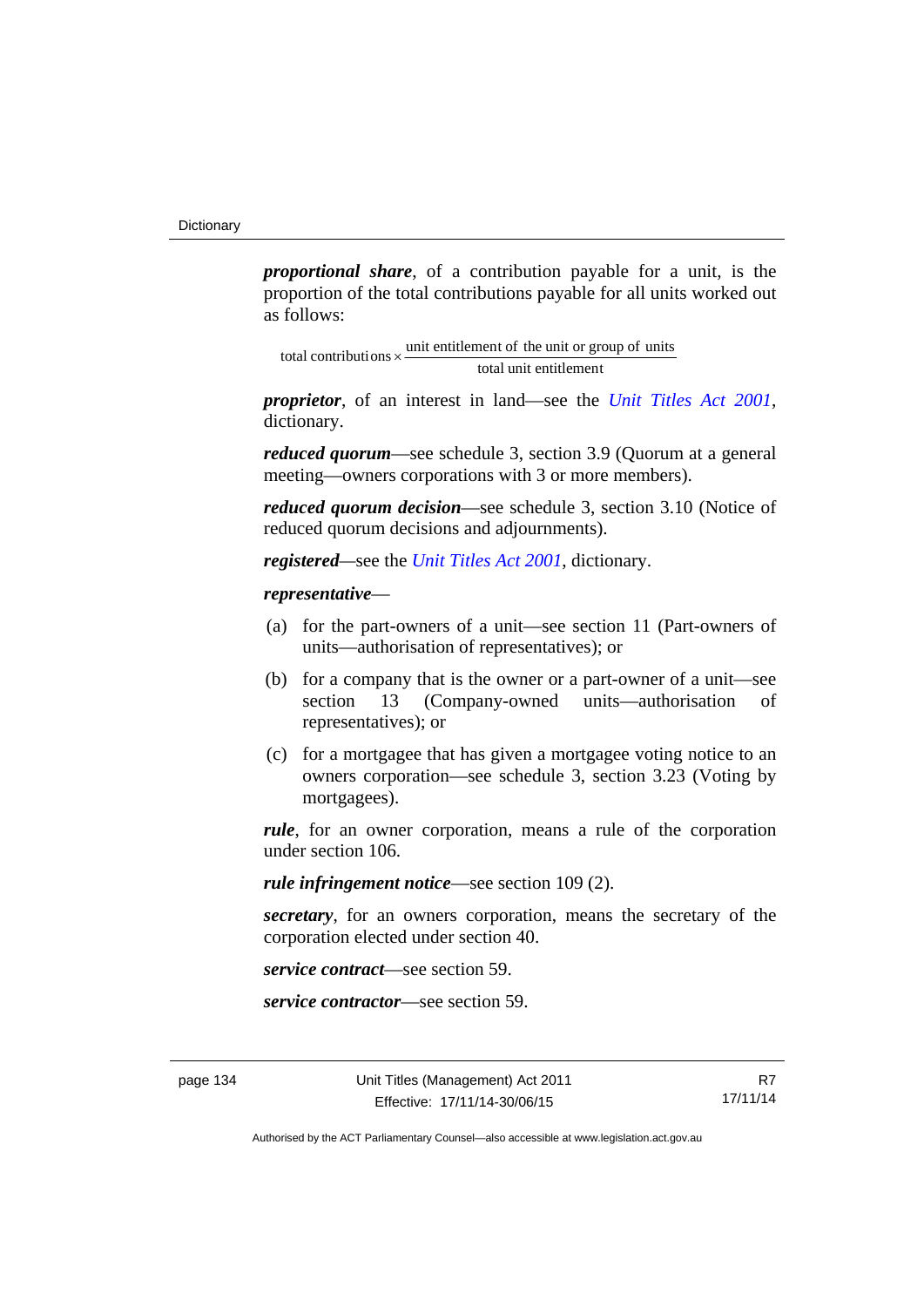*service contractor services*, for division 4.3 (Service contractors) see section 59.

*sinking fund*, for division 5.2 (Administrative, special purpose and sinking funds)—see section 81 (2).

*sinking fund contribution*—see section 89 (1).

*sinking fund plan*, for division 5.2 (Administrative, special purpose and sinking funds)—see section 82 (2).

*special purpose fund*, for division 5.2 (Administrative, special purpose and sinking funds)—see section 74 (1).

*special resolution* means a resolution of a general meeting passed as required by schedule 3, section 3.16.

*staged development*—see the *[Unit Titles Act 2001](http://www.legislation.act.gov.au/a/2001-16)*, section 17 (3) (Unit title applications—general requirements).

*standard quorum*—see schedule 3, section 3.9 (Quorum at a general meeting—owners corporations with 3 or more members).

*sustainability infrastructure*, installed in relation to a units plan—

- (a) means infrastructure and equipment that—
	- (i) improves the environmental sustainability of the units; or
	- (ii) reduces the environmental impact of the owners corporation and the unit owners; and
- (b) includes related utility service connections and equipment.

#### **Examples—par (a)**

solar panels, clothes lines, rainwater tanks

*Note* An example is part of the Act, is not exhaustive and may extend, but does not limit, the meaning of the provision in which it appears (see [Legislation Act,](http://www.legislation.act.gov.au/a/2001-14) s 126 and s 132).

*total general fund contribution*, for division 5.2 (Administrative, special purpose and sinking funds)—see section 75 (2) (a).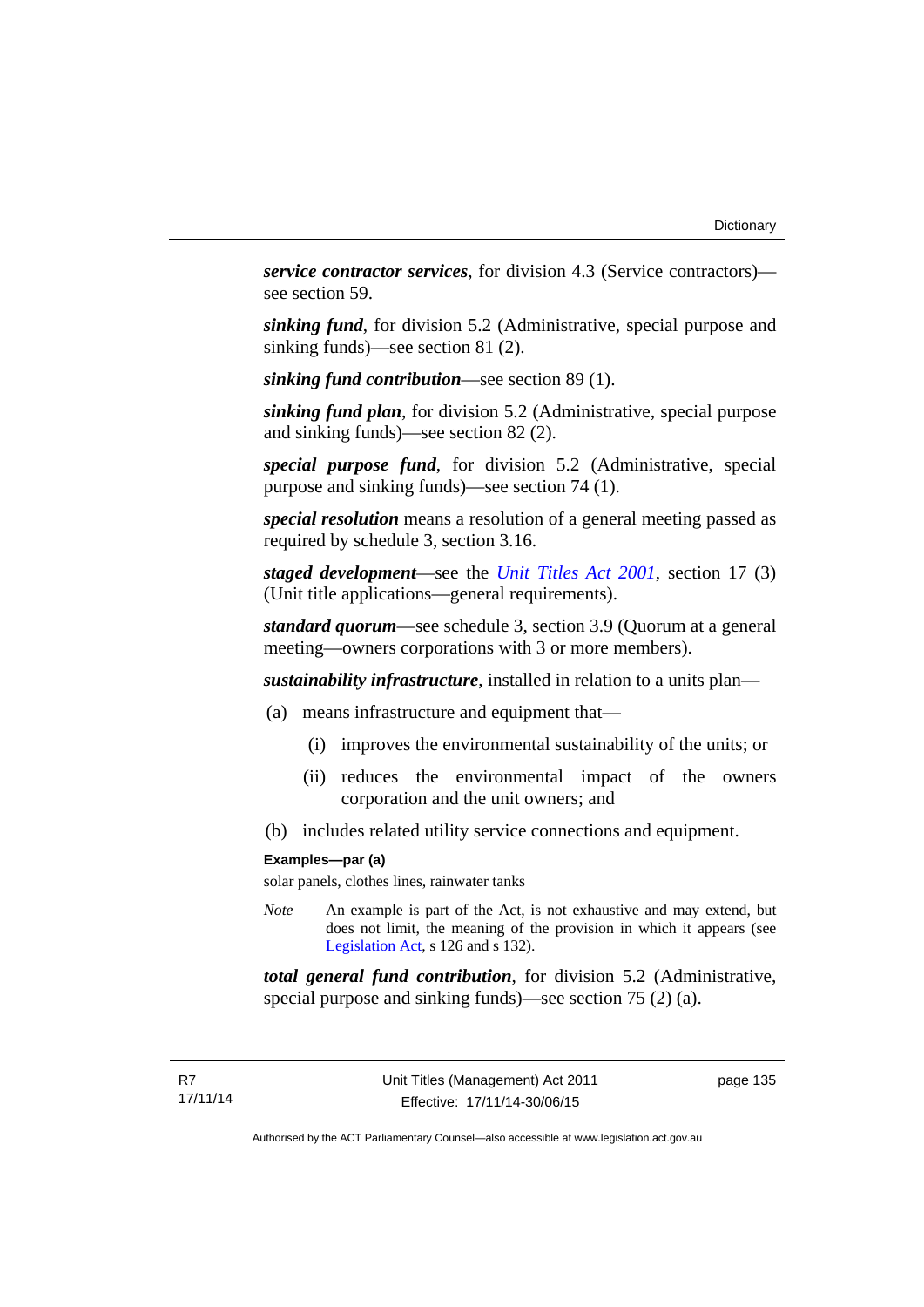*total sinking fund contribution*, for division 5.2 (Administrative, special purpose and sinking funds)—see section 82 (3) (b).

*treasurer*, for an owners corporation, means the treasurer of the corporation elected under section 40.

*unanimous resolution* means a resolution of a general meeting passed as required by schedule 3, section 3.18.

*unit*—see the *[Unit Titles Act 2001](http://www.legislation.act.gov.au/a/2001-16)*, section 9.

*unit entitlement*—see the *[Unit Titles Act 2001](http://www.legislation.act.gov.au/a/2001-16)*, section 8.

*unit owner* means the registered proprietor of the lease of the unit and includes a part-owner.

*Note* The term *owner* is also defined in the dictionary with the same meaning.

*units plan*—see the *[Unit Titles Act 2001](http://www.legislation.act.gov.au/a/2001-16)*, dictionary.

*unit subsidiary*—see the *[Unit Titles Act 2001](http://www.legislation.act.gov.au/a/2001-16)*, section 12.

*unit title certificate*—see section 119.

*unopposed resolution* means a resolution of a general meeting passed as required by schedule 3, section 3.17.

*utility conduit*—see the *[Unit Titles Act 2001](http://www.legislation.act.gov.au/a/2001-16)*, dictionary.

*utility infrastructure* means infrastructure and equipment necessary for, or related to, the provision of utility services.

*utility services*—see the *[Unit Titles Act 2001](http://www.legislation.act.gov.au/a/2001-16)*, dictionary.

*voting value—see schedule 3, section 3.28 (2) (Value of votes).*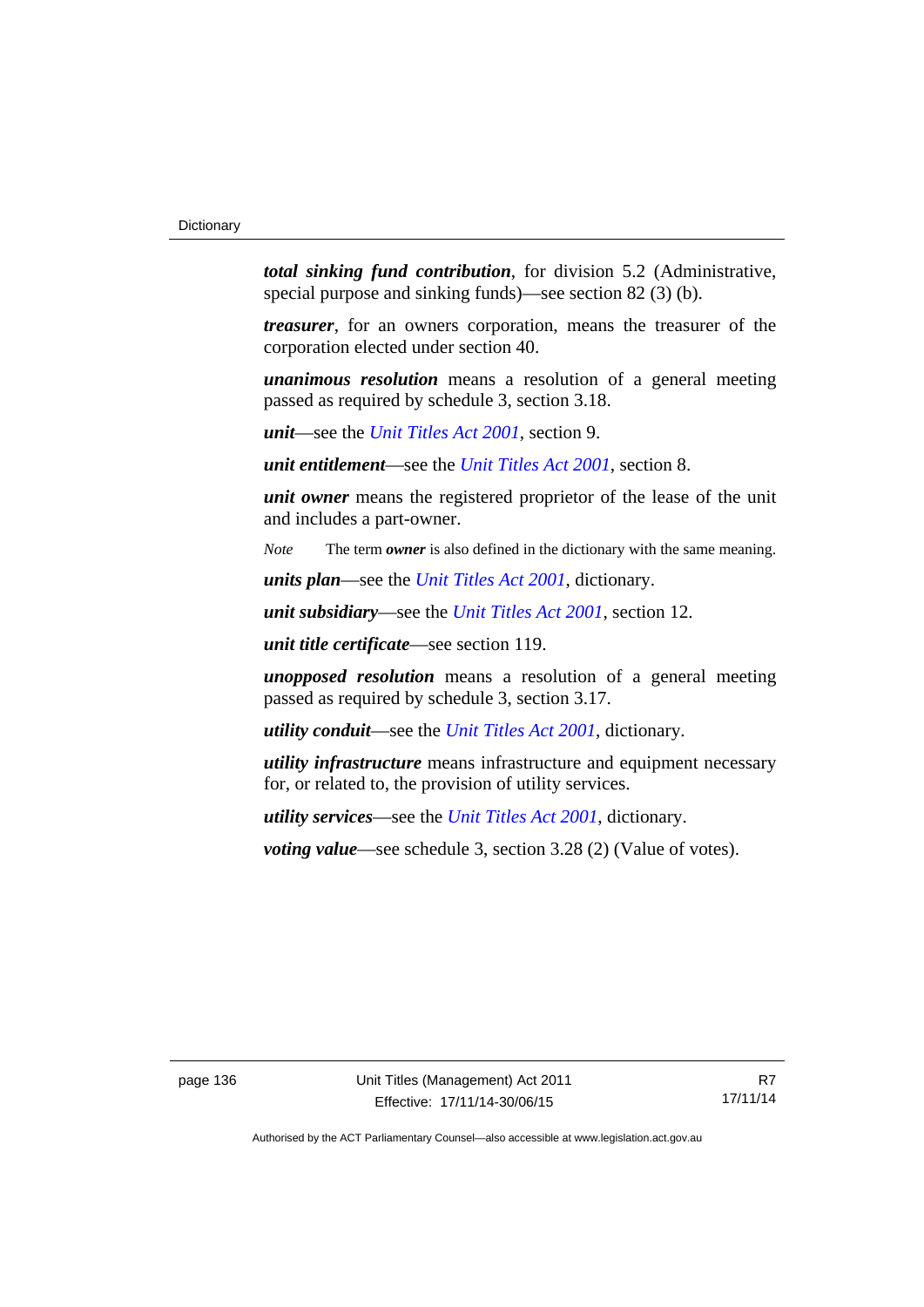# **Endnotes**

# **1 About the endnotes**

Amending and modifying laws are annotated in the legislation history and the amendment history. Current modifications are not included in the republished law but are set out in the endnotes.

Not all editorial amendments made under the *[Legislation Act 2001](http://www.legislation.act.gov.au/a/2001-14)*, part 11.3 are annotated in the amendment history. Full details of any amendments can be obtained from the Parliamentary Counsel's Office.

Uncommenced amending laws are not included in the republished law. The details of these laws are underlined in the legislation history. Uncommenced expiries are underlined in the legislation history and amendment history.

If all the provisions of the law have been renumbered, a table of renumbered provisions gives details of previous and current numbering.

The endnotes also include a table of earlier republications.

| $A = Act$<br>$AF =$ Approved form<br>$am = amended$<br>$amdt = amendment$<br>$AR = Assembly resolution$<br>$ch = chapter$<br>$CN =$ Commencement notice<br>$def = definition$<br>$DI = Disallowable instrument$<br>$dict = dictionary$<br>disallowed = disallowed by the Legislative<br>Assembly<br>$div = division$<br>$exp = expires/expired$<br>$Gaz = gazette$<br>$hdg = heading$<br>$IA = Interpretation Act 1967$<br>$ins = inserted/added$<br>$LA =$ Legislation Act 2001<br>$LR =$ legislation register | NI = Notifiable instrument<br>$o = order$<br>$om = omitted/repealed$<br>$ord = ordinance$<br>$orig = original$<br>par = paragraph/subparagraph<br>$pres = present$<br>$prev = previous$<br>$(\text{prev}) = \text{previously}$<br>$pt = part$<br>$r = rule/subrule$<br>$reloc = relocated$<br>$remum = renumbered$<br>$R[X]$ = Republication No<br>$RI = reissue$<br>$s = section/subsection$<br>$sch = schedule$<br>$sdiv = subdivision$<br>$SL = Subordinate$ law<br>$sub =$ substituted |
|-----------------------------------------------------------------------------------------------------------------------------------------------------------------------------------------------------------------------------------------------------------------------------------------------------------------------------------------------------------------------------------------------------------------------------------------------------------------------------------------------------------------|--------------------------------------------------------------------------------------------------------------------------------------------------------------------------------------------------------------------------------------------------------------------------------------------------------------------------------------------------------------------------------------------------------------------------------------------------------------------------------------------|
|                                                                                                                                                                                                                                                                                                                                                                                                                                                                                                                 |                                                                                                                                                                                                                                                                                                                                                                                                                                                                                            |
| $LRA =$ Legislation (Republication) Act 1996                                                                                                                                                                                                                                                                                                                                                                                                                                                                    |                                                                                                                                                                                                                                                                                                                                                                                                                                                                                            |
|                                                                                                                                                                                                                                                                                                                                                                                                                                                                                                                 | underlining = whole or part not commenced                                                                                                                                                                                                                                                                                                                                                                                                                                                  |
| $mod = modified/modification$                                                                                                                                                                                                                                                                                                                                                                                                                                                                                   | or to be expired                                                                                                                                                                                                                                                                                                                                                                                                                                                                           |

# **2 Abbreviation key**

R7 17/11/14 Unit Titles (Management) Act 2011 Effective: 17/11/14-30/06/15

page 137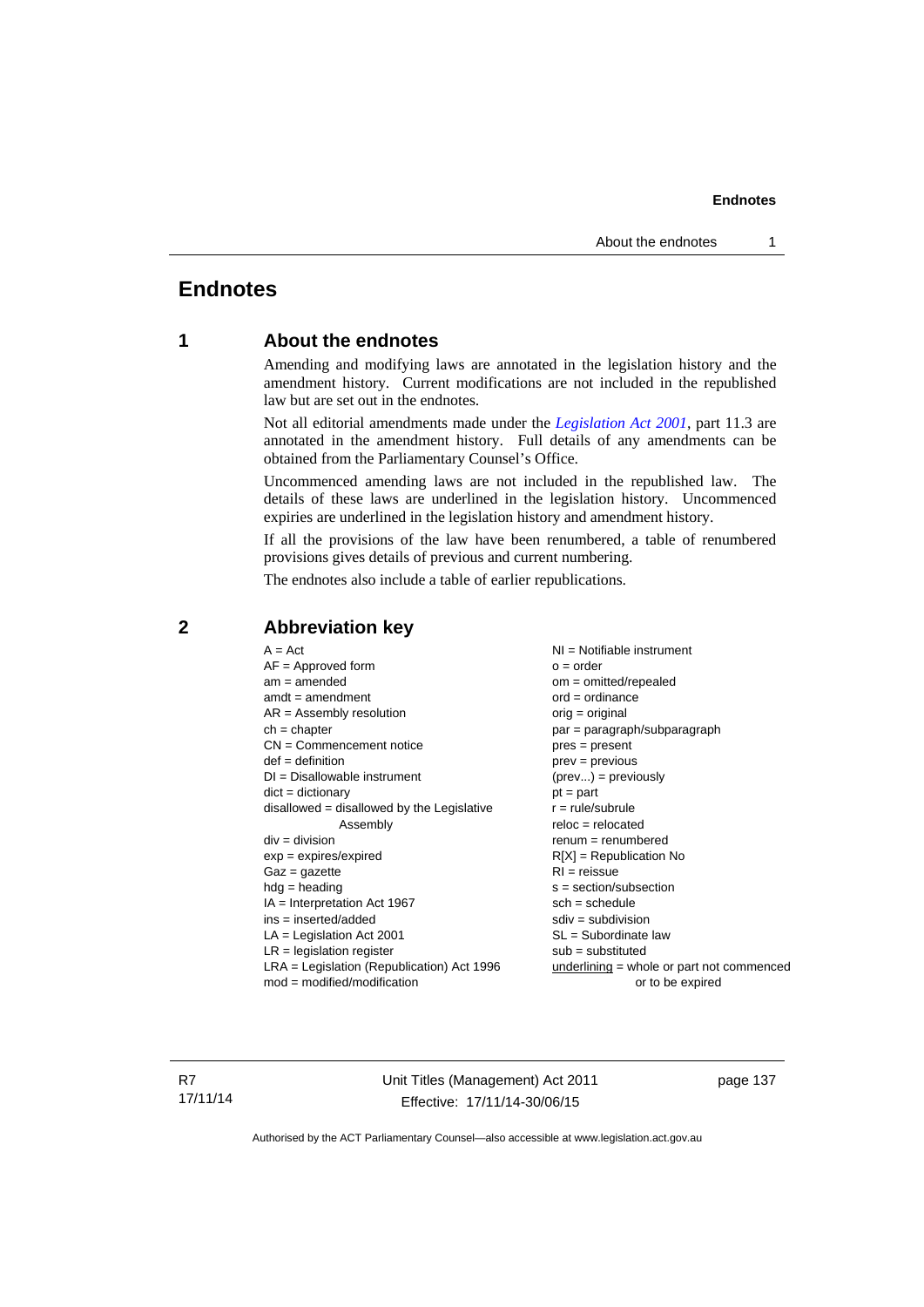3 Legislation history

# **3 Legislation history**

**Unit Titles (Management) Act 2011 A2011-41**  notified LR 3 November 2011 s 1, s 2 commenced 3 November 2011 (LA s 75 (1)) remainder commenced 30 March 2012 (s 2 and [CN2012-6](http://www.legislation.act.gov.au/cn/2012-6/default.asp))

as amended by

#### **[Statute Law Amendment Act 2012](http://www.legislation.act.gov.au/a/2012-21) A2012-21 sch 3 pt 3.51**

notified LR 22 May 2012 s 1, s 2 commenced 22 May 2012 (LA s 75 (1)) sch 3 pt 3.51 commenced 5 June 2012 (s 2 (1))

## **[Justice and Community Safety Legislation Amendment Act 2012](http://www.legislation.act.gov.au/a/2012-13)**

## **A2012-30 sch 1 pt 1.5**

notified LR 13 June 2012 s 1, s 2 commenced 13 June 2012 (LA s 75 (1)) sch 1 pt 1.5 commenced 14 June 2012 (s 2)

# **[Justice and Community Safety Legislation Amendment Act 2013](http://www.legislation.act.gov.au/a/2013-11)  [\(No 2\)](http://www.legislation.act.gov.au/a/2013-11) A2013-11 sch 1 pt 1.9**

notified LR 28 March 2013 s 1, s 2 commenced 28 March 2013 (LA s 75 (1))

sch 1 pt 1.9 commenced 4 April 2013 (s 2)

# **[Justice and Community Safety Legislation Amendment Act 2014 \(No](http://www.legislation.act.gov.au/a/2014-49)**

# **[2\)](http://www.legislation.act.gov.au/a/2014-49) A2014-49 sch 1 pt 1.23**

notified LR 10 November 2014

s 1, s 2 commenced 10 November 2014 (LA s 75 (1))

sch 1 pt 1.23 commenced 17 November 2014 (s 2)

page 138 Unit Titles (Management) Act 2011 Effective: 17/11/14-30/06/15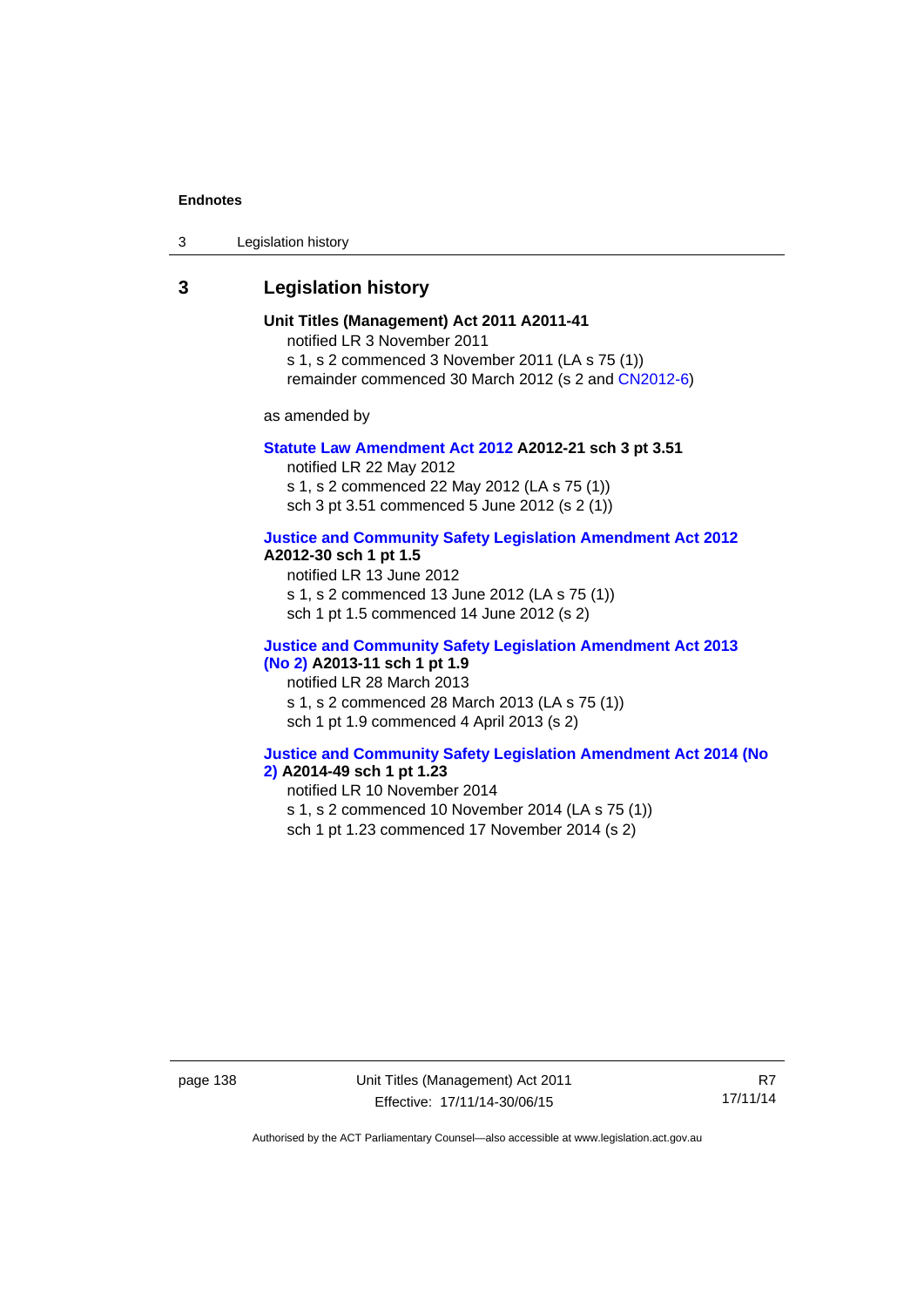# **4 Amendment history Commencement**  s 2 om LA s 89 (4) **Notes**  s 4 (2), (3) exp 30 March 2013 (s 4 (3)) **Owners corporation—establishment**  s 8 hdg bracketed note exp 30 March 2013 (s 4 (3)) **Owners corporation—legal status**  s 9 hdg bracketed note exp 30 March 2013 (s 4 (3)) s 9 am [A2012-21](http://www.legislation.act.gov.au/a/2012-21) amdt 3.198 **Members of owners corporation**  s 10 hdg bracketed note exp 30 March 2013 (s 4 (3)) **Part-owners of units—authorisation of representatives**  s 11 hdg bracketed note exp 30 March 2013 (s 4 (3)) **Part-owners of units—functions of representatives**  s 12 hdg bracketed note exp 30 March 2013 (s 4 (3)) **Company-owned units—authorisation of representatives**  s 13 hdg bracketed note exp 30 March 2013 (s 4 (3)) **Company-owned units—functions of representatives**  s 14 hdg bracketed note exp 30 March 2013 (s 4 (3)) **Evidence of representative status**  s 15 hdg bracketed note exp 30 March 2013 (s 4 (3)) **Owners corporation—functions**  s 16 hdg bracketed note exp 30 March 2013 (s 4 (3)) **Exemptions for units plans with 4 or fewer units**  s 18 hdg bracketed note exp 30 March 2013 (s 4 (3)) **Common property**  s 19 hdg bracketed note exp 30 March 2013 (s 4 (3)) **Dealings with common property**  s 20 hdg bracketed note exp 30 March 2013 (s 4 (3)) **Dealings in property generally**  s 21 hdg bracketed note exp 30 March 2013 (s 4 (3)) **Special privileges relating to common property**  s 22 hdg bracketed note exp 30 March 2013 (s 4 (3)) **Maintenance obligations**  s 24 hdg bracketed note exp 30 March 2013 (s 4 (3))

R7 17/11/14 Unit Titles (Management) Act 2011 Effective: 17/11/14-30/06/15

page 139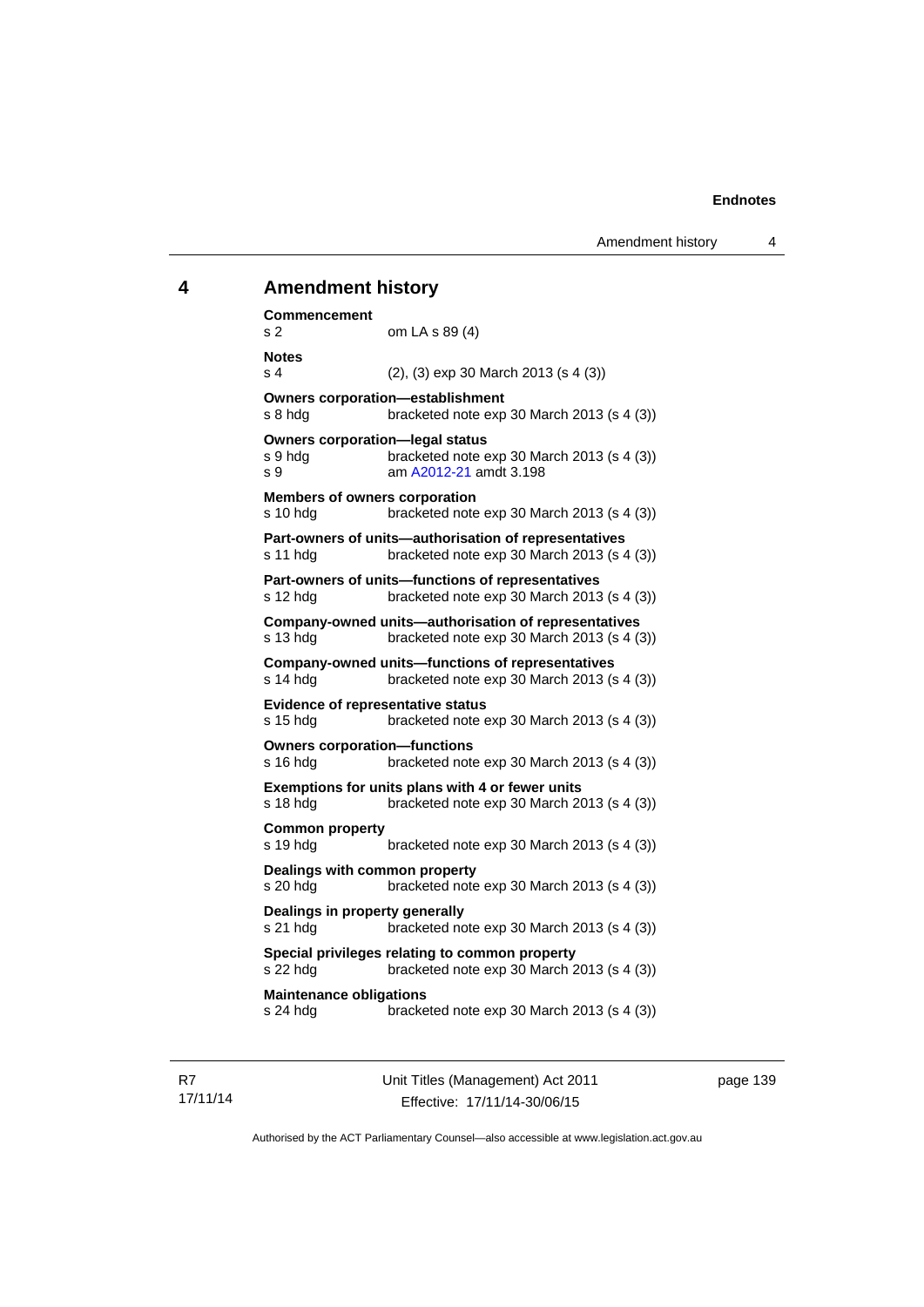4 Amendment history

| s 26 hdg   | Other qualifications on owners corporation's maintenance obligations<br>bracketed note exp 30 March 2013 (s 4 (3))   |
|------------|----------------------------------------------------------------------------------------------------------------------|
| s 27 hdg   | Structural defects—owners corporation may represent members<br>bracketed note exp 30 March 2013 (s 4 (3))            |
| s 28 hdg   | Owners corporation-entry to units<br>bracketed note exp 30 March 2013 (s 4 (3))                                      |
| s 29 hdg   | Work on behalf of particular unit owners or occupiers<br>bracketed note exp 30 March 2013 (s 4 (3))                  |
| s 30 hdg   | Recovery of costs—agreements under s 29<br>bracketed note exp 30 March 2013 (s 4 (3))                                |
| s 31 hdg   | Recovery of expenditure resulting from member or unit occupier's fault<br>bracketed note exp 30 March 2013 (s 4 (3)) |
| s 32 hdg   | Animals-owners corporation's consent<br>bracketed note exp 30 March 2013 (s 4 (3))                                   |
| s 33 hdg   | Restriction on owners corporation during developer control period<br>bracketed note exp 30 March 2013 (s 4 (3))      |
| s 34 hdg   | Executive committee-establishment<br>bracketed note exp 30 March 2013 (s 4 (3))                                      |
| s 35 hdg   | <b>Executive committee-functions</b><br>bracketed note exp 30 March 2013 (s 4 (3))                                   |
| s 38 hdg   | Executive committee—before the first annual general meeting<br>bracketed note exp 30 March 2013 (s 4 (3))            |
| s 39 hdg   | Executive committee-at and from the first annual general meeting<br>bracketed note exp 30 March 2013 (s 4 (3))       |
| s 40 hdg   | <b>Executive committee-office-holders</b><br>bracketed note exp 30 March 2013 (s 4 (3))                              |
| s 41 hdg   | Executive committee-chairperson's functions<br>bracketed note exp 30 March 2013 (s 4 (3))                            |
| $s$ 42 hdg | Executive committee-secretary's functions<br>bracketed note exp 30 March 2013 (s 4 (3))                              |
|            | Executive committee-treasurer's functions                                                                            |

page 140 Unit Titles (Management) Act 2011 Effective: 17/11/14-30/06/15

R7 17/11/14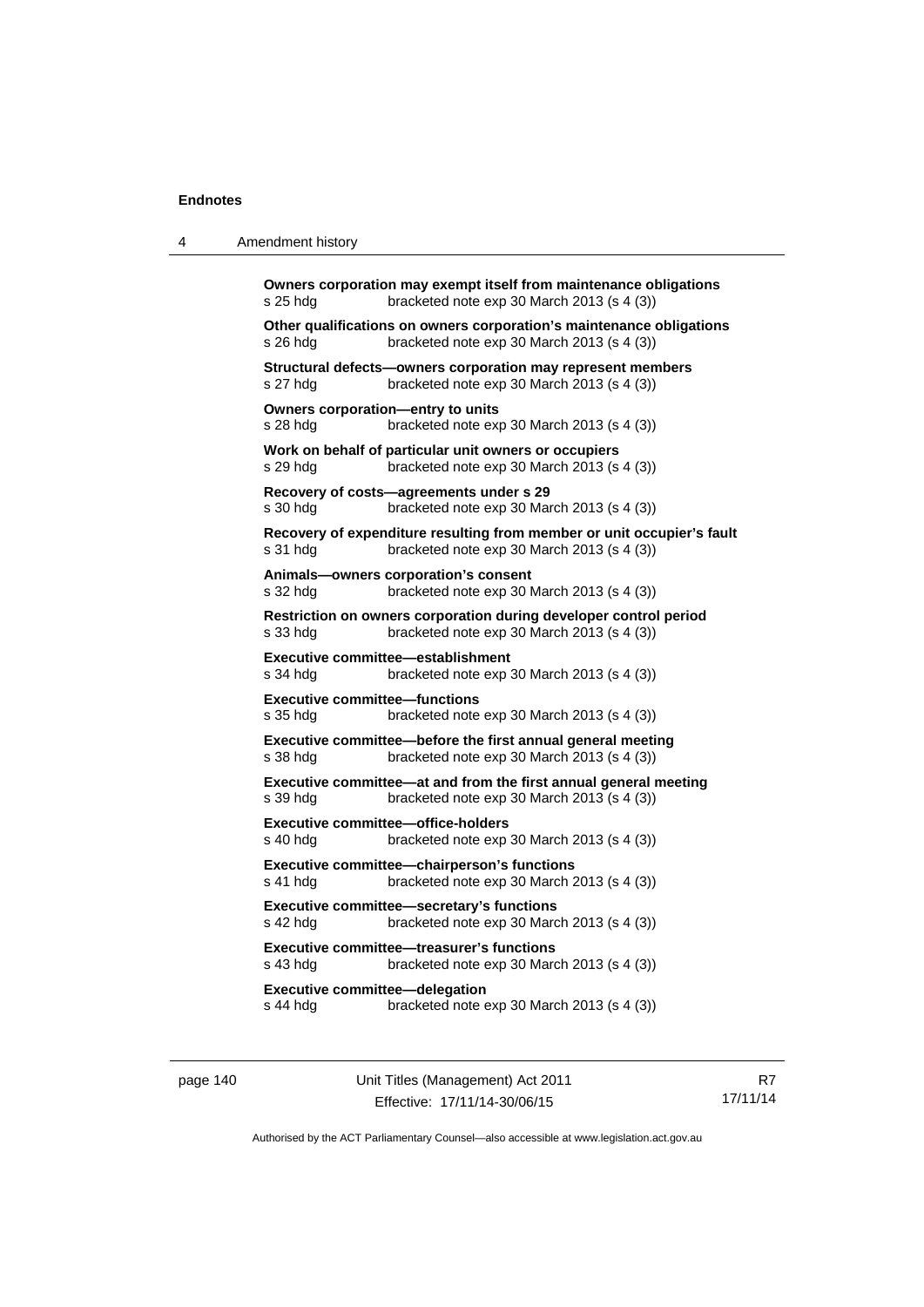| s 45 hdg                                       | <b>Executive committee-contractors and employees</b><br>bracketed note exp 30 March 2013 (s 4 (3))             |
|------------------------------------------------|----------------------------------------------------------------------------------------------------------------|
| s 48 hdg                                       | Executive committee-validity of acts<br>bracketed note exp 30 March 2013 (s 4 (3))                             |
| <b>Manager-contract</b><br>s 50 hdg            | bracketed note exp 30 March 2013 (s 4 (3))                                                                     |
| s 51 hdg                                       | Manager not to be contracted for longer than 3 years<br>bracketed note exp 30 March 2013 (s 4 (3))             |
| <b>Manager-functions</b><br>s 52 hdg           | bracketed note exp 30 March 2013 (s 4 (3))                                                                     |
| <b>Manager-ending contract</b><br>s 54 hda     | bracketed note exp 30 March 2013 (s 4 (3))                                                                     |
| <b>Manager-remedial breaches</b><br>s 55 hda   | bracketed note exp 30 March 2013 (s 4 (3))                                                                     |
| Manager-code of conduct<br>s 56 hdg            | bracketed note exp 30 March 2013 (s 4 (3))                                                                     |
| s 57 hdg                                       | Manager-public liability insurance<br>bracketed note exp 30 March 2013 (s 4 (3))                               |
| <b>Manager-delegated functions</b><br>s 58 hdg | bracketed note exp 30 March 2013 (s 4 (3))                                                                     |
| Definitions-div 4.3<br>s 59 hdg                | bracketed note exp 30 March 2013 (s 4 (3))                                                                     |
| Service contractor-contract<br>s 60 hda        | bracketed note exp 30 March 2013 (s 4 (3))                                                                     |
| s 61 hdg                                       | Service contractor not to be contracted for longer than 25 years<br>bracketed note exp 30 March 2013 (s 4 (3)) |
| Service contractor-functions<br>s 62 hda       | bracketed note exp 30 March 2013 (s 4 (3))                                                                     |
| Service contractor-transfer<br>s 63 hda        | bracketed note exp 30 March 2013 (s 4 (3))                                                                     |
| s 64 hda                                       | Service contractor-ending contract<br>bracketed note exp 30 March 2013 (s 4 (3))                               |
| s 65 hda                                       | Service contractor-remedial breaches<br>bracketed note exp 30 March 2013 (s 4 (3))                             |
| s 66 hdg                                       | <b>Communications officer-appointment</b><br>bracketed note exp 30 March 2013 (s 4 (3))                        |
|                                                |                                                                                                                |

R7 17/11/14 Unit Titles (Management) Act 2011 Effective: 17/11/14-30/06/15

page 141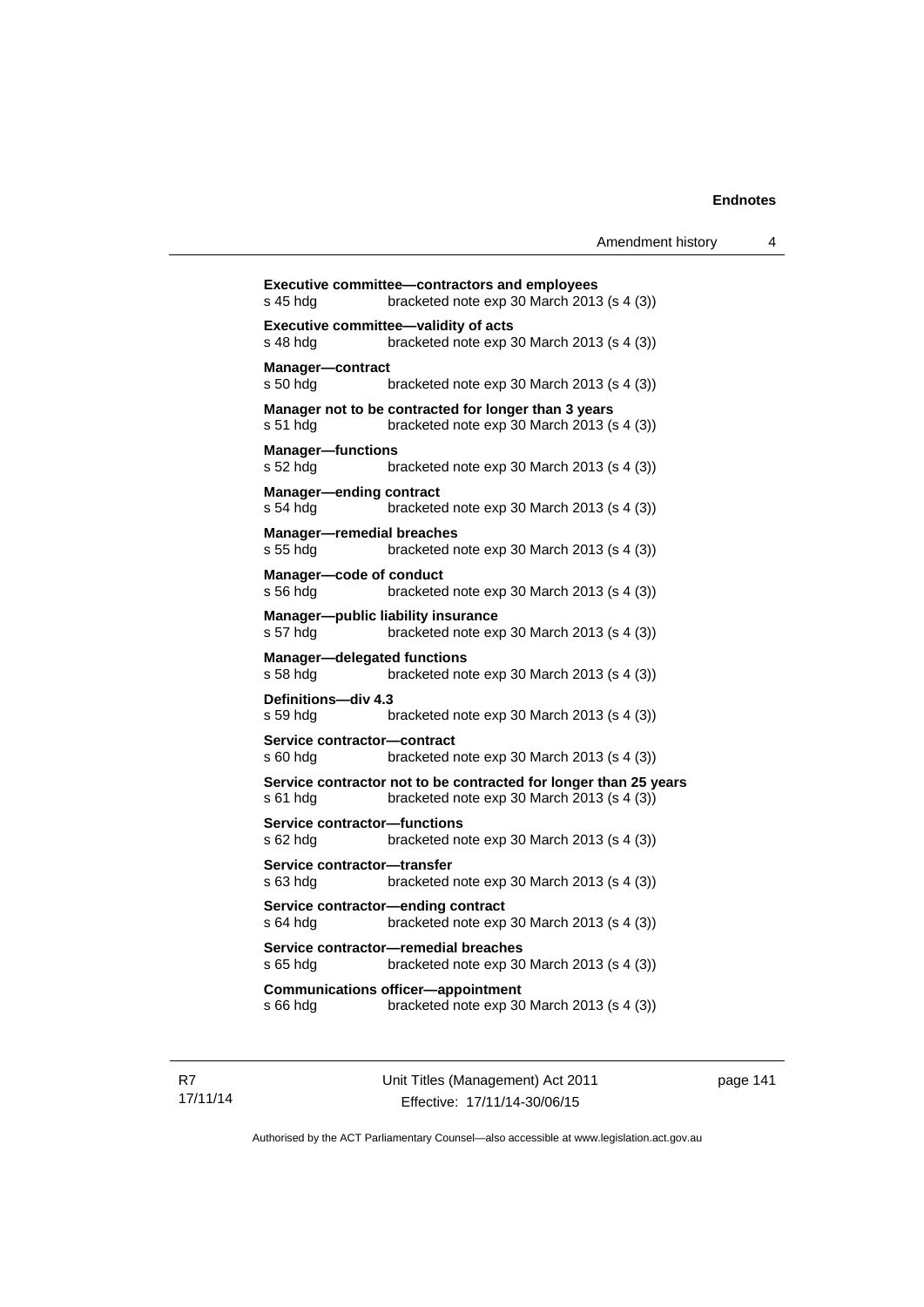| 4 | Amendment history |
|---|-------------------|
|---|-------------------|

```
Communications officer—function 
s 67 hdg bracketed note exp 30 March 2013 (s 4 (3)) 
Owners corporation must have bank account 
s 68 hdg bracketed note exp 30 March 2013 (s 4 (3)) 
Owners corporation may invest 
s 69 hdg bracketed note exp 30 March 2013 (s 4 (3)) 
Owners corporation may borrow 
s 70 hdg bracketed note exp 30 March 2013 (s 4 (3)) 
Owners corporation must not carry on business 
s 71 hdg bracketed note exp 30 March 2013 (s 4 (3))
Definitions—div 5.2 
s 72 hdg bracketed note exp 30 March 2013 (s 4 (3)) 
s 72 def total sinking fund amount om A2013-11 amdt 1.26
                 def total sinking fund contribution ins A2013-11 amdt 1.26
Administrative fund 
s 73 hdg bracketed note exp 30 March 2013 (s 4 (3)) 
Special purpose fund 
s 74 hdg bracketed note exp 30 March 2013 (s 4 (3)) 
General fund—budget 
s 75 hdg bracketed note exp 30 March 2013 (s 4 (3))
General fund—what can fund be used for? 
s 77 hdg bracketed note exp 30 March 2013 (s 4 (3)) 
General fund—contributions 
s 78 hdg bracketed note exp 30 March 2013 (s 4 (3)) 
General fund—notice of contributions 
s 79 hdg bracketed note exp 30 March 2013 (s 4 (3))
General fund—when are contributions payable? 
s 80 hdg bracketed note exp 30 March 2013 (s 4 (3)) 
Sinking fund 
s 81 hdg bracketed note exp 30 March 2013 (s 4 (3))
Sinking fund plan 
s 82 hdg bracketed note exp 30 March 2013 (s 4 (3))<br>s 82 bracketed note exp 30 March 2013 (s 4 (3))
                 A2012-30 amdt 1.25
                 (2) note 1 exp 30 March 2013 (s 165 (a)) 
                  am A2013-11 amdt 1.28
Sinking fund plan—meaning of expected sinking fund expenditure
s 83 hdg bracketed note exp 30 March 2013 (s 4 (3))
```
page 142 Unit Titles (Management) Act 2011 Effective: 17/11/14-30/06/15

R7 17/11/14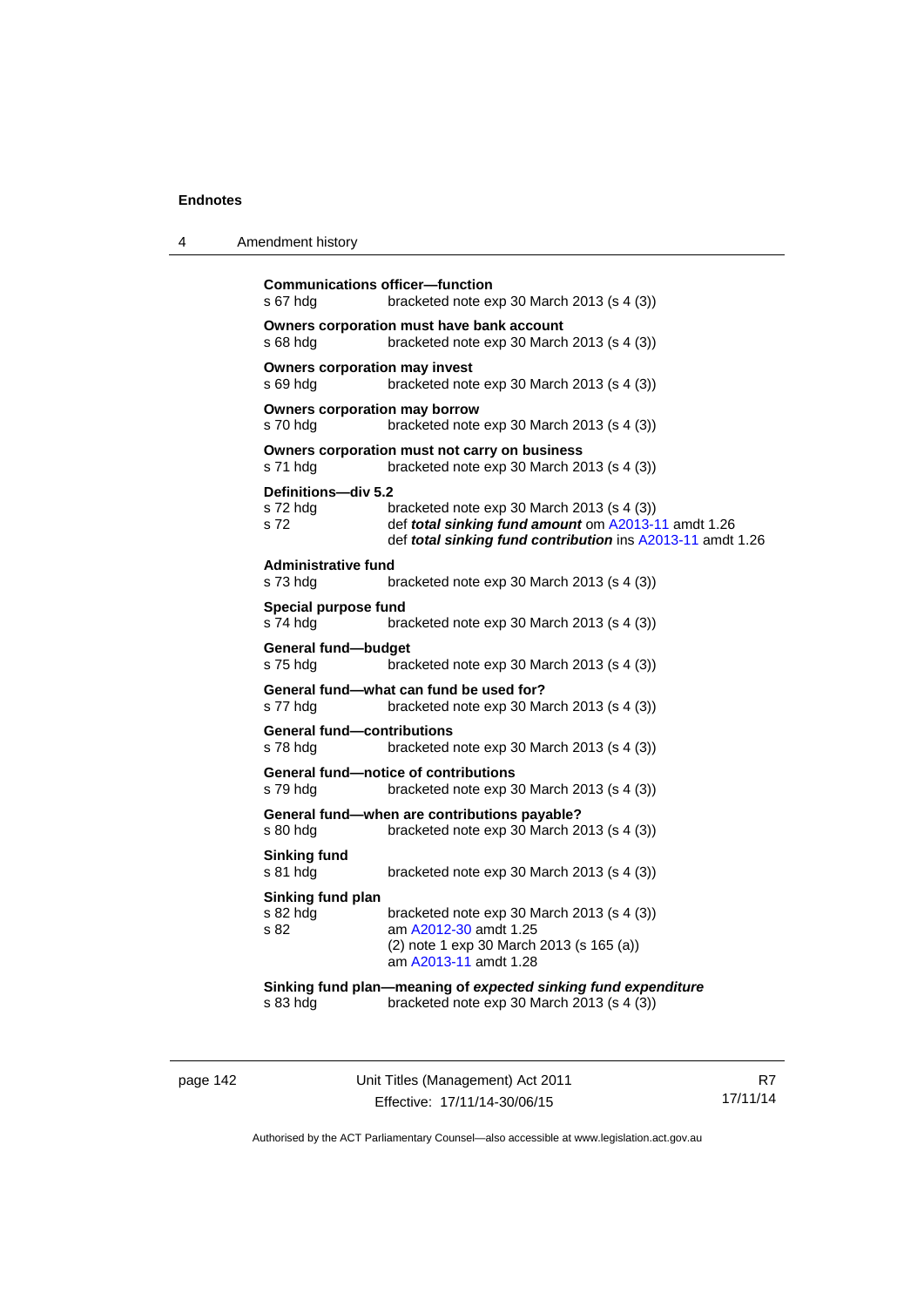**Sinking fund plan—when must it be approved?**  s 84 (1) (b) note exp 30 March 2013 (s 165 (b)) **Sinking fund plan—review**  s 85 hdg bracketed note exp 30 March 2013 (s 4 (3)) s 85 (b) note exp 30 March 2013 (s 165 (c)) **Sinking fund plan—amendment**  s 86 am [A2012-30](http://www.legislation.act.gov.au/a/2012-30) amdt 1.26 sub [A2013-11](http://www.legislation.act.gov.au/a/2013-11) amdt 1.29 **Sinking fund—what must be paid into the fund?**  s 87 hdg bracketed note exp 30 March 2013 (s 4 (3)) **Sinking fund—what can fund be used for?**  s 88 am [A2013-11](http://www.legislation.act.gov.au/a/2013-11) amdt 1.30 **Sinking fund—contributions**  s 89 hdg bracketed note exp 30 March 2013 (s 4 (3)) s 89 am [A2013-11](http://www.legislation.act.gov.au/a/2013-11) amdt 1.31, amdt 1.32 **Sinking fund—notice of contributions**  s 90 hdg bracketed note exp 30 March 2013 (s 4 (3)) s 90 am [A2013-11](http://www.legislation.act.gov.au/a/2013-11) amdt 1.33 **Sinking fund—when are contributions payable?**  s 91 hdg bracketed note exp 30 March 2013 (s 4 (3)) **General and sinking funds in staged developments**  s 92 hdg bracketed note exp 30 March 2013 (s 4 (3)) **Discounts—amounts owing**  s 93 hdg bracketed note exp 30 March 2013 (s 4 (3)) **Interest—amounts owing**  s 94 hdg bracketed note exp 30 March 2013 (s 4 (3)) **Recovery of amounts owing**  s 95 hdg bracketed note exp 30 March 2013 (s 4 (3)) **Security for unpaid amounts—declaration of charge**  s 96 hdg bracketed note exp 30 March 2013 (s 4 (3)) **Security for unpaid amounts—discharge**  s 97 hdg bracketed note exp 30 March 2013 (s 4 (3)) **Liability of part-owners**  s 98 hdg bracketed note exp 30 March 2013 (s 4 (3)) **Building insurance by owners corporation**  s 100 hdg bracketed note exp 30 March 2013 (s 4 (3)) **Exemption from building insurance requirements**  s 101 hdg bracketed note exp 30 March 2013 (s 4 (3))

R7 17/11/14 Unit Titles (Management) Act 2011 Effective: 17/11/14-30/06/15

page 143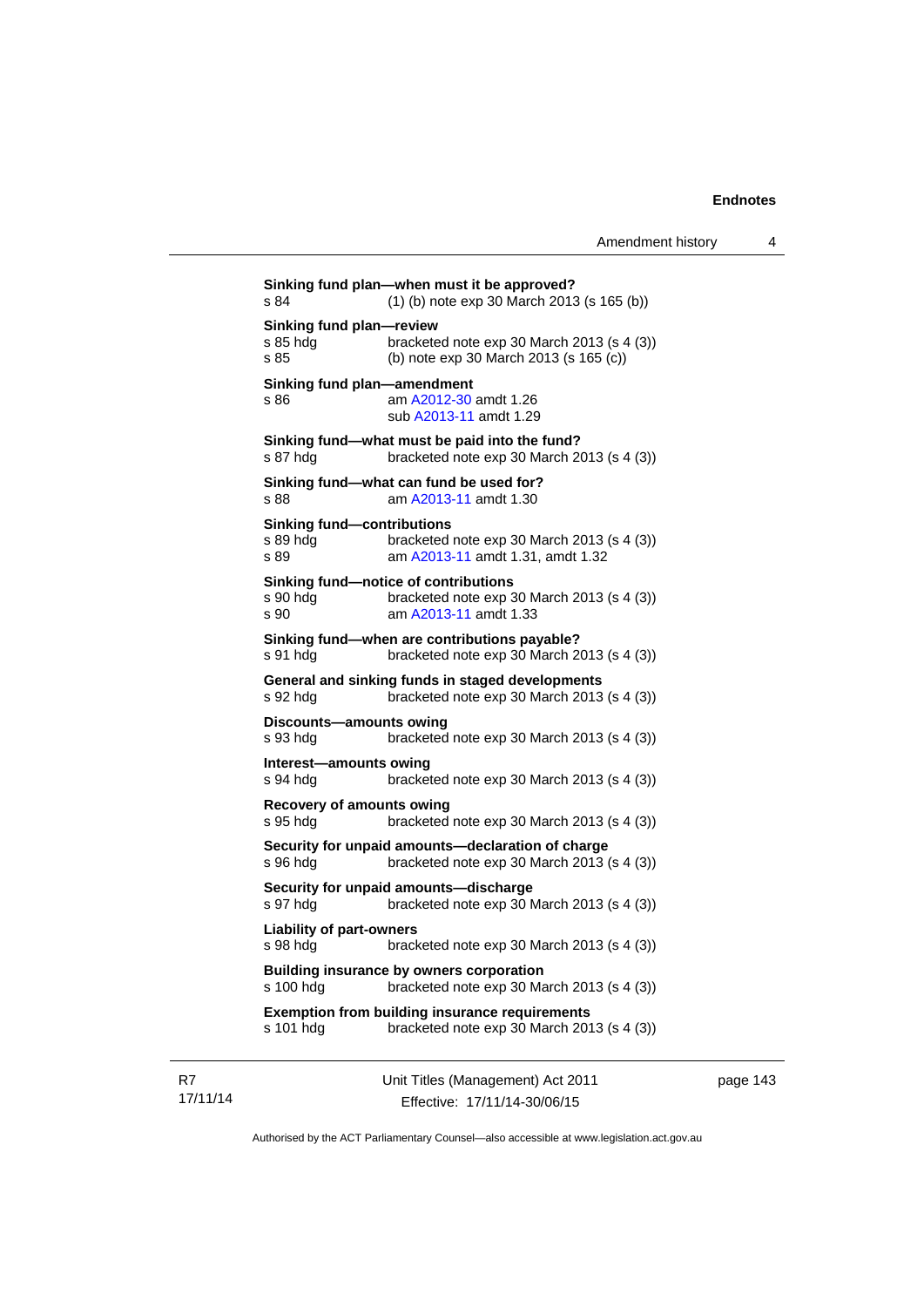| 4 | Amendment history |
|---|-------------------|
|---|-------------------|

| s 102 hdg                                                                                                                  | Public liability insurance by owners corporation<br>bracketed note exp 30 March 2013 (s 4 (3))                                         |  |  |
|----------------------------------------------------------------------------------------------------------------------------|----------------------------------------------------------------------------------------------------------------------------------------|--|--|
| s 103 hdg                                                                                                                  | Application of insurance money by owners corporation<br>bracketed note exp 30 March 2013 (s 4 (3))                                     |  |  |
| s 104 hdg                                                                                                                  | Additional insurance-owners corporation<br>bracketed note exp 30 March 2013 (s 4 (3))                                                  |  |  |
| s 105 hdg                                                                                                                  | <b>Additional insurance-unit owners</b><br>bracketed note exp 30 March 2013 (s 4 (3))                                                  |  |  |
| s 106 hdg<br>$s$ 106                                                                                                       | What are the rules of an owners corporation?<br>bracketed note exp 30 March 2013 (s 4 (3))<br>notes 2, 3 exp 30 March 2013 (s 165 (d)) |  |  |
| <b>Effect of rules</b><br>s 107 hdg                                                                                        | bracketed note exp 30 March 2013 (s 4 (3))                                                                                             |  |  |
| s 108 hdg                                                                                                                  | Owners corporation may amend rules<br>bracketed note exp 30 March 2013 (s 4 (3))                                                       |  |  |
| s 109 hdg                                                                                                                  | Breach of rules-rule infringement notice<br>bracketed note exp 30 March 2013 (s 4 (3))                                                 |  |  |
| Breach of rules-failure to comply with rule infringement notice<br>bracketed note exp 30 March 2013 (s 4 (3))<br>s 110 hdg |                                                                                                                                        |  |  |
|                                                                                                                            |                                                                                                                                        |  |  |
| s 111 hdg                                                                                                                  | Breach of rules-request for rule infringement notice<br>bracketed note exp 30 March 2013 (s 4 (3))                                     |  |  |
| <b>Application of Legislation Act</b><br>s 112 hdg                                                                         | bracketed note exp 30 March 2013 (s 4 (3))                                                                                             |  |  |
| s 113 hdg<br>s 113                                                                                                         | Corporate register-establishment<br>bracketed note exp 30 March 2013 (s 4 (3))<br>am A2014-49 amdt 1.49                                |  |  |
| s 114 hdg                                                                                                                  | Corporate register-information to be included<br>bracketed note exp 30 March 2013 (s 4 (3))                                            |  |  |
| s 115 hdg                                                                                                                  | Corporate register-provision of information<br>bracketed note exp 30 March 2013 (s 4 (3))                                              |  |  |
| Corporate register-access<br>s 116 hdg<br>s 116                                                                            | bracketed note exp 30 March 2013 (s 4 (3))<br>am A2014-49 amdt 1.49                                                                    |  |  |
| s 117 hdg                                                                                                                  | Names and addresses of executive members<br>bracketed note exp 30 March 2013 (s 4 (3))                                                 |  |  |
| <b>Insurance information</b><br>s 118 hdg                                                                                  | bracketed note exp 30 March 2013 (s 4 (3))                                                                                             |  |  |

page 144 Unit Titles (Management) Act 2011 Effective: 17/11/14-30/06/15

R7 17/11/14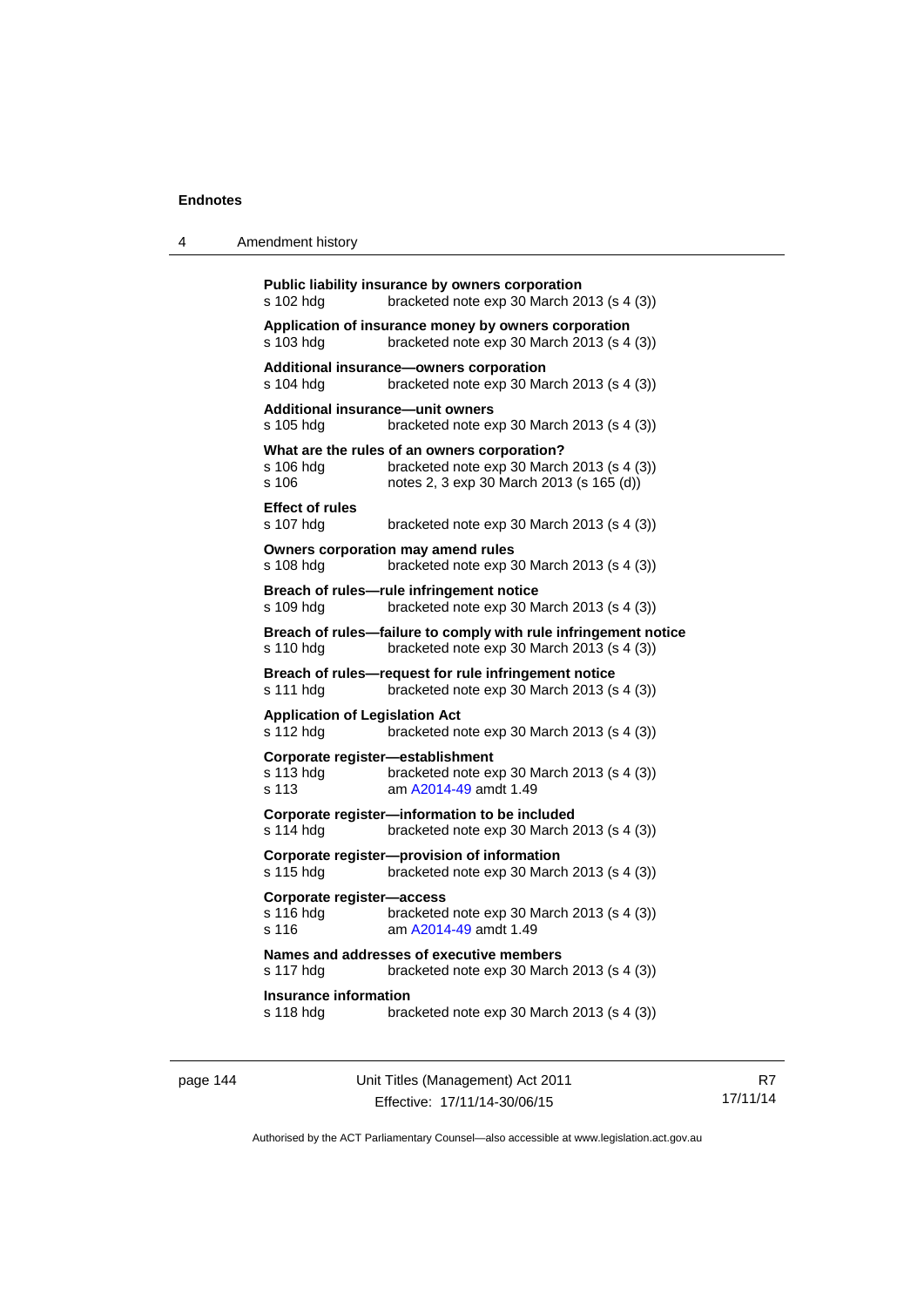| Amendment history<br>4                                                                                                      |  |
|-----------------------------------------------------------------------------------------------------------------------------|--|
| Unit title certificate and access to owners corporation records<br>bracketed note exp 30 March 2013 (s 4 (3))<br>s 119 hdg  |  |
| Acting on information in unit title certificate<br>s 120 hda<br>bracketed note exp 30 March 2013 (s 4 (3))                  |  |
| Failure to provide information or certificate-offence<br>s 121 hdg<br>bracketed note exp 30 March 2013 (s 4 (3))            |  |
| Owners corporation name, address and letterbox<br>s 122 hdg<br>bracketed note exp 30 March 2013 (s 4 (3))                   |  |
| Service of documents on owners corporation<br>bracketed note exp 30 March 2013 (s 4 (3))<br>s 123 hdg                       |  |
| Service of documents on members, interested people and occupiers<br>bracketed note exp 30 March 2013 (s 4 (3))<br>s 124 hdg |  |
| Disputes involving the owners corporation-generally<br>bracketed note exp 30 March 2013 (s 4 (3))<br>s 125 hdg              |  |
| Disputes involving the owners corporation--particular matters<br>bracketed note exp 30 March 2013 (s 4 (3))<br>s 126 hdg    |  |
| Disputes involving the executive committee<br>s 127 hdg<br>bracketed note exp 30 March 2013 (s 4 (3))                       |  |
| Disputes between unit owners<br>s 128 hdg<br>bracketed note exp 30 March 2013 (s 4 (3))                                     |  |
| <b>Kinds of ACAT orders</b><br>s 129 hdg<br>bracketed note $exp 30$ March 2013 (s 4 (3))                                    |  |
| Meaning of financed service contract and financier--pt 9<br>bracketed note exp 30 March 2013 (s 4 (3))<br>s 130 hdg         |  |
| Who is a financier for a service contract?<br>s 131 hdg<br>bracketed note $exp 30$ March 2013 (s 4 (3))                     |  |
| Financed service contract-notice of change<br>s 132 hdg<br>bracketed note exp 30 March 2013 (s 4 (3))                       |  |
| Financed service contract-limitation on ending<br>bracketed note exp 30 March 2013 (s 4 (3))<br>s 133 hdg                   |  |
| Financed service contract-person authorised to act for financier<br>s 134 hdg bracketed note exp 30 March 2013 (s 4 (3))    |  |
| Financed service contract-agreement between owners corporation and<br>financier prohibited                                  |  |
| s 135 hdg<br>bracketed note exp 30 March 2013 (s 4 (3))                                                                     |  |
| Who may apply for an administration order?<br>s 136 hdg<br>bracketed note exp 30 March 2013 (s 4 (3))                       |  |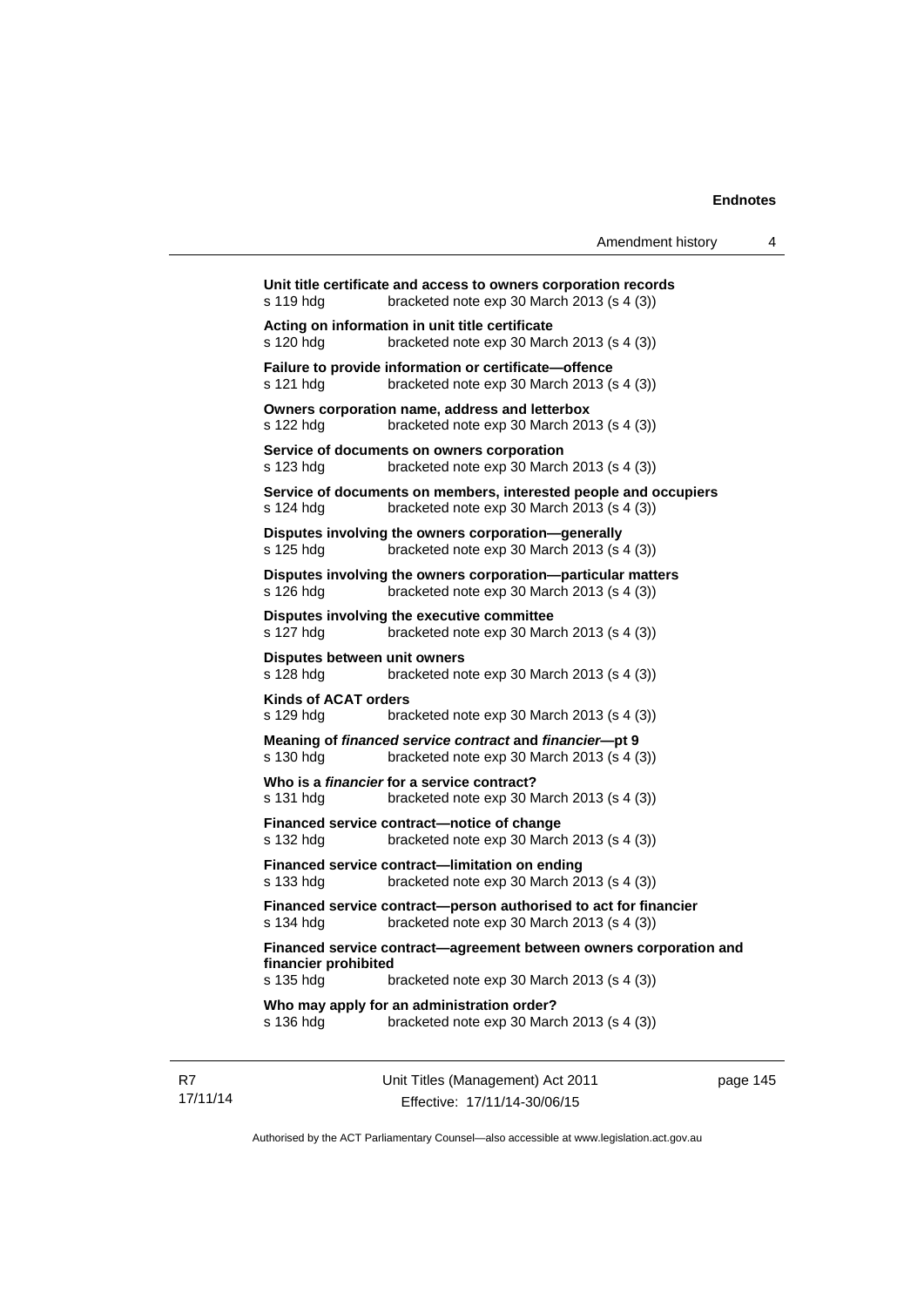| 4 | Amendment history |  |
|---|-------------------|--|
|---|-------------------|--|

```
ACAT appearances and service of applications 
s 137 hdg bracketed note exp 30 March 2013 (s 4 (3))
Appointment of administrator 
s 138 hdg bracketed note exp 30 March 2013 (s 4 (3)) 
Removal or replacement of administrator 
s 139 hdg bracketed note exp 30 March 2013 (s 4 (3))
Functions of administrator 
s 140 hdg bracketed note exp 30 March 2013 (s 4 (3)) 
Delegation by administrator 
s 141 hdg bracketed note exp 30 March 2013 (s 4 (3)) 
Mortgage insurance of unit 
s 142 hdg bracketed note exp 30 March 2013 (s 4 (3))
Payment under mortgage insurance policies 
s 143 hdg bracketed note exp 30 March 2013 (s 4 (3)) 
Transfer of mortgagee's interest to insurer 
s 144 hdg bracketed note exp 30 March 2013 (s 4 (3)) 
Determination of fees 
                 bracketed note exp 30 March 2013 (s 4 (3))
Approved forms 
s 146 hdg bracketed note exp 30 March 2013 (s 4 (3)) 
Regulation-making power 
s 147 hdg bracketed note exp 30 March 2013 (s 4 (3)) 
Legislation amended—sch 5 
s 148 om LA s 89 (3) 
Transitional 
pt 12 hdg exp 30 March 2013 (s 165 (LA s 88 declaration applies))
Definitions—pt 12 
s 149 exp 30 March 2013 (s 165 (LA s 88 declaration applies)) 
                  def commencement day exp 30 March 2013 (s 165 (LA s 88 
                  declaration applies)) 
                  def existing executive committee exp 30 March 2013 (s 165 
                  (LA s 88 declaration applies)) 
                  def existing owners corporation exp 30 March 2013 (s 165 
                  (LA s 88 declaration applies)) 
                  def UTA exp 30 March 2013 (s 165 (LA s 88 declaration 
                  applies)) 
Existing corporations and executive committees 
s 150 exp 30 March 2013 (s 165 (LA s 88 declaration applies))
```
page 146 Unit Titles (Management) Act 2011 Effective: 17/11/14-30/06/15

R7 17/11/14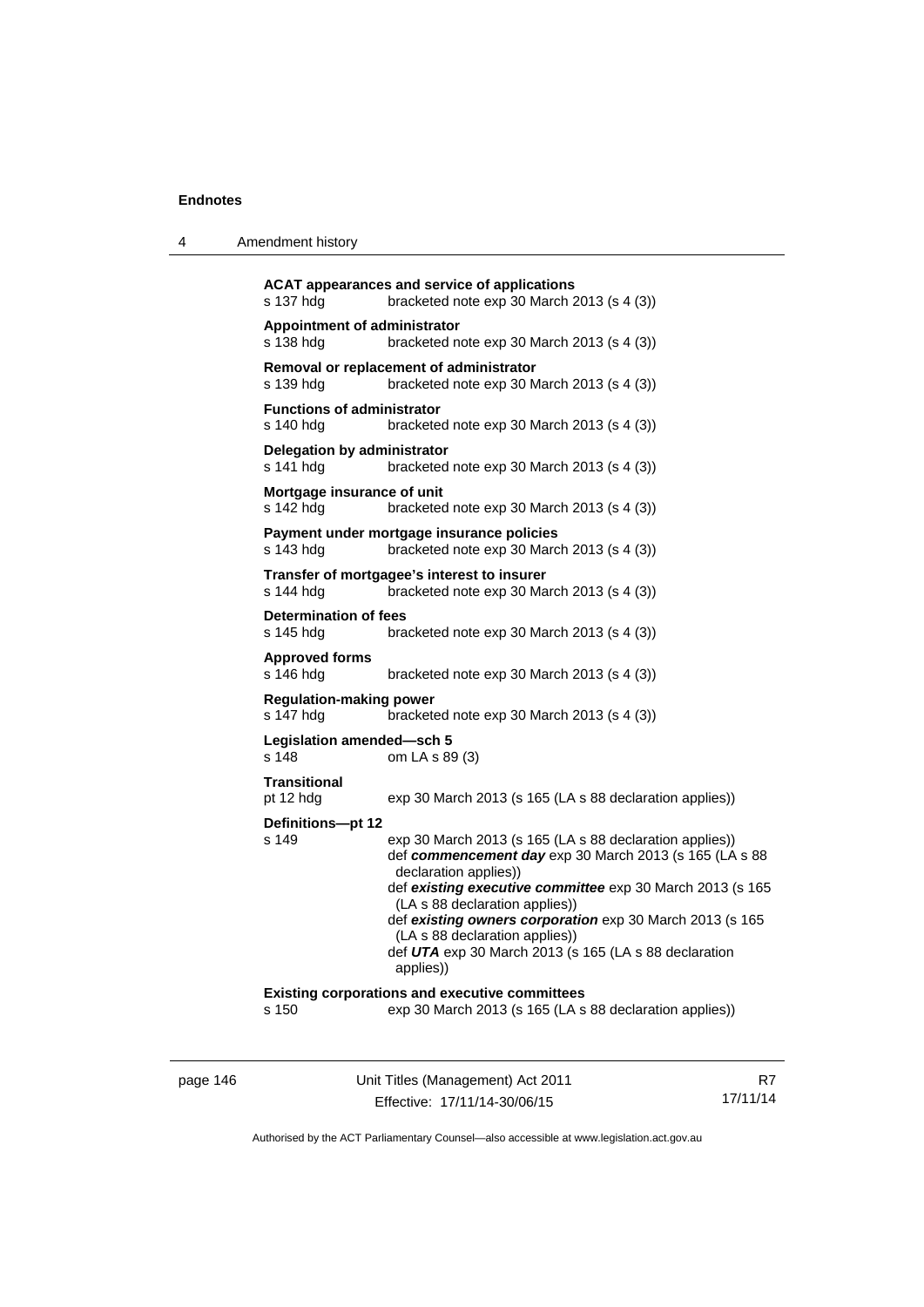| <b>Representatives</b><br>s 151           | exp 30 March 2013 (s 165 (LA s 88 declaration applies))                                                                                |
|-------------------------------------------|----------------------------------------------------------------------------------------------------------------------------------------|
| Managers<br>s 152                         | exp 30 March 2013 (s 165 (LA s 88 declaration applies))                                                                                |
| <b>Service contracts</b><br>s 153         | exp 30 March 2013 (s 165 (LA s 88 declaration applies))                                                                                |
| <b>Communication officers</b><br>s 154    | exp 30 March 2013 (s 165 (LA s 88 declaration applies))                                                                                |
| <b>Administrators</b><br>s 155            | exp 30 March 2013 (s 165 (LA s 88 declaration applies))                                                                                |
| s 156                                     | Agreements for work on behalf of unit owners or occupiers<br>exp 30 March 2013 (s 165 (LA s 88 declaration applies))                   |
| <b>Sinking fund plans</b><br>s 157        | exp 30 March 2013 (s 165 (LA s 88 declaration applies))                                                                                |
|                                           | Approvals, authorisations, consents, decisions of existing owners                                                                      |
| corporation etc<br>s 158                  | exp 30 March 2013 (s 165 (LA s 88 declaration applies))                                                                                |
| s 159                                     | General meetings notified before commencement day<br>exp 30 March 2013 (s 165 (LA s 88 declaration applies))                           |
| Articles of pre-2001 corporation<br>s 160 | exp 30 March 2013 (s 165 (LA s 88 declaration applies))                                                                                |
| s 161                                     | Articles of owners corporation under UTA<br>exp 30 March 2013 (s 165 (LA s 88 declaration applies))                                    |
| <b>Transitional regulations</b><br>s 162  | exp 30 March 2013 (s 165)                                                                                                              |
| s 163                                     | Unit Titles (Management) Regulation 2011<br>exp 30 March 2012 (s 163 (5) (LA s 88 declaration applies))                                |
| s 164                                     | Transitional effect-Legislation Act, s 88<br>exp 30 March 2013 (s 165 (LA s 88 declaration applies))                                   |
| Expiry-pt 12 etc<br>s 165                 | exp 30 March 2013 (s 165 (LA s 88 declaration applies))                                                                                |
| sch 2, s 2.1 hdg<br>sch 2, s 2.1          | Executive committee must keep minutes, and records and accounts<br>bracketed note exp 30 March 2013 (s 4 (3))<br>am A2014-49 amdt 1.49 |
|                                           | Executive committee must present financial statements at annual general                                                                |
| meeting<br>sch 2, s 2.2 hdg               | bracketed note exp 30 March 2013 (s 4 (3))                                                                                             |
|                                           |                                                                                                                                        |

R7 17/11/14 Unit Titles (Management) Act 2011 Effective: 17/11/14-30/06/15

page 147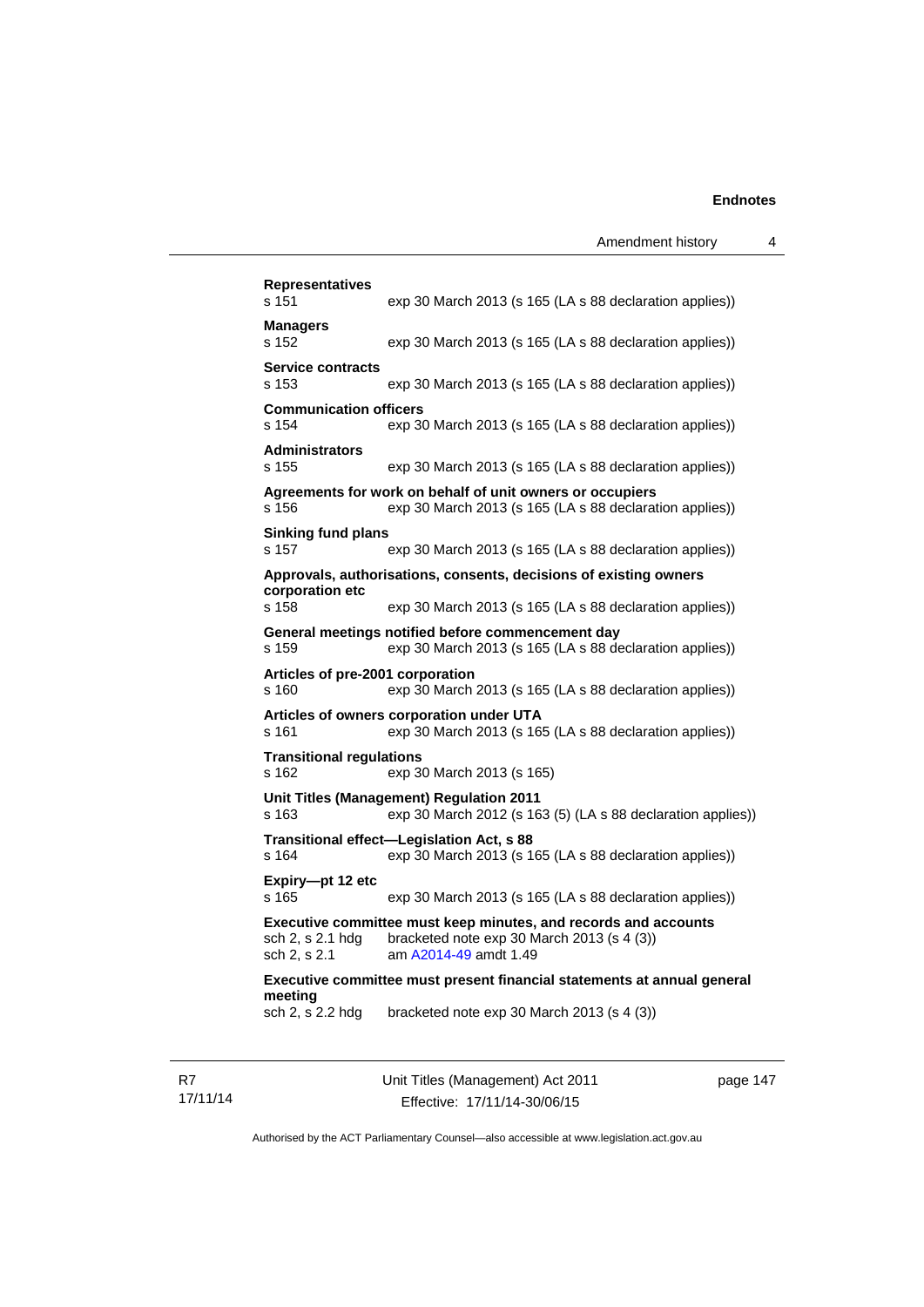| 4 | Amendment history                                                                                                                       |
|---|-----------------------------------------------------------------------------------------------------------------------------------------|
|   | Approving use of common property<br>sch 2, s 2.4 hdg<br>bracketed note $exp 30$ March 2013 (s 4 (3))                                    |
|   | Decisions about taking legal action<br>sch 2, s 2.5 hdg<br>bracketed note $exp 30$ March 2013 (s 4 (3))                                 |
|   | Taking urgent legal action<br>sch 2, s 2.6 hdg<br>bracketed note $exp 30$ March 2013 (s 4 (3))                                          |
|   | Decisions about staged development<br>sch 2, s 2.7 hdg<br>bracketed note exp 30 March 2013 (s 4 (3))                                    |
|   | <b>Meetings of executive committee</b><br>sch 2, s 2.8 hdg<br>bracketed note $exp 30$ March 2013 (s 4 (3))                              |
|   | Quorum of executive committee<br>sch 2, s 2.9 hdg<br>bracketed note $exp 30$ March 2013 (s 4 (3))                                       |
|   | Voting of executive committee<br>bracketed note exp 30 March 2013 (s 4 (3))<br>sch 2, s 2.10 hdg                                        |
|   | <b>Chairperson-meetings</b><br>sch 2, s 2.11 hdg<br>bracketed note $exp 30$ March 2013 (s 4 (3))                                        |
|   | <b>Conduct of general meetings</b><br>sch 3, s 3.1 hdg<br>bracketed note exp 30 March 2013 (s 4 (3))                                    |
|   | Annual general meetings<br>sch 3, s 3.2 hdg<br>bracketed note $exp 30$ March 2013 (s 4 (3))                                             |
|   | <b>First annual general meeting</b><br>sch 3, s 3.3 hdg<br>bracketed note exp 30 March 2013 (s 4 (3))                                   |
|   | First annual general meeting—developer to deliver records<br>bracketed note exp 30 March 2013 (s 4 (3))<br>sch 3, s 3.4 hdg             |
|   | General meetings other than annual general meetings<br>sch 3, s 3.5 hdg<br>bracketed note exp 30 March 2013 (s 4 (3))                   |
|   | Notice of general meetings<br>sch 3, s 3.6 hdg<br>bracketed note $exp 30$ March 2013 (s 4 (3))                                          |
|   | Requirements for notice of general meetings<br>sch 3, s 3.7 hdg<br>bracketed note $exp 30$ March 2013 (s 4 (3))                         |
|   | Defective notice of meetings<br>sch 3, s 3.8 hdg<br>bracketed note $exp 30$ March 2013 (s 4 (3))                                        |
|   | Quorum at a general meeting—owners corporation with 3 or more members<br>bracketed note exp 30 March 2013 (s 4 (3))<br>sch 3, s 3.9 hdg |
|   | Notice of reduced quorum decisions and adjournments<br>sch 3, s 3.10 hdg<br>bracketed note $exp 30$ March 2013 (s 4 (3))                |

page 148 Unit Titles (Management) Act 2011 Effective: 17/11/14-30/06/15

R7 17/11/14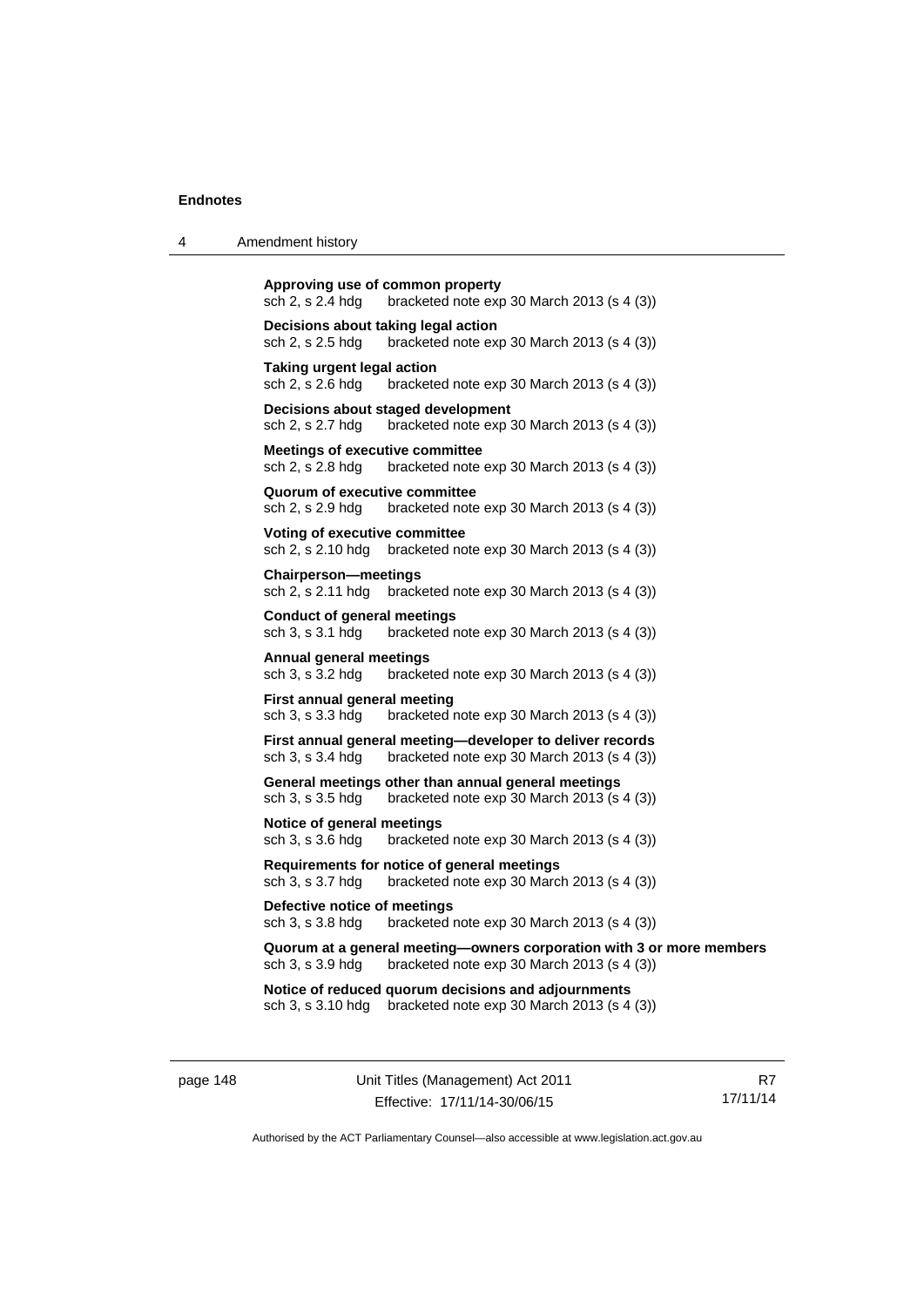**Reduced quorum decisions—effect**  sch 3, s 3.11 hdg bracketed note exp 30 March 2013 (s 4 (3)) **Quorum at a general meeting—owners corporation with 2 members**  sch 3, s 3.12 hdg bracketed note exp 30 March 2013 (s 4 (3)) **Chairperson at a general meeting**  sch 3, s 3.13 hdg bracketed note exp 30 March 2013 (s 4 (3)) **Decision-making at general meetings**  sch 3, s 3.14 hdg bracketed note exp 30 March 2013 (s 4 (3)) **Ordinary resolutions**  sch 3, s 3.15 hdg bracketed note exp 30 March 2013 (s 4 (3)) **Special resolutions**  sch 3, s 3.16 hdg bracketed note exp 30 March 2013 (s 4 (3)) **Unopposed resolutions**  sch 3, s 3.17 hdg bracketed note exp 30 March 2013 (s 4 (3)) **Unanimous resolutions**  sch 3, s 3.18 hdg bracketed note exp 30 March 2013 (s 4 (3)) **Evidence of resolutions of owners corporation**  sch 3, s 3.19 hdg bracketed note exp 30 March 2013 (s 4 (3)) **Who is entitled to vote?**  sch 3, s 3.20 hdg bracketed note exp 30 March 2013 (s 4 (3)) **General meeting—decisions about staged development**  sch 3, s 3.21 hdg bracketed note exp 30 March 2013 (s 4 (3)) **One vote—1 unit**  sch 3, s 3.22 hdg bracketed note exp 30 March 2013 (s 4 (3)) **Voting by mortgagees**  sch 3, s 3.23 hdg bracketed note exp 30 March 2013 (s 4 (3)) **Mortgagee voting notice—amendment and revocation**  sch 3, s 3.24 hdg bracketed note exp 30 March 2013 (s 4 (3)) **Evidence of mortgagee's entitlement to vote**  sch 3, s 3.25 hdg bracketed note exp 30 March 2013 (s 4 (3)) **Proxy votes**  sch 3, s 3.26 hdg bracketed note exp 30 March 2013 (s 4 (3)) **Proxy votes—limit on developer**  sch 3, s 3.27 hdg bracketed note exp 30 March 2013 (s 4 (3)) **Value of votes**  sch 3, s 3.28 hdg bracketed note exp 30 March 2013 (s 4 (3))

R7 17/11/14 Unit Titles (Management) Act 2011 Effective: 17/11/14-30/06/15

page 149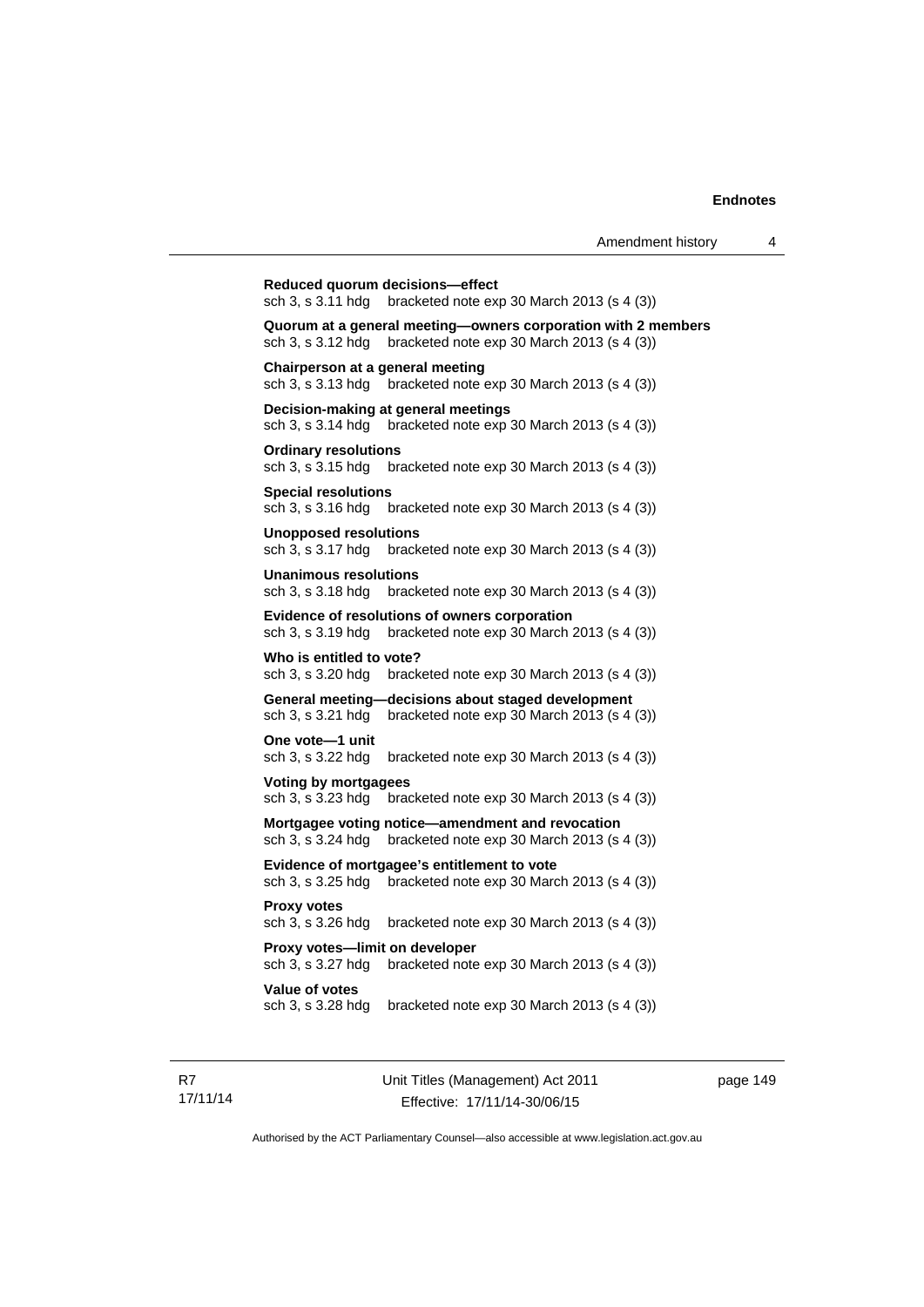4 Amendment history

**Polls**<br>sch 3, s 3.29 hdg bracketed note exp 30 March 2013 (s  $4$  (3)) **Voting by chairperson**<br>sch 3, s 3.30 hdg brac bracketed note exp 30 March 2013 (s  $4$  (3)) Absentee votes<br>sch 3, s 3.31 hdg bracketed note exp 30 March 2013 (s  $4$  (3)) **People under 18 or under other legal disabilities**  sch 3, s 3.32 hdg bracketed note exp 30 March 2013 (s 4 (3)) **Declaration by chairperson of result of voting**  sch 3, s 3.33 hdg bracketed note exp 30 March 2013 (s 4 (3)) **Default rules**  sch 4 hdg notes 2, 3 exp 30 March 2013 (s 165 (e)) **Consequential amendments**  sch 5 om LA s 89 (3)

**New Unit Titles (Management) Regulation**  sch 6 om R1 LA

### **Dictionary**

dict am [A2012-21](http://www.legislation.act.gov.au/a/2012-21) amdt 3.199 def *company* sub [A2012-21](http://www.legislation.act.gov.au/a/2012-21) amdt 3.200 def *total sinking fund amount* om [A2013-11](http://www.legislation.act.gov.au/a/2013-11) amdt 1.34 def *total sinking fund contribution* ins [A2013-11](http://www.legislation.act.gov.au/a/2013-11) amdt 1.35

page 150 Unit Titles (Management) Act 2011 Effective: 17/11/14-30/06/15

R7 17/11/14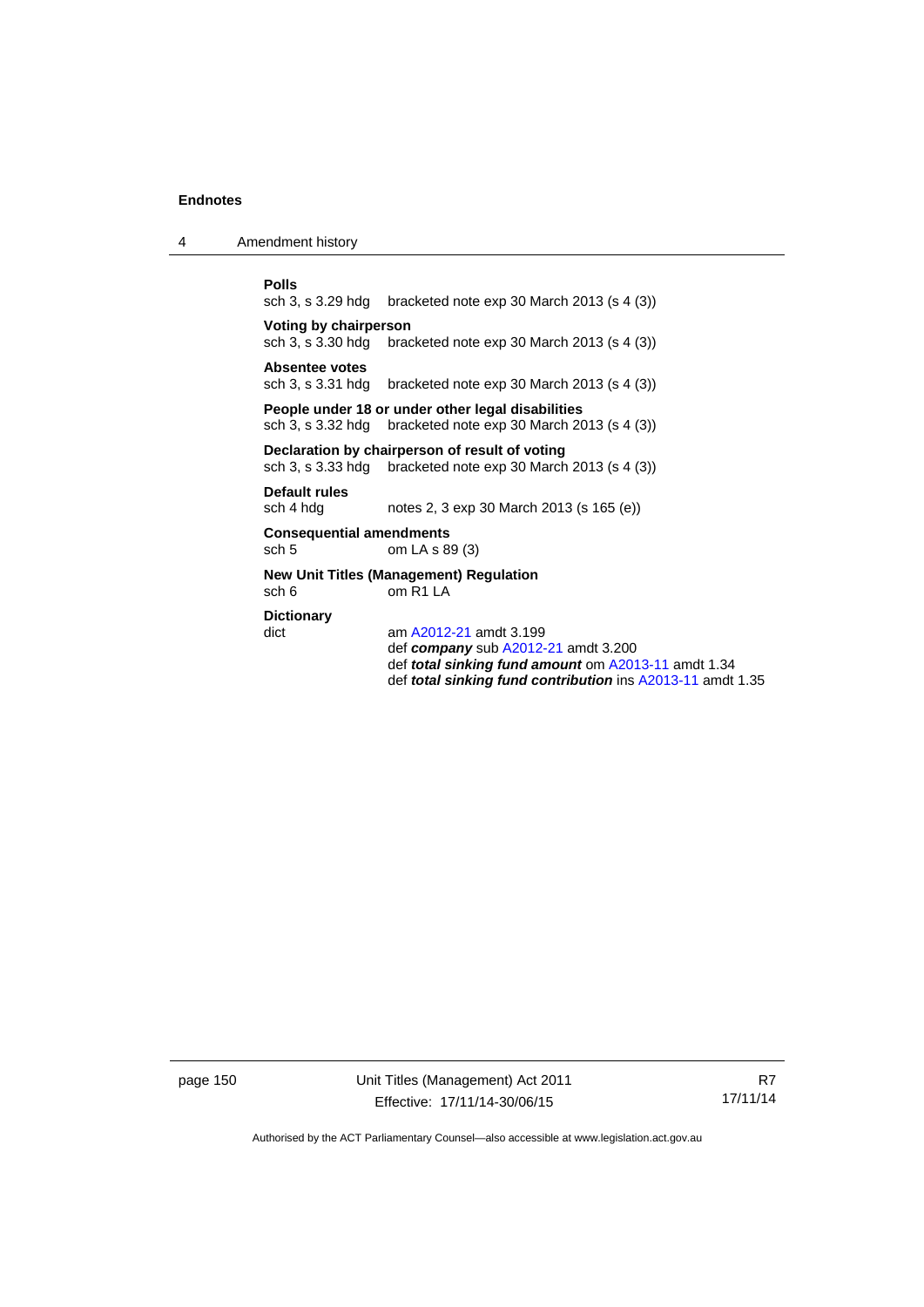# **5 Earlier republications**

Some earlier republications were not numbered. The number in column 1 refers to the publication order.

Since 12 September 2001 every authorised republication has been published in electronic pdf format on the ACT legislation register. A selection of authorised republications have also been published in printed format. These republications are marked with an asterisk (\*) in column 1. Electronic and printed versions of an authorised republication are identical.

| <b>Republication</b><br>No and date | <b>Effective</b>             | Last<br>amendment<br>made by | <b>Republication</b><br>for                                                                                                               |
|-------------------------------------|------------------------------|------------------------------|-------------------------------------------------------------------------------------------------------------------------------------------|
| R <sub>1</sub><br>30 Mar 2012       | 30 Mar 2012-<br>30 Mar 2012  | not amended                  | new Act                                                                                                                                   |
| R <sub>2</sub><br>31 Mar 2012       | 31 Mar 2012-<br>4 June 2012  | not amended                  | expiry of<br>transitional<br>provision (s 163)                                                                                            |
| R3<br>5 June 2012                   | 5 June 2012-<br>13 June 2012 | A2012-21                     | amendments by<br>A2012-21                                                                                                                 |
| R4<br>14 June 2012                  | 14 June 2012-<br>30 Mar 2013 | A2012-30                     | amendments by<br>A2012-30                                                                                                                 |
| R <sub>5</sub><br>31 Mar 2013       | 31 Mar 2013-<br>3 Apr 2013   | A2012-30                     | expiry of provisions<br>(s 4 (2), (3), pt 12<br>(ss 149-165),<br>certain notes in pt<br>5, pt 6, sch 4 and<br>bracketed heading<br>notes) |
| R6<br>4 Apr 2013                    | 4 Apr 2013                   | A2013-11                     | amendments by<br>A2013-11                                                                                                                 |

R7 17/11/14 Unit Titles (Management) Act 2011 Effective: 17/11/14-30/06/15

page 151